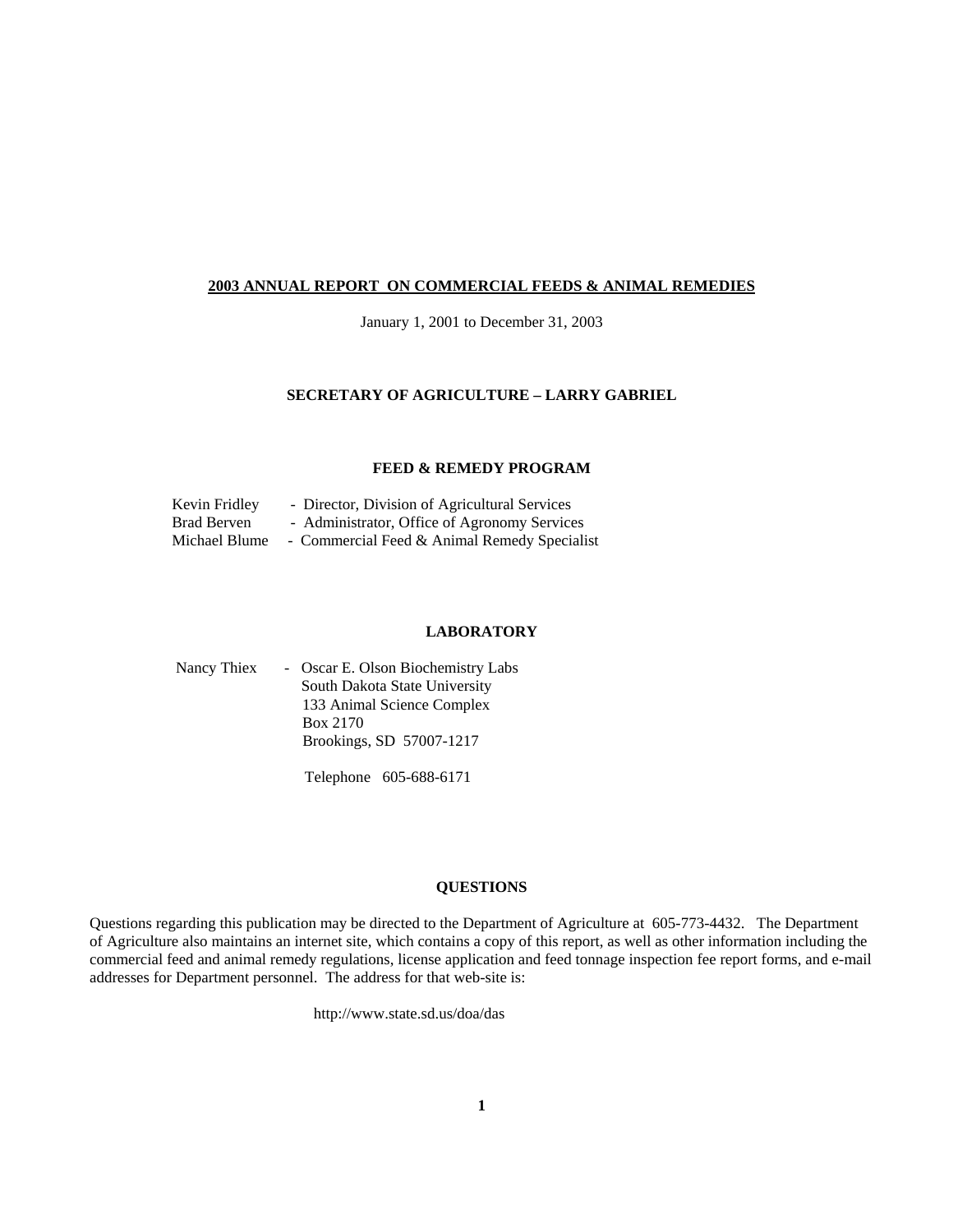#### **2003 COMMERCIAL FEED & ANIMAL REMEDY ANNUAL REPORT**

#### TABLE OF CONTENTS

The following are the page numbers are the beginning page numbers for the individual sections:

Commercial Feed results

- 3. 2003 Summary of total feed tonnage reported
- 7. List of 2003 feed analytes
- 10. Summary of sample results by manufacturer
- 15. Individual sample results

#### Animal Remedy results

- 74. List of 2003 remedy analytes
- 76. Summary of sample results by manufacturer
- 77. Individual sample results

#### Animal Feed & Drug Contaminants Monitoring Program

- 83. Adulteration by Noxious Weed Seeds
- 85. Summary of weed seed occurrence in commercial feeds and feed ingredients
- 86. Individual sample results for weed seed analysis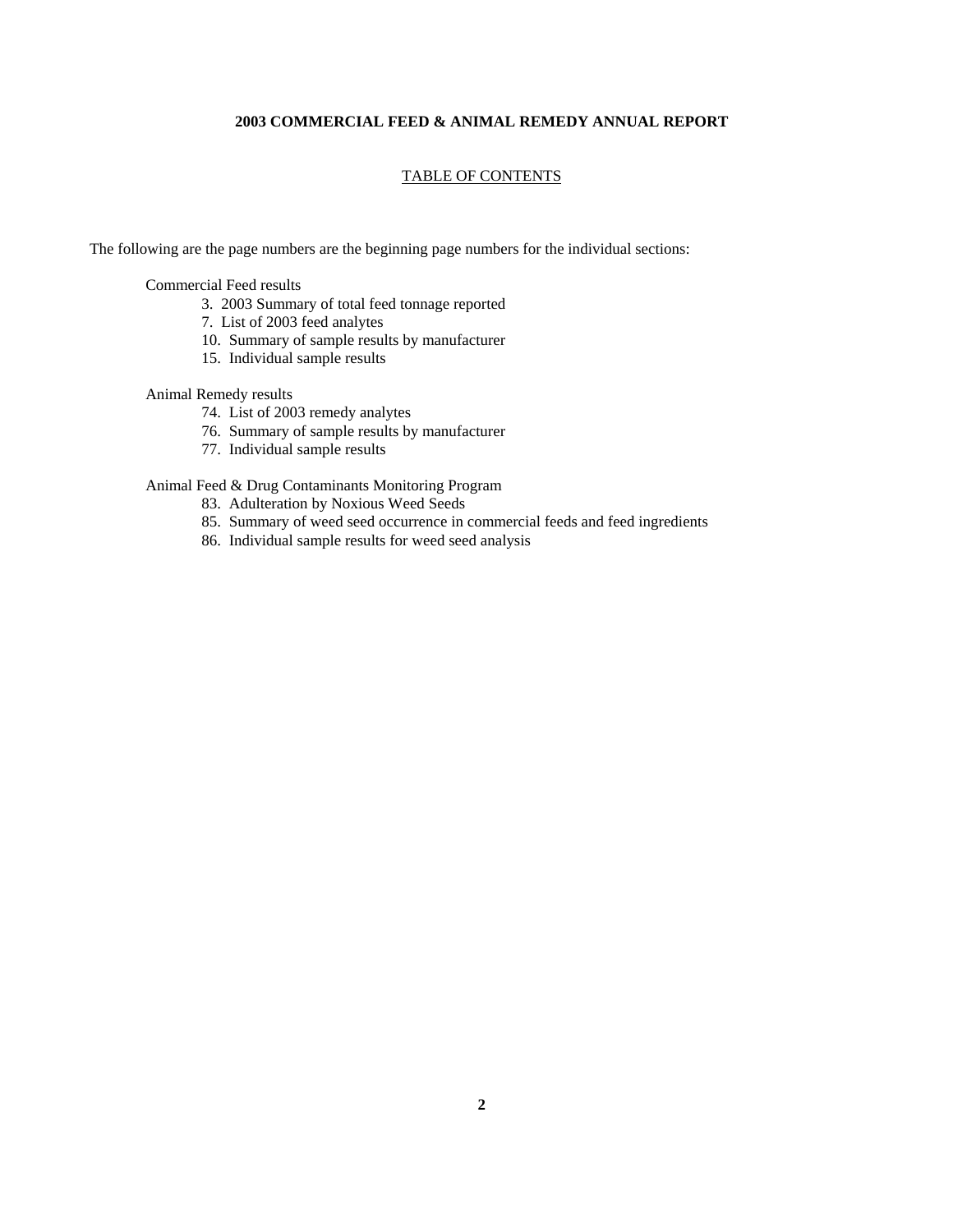## **SOUTH DAKOTA DEPARTMENT OF AGRICULTURE COMMERCIAL FEED TONNAGE REPORT 2003 TOTAL – 1,714,753 TONS**

|                                | <b>TONS</b>     | <b>TONS</b>       | <b>FEED INGREDIENTS</b>       |                |
|--------------------------------|-----------------|-------------------|-------------------------------|----------------|
| <b>FORMULA FEED</b>            | <b>COMPLETE</b> | <b>SUPPLEMENT</b> | (CONTINUED)                   | <b>TONS</b>    |
| <b>Starter-Grower</b>          | 531             | 202               | <b>Beet Products</b>          | 679            |
| <b>Broiler</b>                 | 82              | 89                | <b>Brewery Products</b>       | 4555           |
| Layer-Breeder                  | 1339            | 273               | <b>Citrus Products</b>        |                |
| Turkey                         | 5870            | 12494             | <b>Corn Products</b>          | 164431         |
| Beef                           | 154286          | 125203            | <b>Cottonseed Products</b>    | 1654           |
| Dairy                          | 15048           | 28913             | <b>Distillers Products</b>    | 631057         |
| Swine                          | 16291           | 43203             | Drugs                         | 2943           |
| Sheep                          | 3108            | 5173              | Fats & Oils Products          | 19371          |
| Mineral                        |                 | 7555              | <b>Grain Sorghum Products</b> | 163            |
| <b>Vitamins</b>                |                 | 530               | Lespedeza Products            | 66             |
| Vitamins & Minerals            |                 | 3104              | Linseed & Flax Products       | 22             |
| Calf Feeds                     | 6550            |                   | <b>Marine Products</b>        | 1675           |
| Pet Foods                      | 19591           |                   | <b>Milk Products</b>          | 3932           |
| Horse & Mule                   | 5429            |                   | Minerals                      | 46292          |
| Scratch                        | 856             |                   | <b>Molasses</b>               | 4406           |
| Liquid Feeds                   |                 | 35362             | <b>Oat Products</b>           | 2009           |
| Mink & Chinchilla              | 20              |                   | <b>Peanut Products</b>        | $\overline{2}$ |
| Silage Additive                |                 | 89                | <b>Rice Products</b>          | $\leq$ 1       |
| Miscellaneous                  | 11333           | 4766              | <b>Rye Products</b>           |                |
|                                |                 |                   | Soybean Products              | 263257         |
|                                |                 |                   | Urea                          | 2485           |
| <b>FORMULA</b><br><b>TOTAL</b> | 240334          | 266776            | <b>Vitamins</b>               | 1089           |
| <b>FEED</b>                    |                 |                   | <b>Wheat Products</b>         | 12659          |
|                                | <b>TONS</b>     |                   | <b>Yeast Products</b>         | 369            |
| <b>FEED INGREDIENTS</b>        |                 |                   |                               |                |
| Alfalfa Products               | 3507            |                   | Miscellaneous                 | 23487          |
| <b>Animal Products</b>         | 17241           |                   |                               |                |
| <b>Bakery Products</b>         | 174             |                   |                               |                |
| <b>Barley Products</b>         | 123             |                   | <b>TOTAL INGREDIENTS</b>      | 1207643        |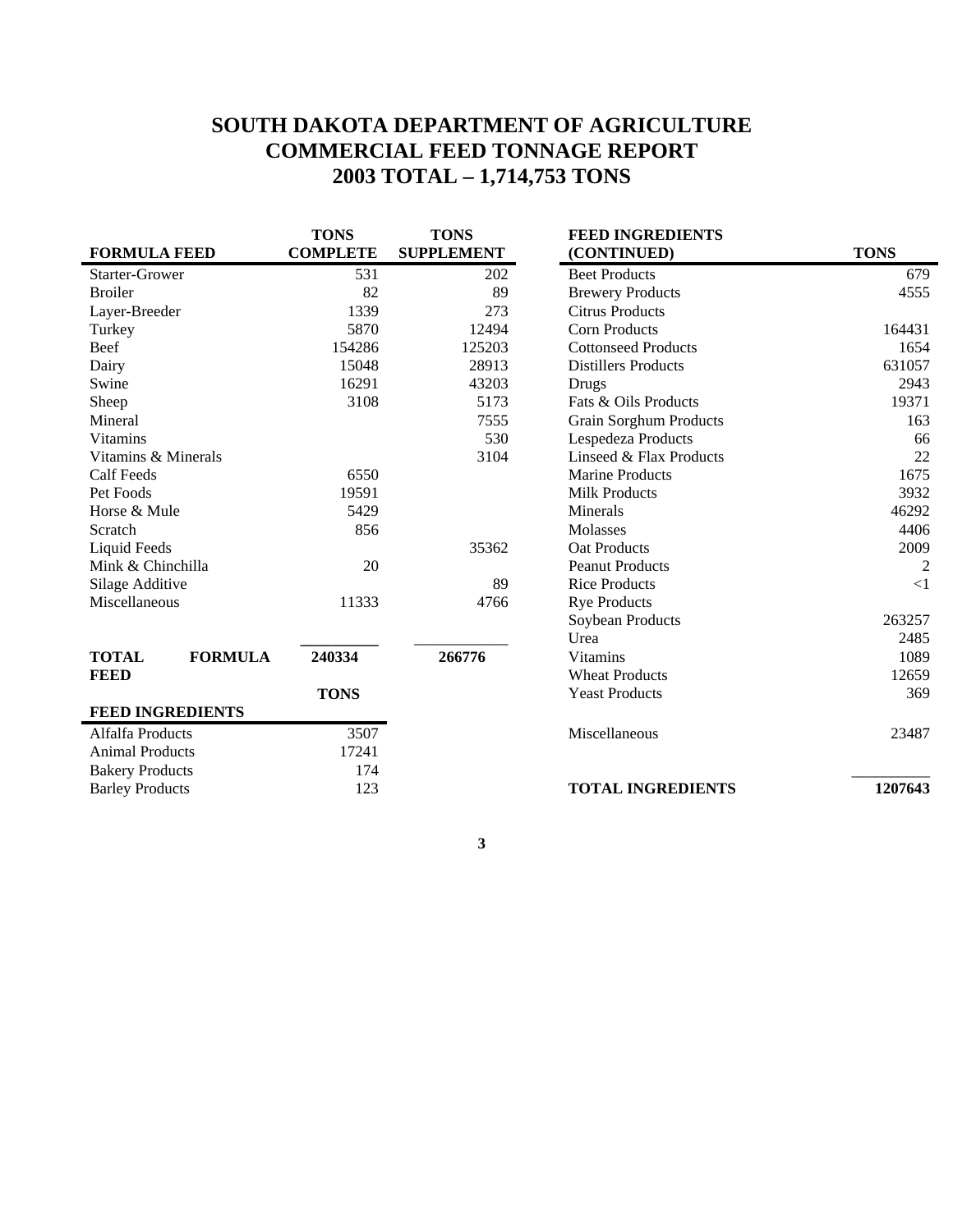

#### **2003 INGREDIENTS 775,152 TONS**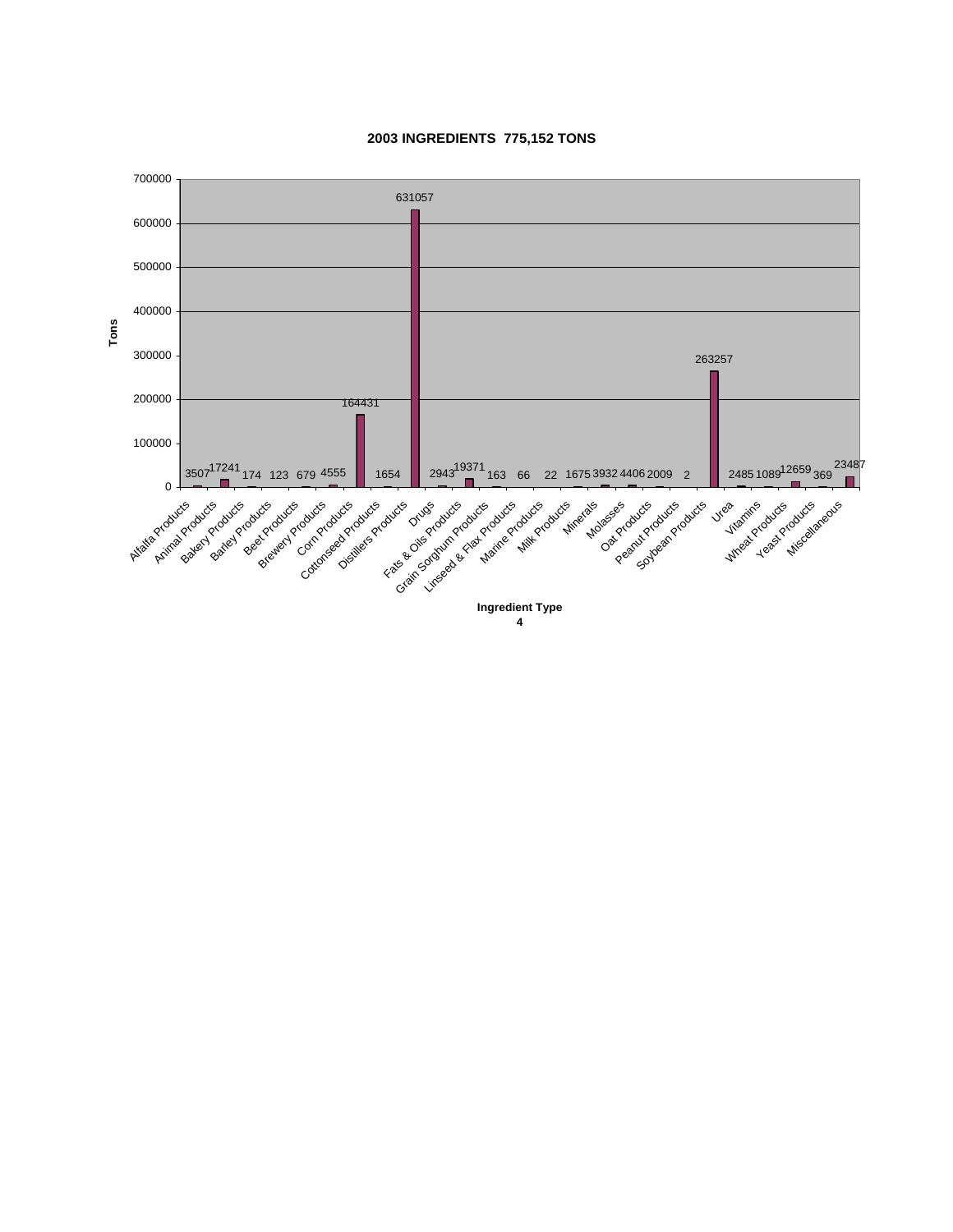

#### **2003 COMPLETE FEED 239,286 TONS**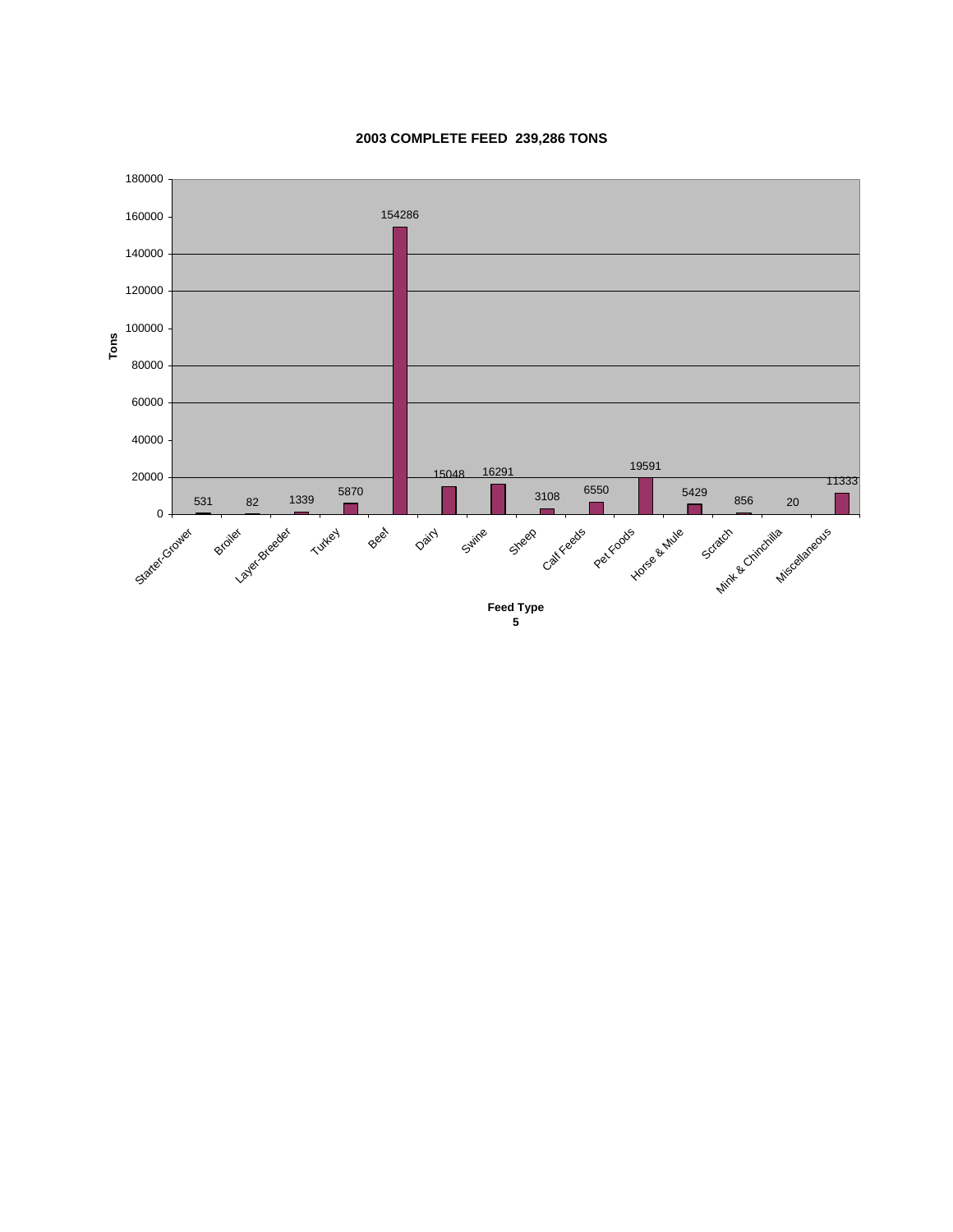

#### **2003 SUPPLEMENT FEED 341,530 TONS**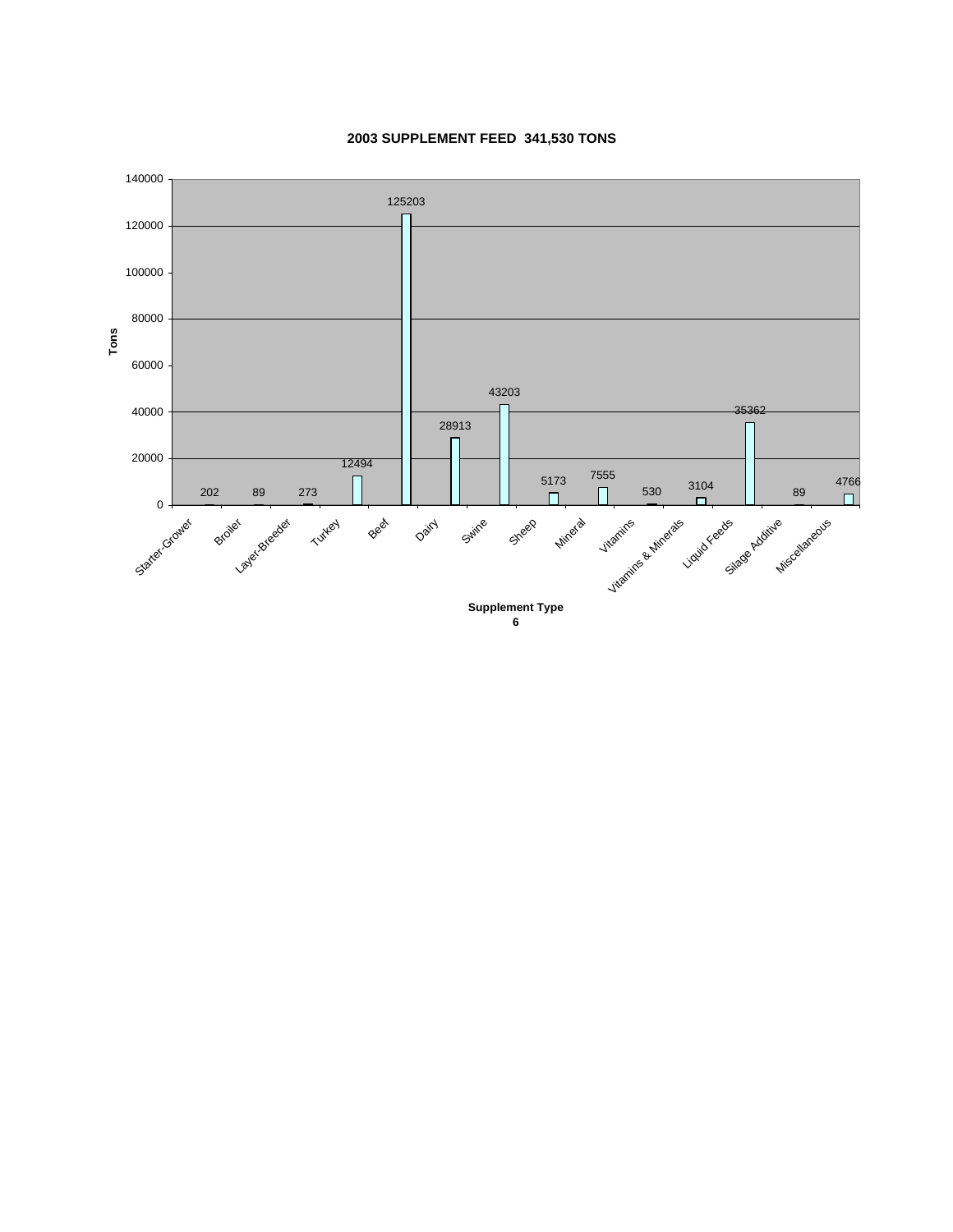# **Regulatory Analyte Totals**

| <b>Feeds Samples</b>             | <b>Units</b> | Received From 1/1/2003 To 12/31/2003 |
|----------------------------------|--------------|--------------------------------------|
| <b>Acid Detergent Fiber</b>      | $\%$         | 11                                   |
| <b>Aflatoxins</b>                | ug/g (ppm)   | $\mathbf{1}$                         |
| <b>Amprolium</b>                 | $\%$         | 8                                    |
| <b>Amprolium</b>                 | g/ton        | $\mathbf{1}$                         |
| <b>Arginine - Total</b>          | $\%$         | $\overline{2}$                       |
| <b>Arsanilic Acid</b>            | g/lb         | $\mathbf{1}$                         |
| Ash                              | $\%$         | 52                                   |
| <b>Calcium</b>                   | $\%$         | 198                                  |
| <b>Carbadox</b>                  | g/ton        | 6                                    |
| <b>Carbodox</b>                  | g/lb         | $\overline{2}$                       |
| <b>Chromium</b>                  | ug/g (ppm)   | $\mathbf{1}$                         |
| <b>Crude Fiber</b>               | $\%$         | 140                                  |
| <b>Chlortetracycline</b>         | g/ton        | 23                                   |
| <b>Chlortetracycline</b>         | g/lb         | 28                                   |
| <b>Cystine - Total</b>           | $\%$         | $\overline{2}$                       |
| <b>Cystine-Methionine</b>        | $\%$         | 2                                    |
| <b>Decoquinate</b>               | g/ton        | 5                                    |
| <b>Decoquinate</b>               | $\%$         | $\mathbf{2}$                         |
| <b>Dextrose</b>                  | $\%$         | $\overline{c}$                       |
| <b>Equiv Crude Protein</b>       | $\%$         | 62                                   |
| <b>Fat: Acid Hydrolysis</b>      | $\%$         | 25                                   |
| <b>Crude Fat (Ether Extract)</b> | $\%$         | 103                                  |
| <b>Fat: Roese Gottlieb</b>       | $\%$         | 21                                   |
| <b>Free Fatty Acids as Oleic</b> | $\%$         | $\mathbf{1}$                         |
| <b>Glucose</b>                   |              | $\overline{4}$                       |
| <b>Glycine - Total</b>           | $\%$         | $\mathbf{1}$                         |
| <b>Glycine</b>                   | $\%$         | 4                                    |
| <b>Gossypol, Free</b>            | $\%$         | $\mathbf{1}$                         |
| <b>Histidine - Total</b>         | $\%$         | 2                                    |
| <b>Isoleucine - Total</b>        | $\%$         | $\sqrt{2}$                           |
| <b>Insoluble Impurities</b>      | %            | $\mathbf{1}$                         |
| <b>Iodine</b>                    | ppm          | $\overline{c}$                       |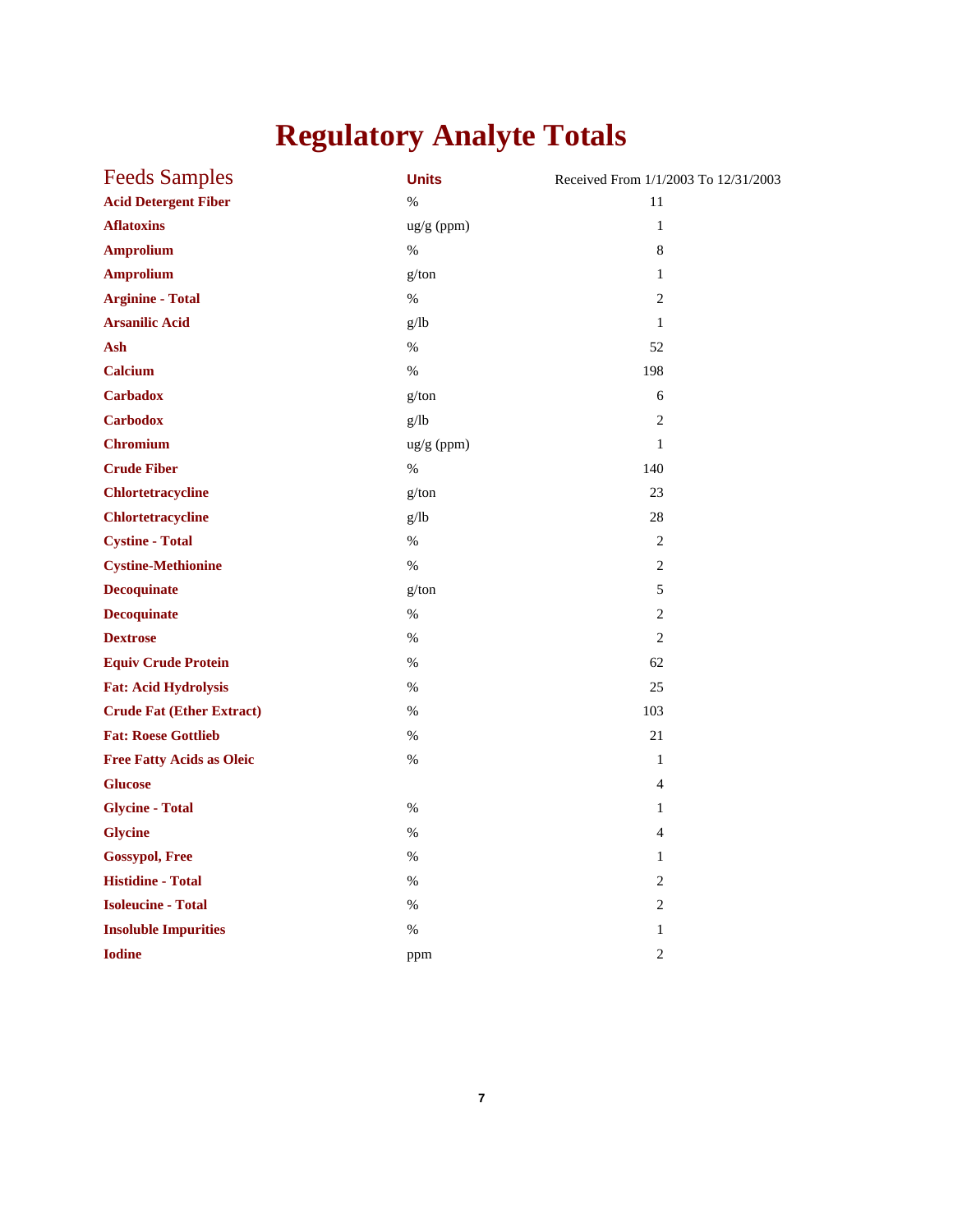| <b>Feeds Samples</b>                   | <b>Units</b> | Received From 1/1/2003 To 12/31/2003 |
|----------------------------------------|--------------|--------------------------------------|
| <b>Lasalocid</b>                       | g/ton        | 41                                   |
| <b>Leucine - Total</b>                 | $\%$         | $\overline{c}$                       |
| <b>Linoleic Acid 18:2</b>              | $\%$         | 4                                    |
| <b>Lysine - Total</b>                  | $\%$         | 46                                   |
| <b>Magnesium</b>                       | $\%$         | 31                                   |
| <b>Metabolizable Energy (calories)</b> | Kcal/kg      | 1                                    |
| <b>Methionine - Total</b>              | $\%$         | 25                                   |
| <b>Metabolizable Energy</b>            | Kcal/lb      | $\mathbf{1}$                         |
| <b>Karl Fisher Moisture</b>            | $\%$         | 5                                    |
| <b>Oven Moisture</b>                   | $\%$         | 90                                   |
| <b>Vacuum Moisture</b>                 | $\%$         | 25                                   |
| <b>Monensin</b>                        | g/lb         | 1                                    |
| <b>Monensin</b>                        | mg/lb        | 2                                    |
| <b>Monensin</b>                        | g/ton        | 33                                   |
| <b>Neutral Detergent Fiber</b>         | $\%$         | 1                                    |
| <b>Metabolizable Energy</b>            | kcal/lb      | 1                                    |
| <b>Nitrogen Free Extract</b>           | $\%$         | 1                                    |
| <b>Total Nitrogen</b>                  | $\%$         | 1                                    |
| <b>Omega-3 Fatty Acids</b>             | $\%$         | 12                                   |
| <b>Omega-6 Fatty Acids</b>             | $\%$         | 13                                   |
| Oxytetracycline                        | g/ton        | 13                                   |
| Oxytetracycline                        | g/lb         | 5                                    |
| <b>Penicillin</b>                      | g/ton        | 1                                    |
| pH                                     |              | 1                                    |
| <b>Phenylalanine-Total</b>             | $\%$         | 2                                    |
| <b>Phosphorus</b>                      | $\%$         | 95                                   |
| <b>Potassium Phosphate</b>             | %            | 1                                    |
| <b>Potassium Chloride</b>              | $\%$         | $\mathbf{1}$                         |
| <b>Potassium</b>                       | $\%$         | 34                                   |
| <b>Crude Protein</b>                   | $\%$         | 439                                  |
| <b>Pyrantel Tartrate</b>               | g/ton        | 3                                    |
| <b>Ruminant Meat &amp; Bone Meal</b>   | $( > 1\% )$  | 78                                   |
| Salt (Chloride X 1.65)                 | $\%$         | 43                                   |
| Salt (Sodium X 2.54)                   | $\%$         | 142                                  |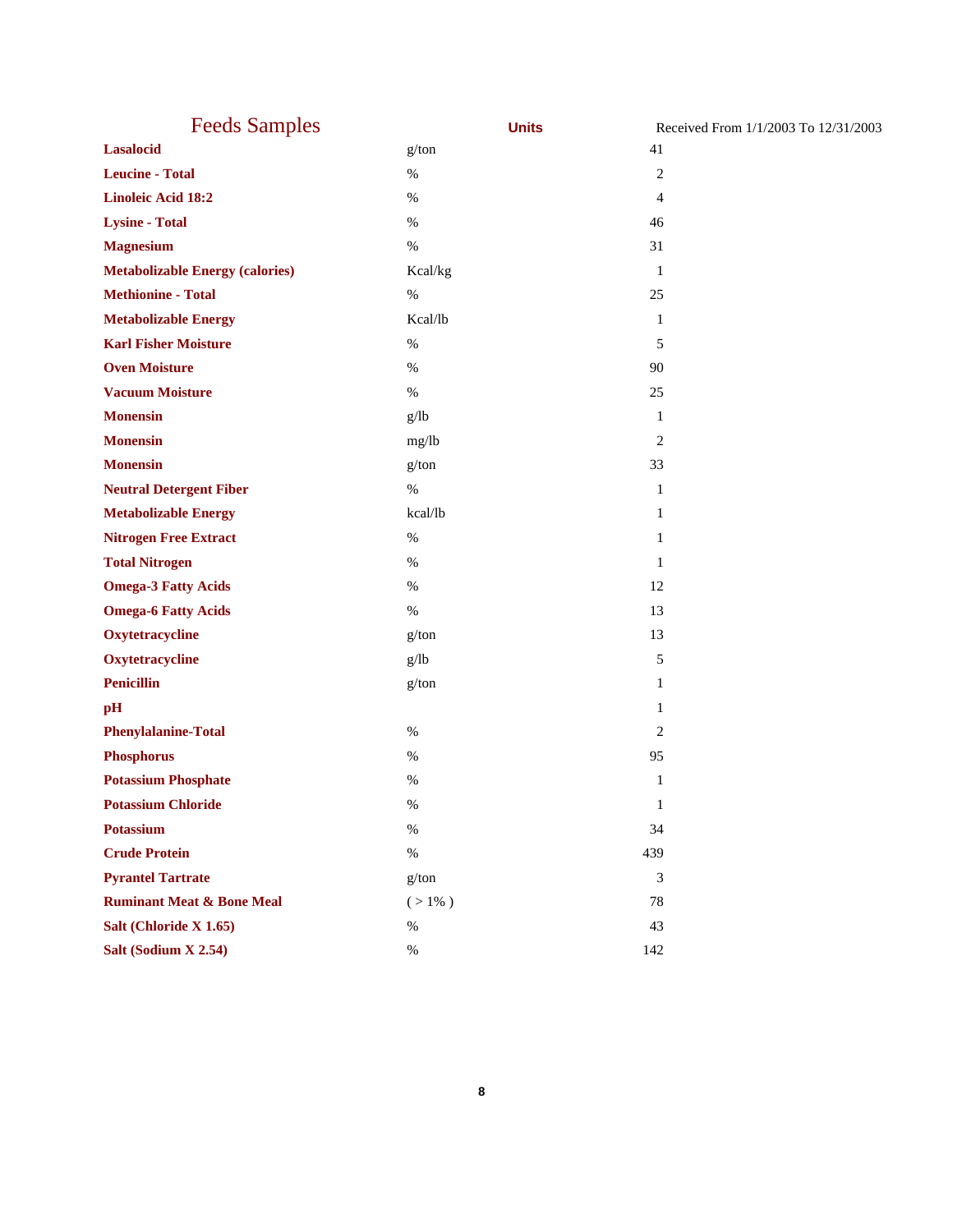| <b>Feeds Samples</b>          | <b>Units</b> | Received From 1/1/2003 To 12/31/2003 |
|-------------------------------|--------------|--------------------------------------|
| <b>Selenium</b>               | $\%$         | 2                                    |
| <b>Selenium</b>               | ug/g (ppm)   | 73                                   |
| Sodium                        | $\%$         | 13                                   |
| <b>Sodium Chloride</b>        | $\%$         | 3                                    |
| <b>Sulfamethazine</b>         | g/lb         | 4                                    |
| <b>Sulfamethazine</b>         | $\%$         | $\overline{c}$                       |
| <b>Sulfur</b>                 | $\%$         | 3                                    |
| <b>Sulfathiazole</b>          | g/ton        | 10                                   |
| <b>Taurine - Total</b>        | $\%$         | 15                                   |
| <b>Threonine - Total</b>      | $\%$         | $\ensuremath{\mathfrak{Z}}$          |
| Tryptophan - Total            | $\%$         | 1                                    |
| <b>Total Sugars as Invert</b> | $\%$         | 19                                   |
| <b>Tylosin</b>                | g/lb         | $\overline{2}$                       |
| <b>Tylosin</b>                | g/ton        | 10                                   |
| <b>Tyrosine - Total</b>       | $\%$         | $\mathbf{1}$                         |
| Valine - Total                | $\%$         | $\overline{c}$                       |
| Vitamin A                     | IU/gram      | $\mathbf{1}$                         |
| <b>Vitamin A</b>              | IU/lb        | 184                                  |
| Vitamin A                     | I.U./mL      | $\overline{2}$                       |
| Vitamin A                     | mg/tablet    | $\mathbf{1}$                         |
| <b>Zinc</b>                   | $\%$         | 1                                    |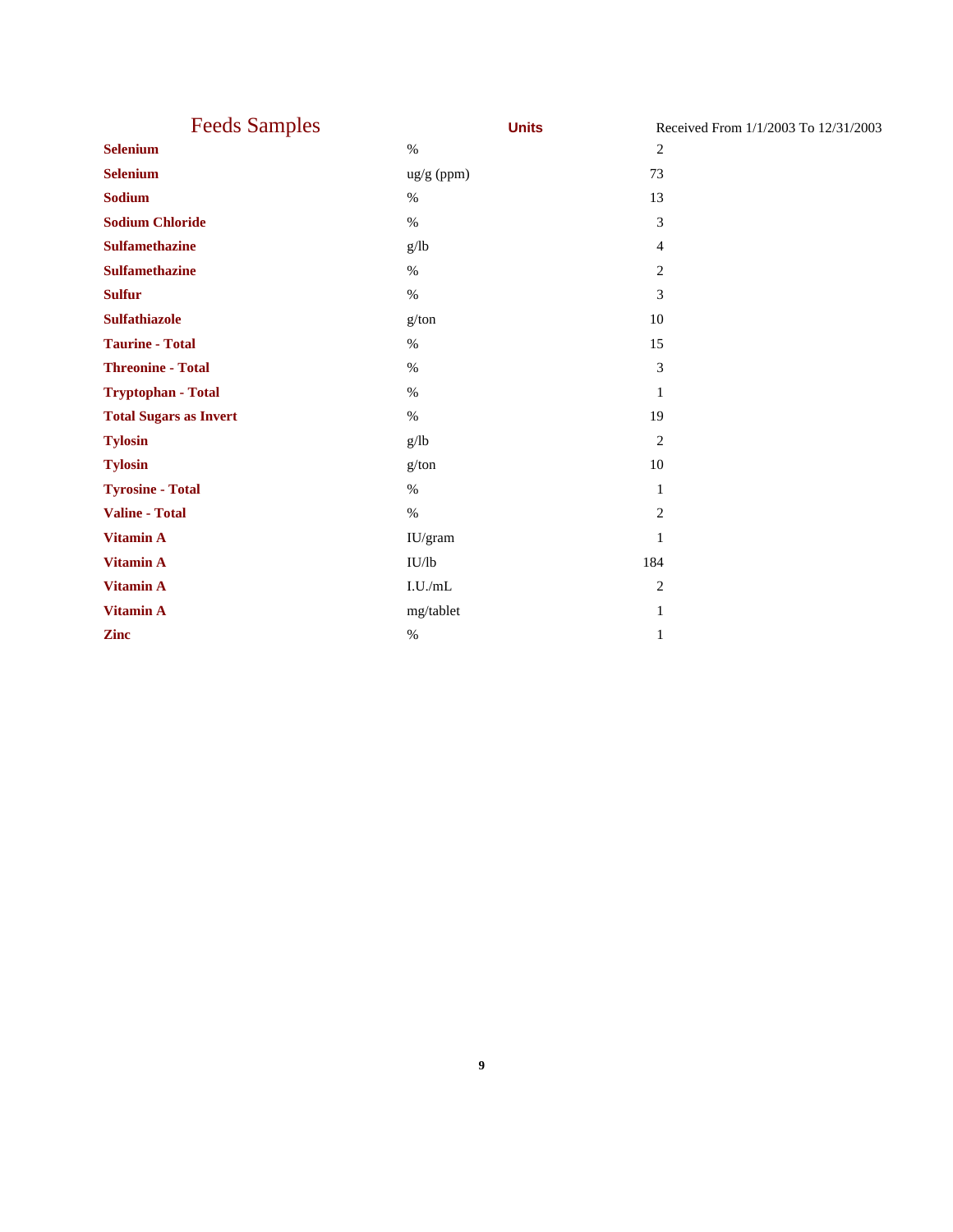# **Sample Count Report**

### **Feeds Sampled From 1/1/2003 To 12/31/2003**

| <b>Manufacturer and Location</b>     |                    |                | <b>Sample</b>  | <b>Passed</b>    | <b>Not Passed</b> |
|--------------------------------------|--------------------|----------------|----------------|------------------|-------------------|
| 8 In 1 Pet Products, Inc.            | Hauppauge          | NY             | 5              | 5                | $\overline{0}$    |
| ADM Alliance Nutrition, Inc.         | Quincy             | IL             | $\overline{c}$ | $\overline{2}$   | $\overline{0}$    |
| Ag Processing Inc                    | Dawson             | ΜN             | 1              | 1                | 0                 |
| Ag Processing Inc                    | Omaha              | <b>NE</b>      | 1              | 1                | 0                 |
| Ag Processing Inc                    | Sergeant Bluff     | <b>IA</b>      | $\mathbf{1}$   | $\mathbf{1}$     | 0                 |
| <b>Agra Partners LTD</b>             | West Des Moines    | IA             | 5              | 5                | $\boldsymbol{0}$  |
| Agri Laboratories LTD                | St. Joseph         | MO             | 1              | 1                | 0                 |
| Alpharma Inc                         | Fort Lee           | NJ             | 2              | $\overline{c}$   | 0                 |
| American Agco                        | <b>St Paul</b>     | ΜN             | 3              | 3                | 0                 |
| American Crystal                     | Sidney             | МT             | 1              | 1                | 0                 |
| American Protein Corporation         | Ames               | IΑ             | 1              | 1                | $\boldsymbol{0}$  |
| Arco Dehydrating Company             | Lake Park          | IΑ             | $\overline{c}$ | $\overline{2}$   | 0                 |
| <b>Arlington Farmers Elevator</b>    | Arlington          | <b>SD</b>      | $\mathbf{1}$   | 1                | $\boldsymbol{0}$  |
| <b>Babers Vis-Vita Sales</b>         | Sioux City         | IA             | 1              | 1                | $\boldsymbol{0}$  |
| <b>Baltzell Ag Products</b>          | Omaha              | Ne             | 1              | $\mathbf{1}$     | 0                 |
| <b>Bay State Milling</b>             | Quincy             | МA             | 2              | $\overline{2}$   | 0                 |
| <b>Bayer Corporation</b>             | Shawnee Mission KS |                | 1              | $\overline{0}$   | 1                 |
| Boehringer Ingelheim                 | Lenexa             | ΚS             | 1              | $\mathbf{1}$     | $\boldsymbol{0}$  |
| <b>Bovid Laboratories</b>            | Scottsbluff        | <b>NE</b>      | $\overline{c}$ | $\overline{c}$   | $\boldsymbol{0}$  |
| <b>CANIDAE Pet Foods</b>             | San Luis Obispo    | CA             | 1              | 1                | 0                 |
| Capstone                             | Cincinnati         | <b>OH</b>      | 4              | 4                | $\boldsymbol{0}$  |
| Cargill                              | Minneapolis        | MN             | 8              | 5                | 3                 |
| Cargill Animal Nutrition             | Minneapolis        | ΜN             | 5              | 4                | 1                 |
| Cargill Inc                          | Minneapolis        | <b>MN</b>      | 7              | 6                | 1                 |
| Cargill Inc                          | Sioux City         | ΙA             | $\overline{c}$ | $\overline{2}$   | $\overline{0}$    |
| Cargill Inc.                         | West Fargo         | ND             | 1              | $\boldsymbol{0}$ | 1                 |
| Cattleman's Choice Loomix            | Johnstown          | C <sub>O</sub> | 1              | $\overline{0}$   | 1                 |
| Central Bi-Products                  | Redwood Falls      | MN             | 2              | 2                | $\boldsymbol{0}$  |
| <b>Central Farmers Coop</b>          | Montrose           | SD             | 1              | 1                | $\boldsymbol{0}$  |
| CK Processing Company                | Muscatine          | ĪΑ             | 1              | 1                | 0                 |
| <b>Commodity Specialists</b>         | Minneapolis        | <b>MN</b>      | 1              | 1                | 0                 |
| Con Agra                             | Minneapolis        | MN             | 1              | 1                | $\boldsymbol{0}$  |
| Consolidated Nutrition L.C.          | Omaha              | NE             | 9              | $\boldsymbol{7}$ | $\overline{2}$    |
| <b>Consumer Supply Corp</b>          | <b>Sioux Falls</b> | <b>SD</b>      | $\overline{c}$ | $\overline{2}$   | 0                 |
| <b>Consumers Supply Dist Company</b> | Sioux City         | IΑ             | 4              | 4                | 0                 |
| Country Pride Coop                   | Winner             | <b>SD</b>      | 3              | $\overline{2}$   | 1                 |
| <b>CSD Nutrition</b>                 | Sioux City         | IA             | $\overline{c}$ | 1                | 1                 |
| Cuprem Inc                           | Kenesaw            | NE             | $\mathbf{1}$   | 1                | 0                 |
| Dakota Gold Marketing                | Scotland           | SD             | 1              | 1                | $\theta$          |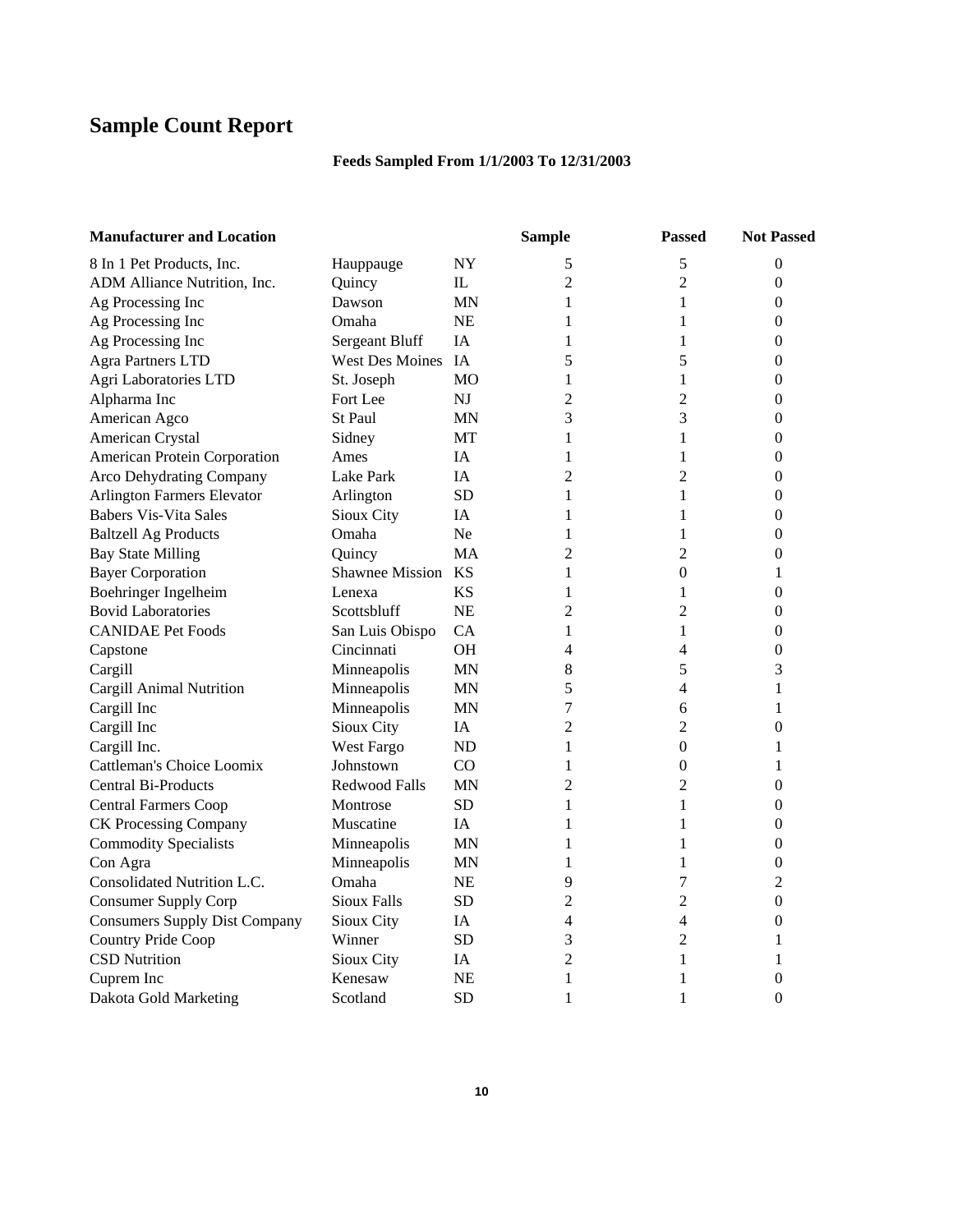| <b>Manufacturer and Location</b>  |                        |              | <b>Sample</b>  | <b>Passed</b>    | <b>Not Passed</b> |
|-----------------------------------|------------------------|--------------|----------------|------------------|-------------------|
| Dakotaland Feeds                  | Huron                  | <b>SD</b>    | 9              | 6                | 3                 |
| Diamond Pet Foods                 | Meta                   | MO           | 7              | 7                | $\boldsymbol{0}$  |
| Doane Pet Care                    | Brentwood              | <b>TN</b>    | 2              | $\overline{2}$   | 0                 |
| Douglas Feed Mill                 | Armour                 | <b>SD</b>    | 1              | $\boldsymbol{0}$ | 1                 |
| Eagle Pet Products Inc.           | Mishawaka              | IN           | 1              | $\boldsymbol{0}$ | 1                 |
| East-Man Feeds                    | <b>Sioux Falls</b>     | <b>SD</b>    | 6              | $\overline{c}$   | 4                 |
| Elanco Animal Health              | Indianapolis           | IN           | 1              | 1                | 0                 |
| <b>Estelline Coop Grain</b>       | Estelline              | <b>SD</b>    | 1              | 1                | 0                 |
| <b>Evolved Habitats</b>           | New Roads              | LA           | 1              | 1                | $\theta$          |
| F.M. Brown's Son's Inc.           | <b>Sinking Springs</b> | PA           | 1              | $\mathbf{0}$     | 1                 |
| <b>Farmers Coop</b>               | Gordon                 | <b>NE</b>    | 3              | 3                | 0                 |
| Farmers Elevator Co.              | <b>Mission Hill</b>    | <b>SD</b>    | 1              | 0                | 1                 |
| Feed Energy Company               | Des Moines             | IA           | 1              | 1                | 0                 |
| Feed Mill Express                 | <b>Castle Rock</b>     | <b>MN</b>    | 1              | 1                | 0                 |
| <b>Feed Solutions</b>             | St. Louis              | MO           | 1              | 1                | 0                 |
| <b>Felton Medical Inc</b>         | Lenexa                 | KS           | 2              | 2                | 0                 |
| Form-A-Feed Inc                   | Stewart                | MN           | 1              | 1                | 0                 |
| Fort Dodge Animal Health          | Fort Dodge             | IA           | $\overline{c}$ | 1                | 1                 |
| <b>Friskies Pet Care Products</b> | Glendale               | CA           | $\overline{2}$ | 2                | $\theta$          |
| <b>Furst-McNess Company</b>       | Freeport               | $\mathbf{I}$ | 1              | 1                | 0                 |
| Golden Lyk, LLC                   | Morris                 | <b>MN</b>    | 1              | $\theta$         | 1                 |
| Golden Sun Feeds                  | Esterville             | IA           | 1              | 1                | $\Omega$          |
| Golden Sun Feeds Inc              | Estherville            | IA           | 5              | 5                | 0                 |
| Gutwein and Co                    | Francesville           | IN           | 1              | 1                | 0                 |
| Hagen Pet Foods Inc.              | Waverly                | <b>NY</b>    | 1              | 1                | 0                 |
| <b>Hartford Farmers Elevator</b>  | Hartford               | <b>SD</b>    | 1              | 1                | 0                 |
| Hartz Mountain Corp               | Secaucus               | NJ           | 3              | 3                | 0                 |
| <b>Harvest Brands Inc</b>         | Pittsburg              | KS           | 1              | 1                | 0                 |
| <b>Harvest States</b>             | Corson                 | <b>SD</b>    | 4              | 3                | 1                 |
| <b>Harvest States</b>             | <b>Sioux Falls</b>     | SD           | 29             | 20               | 9                 |
| <b>Heartland Grain Fuels</b>      | Aberdeen               | SD           | 1              | 1                | $\boldsymbol{0}$  |
| Heartland Inc                     | <b>Bismarck</b>        | ND           | 1              | 1                | 0                 |
| <b>Heinz Pet Products</b>         | Newport                | ΚY           | 1              | 1                | 0                 |
| Heinz Pet Products                | Pittsburgh             | PA           | 5              | 5                | 0                 |
| Hergert Milling, Inc.             | <b>Scotts Bluff</b>    | NE           | 1              | 1                | $\Omega$          |
| Hikari Sales USA, Inc.            | Hayward                | CA           | 1              | 1                | $\boldsymbol{0}$  |
| Hill's Pet Nutrition              | Topeka                 | KS           | 5              | 5                | $\theta$          |
| Horizon Milling LLC               | Wichita                | KS           | 1              | 1                | 0                 |
| <b>Howard Farmers Coop Assn</b>   | Howard                 | SD           | 2              | 2                | $\theta$          |
| Hubbard Feed Inc.                 | Watertown              | SD           | 4              | 3                | 1                 |
| Hubbard Feeds Inc.                | Huron                  | SD           | $\overline{c}$ | 1                | 1                 |
| Hubbard Feeds, Inc.               | Mankato                | MN           | 65             | 59               | 6                 |
| Hubbard Feeds, Inc.               | Rapid City             | SD           | $\overline{c}$ | 2                | $\theta$          |
| <b>IMC Salt</b>                   | <b>Overland Park</b>   | KS           | $\mathbf{1}$   | 1                | $\mathbf{0}$      |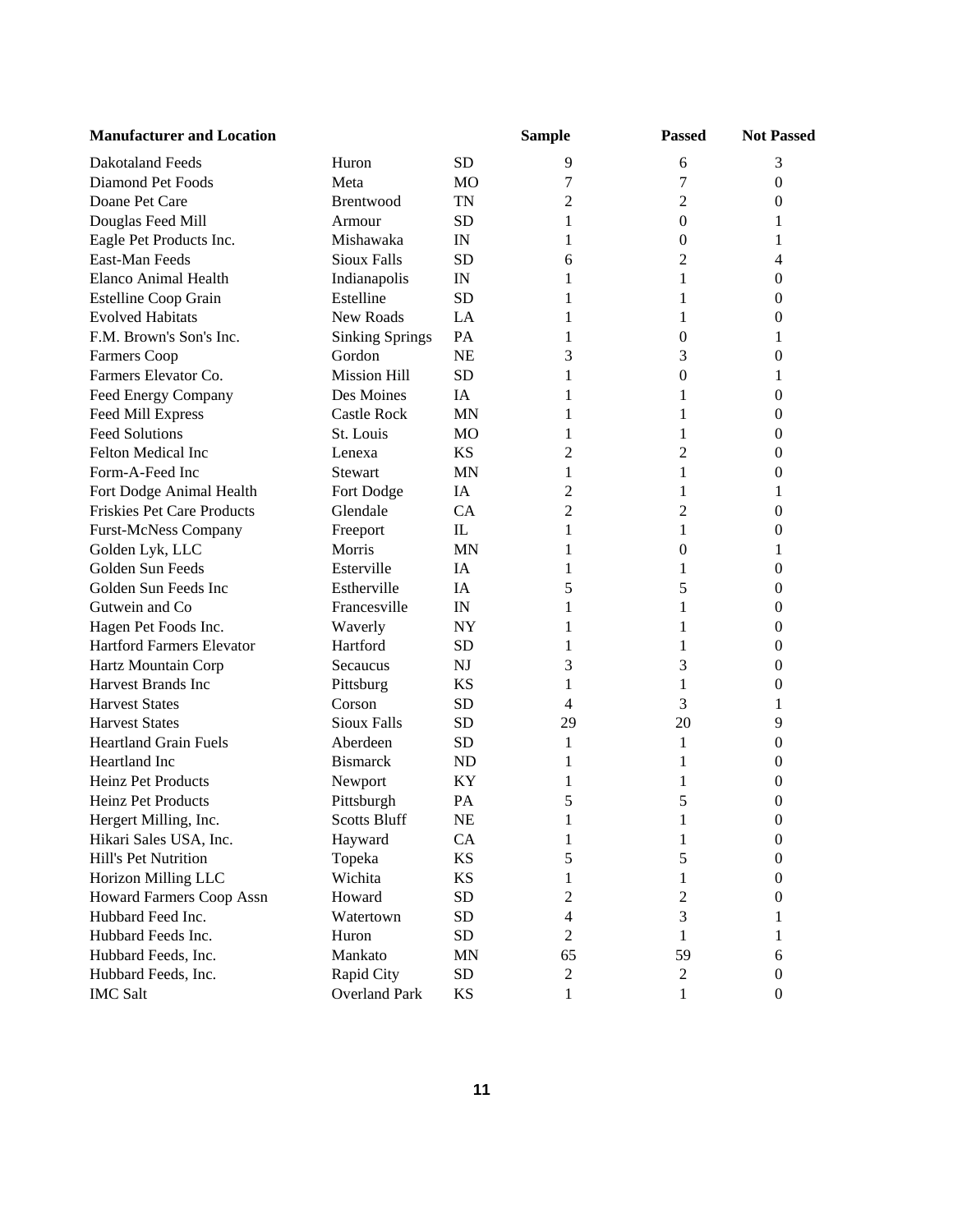| <b>Manufacturer and Location</b>             |                      |              | <b>Sample</b>  | <b>Passed</b>    | <b>Not Passed</b> |  |
|----------------------------------------------|----------------------|--------------|----------------|------------------|-------------------|--|
| Imu-Tek Animal Health Inc                    | Ft. Collins          | CO           | 1              | 1                | $\boldsymbol{0}$  |  |
| <b>Innotech Animal Nutrition Solutions</b>   | <b>Sioux Falls</b>   | <b>SD</b>    | 2              | $\boldsymbol{0}$ | $\mathfrak{2}$    |  |
| <b>International Nutrition</b>               | Omaha                | <b>NE</b>    | $\overline{2}$ | $\overline{2}$   | $\mathbf{0}$      |  |
| Iowa Limestone Company                       | Des Moines           | IA           | 1              | 1                | $\boldsymbol{0}$  |  |
| <b>J&amp;R</b> Distributing                  | Lake Norden          | <b>SD</b>    | 12             | 10               | 2                 |  |
| John Morrell                                 | <b>Sioux Falls</b>   | <b>SD</b>    | 1              | 1                | $\mathbf{0}$      |  |
| <b>Johns Produce</b>                         | Irene                | <b>SD</b>    | 1              | 1                | $\Omega$          |  |
| JR Distributing                              | Lake Norden          | <b>SD</b>    | 8              | 6                | 2                 |  |
| Kal Kan Foods Inc                            | Vernon               | <b>CA</b>    | 6              | 6                | $\mathbf{0}$      |  |
| Kay Dee Feed Company                         | Sioux City           | IA           | 8              | 5                | 3                 |  |
| Kaytee Products Inc                          | Chilton              | WI           | 4              | 3                | 1                 |  |
| Kent Feeds Inc                               | Muscatine            | IA           | 18             | 16               | 2                 |  |
| Kraft Foods North America Inc.               | <b>East Hanover</b>  | <b>NJ</b>    | 1              | 1                | 0                 |  |
| Land O Lakes                                 | St. Paul             | <b>MN</b>    | 1              | 1                | 0                 |  |
| Land O Lakes Animal Milk Products Fort Dodge |                      | IA           | 2              | 1                | 1                 |  |
| Land O Lakes Farmland Feed                   | Ft. Dodge            | IA           | 6              | 5                | 1                 |  |
| Land O Lakes Farmland Feed LLC               | Shoreview            | <b>MN</b>    | 11             | 10               | 1                 |  |
| Land O Lakes Farmland Feeds                  | Fort Dodge           | IA           | 21             | 17               | 4                 |  |
| Land O Lakes Inc.                            | Fort Dodge           | IA           | 3              | 3                | 0                 |  |
| <b>Land O Lakes/Harvest States</b>           | Fort Dodge           | IA           | 3              | 3                | 0                 |  |
| <b>Land O Lakes/Harvest States</b>           | Ft. Dodge            | IA           | 1              | 1                | 0                 |  |
| Lesterville Feed & Grain                     | Lesterville          | <b>SD</b>    | 8              | 2                | 6                 |  |
| Manna Pro Corporation                        | St. Louis            | MO           | 6              | 4                | 2                 |  |
| McFleeg Inc                                  | Bowdle               | <b>SD</b>    | 1              | 1                | $\theta$          |  |
| McFleeg Inc                                  | Watertown            | <b>SD</b>    | 4              | 3                | 1                 |  |
| MDL Sweet Apple, Inc.                        | Poweres              | MI           | 1              | 1                | $\overline{0}$    |  |
| Mid-States Distributing Company              | St Paul              | <b>MN</b>    | 3              | 2                | 1                 |  |
| Midwest Agri-Commodities                     | Corte Madera         | CA           | $\overline{2}$ | 2                | 0                 |  |
| Midwest Livestock Service LTD.               | Lakefield            | MN           | 1              | 1                | 0                 |  |
| Midwest PMS                                  | Gering               | NE           | 2              | $\boldsymbol{0}$ | 2                 |  |
| Milk Specialties Company                     | Dundee               | $\mathbf{L}$ | 1              | 1                | $\mathbf{0}$      |  |
| Morton International Inc                     | Chicago              | $_{\rm IL}$  | 1              | 1                | 0                 |  |
| Muellers Feed Mill                           | Martin               | <b>SD</b>    | 3              | 3                | 0                 |  |
| Nash Finch                                   | Minneapolis          | MN           |                | 1                | 0                 |  |
| Natura Pet Products                          | Santa Clara          | CA           | 1              | $\Omega$         |                   |  |
| Nelson & Sons Inc                            | Murray               | UT           | 3              | 3                | $\overline{0}$    |  |
| Neogen Corp.                                 | Lexington            | KY           | 1              | 1                | $\theta$          |  |
| Nestle Purina                                | St. Louis            | <b>MO</b>    | 5              | 5                | $\theta$          |  |
| New Generation Feeds                         | <b>Belle Fourche</b> | <b>SD</b>    | 2              | $\theta$         | 2                 |  |
| North American Salt Company                  | <b>Overland Park</b> | KS           | $\overline{c}$ | 2                | $\boldsymbol{0}$  |  |
| North Dakota Mill                            | <b>Grand Forks</b>   | ND           | 1              | 1                | $\theta$          |  |
| Nutrena Feeds                                | Minneapolis          | <b>MN</b>    | 6              | 6                | $\theta$          |  |
| Nutri-Vet LLC                                | Meridan              | ID           | 1              | 0                | 1                 |  |
| Nutro Products Inc                           | City of Industry     | CA           | $\overline{2}$ | $\overline{2}$   | $\mathbf{0}$      |  |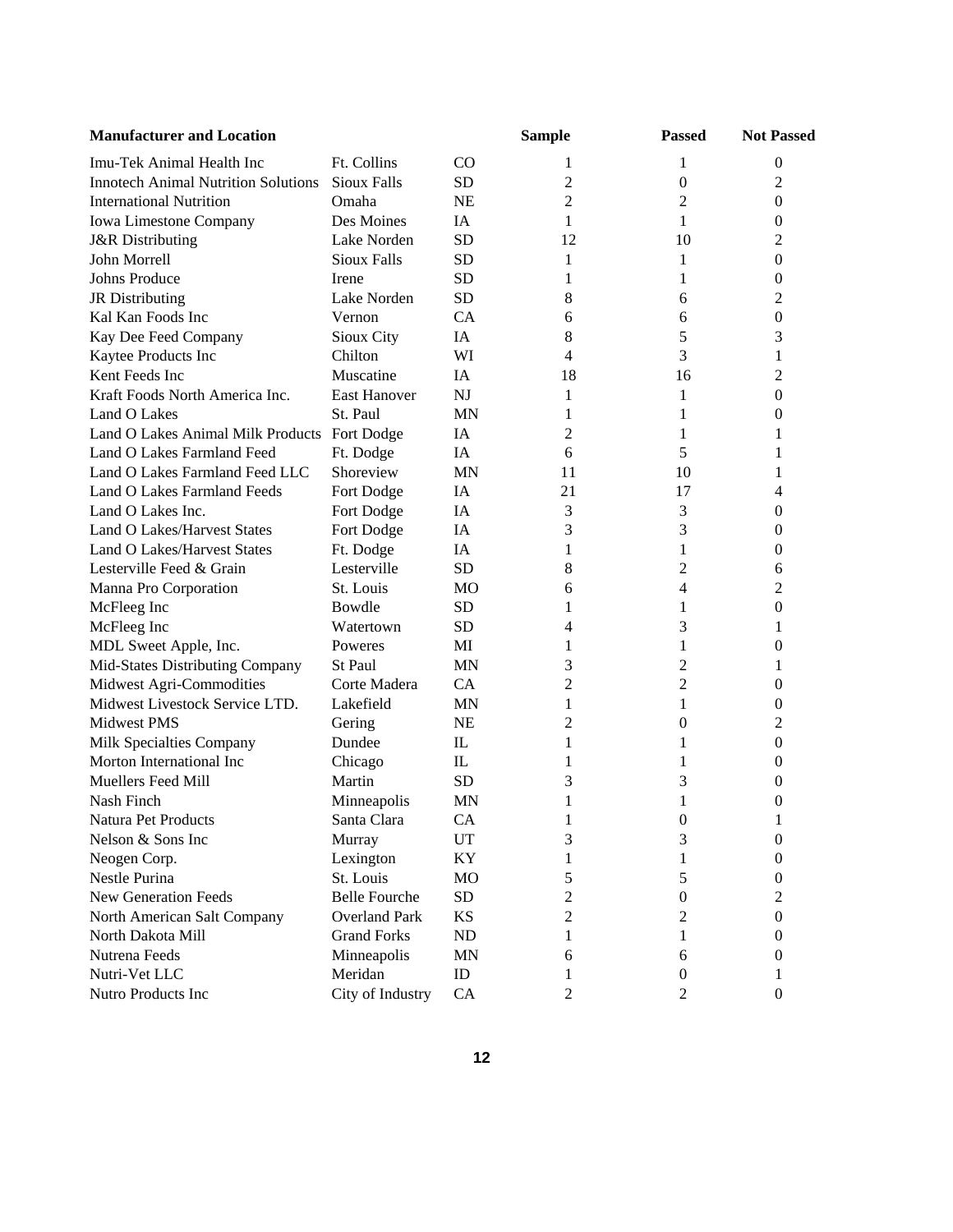| <b>Manufacturer and Location</b> |                      |                | <b>Sample</b>            | <b>Passed</b>  | <b>Not Passed</b> |
|----------------------------------|----------------------|----------------|--------------------------|----------------|-------------------|
| Omega Protein Inc                | Hammond              | LA             | 1                        | 1              | $\boldsymbol{0}$  |
| Pamida Inc                       | Omaha                | <b>NE</b>      | 1                        | 1              | 0                 |
| Pet-Ag Inc.                      | Hampshire            | IL             | 1                        | 1              | 0                 |
| <b>Pfizer Animal Health</b>      | Exton                | PA             | 1                        | 1              | $^{(1)}$          |
| Philbro Animal Health            | Fairfield            | NJ             | $\overline{2}$           | 2              | 0                 |
| PMI Nutrition Inc                | Brentwood            | <b>MO</b>      | 3                        | $\overline{c}$ | 1                 |
| Prairie Pride                    | Mankato              | <b>MN</b>      | 1                        | 1              | 0                 |
| Prangers Feed Mill               | Platte               | <b>SD</b>      | 1                        | 1              | 0                 |
| Professional Pet Foods           | St. Thomas           | MO             | 1                        | 1              | 0                 |
| Profile Nutrition                | Arden Hills          | <b>MN</b>      | 10                       | 7              | 3                 |
| Purina Mills                     | St. Louis            | M <sub>O</sub> | 21                       | 17             | 4                 |
| Quality Liquid Feeds Inc         | Dodgeville           | WI             | 5                        | 3              | $\overline{c}$    |
| Ramona Warehouse                 | Ramona               | SD             | 3                        | 1              | $\overline{c}$    |
| <b>Ridley Block Operations</b>   | Whitewood            | <b>SD</b>      | $\overline{\mathcal{A}}$ | 1              | 3                 |
| <b>Ridley Feed Ingredients</b>   | Mendota              | $\mathbf{L}$   | 1                        | 1              | $\boldsymbol{0}$  |
| <b>Runnings Supply</b>           | Marshall             | <b>MN</b>      | 4                        | $\overline{c}$ | 2                 |
| S&M NuTec LLC                    | Kansas City          | <b>MO</b>      | 1                        | 1              | 0                 |
| Safeway Inc.                     | Pleasanton           | CA             | 1                        | 1              | 0                 |
| Schempp Liquifeeds Inc           | Menno                | <b>SD</b>      | 1                        | 1              | 0                 |
| <b>Scott Pet Products</b>        | Rockville            | IN             | 1                        | 1              | 0                 |
| <b>Scranton Equity Exchange</b>  | Scranton             | <b>ND</b>      | 8                        | 7              |                   |
| SD Soybean Processors            | Volga                | <b>SD</b>      | 2                        | 2              | 0                 |
| Smokehouse Dog Treats            | <b>Burbank</b>       | CA             | 1                        | 1              | 0                 |
| <b>Sterling Technology</b>       | <b>Brookings</b>     | <b>SD</b>      | 1                        | 1              | 0                 |
| <b>Sterling Technology</b>       | Toronto              | <b>SD</b>      | 1                        | 0              | 1                 |
| Stewart Pet Products, Ltd.       | South Bend           | IN             | 1                        | 1              | 0                 |
| Sun Seed Company Inc             | <b>Bowling Green</b> | <b>OH</b>      | 1                        | 1              | 0                 |
| Swift & Company                  | Greeley              | $\rm CO$       | 2                        | 1              | 1                 |
| Texas Quality Products, Inc.     | Houston              | <b>TX</b>      | 1                        | 1              | 0                 |
| The Iams Company                 | Dayton               | <b>OH</b>      | 6                        | 5              |                   |
| <b>Triology Pet Nutrition</b>    | Salt Lake City       | UT             | 1                        | 1              | 0                 |
| <b>TROUW Nutrition, USA</b>      | Willmar              | <b>MN</b>      | 1                        | 1              | 0                 |
| <b>Tuffys Pet Products</b>       | Perham               | <b>MN</b>      | 3                        | 1              | 2                 |
| <b>Tuttles Horse Products</b>    | Cody                 | WY             | 1                        | 0              | 1                 |
| <b>United Salt Corp</b>          | Houston              | <b>TX</b>      |                          | $\overline{0}$ |                   |
| VALDAR                           | Chesterfield         | MO             | 1                        | 1              | $\boldsymbol{0}$  |
| Valley Splendor                  | Fargo                | ND             | 4                        | 2              | 2                 |
| Vet-A-Mix Inc                    | Shenandoah           | IA             | 1                        | 1              | 0                 |
| Vigortone Ag Products Inc        | Cedar Rapids         | IA             | 3                        | 3              | 0                 |
| VitaKraft Pet Products           | <b>Bound Brook</b>   | NJ             | 1                        | 1              | 0                 |
| Wagner Bros Feed Corp            | Farmingdale          | <b>NY</b>      | 1                        |                | 0                 |
| Wal Mart Stores Inc              | Bentonville          | AR             | 2                        | 2              | 0                 |
| West Central Coop                | Ralston              | IA             | 1                        | 1              | 0                 |
| <b>Westway Feed Products</b>     | New Orleans          | LA             | 2                        | 2              | $\boldsymbol{0}$  |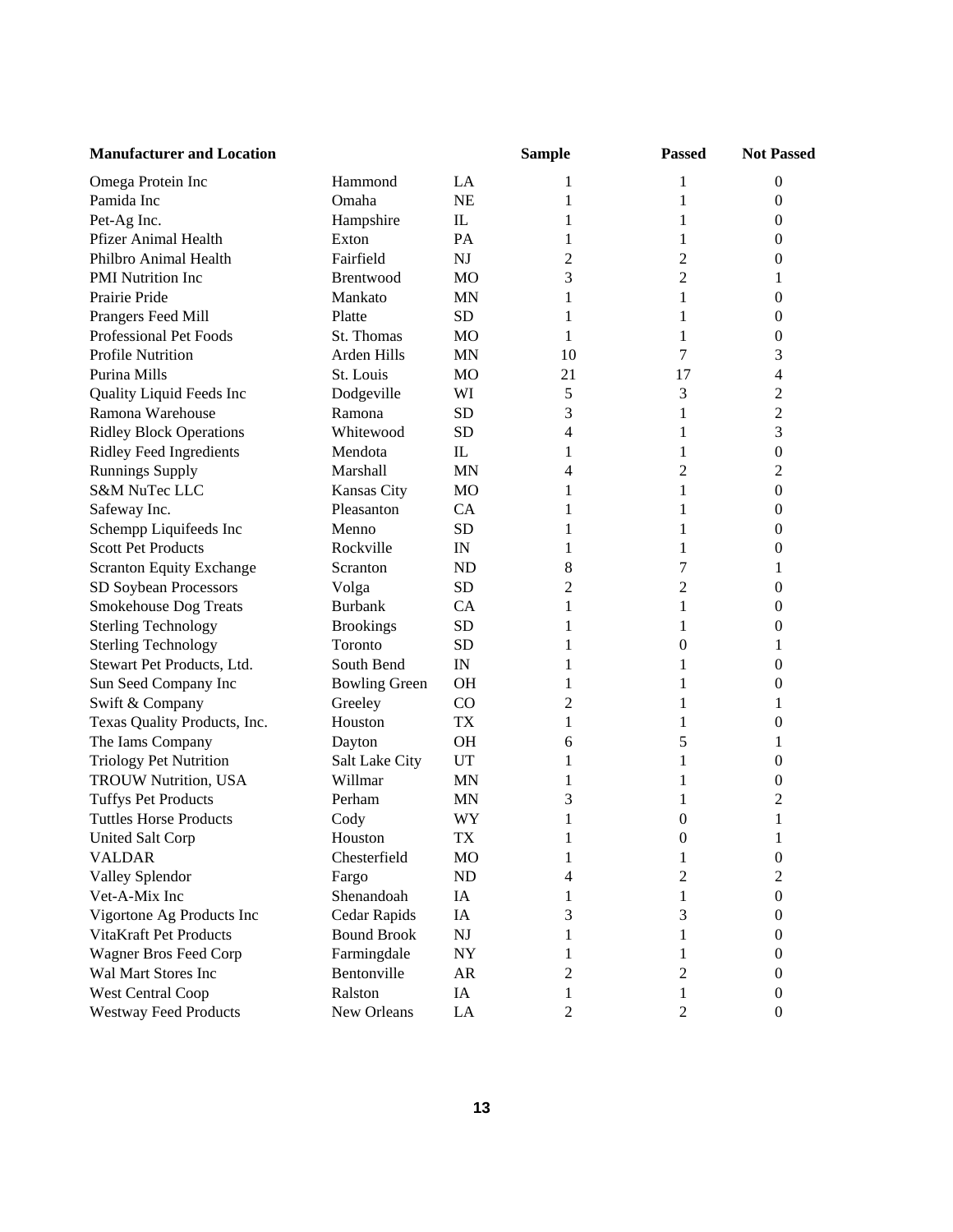| <b>Manufacturer and Location</b> |           |                | <b>Sample</b> | <b>Passed</b> | <b>Not Passed</b> |
|----------------------------------|-----------|----------------|---------------|---------------|-------------------|
| Woody's Performance Horse Feed   | Dickinson | ND             |               |               |                   |
| Y-Tex Corporation                | Cody      | WY             |               |               |                   |
| Yaggies Inc                      | Yankton   | SD             |               |               |                   |
|                                  |           | <b>Totals:</b> | 593           | 484           | 109               |
|                                  |           |                |               |               |                   |

**Percent Passed:** 81.6% **Percent Not** 18.4%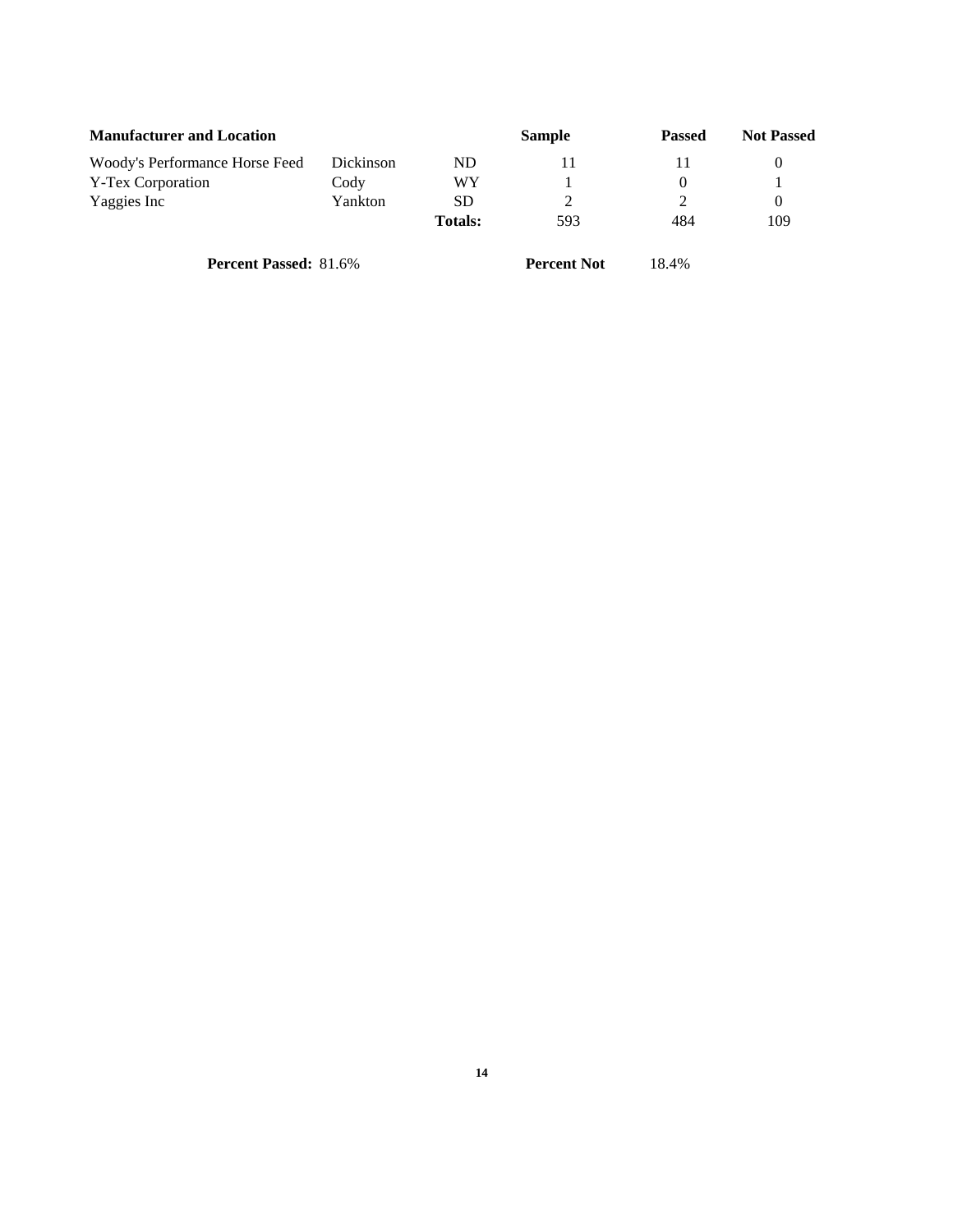| <b>Manufacturer</b><br><b>Location</b>  | <b>Product</b>                      | Analyte                                 | Found             | Claim    |
|-----------------------------------------|-------------------------------------|-----------------------------------------|-------------------|----------|
| Hauppauge, NY                           | 8 In 1 Pet Products, Inc.           |                                         |                   |          |
|                                         | Kitty Bits chicken flavor           |                                         | 03F-00501         |          |
|                                         |                                     | Fat: Acid Hydrolysis, %                 | 12.4              | 9        |
|                                         |                                     | Oven Moisture, %                        | 24.3              | 34       |
|                                         |                                     | Crude Protein, %                        | 22.1              | 19       |
|                                         |                                     | 8in1 Hamster/Gerbil Field Fresh Blend   | 03F-03437         |          |
|                                         |                                     | Crude Fiber, %<br>Oven Moisture, %      | 6.88<br>10.6      | 10<br>12 |
|                                         |                                     | Crude Protein, %                        | 12.2              | 12       |
|                                         |                                     | Ultra Blend Chicken Dinner Ferret Diet  | 03F-04042         |          |
|                                         | Ash, %                              |                                         | 1.69              | 2.5      |
|                                         |                                     | Crude Fat, %                            | 11.2              | 6.5      |
|                                         |                                     | Oven Moisture, %                        | 74.5              | 74       |
|                                         |                                     | Crude Protein, %                        | 10.4              | 10       |
|                                         |                                     | Taurine - Total, %                      | 0.051             | 0.05     |
|                                         | 8 in 1 Ferret Bites Chicken Flavor  | Crude Fat, %                            | 03F-04043<br>10.6 | 9        |
|                                         |                                     | Oven Moisture, %                        | 15.7              | 34       |
|                                         |                                     | Crude Protein, %                        | 21.8              | 19       |
|                                         |                                     | 8 in 1 Premium Crispy Stick for Rabbits | 03F-15696         |          |
|                                         |                                     | Crude Fiber, %                          | 7.27              | 10       |
|                                         |                                     | Crude Fat, %                            | 8.79              | 6        |
|                                         |                                     | Oven Moisture, %                        | 6.62              | 12       |
|                                         |                                     | Crude Protein, %                        | 15.4              | 13.5     |
| Quincy, IL                              | <b>ADM Alliance Nutrition, Inc.</b> |                                         |                   |          |
|                                         | <b>Game Bird Starter PRM</b>        |                                         | 03F-11195         |          |
|                                         |                                     | Crude Protein, %                        | 29.1              | 28       |
|                                         | <b>Game Bird Grower</b>             |                                         | 03F-11196         |          |
|                                         |                                     | Crude Protein, %                        | 24.8              | 24       |
| <b>Ag Processing Inc</b><br>Dawson, MN  |                                     |                                         |                   |          |
|                                         | Soybean Meal 46% Protein            |                                         | 03F-05089         |          |
|                                         | Ash, %                              |                                         | 6.47              | 8        |
|                                         |                                     | Crude Protein, %                        | 46.2              | 46       |
| <b>Ag Processing Inc</b><br>Omaha, NE   |                                     |                                         |                   |          |
|                                         | Soybean Hulls 8% Protein            |                                         | 03F-02306         |          |
|                                         |                                     | Crude Fiber, %                          | 34.9              | 40       |
|                                         |                                     | Crude Protein, %                        | 9.62              | 8        |
| Ag Processing Inc<br>Sergeant Bluff, IA |                                     |                                         |                   |          |
|                                         | 46.5% Soybean Meal--Bulk            |                                         | 03F-04556         |          |
|                                         |                                     | Crude Protein, %                        | 48.0              | 46.5     |
| <b>Agra Partners LTD</b>                | <b>West Des Moines, IA</b>          |                                         |                   |          |
|                                         | Terramycin OTC 4 w/ Vits            |                                         | 03F-04036         |          |
|                                         |                                     | Crude Fiber, %                          | 14.3              | 18       |
|                                         |                                     | Oxytetracycline, g/lb                   | 4.09              | 4        |
|                                         |                                     | Vitamin A. IU/lb                        | 312000.           | 250000   |
|                                         | <b>CTC 4 Medicated Crumbles</b>     |                                         | 03F-05091         |          |
|                                         |                                     | Crude Fiber, %                          | 10.5              | 15       |
|                                         |                                     | Chlortetracycline, g/lb                 | 4.38              | 4        |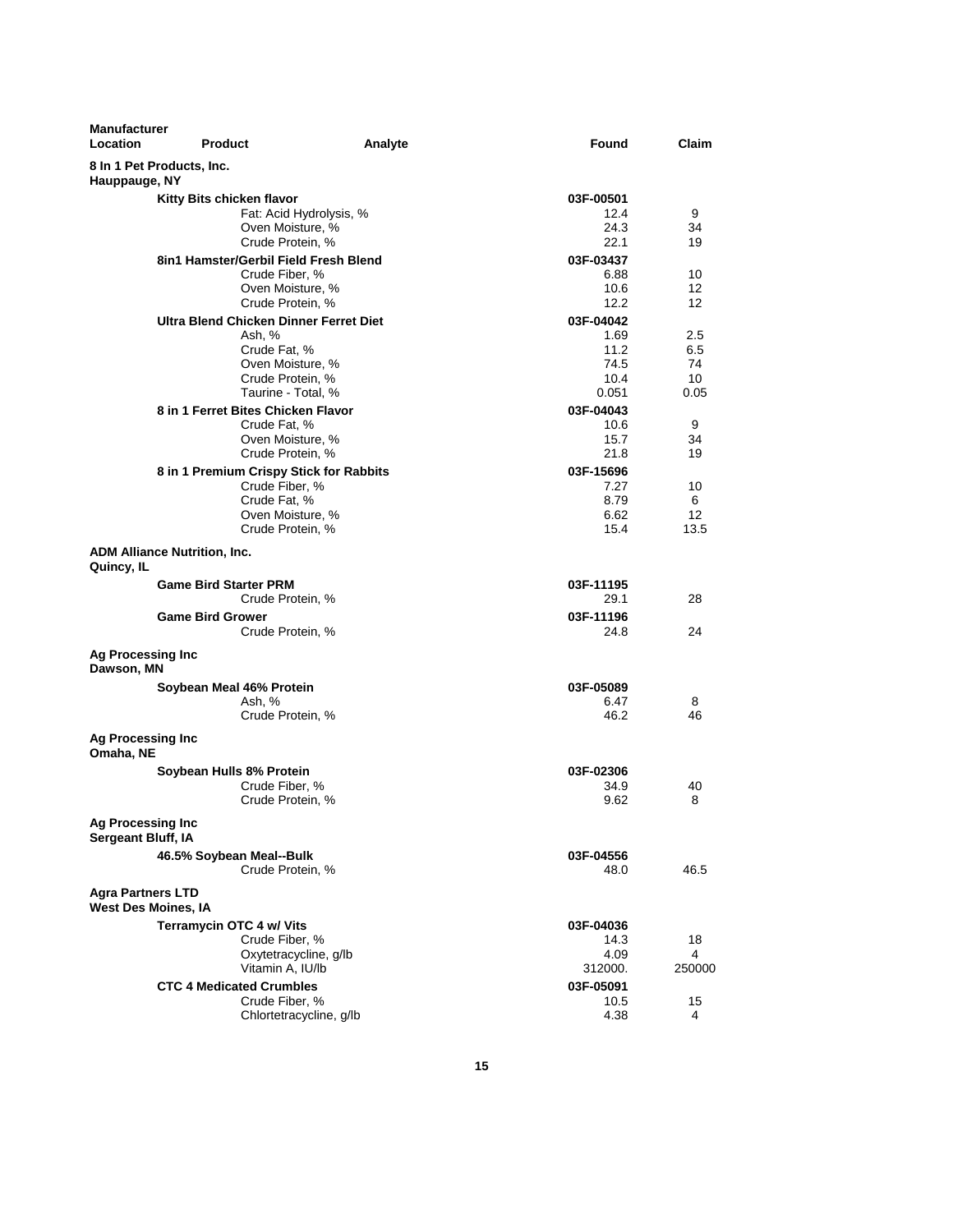| Manufacturer                          |                                     |                                             |                    |          |
|---------------------------------------|-------------------------------------|---------------------------------------------|--------------------|----------|
| Location                              | <b>Product</b>                      | Analyte                                     | Found              | Claim    |
|                                       | <b>Pork Blood Meal</b>              |                                             | 03F-05212          |          |
|                                       |                                     | Crude Protein, %                            | 92.1               | 85       |
|                                       | <b>Pork Blood Meal</b>              |                                             | 03F-06798          |          |
|                                       |                                     | Crude Protein, %                            | 92.1               | 85       |
|                                       | <b>CTC 4 w/Vits-Medicated</b>       |                                             | 03F-08751          |          |
|                                       |                                     | Crude Fiber, %<br>Chlortetracycline, g/lb   | 13.0<br>3.59       | 15<br>4  |
|                                       |                                     | Vitamin A, IU/lb                            | 213000.            | 250000   |
|                                       | <b>Agri Laboratories LTD</b>        |                                             |                    |          |
| St. Joseph, MO                        |                                     |                                             |                    |          |
|                                       | Vitamins & Electrolytes "Plus"      |                                             | 03F-05687          |          |
|                                       |                                     | Potassium, %                                | 3.68               | 3.8      |
|                                       |                                     | Salt (Sodium X 2.54), %                     | 11.6               | 11-13.2  |
|                                       |                                     | Sodium, %                                   | 4.56               | 4.7      |
|                                       |                                     | Vitamin A, IU/lb                            | 10000000.          | 10000000 |
| Alpharma Inc<br>Fort Lee, NJ          |                                     |                                             |                    |          |
|                                       | Aureomycin-90                       |                                             | 03F-02326          |          |
|                                       |                                     | Chlortetracycline, g/lb                     | 97.8               | 90       |
|                                       | Aureomycin 50 Granular              |                                             | 03F-07339          |          |
|                                       |                                     | Chlortetracycline, g/lb                     | 50.4               | 50       |
| <b>American Agco</b><br>St Paul, MN   |                                     |                                             |                    |          |
|                                       | <b>Terra Crumbles Type B</b>        |                                             | 03F-04686          |          |
|                                       |                                     | Crude Fiber, %                              | 14.6               | 25       |
|                                       |                                     | Oxytetracycline, g/lb                       | 3.38               | 4        |
|                                       |                                     | Crude Protein, %                            | 10.2               | 8        |
|                                       |                                     | Ruminant MBM, (>1%)                         | Negative           | 0        |
|                                       | 19% Poultry Grower Crums            | Lysine - Total, %                           | 03F-04688<br>0.951 | 0.9      |
|                                       |                                     | Crude Protein, %                            | 20.2               | 19       |
|                                       |                                     | <b>Nurtra Serv 19% Poultry Grower Crums</b> | 03F-13799          |          |
|                                       |                                     | Lysine - Total, %                           | 0.933              | 0.9      |
|                                       |                                     | Crude Protein, %                            | 19.9               | 19       |
| <b>American Crystal</b><br>Sidney, MT |                                     |                                             |                    |          |
|                                       | Beet Molasses product #810473       |                                             | 03F-00528          |          |
|                                       |                                     | Total Sugars(Invert), %                     | 57.4               | 48       |
| Ames, IA                              | <b>American Protein Corporation</b> |                                             |                    |          |
|                                       | <b>Life Line</b>                    |                                             | 03F-05824          |          |
|                                       |                                     | Crude Protein, %                            | 43.3               | 40       |
| Lake Park, IA                         | <b>Arco Dehydrating Company</b>     |                                             |                    |          |
|                                       | <b>Alfalfa Pellets</b>              |                                             | 03F-03644          |          |
|                                       |                                     | Crude Fiber, %                              | 23.6               | 30       |
|                                       |                                     | Crude Protein, %                            | 20.5               | 17       |
|                                       | <b>Alfalfa Pellets</b>              |                                             | 03F-05087          |          |
|                                       |                                     | Crude Fiber, %<br>Crude Protein, %          | 24.3<br>20.8       | 30<br>17 |
|                                       | <b>Arlington Farmers Elevator</b>   |                                             |                    |          |
| Arlington, SD                         |                                     |                                             |                    |          |
|                                       | Soybean Meal 46%                    |                                             | 03F-06807          |          |
|                                       |                                     | Crude Protein, %                            | 46.5               | 46       |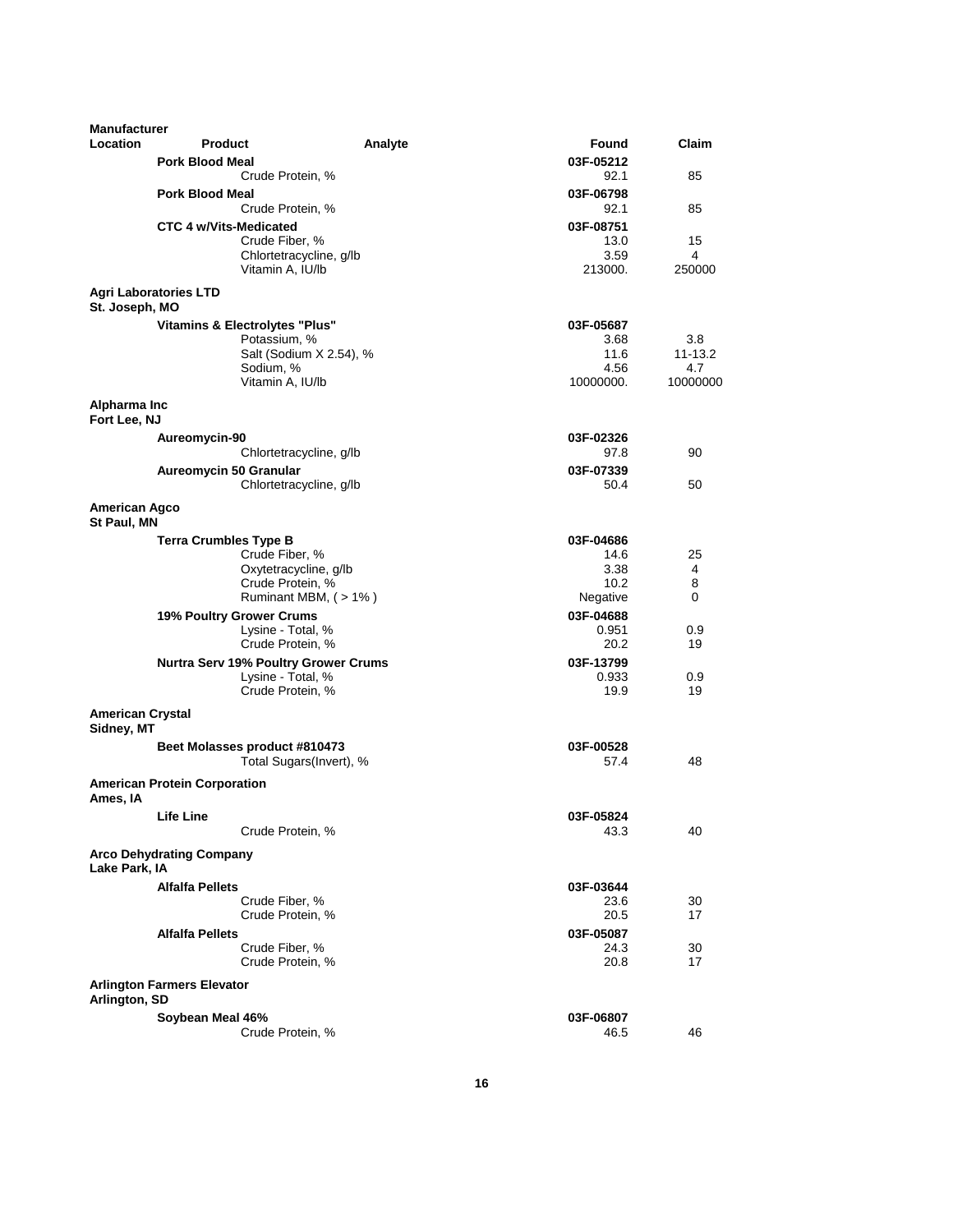| <b>Manufacturer</b><br>Location                        | <b>Product</b>                   | Analyte                       | Found               | Claim                       |                  |
|--------------------------------------------------------|----------------------------------|-------------------------------|---------------------|-----------------------------|------------------|
| <b>Babers Vis-Vita Sales</b><br>Sioux City, IA         |                                  |                               |                     |                             |                  |
|                                                        | 60% Fish Meal                    |                               | 03F-07861           |                             |                  |
|                                                        | Crude Fat, %<br>Crude Protein, % |                               | 8.11<br>61.6        | 6.5<br>60                   |                  |
| <b>Baltzell Ag Products</b><br>Omaha, Ne               |                                  |                               |                     |                             |                  |
|                                                        | Urea Feed 46%N                   |                               | 03F-03640           |                             |                  |
|                                                        | Ash, %                           |                               | 0.00                | 1                           |                  |
|                                                        | Total Nitrogen, %                | Equiv Crude Protein, %        | 276.<br>46.6        | 287<br>46                   |                  |
| <b>Bay State Milling</b><br>Quincy, MA                 |                                  |                               |                     |                             |                  |
|                                                        | <b>Wheat Bran</b>                |                               | 03F-02795           |                             |                  |
|                                                        | Crude Fiber, %                   |                               | 12.6                | 12                          |                  |
|                                                        | Crude Protein, %                 |                               | 17.9                | 14.5                        |                  |
|                                                        | <b>Wingold Bakers Bran</b>       |                               | 03F-03455           |                             |                  |
|                                                        | Crude Fiber, %                   |                               | 11.8                | 12                          |                  |
|                                                        | Crude Protein, %                 |                               | 18.3                | 14.5                        |                  |
| <b>Bayer Corporation</b><br><b>Shawnee Mission, KS</b> |                                  |                               |                     |                             |                  |
|                                                        | *#* Bayer-Deliver                |                               | 03F-00532           |                             |                  |
|                                                        |                                  | Salt (ChlorideX1.65), %       | 6.97                | $4.5 - 5.5$                 | <b>EXCESSIVE</b> |
|                                                        |                                  | Salt (Sodium X 2.54), %       | 11.2                | $4.5 - 5.5$                 | <b>EXCESSIVE</b> |
|                                                        | Sodium, %                        |                               | 4.43                | 4.5                         |                  |
| <b>Boehringer Ingelheim</b><br>Lenexa, KS              |                                  |                               |                     |                             |                  |
| Diaqur                                                 |                                  |                               | 03F-02449           |                             |                  |
|                                                        | Ash, %                           |                               | 13.2                | 15                          |                  |
|                                                        | Crude Fat, %                     |                               | 5.52                | 5.5                         |                  |
|                                                        | Glucose, %                       |                               | 58.3                | 53                          |                  |
|                                                        | Glycine - Total, %               | Salt (ChlorideX1.65), %       | 1.03<br>6.41        | $\mathbf{1}$<br>$5.5 - 6.3$ |                  |
|                                                        |                                  | Salt (Sodium X 2.54), %       | 9.91                | $5.5 - 6.3$                 | <b>EXCESSIVE</b> |
| <b>Bovid Laboratories</b>                              |                                  |                               |                     |                             |                  |
| Scottsbluff, NE                                        |                                  |                               |                     |                             |                  |
|                                                        | <b>Beef Nutri-Drench</b>         |                               | 03F-00405           |                             |                  |
|                                                        | Vitamin A, IU/lb                 |                               | 52800.              | 21200                       |                  |
|                                                        | <b>Beef Nutri Drench</b>         |                               | 03F-02821<br>20200. | 21200                       |                  |
| <b>CANIDAE Pet Foods</b>                               | Vitamin A, IU/oz                 |                               |                     |                             |                  |
| San Luis Obispo, CA                                    |                                  |                               |                     |                             |                  |
|                                                        | <b>CANIDAE Dog Biscuits</b>      |                               | 03F-14658           |                             |                  |
|                                                        | Ash, %                           |                               | 3.90                |                             |                  |
|                                                        | Crude Fiber, %<br>Crude Fat, %   |                               | 1.81<br>10.2        | $0 - 3.5$<br>9              |                  |
|                                                        |                                  | Metabolizable Energy, kcal/kg | 3584.               | 3710                        |                  |
|                                                        | Oven Moisture, %                 |                               | 6.52                | 10                          |                  |
|                                                        |                                  | Nitrogen Free Extrct, %       | 58.3                |                             |                  |
|                                                        |                                  | Omega-3 Fatty Acids, %        | 0.184               | 0.2                         |                  |
|                                                        |                                  | Omega-6 Fatty Acids, %        | 1.07                | $\mathbf{1}$                |                  |
|                                                        | Crude Protein, %                 |                               | 19.2                | 17                          |                  |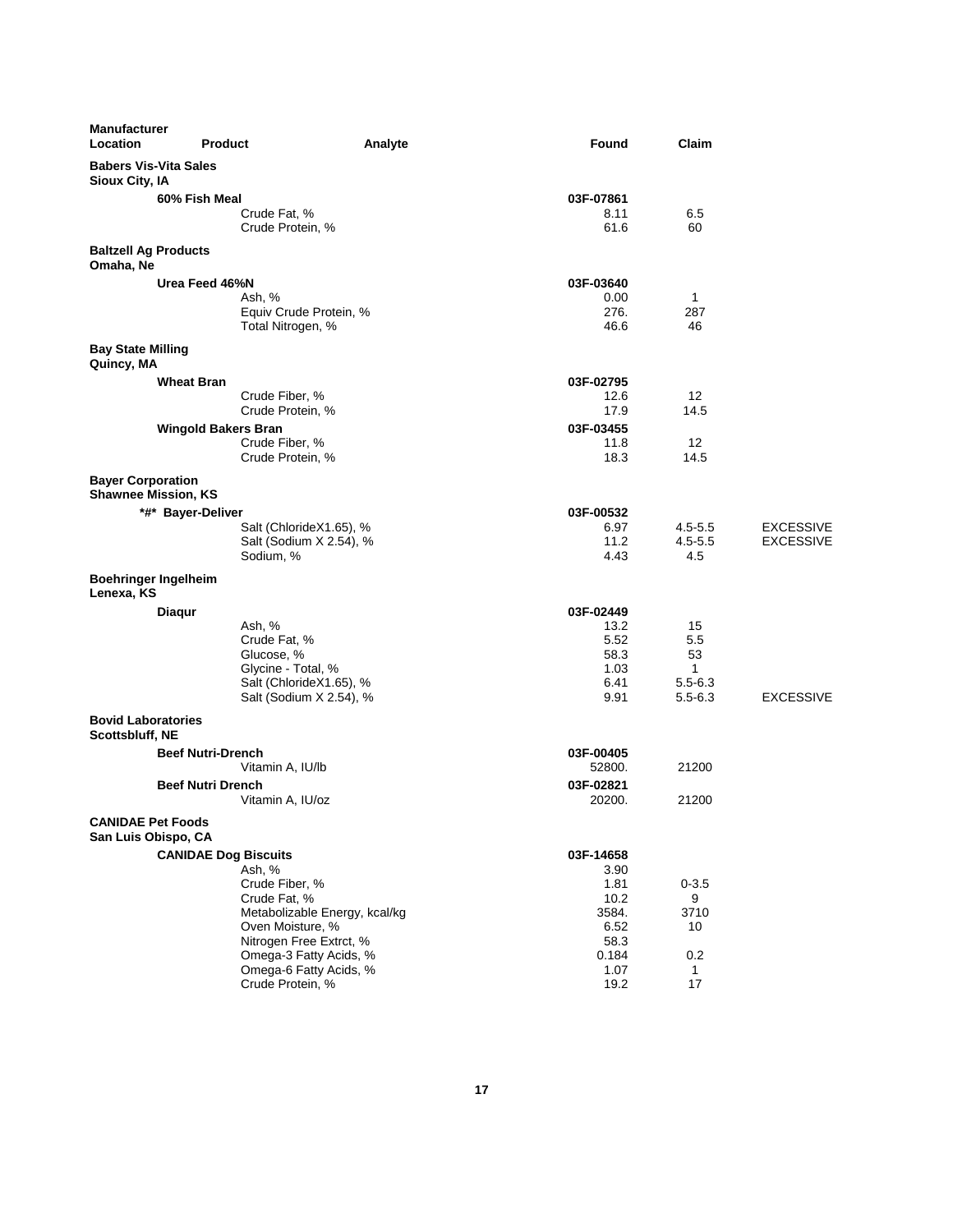| <b>Manufacturer</b><br>Location   | <b>Product</b>                                  | Analyte                                            | Found               | Claim             |                  |
|-----------------------------------|-------------------------------------------------|----------------------------------------------------|---------------------|-------------------|------------------|
| <b>Capstone</b><br>Cincinnati, OH |                                                 |                                                    |                     |                   |                  |
|                                   | <b>Peppermint Snacks</b>                        |                                                    | 03F-01432           |                   |                  |
|                                   | Crude Protein, %                                |                                                    | 15.2                | $12 \overline{ }$ |                  |
|                                   | <b>Capstone Licorice Sticks</b>                 |                                                    | 03F-06189           |                   |                  |
|                                   | Crude Protein, %                                |                                                    | 14.7                | 12                |                  |
|                                   | <b>Carrot Crunchers</b>                         |                                                    | 03F-06190           |                   |                  |
|                                   | Crude Fiber, %<br>Crude Protein, %              |                                                    | 3.59<br>12.5        | 10<br>10          |                  |
|                                   | <b>Peppermint Snacks</b>                        |                                                    | 03F-06191           |                   |                  |
|                                   | Crude Protein, %                                |                                                    | 14.8                | 12                |                  |
| Cargill                           |                                                 |                                                    |                     |                   |                  |
| <b>Minneapolis, MN</b>            |                                                 |                                                    |                     |                   |                  |
|                                   | <b>Kiln Dried Medium Salt</b>                   |                                                    | 03F-02803           |                   |                  |
|                                   |                                                 | Salt (ChlorideX1.65), %<br>Salt (Sodium X 2.54), % | 99.1<br>96.3        | 99.9<br>99.9      |                  |
|                                   | Cargill CLS 32                                  |                                                    | 03F-05675           |                   |                  |
|                                   |                                                 | Equiv Crude Protein, %                             | 24.8                | 25                |                  |
|                                   | Vacuum Moisture, %                              |                                                    | 31.0                | 33                |                  |
|                                   | Potassium, %                                    |                                                    | 3.16                | 2                 |                  |
|                                   | Crude Protein, %                                |                                                    | 34.2                | 32<br>0           |                  |
|                                   | Vitamin A, IU/lb                                | Ruminant MBM, (>1%)                                | Negative<br>21600.  | 20000             |                  |
|                                   | *#* 30% Commercial Pheasant Custom pre-starter  |                                                    | 03F-05676           |                   |                  |
|                                   | Amprolium, %                                    |                                                    | 0.0147              | 0.0175            |                  |
|                                   | Lysine - Total, %                               |                                                    | 1.88                | 1.8               |                  |
|                                   | Methionine - Total, %                           |                                                    | 0.403               | 0.56              | <b>DEFICIENT</b> |
|                                   | Crude Protein, %                                |                                                    | 31.8                | 30                |                  |
|                                   | *#* 26% Pheasant Starter Custom<br>Amprolium, % |                                                    | 03F-05677<br>0.0137 | 0.0175            | <b>DEFICIENT</b> |
|                                   | Lysine - Total, %                               |                                                    | 1.81                | 1.64              |                  |
|                                   | Methionine - Total, %                           |                                                    | 0.364               | 0.54              | <b>DEFICIENT</b> |
|                                   | Crude Protein, %                                |                                                    | 28.8                | 26                |                  |
|                                   | *#* Mighty Cow 36 Special                       |                                                    | 03F-05678           |                   |                  |
|                                   | Crude Fat, %                                    | Acid Detergent Fiber, %                            | 9.33<br>4.95        | 9<br>6.5          | <b>DEFICIENT</b> |
|                                   | Crude Protein, %                                |                                                    | 35.9                | 36                |                  |
|                                   |                                                 | Ruminant MBM, (>1%)                                | <b>NEGATIVE</b>     | 0                 |                  |
|                                   | Vitamin A, IU/lb                                |                                                    | 19400.              | 25000             |                  |
|                                   | <b>Top-Flo</b>                                  |                                                    | 03F-06995           |                   |                  |
|                                   |                                                 | Salt (ChlorideX1.65), %<br>Salt (Sodium X 2.54), % | 99.7<br>89.6        | 99.9<br>99.9      | <b>DEFICIENT</b> |
|                                   | <b>Trace Mineral</b>                            |                                                    | 03F-06996           |                   |                  |
|                                   |                                                 | Salt (ChlorideX1.65), %                            | 96.3                | 98.5              |                  |
|                                   |                                                 | Salt (Sodium X 2.54), %                            | 89.7                | 98.5              |                  |
|                                   | <b>lodized Salt Block</b>                       |                                                    | 03F-06997           |                   |                  |
|                                   |                                                 | Salt (ChlorideX1.65), %                            | 98.1                | 99.5              |                  |
|                                   |                                                 | Salt (Sodium X 2.54), %                            | 90.5                | 99.5              |                  |
|                                   | <b>Cargill Animal Nutrition</b>                 |                                                    |                     |                   |                  |
| Minneapolis, MN                   |                                                 |                                                    |                     |                   |                  |
|                                   | <b>Alfalfa Cubes</b>                            |                                                    | 03F-05828           |                   |                  |
|                                   | Crude Fiber, %<br>Oven Moisture, %              |                                                    | 25.0<br>8.29        | 30<br>12          |                  |
|                                   | Crude Protein, %                                |                                                    | 15.5                | 15                |                  |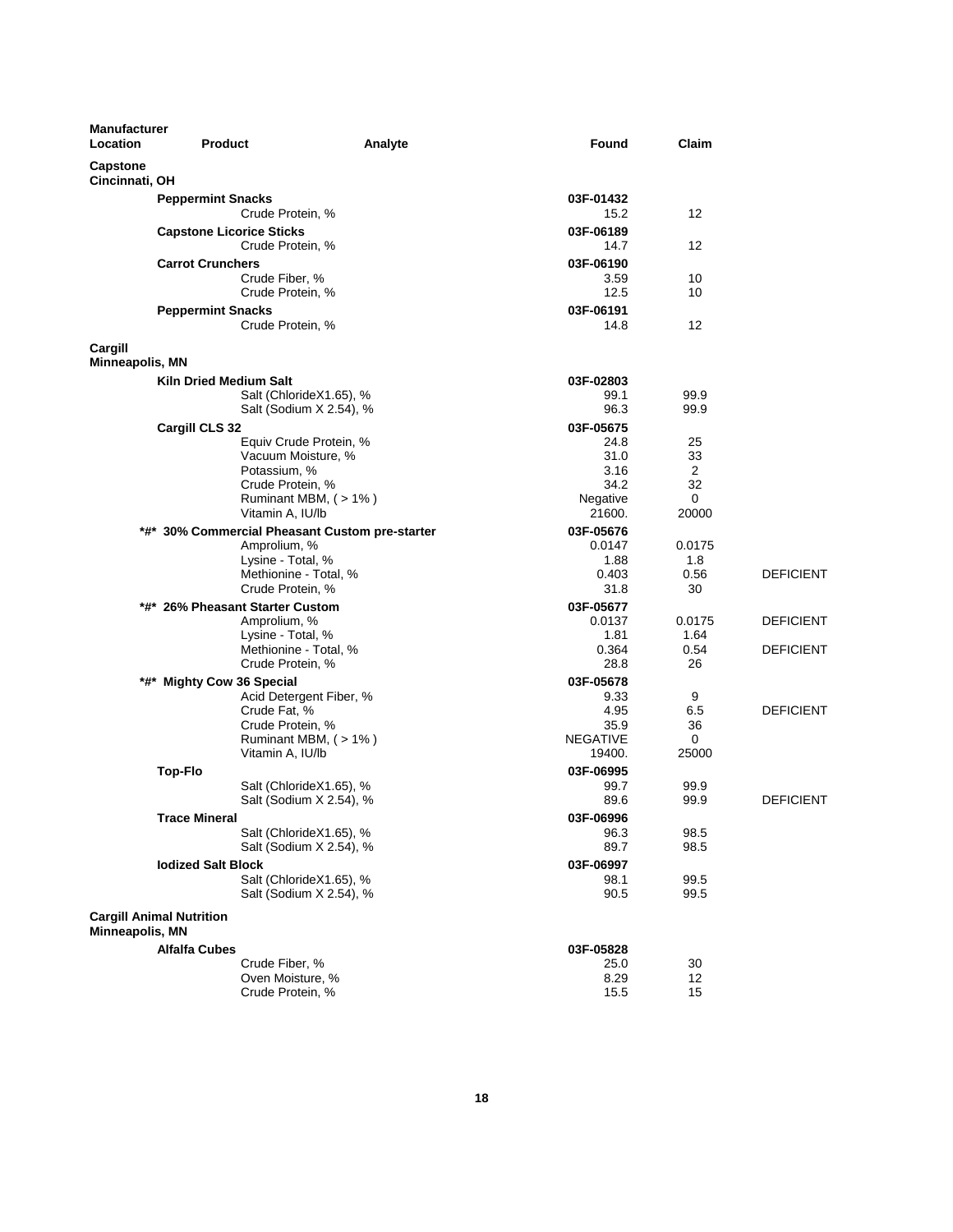| <b>Manufacturer</b> |                                             |                                                   |                   |              |                  |
|---------------------|---------------------------------------------|---------------------------------------------------|-------------------|--------------|------------------|
| <b>Location</b>     | <b>Product</b>                              | Analyte                                           | Found             | Claim        |                  |
|                     |                                             | Dakota Mill & Grain Cattlemans Best Mineral (ATL) | 03F-06086         |              |                  |
|                     | Calcium, %                                  |                                                   | 13.4              | 13-13.5      |                  |
|                     | Phosphorus, %                               |                                                   | 11.6              | 12           |                  |
|                     |                                             | Salt (Sodium X 2.54), %                           | 12.1              | 12.75-13.25  |                  |
|                     | Vitamin A, IU/lb                            |                                                   | 412000.           | 300000       |                  |
|                     | *#* Native Habitat Deer Block               |                                                   | 03F-09690         |              |                  |
|                     | Crude Fiber, %                              | Salt (ChlorideX1.65), %                           | 9.91<br>40.2      | 12<br>45-50  | <b>DEFICIENT</b> |
|                     |                                             | Salt (Sodium X 2.54), %                           | 38.5              | 45-50        | <b>DEFICIENT</b> |
|                     |                                             | Total Sugars(Invert), %                           | 17.7              | 16           |                  |
|                     | Cattlemans 12-10 Mineral (ATL)              |                                                   | 03F-13502         |              |                  |
|                     | Calcium, %                                  |                                                   | 11.7              | $12 - 13$    |                  |
|                     | Phosphorus, %                               |                                                   | 9.47              | 10           |                  |
|                     |                                             | Salt (Sodium X 2.54), %                           | 17.5              | 17.5-20      |                  |
|                     | Vitamin A, IU/lb                            |                                                   | 138000.           | 150000       |                  |
|                     | Alfalfa cubes                               |                                                   | 03F-15000         |              |                  |
|                     | Crude Fiber, %                              |                                                   | 24.3              | 30           |                  |
|                     | Crude Protein, %                            |                                                   | 15.8              | 15           |                  |
| <b>Cargill Inc</b>  |                                             |                                                   |                   |              |                  |
| Minneapolis, MN     |                                             |                                                   |                   |              |                  |
|                     | <b>Trace Mineral Salt Brick</b>             |                                                   | 03F-02802         |              |                  |
|                     |                                             | Salt (ChlorideX1.65), %                           | 95.0              | 94-98.5      |                  |
|                     |                                             | Salt (Sodium X 2.54), %                           | 92.4              | 94-98.5      |                  |
|                     | Sodium, %                                   |                                                   | 36.4              | 37-38.75     |                  |
|                     | <b>Tritech Custom Beef TT lodine Premix</b> |                                                   | 03F-03231         |              |                  |
|                     | lodine, ppm                                 |                                                   | 674.              | 700          |                  |
|                     |                                             | Salt (ChlorideX1.65), %                           | 82.6              | 86-87        |                  |
|                     |                                             | Salt (Sodium X 2.54), %                           | 75.7              | 86-87        | <b>DEFICIENT</b> |
|                     | Sodium, %                                   |                                                   | 29.8              | 33.5-34.5    |                  |
|                     | <b>TriTech Sow Base 471014</b>              |                                                   | 03F-03232         |              |                  |
|                     | Calcium, %<br>Phosphorus, %                 |                                                   | 13.6<br>8.03      | 14-15<br>8.3 |                  |
|                     | Crude Protein, %                            |                                                   | 14.4              | 5            |                  |
|                     |                                             | Salt (Sodium X 2.54), %                           | 6.38              | $7 - 7.5$    |                  |
|                     |                                             | Selenium, ug/g (ppm)                              | 4.48              | 4.32         |                  |
|                     | Sodium, %                                   |                                                   | 2.51              | $2.5 - 3$    |                  |
|                     | *#* TRITECH 10/14 Nursery (CSP) (NS)        |                                                   | 03F-03234         |              |                  |
|                     |                                             | Chlortetracycline, g/ton                          | 79.1              | 100          |                  |
|                     | Crude Fat, %                                |                                                   | 6.00              | 5            |                  |
|                     | Crude Protein, %                            |                                                   | 23.8              | 22           |                  |
|                     |                                             | Sulfathiazole, g/ton                              | 32.5              | 100          | <b>DEFICIENT</b> |
|                     |                                             | Dairy Focus Starter 22 Textured (B28.5) 39052-B2  | 03F-03235         |              |                  |
|                     |                                             | Acid Detergent Fiber, %                           | 6.72              | 11           |                  |
|                     | Lasalocid, g/ton<br>Crude Protein, %        |                                                   | 53.6<br>22.7      | 57<br>22     |                  |
|                     |                                             |                                                   |                   |              |                  |
|                     | Dairy Dry Cow Close (10lb)                  | Acid Detergent Fiber, %                           | 03F-03236<br>3.87 | $\mathbf 5$  |                  |
|                     | Calcium, %                                  |                                                   | 2.36              | 2.25-2.75    |                  |
|                     |                                             | Equiv Crude Protein, %                            | 6.63              | 6.836        |                  |
|                     | Crude Protein, %                            |                                                   | 18.0              | 16.5         |                  |
|                     | <b>Champions Choice Trace Mineral Salt</b>  |                                                   | 03F-03747         |              |                  |
|                     |                                             | Salt (Sodium X 2.54), %                           | 91.2              | 94-98.5      |                  |
|                     | Sodium, %                                   |                                                   | 35.9              | 37-38.75     |                  |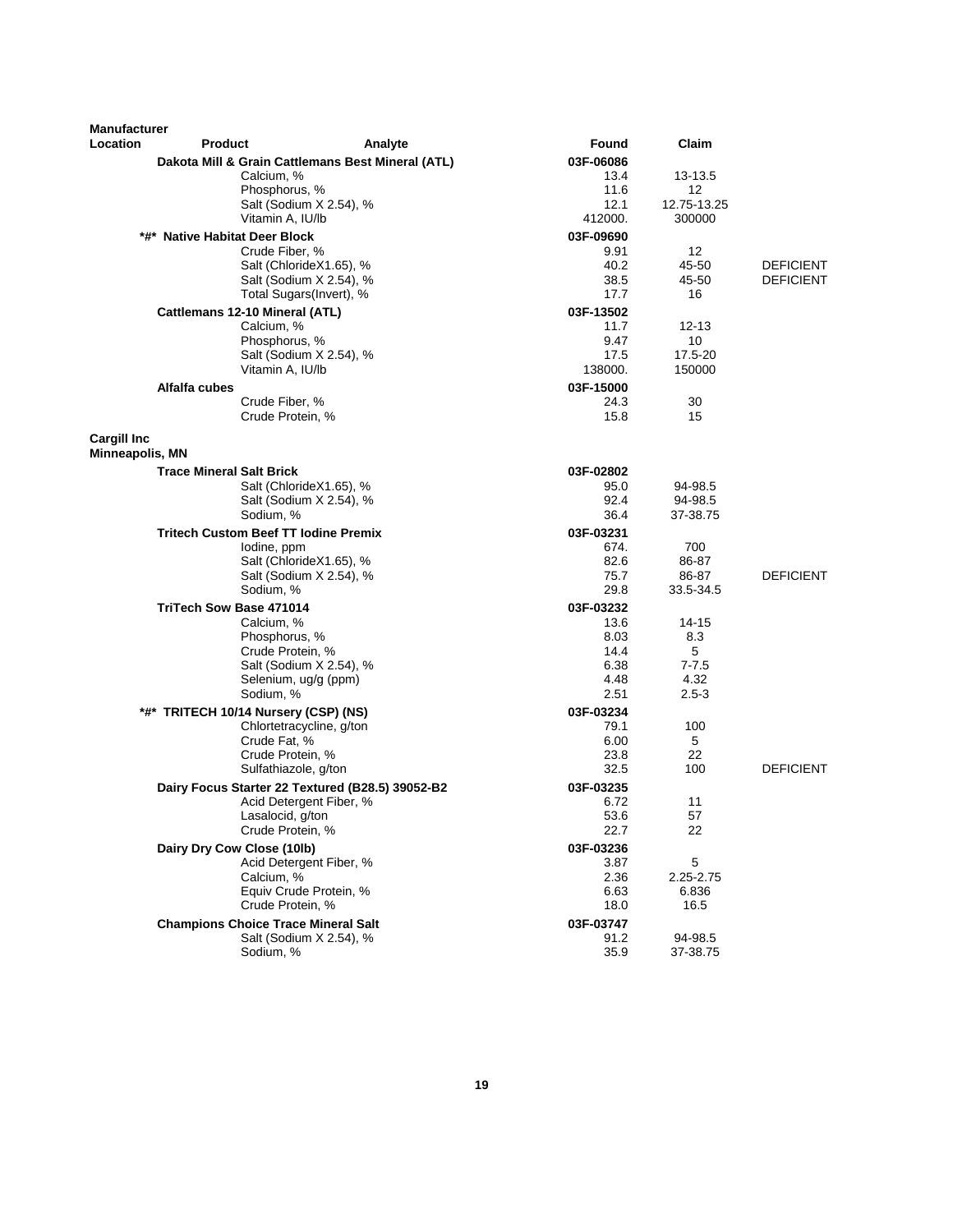| <b>Manufacturer</b><br>Location                    | <b>Product</b>                                    | Analyte                                                     | Found             | Claim     |                  |
|----------------------------------------------------|---------------------------------------------------|-------------------------------------------------------------|-------------------|-----------|------------------|
| <b>Cargill Inc</b><br>Sioux City, IA               |                                                   |                                                             |                   |           |                  |
|                                                    | Swine Grow/Fin Base 65/Lys                        |                                                             | 03F-05208         |           |                  |
|                                                    | Calcium, %                                        |                                                             | 17.4              | 19-20     |                  |
|                                                    | Lysine - Total, %                                 |                                                             | 5.18              | 3.24      |                  |
|                                                    | Phosphorus, %                                     |                                                             | 7.58              | 8         |                  |
|                                                    | Crude Protein, %                                  |                                                             | 8.54              | 5         |                  |
|                                                    | Salt (Sodium X 2.54), %                           |                                                             | 11.6              | 10.5-11.5 |                  |
|                                                    | Selenium, ug/g (ppm)                              |                                                             | 6.65              | 8.5       |                  |
|                                                    | Sodium, %                                         |                                                             | 4.57              | $4 - 5$   |                  |
|                                                    | 46.5% Soybean Meal                                |                                                             | 03F-05214         |           |                  |
|                                                    | Crude Protein, %                                  |                                                             | 48.4              | 46.5      |                  |
| Cargill Inc.<br>West Fargo, ND                     |                                                   |                                                             |                   |           |                  |
|                                                    | *#* 32% Solvent Extracted Sunflower Meal          |                                                             | 03F-06090         |           |                  |
|                                                    | Crude Fiber, %                                    |                                                             | 22.4              | 21        |                  |
|                                                    | Crude Protein, %                                  |                                                             | 28.4              | 32        | <b>DEFICIENT</b> |
|                                                    | <b>Cattleman's Choice Loomix</b>                  |                                                             |                   |           |                  |
| Johnstown, CO                                      |                                                   |                                                             |                   |           |                  |
|                                                    |                                                   | *#* Cattleman's Choice Loomix, LLC Loomix II/Milk (113815M) | 03F-15693         |           |                  |
|                                                    | Vacuum Moisture, %                                |                                                             | 49.2              | 50        |                  |
|                                                    | Phosphorus, %<br>Crude Protein, %                 |                                                             | 1.88<br>27.0      | 2<br>25   |                  |
|                                                    | Vitamin A, IU/lb                                  |                                                             | 507.              | 50000     | <b>DEFICIENT</b> |
| <b>Central Bi-Products</b>                         |                                                   |                                                             |                   |           |                  |
| <b>Redwood Falls, MN</b>                           |                                                   |                                                             |                   |           |                  |
|                                                    | <b>GroMor Hydrolyzed Poultry Feathers</b>         |                                                             | 03F-02321         |           |                  |
|                                                    | Ash, %                                            |                                                             | 2.22              | 6         |                  |
|                                                    | Crude Protein, %                                  |                                                             | 85.2              | 80        |                  |
|                                                    | <b>Hydrolyzed Feather Meal</b>                    |                                                             | 03F-07772         |           |                  |
|                                                    | Ash, %<br>Crude Protein, %                        |                                                             | 3.43<br>79.4      | 6<br>80   |                  |
|                                                    |                                                   |                                                             |                   |           |                  |
| <b>Central Farmers Coop</b><br><b>Montrose, SD</b> |                                                   |                                                             |                   |           |                  |
|                                                    | <b>Custom Mixed Feed for Gilts 150#</b>           |                                                             | 03F-07859         |           |                  |
|                                                    | Tylosin, g/ton                                    |                                                             | 36.5              | 40        |                  |
| <b>Muscatine, IA</b>                               | <b>CK Processing Company</b>                      |                                                             |                   |           |                  |
|                                                    |                                                   | <b>Molasses Products, Dehydrated on Roughage Products</b>   | 03F-04882         |           |                  |
|                                                    | Crude Fiber, %                                    |                                                             | 19.2              | 20        |                  |
|                                                    | Crude Protein, %                                  |                                                             | 7.60              | 6         |                  |
|                                                    | Total Sugars(Invert), %                           |                                                             | 34.4              | 38        |                  |
| <b>Commodity Specialists</b><br>Minneapolis, MN    |                                                   |                                                             |                   |           |                  |
|                                                    | <b>Corn Distillers Dried Grains with Solubles</b> |                                                             |                   |           |                  |
|                                                    | Ash, %                                            |                                                             | 03F-02309<br>5.55 | 8         |                  |
|                                                    | Crude Fiber, %                                    |                                                             | 7.09              | 15        |                  |
|                                                    | Crude Fat, %                                      |                                                             | 11.9              | 10        |                  |
|                                                    | Crude Protein, %                                  |                                                             | 29.5              | 27        |                  |
| Con Agra                                           |                                                   |                                                             |                   |           |                  |
| Minneapolis, MN                                    |                                                   |                                                             |                   |           |                  |
|                                                    | <b>Porcine Blood Meal</b>                         |                                                             | 03F-07771         |           |                  |
|                                                    | Crude Protein, %                                  |                                                             | 90.7              | 86        |                  |
|                                                    | Ruminant MBM, (>1%)                               |                                                             | Negative          | 0         |                  |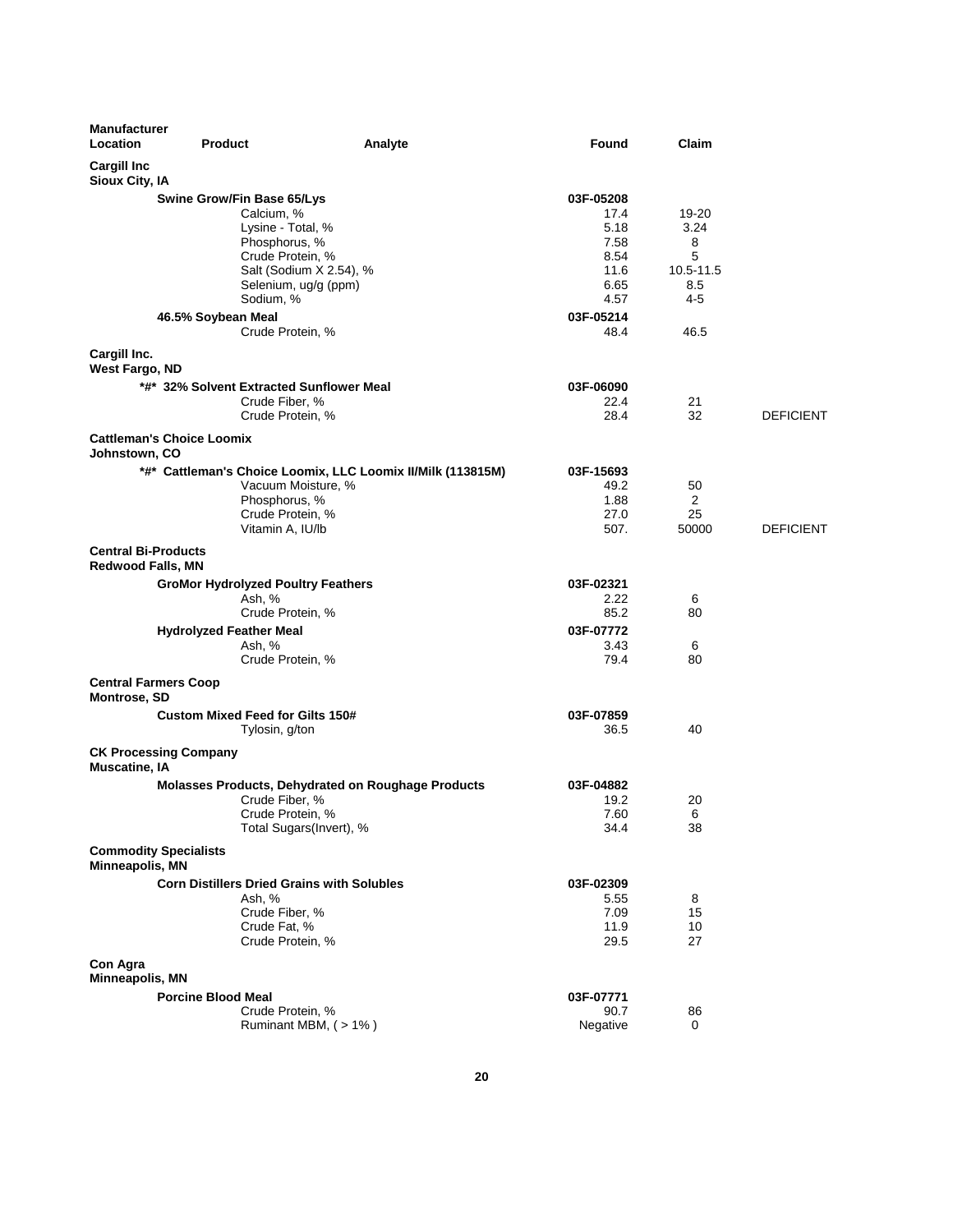| <b>Manufacturer</b><br>Location | <b>Product</b>                     | Analyte                                      | <b>Found</b>    | Claim               |                  |
|---------------------------------|------------------------------------|----------------------------------------------|-----------------|---------------------|------------------|
| Omaha, NE                       | <b>Consolidated Nutrition L.C.</b> |                                              |                 |                     |                  |
|                                 | <b>Rumixer MGA 8758</b>            |                                              | 03F-03639       |                     |                  |
|                                 | Calcium, %                         |                                              | 6.32            | $5.5 - 6.5$         |                  |
|                                 | Crude Fiber, %                     |                                              | 14.3            | 21                  |                  |
|                                 | Crude Protein, %                   |                                              | 15.6            | 5                   |                  |
|                                 | Egg Maker Balance 70011AAA         |                                              | 03F-03641       |                     |                  |
|                                 | Calcium, %                         |                                              | 2.86            | $2.5 - 3$           |                  |
|                                 | Lysine - Total, %                  |                                              | 0.938           | $\mathbf{1}$        |                  |
|                                 |                                    | Methionine - Total, %                        | 0.397           | 0.4                 |                  |
|                                 | Crude Protein, %                   |                                              | 22.9            | 20                  |                  |
|                                 |                                    | Feedlot Supplement 40/30 50031 RJE Medicated | 03F-04553       |                     |                  |
|                                 | Calcium, %                         |                                              | 10.3            | $9 - 10.8$          |                  |
|                                 | Crude Fiber, %                     | Equiv Crude Protein, %                       | 5.35<br>25.1    | 18<br>30            |                  |
|                                 | Lasalocid, g/ton                   |                                              | 599.            | 600                 |                  |
|                                 | Crude Protein, %                   |                                              | 40.5            | 40                  |                  |
|                                 |                                    | Salt (Sodium X 2.54), %                      | 5.51            | 5-6                 |                  |
|                                 | Vitamin A, IU/lb                   |                                              | 32300.          | 25000               |                  |
|                                 | Metabalance 25/45 10485AYB         |                                              | 03F-04554       |                     |                  |
|                                 |                                    | Chlortetracycline, g/ton                     | 77.8            | 100                 |                  |
|                                 | Crude Fat, %                       |                                              | 6.19            | 6                   |                  |
|                                 | Crude Protein, %                   |                                              | 21.6            | 19                  |                  |
|                                 | Sulfathiazole, %                   |                                              | 0.00971         | 0.011               |                  |
|                                 | Egg Maker Concentrate 80101AAA     |                                              | 03F-05216       |                     |                  |
|                                 | Calcium, %                         |                                              | 2.98            | $2.8 - 3.8$         |                  |
|                                 | Crude Fiber, %                     |                                              | 5.95            | 10                  |                  |
|                                 | Crude Fat, %<br>Lysine - Total, %  |                                              | 6.45<br>1.86    | 5<br>$\overline{2}$ |                  |
|                                 |                                    | Methionine - Total, %                        | 0.693           | 0.85                |                  |
|                                 | Crude Protein, %                   |                                              | 38.6            | 38                  |                  |
|                                 | Sweet-O-Lass                       |                                              | 03F-05512       |                     |                  |
|                                 | Crude Fiber, %                     |                                              | 15.3            | 24                  |                  |
|                                 |                                    | Ruminant MBM, $($ > 1% $)$                   | <b>NEGATIVE</b> | 0                   |                  |
|                                 |                                    | Total Sugars(Invert), %                      | 41.1            | 38                  |                  |
|                                 | 18% Lamb Grower 80083BGX           |                                              | 03F-05513       |                     |                  |
|                                 | Crude Fiber, %                     |                                              | 11.2            | 11                  |                  |
|                                 | Lasalocid, g/ton                   |                                              | 37.1            | 30                  |                  |
|                                 | Crude Protein, %                   |                                              | 20.6            | 18                  |                  |
|                                 |                                    | Ruminant MBM, (>1%)                          | NEGATIVE        | 0                   |                  |
|                                 | *#* Range Fortifier 37/18          |                                              | 03F-05514       |                     |                  |
|                                 |                                    | Acid Detergent Fiber, %                      | 14.7            | 7                   | <b>EXCESSIVE</b> |
|                                 | Calcium, %                         |                                              | 4.15            | $3 - 4$             |                  |
|                                 | Crude Protein, %                   | Equiv Crude Protein, %                       | 17.2<br>41.5    | 18<br>37            |                  |
|                                 |                                    | Salt (Sodium X 2.54), %                      | 14.1            | $15 - 17$           |                  |
|                                 | Vitamin A, IU/lb                   |                                              | 44600.          | 50000               |                  |
|                                 | *#* Ultra Balance Dairy Mixer 16   |                                              | 03F-06994       |                     |                  |
|                                 | Calcium, %                         |                                              | 15.6            | 14.5-17.4           |                  |
|                                 | Phosphorus, %                      |                                              | 15.7            | 16                  |                  |
|                                 |                                    | Ruminant MBM, (>1%)                          | Negative        | 0                   |                  |
|                                 |                                    | Selenium, ug/g (ppm)                         | 20.4            | 24                  |                  |
|                                 | Vitamin A, IU/lb                   |                                              | 58700.          | 100000              | <b>DEFICIENT</b> |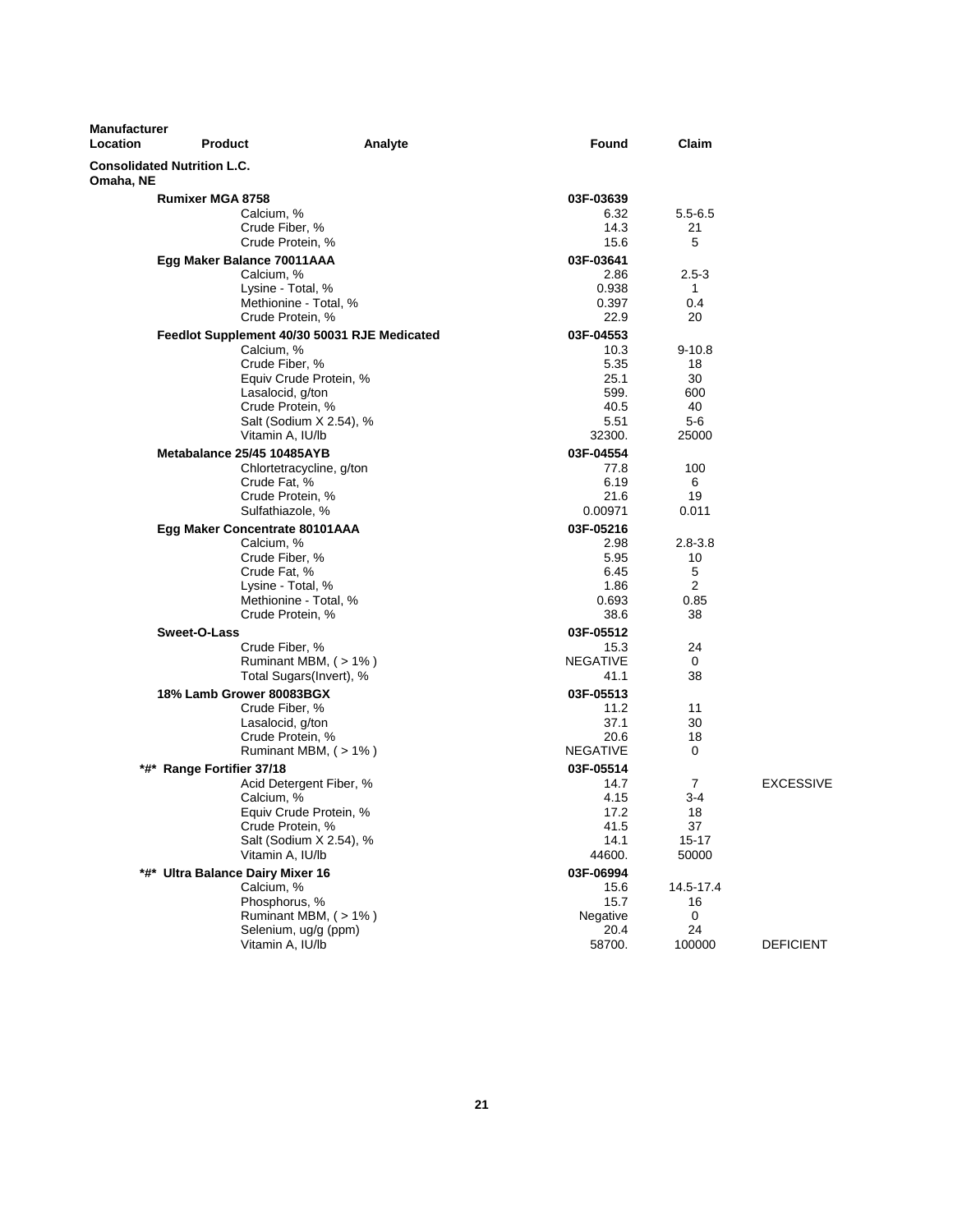| <b>Manufacturer</b><br><b>Location</b>  | <b>Product</b>                       | Analyte                                       | Found           | Claim             |                  |
|-----------------------------------------|--------------------------------------|-----------------------------------------------|-----------------|-------------------|------------------|
| <b>Sioux Falls, SD</b>                  | <b>Consumer Supply Corp</b>          |                                               |                 |                   |                  |
|                                         | 44% Soybean Meal                     |                                               | 03F-07725       |                   |                  |
|                                         |                                      | Ash, %                                        | 6.59            | $\overline{7}$    |                  |
|                                         |                                      | Oven Moisture, %                              | 10.6            | 12.5              |                  |
|                                         |                                      | Crude Protein, %                              | 46.0            | 44                |                  |
|                                         | <b>Pork Blood Meal</b>               |                                               | 03F-14252       |                   |                  |
|                                         |                                      | Crude Protein, %                              | 92.3            | 80                |                  |
| Sioux City, IA                          | <b>Consumers Supply Dist Company</b> |                                               |                 |                   |                  |
|                                         | Mecadox 2.5                          |                                               | 03F-06703       |                   |                  |
|                                         |                                      | Carbodox, g/lb                                | 2.41            | 2.5               |                  |
|                                         | <b>Beet Pulp Pellets</b>             |                                               | 03F-06799       |                   |                  |
|                                         |                                      | Crude Fiber, %                                | 19.4            | 22                |                  |
|                                         |                                      | Crude Protein, %                              | 8.46            | 6                 |                  |
|                                         | <b>IPC 740 Fish Meal</b>             |                                               | 03F-06800       |                   |                  |
|                                         |                                      | Crude Fat, %                                  | 9.84            | 10                |                  |
|                                         |                                      | Crude Protein, %                              | 66.3            | 60                |                  |
|                                         | <b>Wild Bird Food Elite Bird Mix</b> |                                               | 03F-07340       |                   |                  |
|                                         |                                      | Crude Fiber, %                                | 7.50            | 12                |                  |
|                                         |                                      | Crude Fat, %                                  | 9.62            | 7.5               |                  |
|                                         |                                      | Crude Protein, %                              | 12.4            | 10                |                  |
| <b>Country Pride Coop</b><br>Winner, SD |                                      |                                               |                 |                   |                  |
|                                         |                                      | *#* Customer Formula Medicated Beef Feed      | 03F-05664       |                   |                  |
|                                         |                                      | Monensin, g/ton                               | 1100.           | 1600              | <b>DEFICIENT</b> |
|                                         |                                      | Ruminant MBM, (>1%)                           | Negative        | 0                 |                  |
|                                         | Soybean Meal 46.5% Protein           |                                               | 03F-05665       |                   |                  |
|                                         |                                      | Ash, %                                        | 6.66            | 8                 |                  |
|                                         |                                      | Crude Protein, %                              | 47.8            | 46.5              |                  |
|                                         |                                      | Ruminant MBM, $($ > 1% $)$                    | Negative        | 0                 |                  |
|                                         |                                      | <b>Customer Formula Medicated Beef</b>        | 03F-05666       |                   |                  |
|                                         |                                      | Chlortetracycline, g/ton                      | 3200.           | 3500              |                  |
|                                         |                                      | Ruminant MBM, $($ > 1% $)$                    | <b>NEGATIVE</b> | 0                 |                  |
| <b>CSD Nutrition</b>                    |                                      |                                               |                 |                   |                  |
| Sioux City, IA                          |                                      |                                               |                 |                   |                  |
|                                         |                                      | <b>Instant Calf Milk Replacer - Medicated</b> | 03F-05679       |                   |                  |
|                                         |                                      | Ash, %                                        | 7.43            | 9                 |                  |
|                                         |                                      | Fat: Roese Gottlieb, %                        | 18.7            | 20                |                  |
|                                         |                                      | Oxytetracycline, g/ton                        | 176.            | 200               |                  |
|                                         |                                      | Crude Protein, %                              | 20.1            | 20                |                  |
|                                         |                                      | Vitamin A, IU/lb                              | 28400.          | 35000             |                  |
|                                         |                                      | *#* Ranchers Choice 12% Horse Mineral Block   | 03F-14997       |                   |                  |
|                                         |                                      | Calcium, %                                    | 11.1            | $9 - 10.8$        |                  |
|                                         |                                      | Phosphorus, %                                 | 11.9            | $12 \overline{ }$ |                  |
|                                         |                                      | Salt (ChlorideX1.65), %                       | 11.4            | $9.5 - 10.5$      |                  |
|                                         |                                      | Salt (Sodium X 2.54), %                       | 8.51            | $9.5 - 10.5$      |                  |
|                                         |                                      | Selenium, ug/g (ppm)                          | 17.0            | 20                |                  |
|                                         |                                      | Vitamin A, IU/lb                              | 40300.          | 200000            | <b>DEFICIENT</b> |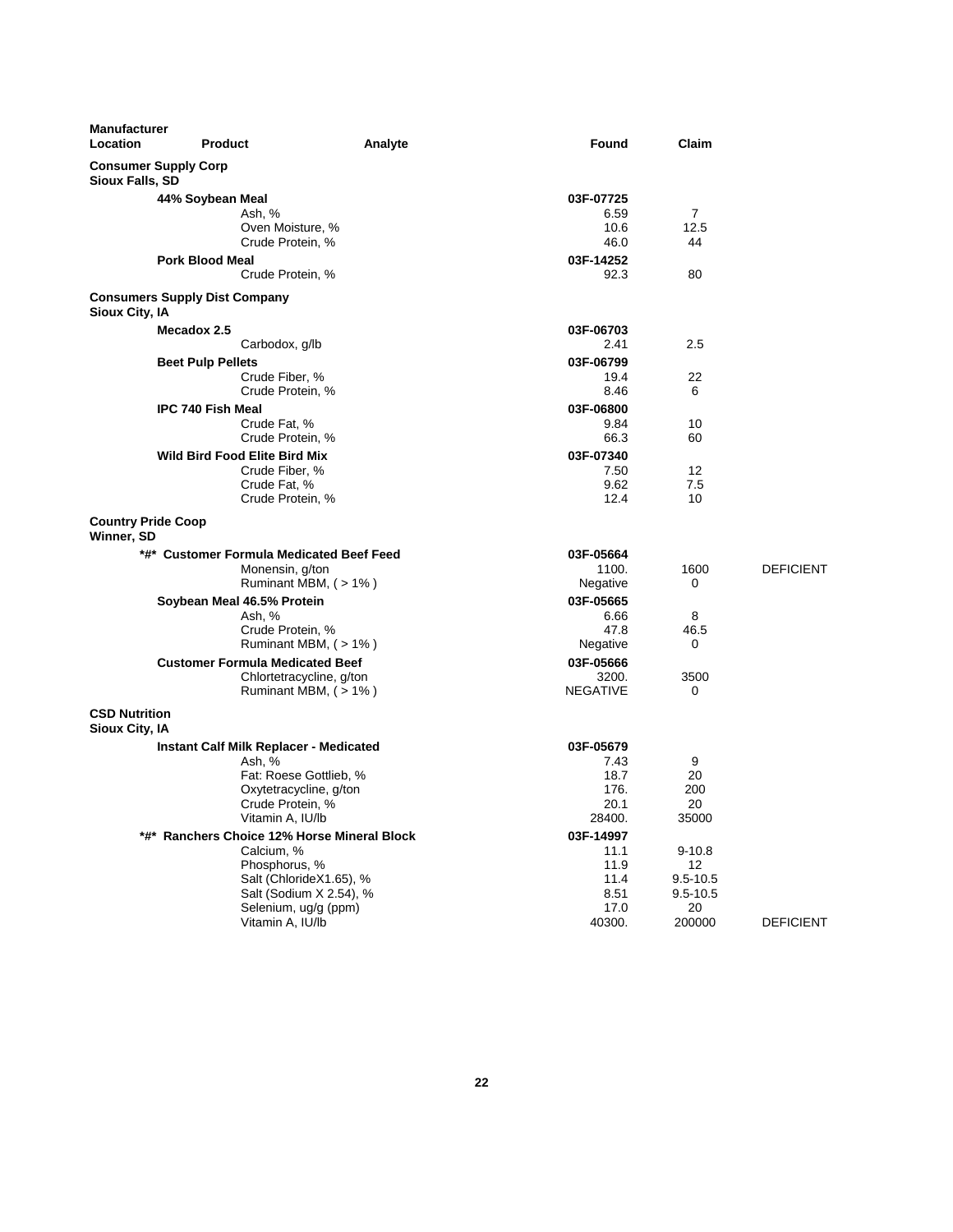| <b>Cuprem Inc</b><br>Kenesaw, NE<br><b>CL Mare Replacer</b><br>03F-02453<br>6.29<br>9<br>Ash, %<br>Fat: Roese Gottlieb, %<br>18.1<br>15<br>Oven Moisture, %<br>4.50<br>6<br>Crude Protein, %<br>30.0<br>30<br>Vitamin A, IU/250gram<br>37.3<br>35000<br>Dakota Gold Marketing<br>Scotland, SD<br>Dakota Gold Corn Distillers Grain<br>03F-14255<br>Crude Fiber, %<br>6.68<br>$12 \overline{ }$<br>Crude Fat, %<br>10.2<br>10<br>12.5<br>Oven Moisture, %<br>6.29<br>Crude Protein, %<br>28.5<br>26<br><b>Dakotaland Feeds</b><br>Huron, SD<br>*#* Prairie Dairymen 20/20 Instant Calf Milk Replacer<br>03F-03212<br>Fat: Roese Gottlieb, %<br>18.0<br>20<br>100<br>Oxytetracycline, g/ton<br>81.8<br>Crude Protein, %<br>20.3<br>20<br>Vitamin A, IU/lb<br>14500.<br>32000<br>Soybean Meal 46.5% Protein<br>03F-03643<br>Ash, %<br>5.90<br>8<br>47.2<br>Crude Protein, %<br>46.5<br>*#* 50% Meat & Bone Meal<br>03F-03656<br>Calcium, %<br>7.39<br>$9 - 10.2$<br>11.1<br>8<br>Crude Fat, %<br>Phosphorus, %<br>4.05<br>4.1<br>50<br>Crude Protein, %<br>56.6<br>03F-03657<br><b>Condensed Distillers Solubles "Syrup"</b><br>Vacuum Moisture, %<br>78.7<br>75<br>Lamb Concentrate-32 B-100<br>03F-06982<br>Calcium, %<br>3.52<br>$3.5 - 4.5$<br>12<br>Crude Fiber, %<br>5.48<br>Equiv Crude Protein, %<br>4.45<br>5<br>100<br>Lasalocid, g/ton<br>103.<br>Crude Protein, %<br>32.4<br>32<br>Ruminant MBM, (> 1%)<br>0<br>Negative<br>03F-06986<br><b>ChlorMax 4 GM</b><br>Calcium, %<br>6.94<br>$6 - 7$<br>Crude Fiber, %<br>20.7<br>29<br>Chlortetracycline, g/lb<br>3.99<br>4<br>$\overline{7}$<br>Crude Protein, %<br>14.2<br>Soybean Meal 46.5 % Protein<br>03F-06988<br>8<br>Ash, %<br>6.04<br>47.5<br>46.5<br>Crude Protein, % | <b>Manufacturer</b><br><b>Location</b> | <b>Product</b> | Analyte | Found | Claim |                  |
|--------------------------------------------------------------------------------------------------------------------------------------------------------------------------------------------------------------------------------------------------------------------------------------------------------------------------------------------------------------------------------------------------------------------------------------------------------------------------------------------------------------------------------------------------------------------------------------------------------------------------------------------------------------------------------------------------------------------------------------------------------------------------------------------------------------------------------------------------------------------------------------------------------------------------------------------------------------------------------------------------------------------------------------------------------------------------------------------------------------------------------------------------------------------------------------------------------------------------------------------------------------------------------------------------------------------------------------------------------------------------------------------------------------------------------------------------------------------------------------------------------------------------------------------------------------------------------------------------------------------------------------------------------------------------------------------------------------------------------------|----------------------------------------|----------------|---------|-------|-------|------------------|
|                                                                                                                                                                                                                                                                                                                                                                                                                                                                                                                                                                                                                                                                                                                                                                                                                                                                                                                                                                                                                                                                                                                                                                                                                                                                                                                                                                                                                                                                                                                                                                                                                                                                                                                                      |                                        |                |         |       |       |                  |
|                                                                                                                                                                                                                                                                                                                                                                                                                                                                                                                                                                                                                                                                                                                                                                                                                                                                                                                                                                                                                                                                                                                                                                                                                                                                                                                                                                                                                                                                                                                                                                                                                                                                                                                                      |                                        |                |         |       |       |                  |
|                                                                                                                                                                                                                                                                                                                                                                                                                                                                                                                                                                                                                                                                                                                                                                                                                                                                                                                                                                                                                                                                                                                                                                                                                                                                                                                                                                                                                                                                                                                                                                                                                                                                                                                                      |                                        |                |         |       |       |                  |
|                                                                                                                                                                                                                                                                                                                                                                                                                                                                                                                                                                                                                                                                                                                                                                                                                                                                                                                                                                                                                                                                                                                                                                                                                                                                                                                                                                                                                                                                                                                                                                                                                                                                                                                                      |                                        |                |         |       |       |                  |
|                                                                                                                                                                                                                                                                                                                                                                                                                                                                                                                                                                                                                                                                                                                                                                                                                                                                                                                                                                                                                                                                                                                                                                                                                                                                                                                                                                                                                                                                                                                                                                                                                                                                                                                                      |                                        |                |         |       |       |                  |
|                                                                                                                                                                                                                                                                                                                                                                                                                                                                                                                                                                                                                                                                                                                                                                                                                                                                                                                                                                                                                                                                                                                                                                                                                                                                                                                                                                                                                                                                                                                                                                                                                                                                                                                                      |                                        |                |         |       |       |                  |
|                                                                                                                                                                                                                                                                                                                                                                                                                                                                                                                                                                                                                                                                                                                                                                                                                                                                                                                                                                                                                                                                                                                                                                                                                                                                                                                                                                                                                                                                                                                                                                                                                                                                                                                                      |                                        |                |         |       |       |                  |
|                                                                                                                                                                                                                                                                                                                                                                                                                                                                                                                                                                                                                                                                                                                                                                                                                                                                                                                                                                                                                                                                                                                                                                                                                                                                                                                                                                                                                                                                                                                                                                                                                                                                                                                                      |                                        |                |         |       |       |                  |
|                                                                                                                                                                                                                                                                                                                                                                                                                                                                                                                                                                                                                                                                                                                                                                                                                                                                                                                                                                                                                                                                                                                                                                                                                                                                                                                                                                                                                                                                                                                                                                                                                                                                                                                                      |                                        |                |         |       |       |                  |
|                                                                                                                                                                                                                                                                                                                                                                                                                                                                                                                                                                                                                                                                                                                                                                                                                                                                                                                                                                                                                                                                                                                                                                                                                                                                                                                                                                                                                                                                                                                                                                                                                                                                                                                                      |                                        |                |         |       |       |                  |
|                                                                                                                                                                                                                                                                                                                                                                                                                                                                                                                                                                                                                                                                                                                                                                                                                                                                                                                                                                                                                                                                                                                                                                                                                                                                                                                                                                                                                                                                                                                                                                                                                                                                                                                                      |                                        |                |         |       |       |                  |
|                                                                                                                                                                                                                                                                                                                                                                                                                                                                                                                                                                                                                                                                                                                                                                                                                                                                                                                                                                                                                                                                                                                                                                                                                                                                                                                                                                                                                                                                                                                                                                                                                                                                                                                                      |                                        |                |         |       |       |                  |
|                                                                                                                                                                                                                                                                                                                                                                                                                                                                                                                                                                                                                                                                                                                                                                                                                                                                                                                                                                                                                                                                                                                                                                                                                                                                                                                                                                                                                                                                                                                                                                                                                                                                                                                                      |                                        |                |         |       |       |                  |
|                                                                                                                                                                                                                                                                                                                                                                                                                                                                                                                                                                                                                                                                                                                                                                                                                                                                                                                                                                                                                                                                                                                                                                                                                                                                                                                                                                                                                                                                                                                                                                                                                                                                                                                                      |                                        |                |         |       |       |                  |
|                                                                                                                                                                                                                                                                                                                                                                                                                                                                                                                                                                                                                                                                                                                                                                                                                                                                                                                                                                                                                                                                                                                                                                                                                                                                                                                                                                                                                                                                                                                                                                                                                                                                                                                                      |                                        |                |         |       |       |                  |
|                                                                                                                                                                                                                                                                                                                                                                                                                                                                                                                                                                                                                                                                                                                                                                                                                                                                                                                                                                                                                                                                                                                                                                                                                                                                                                                                                                                                                                                                                                                                                                                                                                                                                                                                      |                                        |                |         |       |       |                  |
|                                                                                                                                                                                                                                                                                                                                                                                                                                                                                                                                                                                                                                                                                                                                                                                                                                                                                                                                                                                                                                                                                                                                                                                                                                                                                                                                                                                                                                                                                                                                                                                                                                                                                                                                      |                                        |                |         |       |       |                  |
|                                                                                                                                                                                                                                                                                                                                                                                                                                                                                                                                                                                                                                                                                                                                                                                                                                                                                                                                                                                                                                                                                                                                                                                                                                                                                                                                                                                                                                                                                                                                                                                                                                                                                                                                      |                                        |                |         |       |       |                  |
|                                                                                                                                                                                                                                                                                                                                                                                                                                                                                                                                                                                                                                                                                                                                                                                                                                                                                                                                                                                                                                                                                                                                                                                                                                                                                                                                                                                                                                                                                                                                                                                                                                                                                                                                      |                                        |                |         |       |       | <b>DEFICIENT</b> |
|                                                                                                                                                                                                                                                                                                                                                                                                                                                                                                                                                                                                                                                                                                                                                                                                                                                                                                                                                                                                                                                                                                                                                                                                                                                                                                                                                                                                                                                                                                                                                                                                                                                                                                                                      |                                        |                |         |       |       |                  |
|                                                                                                                                                                                                                                                                                                                                                                                                                                                                                                                                                                                                                                                                                                                                                                                                                                                                                                                                                                                                                                                                                                                                                                                                                                                                                                                                                                                                                                                                                                                                                                                                                                                                                                                                      |                                        |                |         |       |       |                  |
|                                                                                                                                                                                                                                                                                                                                                                                                                                                                                                                                                                                                                                                                                                                                                                                                                                                                                                                                                                                                                                                                                                                                                                                                                                                                                                                                                                                                                                                                                                                                                                                                                                                                                                                                      |                                        |                |         |       |       |                  |
|                                                                                                                                                                                                                                                                                                                                                                                                                                                                                                                                                                                                                                                                                                                                                                                                                                                                                                                                                                                                                                                                                                                                                                                                                                                                                                                                                                                                                                                                                                                                                                                                                                                                                                                                      |                                        |                |         |       |       |                  |
|                                                                                                                                                                                                                                                                                                                                                                                                                                                                                                                                                                                                                                                                                                                                                                                                                                                                                                                                                                                                                                                                                                                                                                                                                                                                                                                                                                                                                                                                                                                                                                                                                                                                                                                                      |                                        |                |         |       |       | <b>DEFICIENT</b> |
|                                                                                                                                                                                                                                                                                                                                                                                                                                                                                                                                                                                                                                                                                                                                                                                                                                                                                                                                                                                                                                                                                                                                                                                                                                                                                                                                                                                                                                                                                                                                                                                                                                                                                                                                      |                                        |                |         |       |       |                  |
|                                                                                                                                                                                                                                                                                                                                                                                                                                                                                                                                                                                                                                                                                                                                                                                                                                                                                                                                                                                                                                                                                                                                                                                                                                                                                                                                                                                                                                                                                                                                                                                                                                                                                                                                      |                                        |                |         |       |       |                  |
|                                                                                                                                                                                                                                                                                                                                                                                                                                                                                                                                                                                                                                                                                                                                                                                                                                                                                                                                                                                                                                                                                                                                                                                                                                                                                                                                                                                                                                                                                                                                                                                                                                                                                                                                      |                                        |                |         |       |       |                  |
|                                                                                                                                                                                                                                                                                                                                                                                                                                                                                                                                                                                                                                                                                                                                                                                                                                                                                                                                                                                                                                                                                                                                                                                                                                                                                                                                                                                                                                                                                                                                                                                                                                                                                                                                      |                                        |                |         |       |       |                  |
|                                                                                                                                                                                                                                                                                                                                                                                                                                                                                                                                                                                                                                                                                                                                                                                                                                                                                                                                                                                                                                                                                                                                                                                                                                                                                                                                                                                                                                                                                                                                                                                                                                                                                                                                      |                                        |                |         |       |       |                  |
|                                                                                                                                                                                                                                                                                                                                                                                                                                                                                                                                                                                                                                                                                                                                                                                                                                                                                                                                                                                                                                                                                                                                                                                                                                                                                                                                                                                                                                                                                                                                                                                                                                                                                                                                      |                                        |                |         |       |       |                  |
|                                                                                                                                                                                                                                                                                                                                                                                                                                                                                                                                                                                                                                                                                                                                                                                                                                                                                                                                                                                                                                                                                                                                                                                                                                                                                                                                                                                                                                                                                                                                                                                                                                                                                                                                      |                                        |                |         |       |       |                  |
|                                                                                                                                                                                                                                                                                                                                                                                                                                                                                                                                                                                                                                                                                                                                                                                                                                                                                                                                                                                                                                                                                                                                                                                                                                                                                                                                                                                                                                                                                                                                                                                                                                                                                                                                      |                                        |                |         |       |       |                  |
|                                                                                                                                                                                                                                                                                                                                                                                                                                                                                                                                                                                                                                                                                                                                                                                                                                                                                                                                                                                                                                                                                                                                                                                                                                                                                                                                                                                                                                                                                                                                                                                                                                                                                                                                      |                                        |                |         |       |       |                  |
|                                                                                                                                                                                                                                                                                                                                                                                                                                                                                                                                                                                                                                                                                                                                                                                                                                                                                                                                                                                                                                                                                                                                                                                                                                                                                                                                                                                                                                                                                                                                                                                                                                                                                                                                      |                                        |                |         |       |       |                  |
|                                                                                                                                                                                                                                                                                                                                                                                                                                                                                                                                                                                                                                                                                                                                                                                                                                                                                                                                                                                                                                                                                                                                                                                                                                                                                                                                                                                                                                                                                                                                                                                                                                                                                                                                      |                                        |                |         |       |       |                  |
|                                                                                                                                                                                                                                                                                                                                                                                                                                                                                                                                                                                                                                                                                                                                                                                                                                                                                                                                                                                                                                                                                                                                                                                                                                                                                                                                                                                                                                                                                                                                                                                                                                                                                                                                      |                                        |                |         |       |       |                  |
|                                                                                                                                                                                                                                                                                                                                                                                                                                                                                                                                                                                                                                                                                                                                                                                                                                                                                                                                                                                                                                                                                                                                                                                                                                                                                                                                                                                                                                                                                                                                                                                                                                                                                                                                      |                                        |                |         |       |       |                  |
|                                                                                                                                                                                                                                                                                                                                                                                                                                                                                                                                                                                                                                                                                                                                                                                                                                                                                                                                                                                                                                                                                                                                                                                                                                                                                                                                                                                                                                                                                                                                                                                                                                                                                                                                      |                                        |                |         |       |       |                  |
|                                                                                                                                                                                                                                                                                                                                                                                                                                                                                                                                                                                                                                                                                                                                                                                                                                                                                                                                                                                                                                                                                                                                                                                                                                                                                                                                                                                                                                                                                                                                                                                                                                                                                                                                      |                                        |                |         |       |       |                  |
|                                                                                                                                                                                                                                                                                                                                                                                                                                                                                                                                                                                                                                                                                                                                                                                                                                                                                                                                                                                                                                                                                                                                                                                                                                                                                                                                                                                                                                                                                                                                                                                                                                                                                                                                      |                                        |                |         |       |       |                  |
|                                                                                                                                                                                                                                                                                                                                                                                                                                                                                                                                                                                                                                                                                                                                                                                                                                                                                                                                                                                                                                                                                                                                                                                                                                                                                                                                                                                                                                                                                                                                                                                                                                                                                                                                      |                                        |                |         |       |       |                  |
|                                                                                                                                                                                                                                                                                                                                                                                                                                                                                                                                                                                                                                                                                                                                                                                                                                                                                                                                                                                                                                                                                                                                                                                                                                                                                                                                                                                                                                                                                                                                                                                                                                                                                                                                      |                                        |                |         |       |       |                  |
|                                                                                                                                                                                                                                                                                                                                                                                                                                                                                                                                                                                                                                                                                                                                                                                                                                                                                                                                                                                                                                                                                                                                                                                                                                                                                                                                                                                                                                                                                                                                                                                                                                                                                                                                      |                                        |                |         |       |       |                  |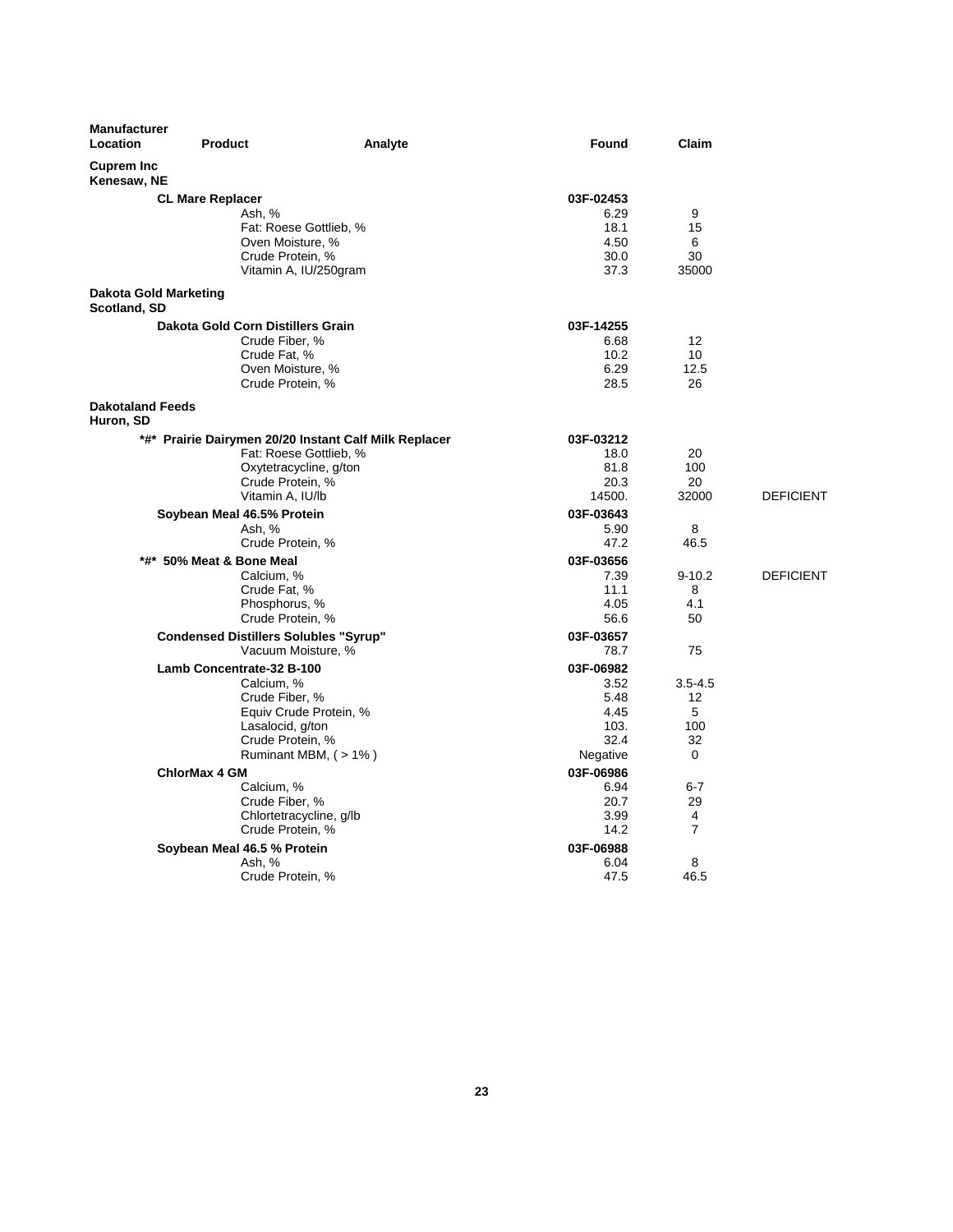| <b>Manufacturer</b><br>Location      | <b>Product</b>                                      | Analyte                                          | Found             | Claim       |                  |
|--------------------------------------|-----------------------------------------------------|--------------------------------------------------|-------------------|-------------|------------------|
|                                      |                                                     |                                                  | 03F-07735         |             |                  |
|                                      | *#* Feedlot Suspension 40 (7Ca) R400<br>Calcium, %  |                                                  | 5.07              | $7 - 7.5$   | <b>DEFICIENT</b> |
|                                      |                                                     | Equiv Crude Protein, %                           | 39.6              | 39.5        |                  |
|                                      |                                                     | Karl Fisher Moisture, %                          | 36.0              | 31          | <b>EXCESSIVE</b> |
|                                      |                                                     | Vacuum Moisture, %                               | 36.7              | 31          | <b>EXCESSIVE</b> |
|                                      |                                                     | Monensin, g/ton                                  | 387.              | 400         |                  |
|                                      |                                                     | Potassium, %                                     | 2.94              | 3           |                  |
|                                      |                                                     | Crude Protein, %                                 | 42.9              | 40          |                  |
|                                      |                                                     | Salt (Sodium X 2.54), %                          | 3.66              | $3.5 - 4.5$ |                  |
|                                      |                                                     | Selenium, ug/g (ppm)                             | 4.11              | 4.1         |                  |
|                                      |                                                     | Vitamin A, IU/lb                                 | 34700.            | 45000       |                  |
|                                      | Feedlot Suspension-40 (7Ca) R400 H0.4<br>Calcium, % |                                                  | 03F-07736<br>6.42 | $7 - 7.5$   |                  |
|                                      |                                                     | Equiv Crude Protein, %                           | 41.4              | 39.5        |                  |
|                                      |                                                     | Vacuum Moisture, %                               | 31.4              | 31          |                  |
|                                      |                                                     | Monensin, g/ton                                  | 423.              | 400         |                  |
|                                      |                                                     | Potassium, %                                     | 2.75              | 3           |                  |
|                                      |                                                     | Crude Protein, %                                 | 45.4              | 40          |                  |
|                                      |                                                     | Salt (Sodium X 2.54), %                          | 3.33              | $3.5 - 4.5$ |                  |
|                                      |                                                     | Selenium, ug/g (ppm)                             | 5.31              | 4.1         | <b>EXCESSIVE</b> |
|                                      |                                                     | Vitamin A, IU/lb                                 | 40200.            | 45000       |                  |
| <b>Diamond Pet Foods</b><br>Meta, MO |                                                     |                                                  |                   |             |                  |
|                                      |                                                     | Diamond Variety Puppy Super Premium Dog Biscuits | 03F-01044         |             |                  |
|                                      | Crude Fat, %                                        |                                                  | 5.49              | 6           |                  |
|                                      |                                                     | Oven Moisture, %                                 | 7.32              | 10          |                  |
|                                      |                                                     | Crude Protein, %                                 | 25.7              | 23          |                  |
|                                      | <b>Diamond Puppy Food</b>                           |                                                  | 03F-02335         |             |                  |
|                                      |                                                     | Fat: Acid Hydrolysis, %                          | 23.1              | 20          |                  |
|                                      |                                                     | Oven Moisture, %                                 | 5.52              | 10          |                  |
|                                      |                                                     | Omega-3 Fatty Acids, %                           | 0.740             | 0.5         |                  |
|                                      |                                                     | Omega-6 Fatty Acids, %<br>Crude Protein, %       | 5.20<br>34.4      | 3.3<br>31   |                  |
|                                      | Diamond Senior 8+                                   |                                                  | 03F-02336         |             |                  |
|                                      | Crude Fat, %                                        |                                                  | 10.4              | 11          |                  |
|                                      |                                                     | Oven Moisture, %                                 | 7.45              | 10          |                  |
|                                      |                                                     | Crude Protein, %                                 | 26.2              | 25          |                  |
|                                      | <b>Diamond Puppy</b>                                |                                                  | 03F-04217         |             |                  |
|                                      |                                                     | Fat: Acid Hydrolysis, %                          | 21.4              | 20          |                  |
|                                      |                                                     | Omega-6 Fatty Acids, %                           | 4.82              | 3.3         |                  |
|                                      |                                                     | Crude Protein, %                                 | 31.0              | 31          |                  |
|                                      |                                                     | Diamond Pet Foods Premium Adult for Dogs         | 03F-04218         |             |                  |
|                                      | Ash, %                                              |                                                  | 5.69              | 5.5         |                  |
|                                      |                                                     | Fat: Acid Hydrolysis, %                          | 18.1              | 18          |                  |
|                                      |                                                     | Omega-3 Fatty Acids, %<br>Omega-6 Fatty Acids, % | 0.465             | 0.5         |                  |
|                                      |                                                     | Crude Protein, %                                 | 4.24<br>25.7      | 3<br>26     |                  |
|                                      | <b>Lamb Meal &amp; Rice Formula</b>                 |                                                  | 03F-05811         |             |                  |
|                                      |                                                     | Fat: Acid Hydrolysis, %                          | 16.2              | 14          |                  |
|                                      |                                                     | Oven Moisture, %                                 | 6.78              | 10          |                  |
|                                      |                                                     | Omega-3 Fatty Acids, %                           | 0.608             | 0.4         |                  |
|                                      |                                                     | Omega-6 Fatty Acids, %                           | 4.25              | 2.2         |                  |
|                                      |                                                     | Crude Protein, %                                 | 24.0              | 23          |                  |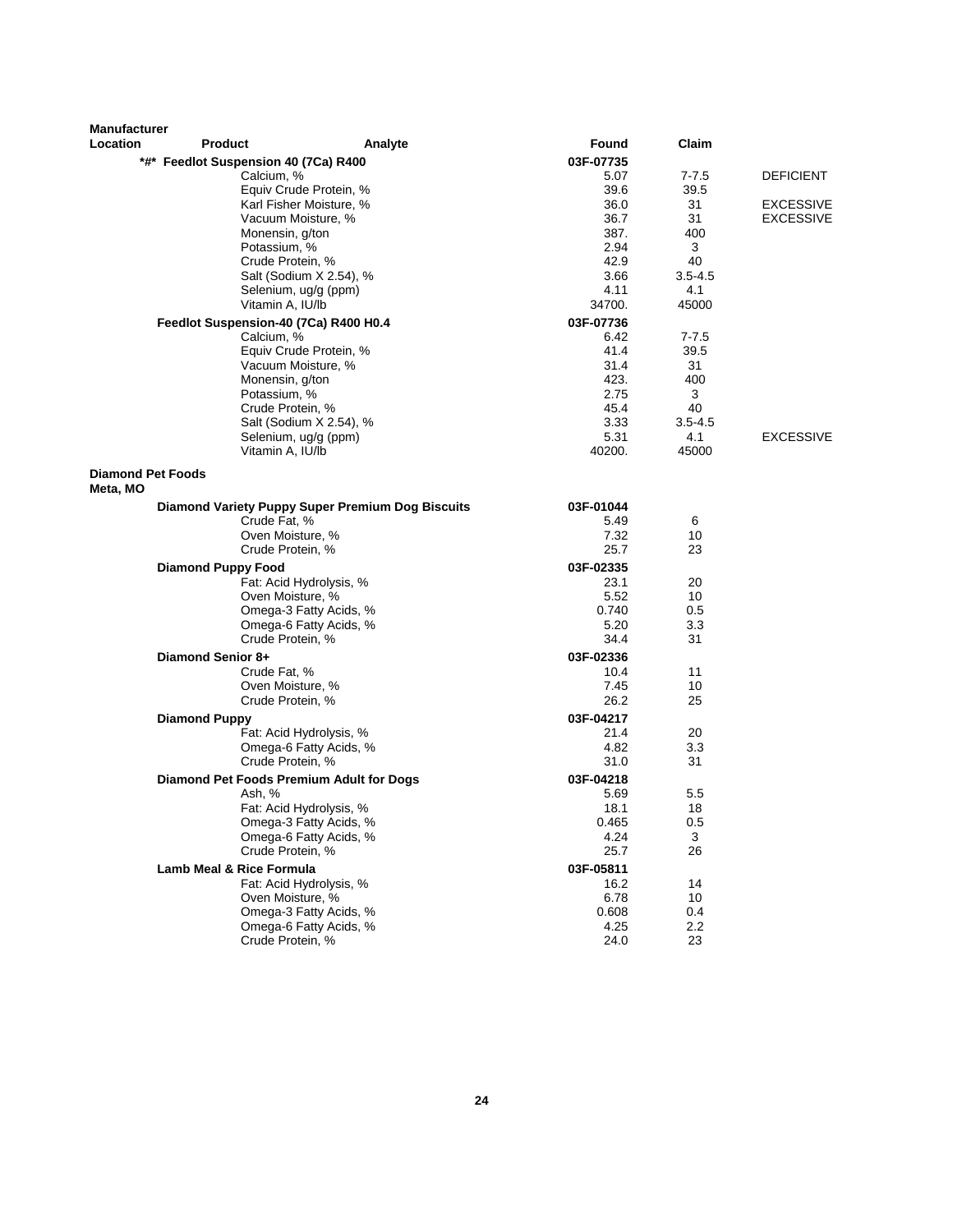| <b>Manufacturer</b>                             |                                           |                                               |               |           |                                      |
|-------------------------------------------------|-------------------------------------------|-----------------------------------------------|---------------|-----------|--------------------------------------|
| <b>Location</b>                                 | <b>Product</b>                            | Analyte                                       | Found         | Claim     |                                      |
|                                                 | <b>Mainenance for Cats</b>                |                                               | 03F-05817     |           |                                      |
|                                                 | Ash, %                                    |                                               | 4.81          | 6         |                                      |
|                                                 | Fat: Acid Hydrolysis, %                   |                                               | 17.8          | 15        |                                      |
|                                                 | Oven Moisture, %                          | Omega-3 Fatty Acids, %                        | 7.03<br>0.437 | 10<br>0.4 |                                      |
|                                                 |                                           | Omega-6 Fatty Acids, %                        | 4.28          | 2.4       |                                      |
|                                                 | Crude Protein, %                          |                                               | 32.8          | 30        |                                      |
|                                                 | Taurine - Total, %                        |                                               | 0.129         | 0.1       |                                      |
| <b>Doane Pet Care</b><br><b>Brentwood, TN</b>   |                                           |                                               |               |           |                                      |
|                                                 | Field & Show Horse Treats Apples&Carrots  |                                               | 03F-01042     |           |                                      |
|                                                 | Crude Fat, %                              |                                               | 6.83          | 5         |                                      |
|                                                 | Oven Moisture, %                          |                                               | 7.11          | 12        |                                      |
|                                                 | Crude Protein, %                          |                                               | 13.7          | 10        |                                      |
|                                                 | <b>Bonkers Cat Treats Chicken Flavor</b>  |                                               | 03F-03141     |           |                                      |
|                                                 | Crude Fat, %                              |                                               | 9.08          | 10        |                                      |
|                                                 | Oven Moisture, %                          |                                               | 30.0          | 33        |                                      |
|                                                 | Crude Protein, %                          |                                               | 24.1          | 20        |                                      |
| Douglas Feed Mill<br>Armour, SD                 |                                           |                                               |               |           |                                      |
|                                                 | *#* Custom Swine Finisher Rtn-19 Fin #1   |                                               | 03F-05207     |           |                                      |
|                                                 | Cystine-Methionine, %                     |                                               | 0.433         | 0.61      |                                      |
|                                                 | Crude Fat, %                              |                                               | 2.83          | 5.26      | <b>DEFICIENT</b>                     |
|                                                 | Lysine - Total, %                         |                                               | 0.934         | 1.04      |                                      |
|                                                 | Methionine - Total, %                     |                                               | 0.197         | 0.29      | <b>DEFICIENT</b>                     |
|                                                 | Crude Protein, %                          |                                               | 12.4          | 17.61     | <b>DEFICIENT</b>                     |
| Mishawaka, IN                                   | Eagle Pet Products Inc.                   |                                               |               |           |                                      |
|                                                 | *#* Prism Lamb Meal & Rice 22/12 Dog Food |                                               | 03F-04045     |           |                                      |
|                                                 | Fat: Acid Hydrolysis, %                   |                                               | 12.5          | 12        |                                      |
|                                                 | Oven Moisture, %                          |                                               | 7.66          | 10        |                                      |
|                                                 |                                           | Omega-3 Fatty Acids, %                        | 0.255         | 0.5       | <b>DEFICIENT</b>                     |
|                                                 |                                           | Omega-6 Fatty Acids, %                        | 2.50          | 2.5<br>22 |                                      |
|                                                 | Crude Protein, %                          |                                               | 24.0          |           |                                      |
| <b>East-Man Feeds</b><br><b>Sioux Falls, SD</b> |                                           |                                               |               |           |                                      |
|                                                 | <b>EAST-MAN FEEDS PRO PEAK</b>            |                                               | 03F-03648     |           |                                      |
|                                                 | Crude Fat, %                              |                                               | 19.8          | 21.4      |                                      |
|                                                 | Crude Protein, %                          |                                               | 32.3          | 29.7      |                                      |
|                                                 | *#* CHICKEN LAYER BASE MIX                |                                               | 03F-03649     |           |                                      |
|                                                 | Calcium, %                                |                                               | 6.91          | $9 - 10$  | <b>DEFICIENT</b>                     |
|                                                 | Phosphorus, %                             |                                               | 4.65          | 5         |                                      |
|                                                 | Crude Protein, %                          |                                               | 42.5          | 37        |                                      |
|                                                 | Vitamin A, IU/lb                          |                                               | 25700.        | 200000    | <b>DEFICIENT</b>                     |
|                                                 |                                           | *#* BIO-VAIL BEEF 55 RUMENSIN/YEAST+ PRO PEAK | 03F-03650     |           |                                      |
|                                                 | Calcium, %<br>Monensin, mg/lb             |                                               | 6.28          | 16-17     | <b>DEFICIENT</b>                     |
|                                                 | Phosphorus. %                             |                                               | 74.8<br>1.51  | 285<br>3  | <b>DEFICIENT</b><br><b>DEFICIENT</b> |
|                                                 | Crude Protein, %                          |                                               | 21.5          | 5         |                                      |
|                                                 | Salt (ChlorideX1.65), %                   |                                               | 5.33          | $12 - 13$ | <b>DEFICIENT</b>                     |
|                                                 |                                           | Salt (Sodium X 2.54), %                       | 4.23          | $12 - 13$ | <b>DEFICIENT</b>                     |
|                                                 | Vitamin A, IU/lb                          |                                               | 66400.        | 90719     |                                      |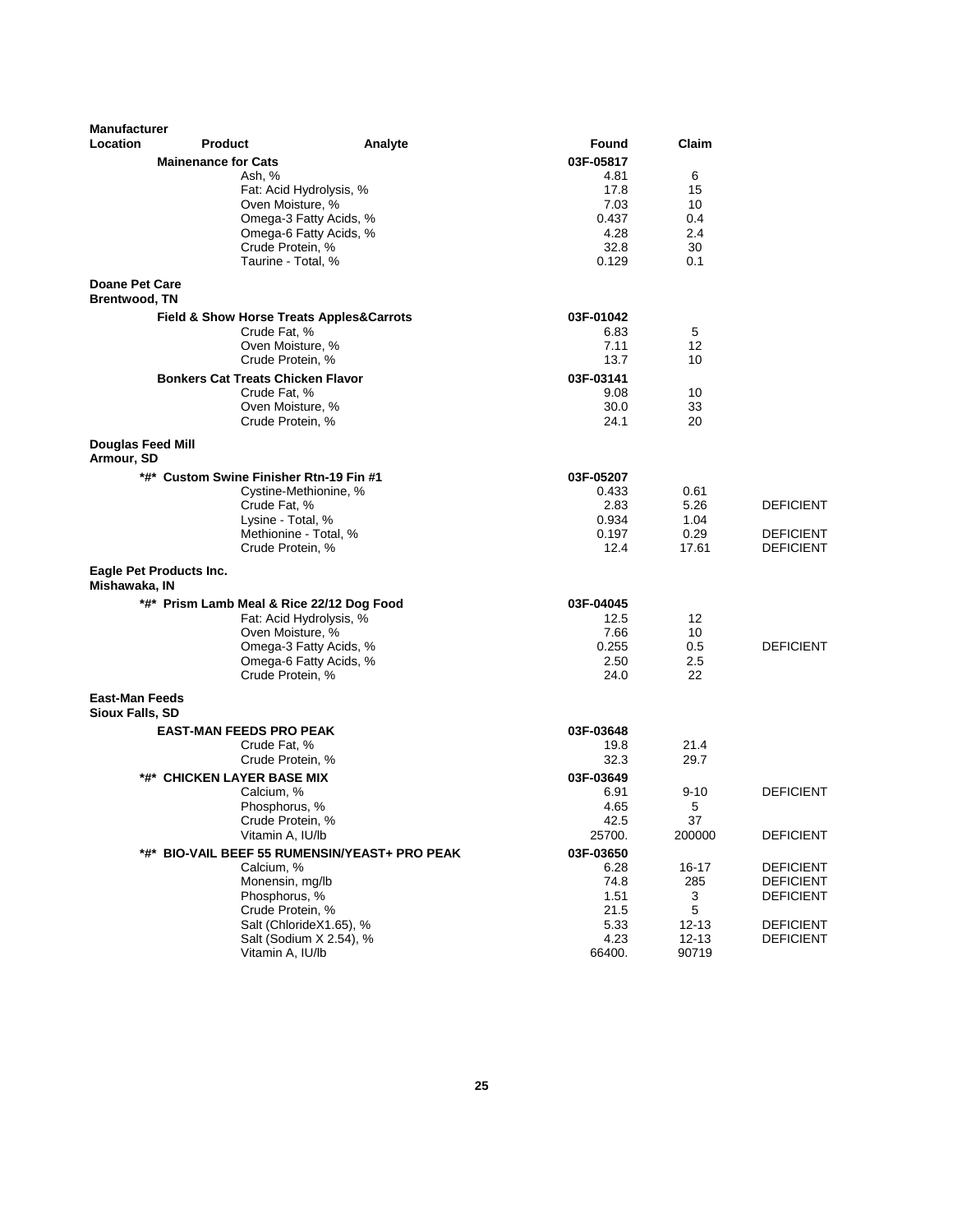| <b>Balanced Summer Range Beef Mineral</b><br>03F-05689<br>Calcium, %<br>$12 - 14$<br>12.8<br>Magnesium, %<br>1.92<br>2<br>Phosphorus, %<br>9.57<br>10<br>Ruminant MBM, (>1%)<br>Negative<br>0<br>Salt (Sodium X 2.54), %<br>24-25<br>23.3<br>Selenium, ug/g (ppm)<br>24.8<br>30<br>Vitamin A, IU/lb<br>139000.<br>102000<br>*#* Biovail Beef Breeder Mineral<br>03F-05690<br>Calcium, %<br>12.5<br>12-14<br>2.12<br>Magnesium, %<br>2<br>9.97<br>10<br>Phosphorus, %<br>Ruminant MBM, (>1%)<br>Negative<br>Salt (ChlorideX1.65), %<br>22.2<br>24-25<br>19.2<br>24-25<br><b>DEFICIENT</b><br>Salt (Sodium X 2.54), %<br>25.8<br>30<br>Selenium, ug/g (ppm)<br>Vitamin A, IU/lb<br>400000<br>543000.<br>03F-05691<br>*#* Hot Nursery Base Pig Starter Base Mix (Stage One:<br>Arsanilic Acid, g/lb<br><b>EXCESSIVE</b><br>0.20<br>0.15<br>Calcium, %<br>6.06<br>6-7<br>3.18<br>Phosphorus, %<br>3.4<br>20.2<br>22.5<br>Crude Protein, %<br><b>DEFICIENT</b><br>$4 - 5$<br>Salt (ChlorideX1.65), %<br>6.43<br><b>EXCESSIVE</b><br>$4 - 5$<br>Salt (Sodium X 2.54), %<br>3.33<br><b>DEFICIENT</b><br>Vitamin A, IU/lb<br>62400.<br>62000<br><b>Elanco Animal Health</b><br>Indianapolis, IN<br><b>Rumensin 80</b><br>03F-02327<br>80<br>Monensin, g/lb<br>82.3<br><b>Estelline Coop Grain</b><br>Estelline, SD<br><b>Berwald's Little Calf Custom Mix</b><br>03F-02305<br>Lasalocid, g/ton<br>94.3<br>98.84<br>298.<br>Oxytetracycline, g/ton<br>331<br><b>Evolved Habitats</b><br>New Roads, LA<br><b>Buck Wild Beast Feast</b><br>03F-03059<br>Calcium, %<br>11.2-13.4<br>13.1<br>Magnesium, %<br>7.30<br>6<br>4.25-5.25<br>Salt (ChlorideX1.65), %<br>5.39<br><b>EXCESSIVE</b><br>Salt (Sodium X 2.54), %<br>8.18<br>4.25-5.25<br>F.M. Brown's Son's Inc.<br>Sinking Springs, PA<br>*#* Bits & Pieces Treats<br>03F-00394<br>Crude Fiber, %<br>18.1<br>24<br>Oven Moisture, %<br>9.81<br>12<br>Crude Protein, %<br>$12 \overline{ }$<br><b>DEFICIENT</b><br>11.3<br><b>Farmers Coop</b><br>Gordon, NE<br><b>Western Choice Pro Choice Sweet Mix</b><br>03F-04039<br>Crude Protein, %<br>10<br>10.2<br><b>Western Choice Hen Scratch Mix</b><br>03F-04040<br>9.5<br>Crude Protein, %<br>12.8<br><b>Hen Scratch</b><br>03F-15002<br>Crude Protein, %<br>11.0<br>9.5 | <b>Manufacturer</b><br><b>Location</b> | <b>Product</b> | Analyte | Found | Claim |  |
|------------------------------------------------------------------------------------------------------------------------------------------------------------------------------------------------------------------------------------------------------------------------------------------------------------------------------------------------------------------------------------------------------------------------------------------------------------------------------------------------------------------------------------------------------------------------------------------------------------------------------------------------------------------------------------------------------------------------------------------------------------------------------------------------------------------------------------------------------------------------------------------------------------------------------------------------------------------------------------------------------------------------------------------------------------------------------------------------------------------------------------------------------------------------------------------------------------------------------------------------------------------------------------------------------------------------------------------------------------------------------------------------------------------------------------------------------------------------------------------------------------------------------------------------------------------------------------------------------------------------------------------------------------------------------------------------------------------------------------------------------------------------------------------------------------------------------------------------------------------------------------------------------------------------------------------------------------------------------------------------------------------------------------------------------------------------------------------------------------------------------------------------------------------------------------------------------------------------------------------------------------------|----------------------------------------|----------------|---------|-------|-------|--|
|                                                                                                                                                                                                                                                                                                                                                                                                                                                                                                                                                                                                                                                                                                                                                                                                                                                                                                                                                                                                                                                                                                                                                                                                                                                                                                                                                                                                                                                                                                                                                                                                                                                                                                                                                                                                                                                                                                                                                                                                                                                                                                                                                                                                                                                                  |                                        |                |         |       |       |  |
|                                                                                                                                                                                                                                                                                                                                                                                                                                                                                                                                                                                                                                                                                                                                                                                                                                                                                                                                                                                                                                                                                                                                                                                                                                                                                                                                                                                                                                                                                                                                                                                                                                                                                                                                                                                                                                                                                                                                                                                                                                                                                                                                                                                                                                                                  |                                        |                |         |       |       |  |
|                                                                                                                                                                                                                                                                                                                                                                                                                                                                                                                                                                                                                                                                                                                                                                                                                                                                                                                                                                                                                                                                                                                                                                                                                                                                                                                                                                                                                                                                                                                                                                                                                                                                                                                                                                                                                                                                                                                                                                                                                                                                                                                                                                                                                                                                  |                                        |                |         |       |       |  |
|                                                                                                                                                                                                                                                                                                                                                                                                                                                                                                                                                                                                                                                                                                                                                                                                                                                                                                                                                                                                                                                                                                                                                                                                                                                                                                                                                                                                                                                                                                                                                                                                                                                                                                                                                                                                                                                                                                                                                                                                                                                                                                                                                                                                                                                                  |                                        |                |         |       |       |  |
|                                                                                                                                                                                                                                                                                                                                                                                                                                                                                                                                                                                                                                                                                                                                                                                                                                                                                                                                                                                                                                                                                                                                                                                                                                                                                                                                                                                                                                                                                                                                                                                                                                                                                                                                                                                                                                                                                                                                                                                                                                                                                                                                                                                                                                                                  |                                        |                |         |       |       |  |
|                                                                                                                                                                                                                                                                                                                                                                                                                                                                                                                                                                                                                                                                                                                                                                                                                                                                                                                                                                                                                                                                                                                                                                                                                                                                                                                                                                                                                                                                                                                                                                                                                                                                                                                                                                                                                                                                                                                                                                                                                                                                                                                                                                                                                                                                  |                                        |                |         |       |       |  |
|                                                                                                                                                                                                                                                                                                                                                                                                                                                                                                                                                                                                                                                                                                                                                                                                                                                                                                                                                                                                                                                                                                                                                                                                                                                                                                                                                                                                                                                                                                                                                                                                                                                                                                                                                                                                                                                                                                                                                                                                                                                                                                                                                                                                                                                                  |                                        |                |         |       |       |  |
|                                                                                                                                                                                                                                                                                                                                                                                                                                                                                                                                                                                                                                                                                                                                                                                                                                                                                                                                                                                                                                                                                                                                                                                                                                                                                                                                                                                                                                                                                                                                                                                                                                                                                                                                                                                                                                                                                                                                                                                                                                                                                                                                                                                                                                                                  |                                        |                |         |       |       |  |
|                                                                                                                                                                                                                                                                                                                                                                                                                                                                                                                                                                                                                                                                                                                                                                                                                                                                                                                                                                                                                                                                                                                                                                                                                                                                                                                                                                                                                                                                                                                                                                                                                                                                                                                                                                                                                                                                                                                                                                                                                                                                                                                                                                                                                                                                  |                                        |                |         |       |       |  |
|                                                                                                                                                                                                                                                                                                                                                                                                                                                                                                                                                                                                                                                                                                                                                                                                                                                                                                                                                                                                                                                                                                                                                                                                                                                                                                                                                                                                                                                                                                                                                                                                                                                                                                                                                                                                                                                                                                                                                                                                                                                                                                                                                                                                                                                                  |                                        |                |         |       |       |  |
|                                                                                                                                                                                                                                                                                                                                                                                                                                                                                                                                                                                                                                                                                                                                                                                                                                                                                                                                                                                                                                                                                                                                                                                                                                                                                                                                                                                                                                                                                                                                                                                                                                                                                                                                                                                                                                                                                                                                                                                                                                                                                                                                                                                                                                                                  |                                        |                |         |       |       |  |
|                                                                                                                                                                                                                                                                                                                                                                                                                                                                                                                                                                                                                                                                                                                                                                                                                                                                                                                                                                                                                                                                                                                                                                                                                                                                                                                                                                                                                                                                                                                                                                                                                                                                                                                                                                                                                                                                                                                                                                                                                                                                                                                                                                                                                                                                  |                                        |                |         |       |       |  |
|                                                                                                                                                                                                                                                                                                                                                                                                                                                                                                                                                                                                                                                                                                                                                                                                                                                                                                                                                                                                                                                                                                                                                                                                                                                                                                                                                                                                                                                                                                                                                                                                                                                                                                                                                                                                                                                                                                                                                                                                                                                                                                                                                                                                                                                                  |                                        |                |         |       |       |  |
|                                                                                                                                                                                                                                                                                                                                                                                                                                                                                                                                                                                                                                                                                                                                                                                                                                                                                                                                                                                                                                                                                                                                                                                                                                                                                                                                                                                                                                                                                                                                                                                                                                                                                                                                                                                                                                                                                                                                                                                                                                                                                                                                                                                                                                                                  |                                        |                |         |       |       |  |
|                                                                                                                                                                                                                                                                                                                                                                                                                                                                                                                                                                                                                                                                                                                                                                                                                                                                                                                                                                                                                                                                                                                                                                                                                                                                                                                                                                                                                                                                                                                                                                                                                                                                                                                                                                                                                                                                                                                                                                                                                                                                                                                                                                                                                                                                  |                                        |                |         |       |       |  |
|                                                                                                                                                                                                                                                                                                                                                                                                                                                                                                                                                                                                                                                                                                                                                                                                                                                                                                                                                                                                                                                                                                                                                                                                                                                                                                                                                                                                                                                                                                                                                                                                                                                                                                                                                                                                                                                                                                                                                                                                                                                                                                                                                                                                                                                                  |                                        |                |         |       |       |  |
|                                                                                                                                                                                                                                                                                                                                                                                                                                                                                                                                                                                                                                                                                                                                                                                                                                                                                                                                                                                                                                                                                                                                                                                                                                                                                                                                                                                                                                                                                                                                                                                                                                                                                                                                                                                                                                                                                                                                                                                                                                                                                                                                                                                                                                                                  |                                        |                |         |       |       |  |
|                                                                                                                                                                                                                                                                                                                                                                                                                                                                                                                                                                                                                                                                                                                                                                                                                                                                                                                                                                                                                                                                                                                                                                                                                                                                                                                                                                                                                                                                                                                                                                                                                                                                                                                                                                                                                                                                                                                                                                                                                                                                                                                                                                                                                                                                  |                                        |                |         |       |       |  |
|                                                                                                                                                                                                                                                                                                                                                                                                                                                                                                                                                                                                                                                                                                                                                                                                                                                                                                                                                                                                                                                                                                                                                                                                                                                                                                                                                                                                                                                                                                                                                                                                                                                                                                                                                                                                                                                                                                                                                                                                                                                                                                                                                                                                                                                                  |                                        |                |         |       |       |  |
|                                                                                                                                                                                                                                                                                                                                                                                                                                                                                                                                                                                                                                                                                                                                                                                                                                                                                                                                                                                                                                                                                                                                                                                                                                                                                                                                                                                                                                                                                                                                                                                                                                                                                                                                                                                                                                                                                                                                                                                                                                                                                                                                                                                                                                                                  |                                        |                |         |       |       |  |
|                                                                                                                                                                                                                                                                                                                                                                                                                                                                                                                                                                                                                                                                                                                                                                                                                                                                                                                                                                                                                                                                                                                                                                                                                                                                                                                                                                                                                                                                                                                                                                                                                                                                                                                                                                                                                                                                                                                                                                                                                                                                                                                                                                                                                                                                  |                                        |                |         |       |       |  |
|                                                                                                                                                                                                                                                                                                                                                                                                                                                                                                                                                                                                                                                                                                                                                                                                                                                                                                                                                                                                                                                                                                                                                                                                                                                                                                                                                                                                                                                                                                                                                                                                                                                                                                                                                                                                                                                                                                                                                                                                                                                                                                                                                                                                                                                                  |                                        |                |         |       |       |  |
|                                                                                                                                                                                                                                                                                                                                                                                                                                                                                                                                                                                                                                                                                                                                                                                                                                                                                                                                                                                                                                                                                                                                                                                                                                                                                                                                                                                                                                                                                                                                                                                                                                                                                                                                                                                                                                                                                                                                                                                                                                                                                                                                                                                                                                                                  |                                        |                |         |       |       |  |
|                                                                                                                                                                                                                                                                                                                                                                                                                                                                                                                                                                                                                                                                                                                                                                                                                                                                                                                                                                                                                                                                                                                                                                                                                                                                                                                                                                                                                                                                                                                                                                                                                                                                                                                                                                                                                                                                                                                                                                                                                                                                                                                                                                                                                                                                  |                                        |                |         |       |       |  |
|                                                                                                                                                                                                                                                                                                                                                                                                                                                                                                                                                                                                                                                                                                                                                                                                                                                                                                                                                                                                                                                                                                                                                                                                                                                                                                                                                                                                                                                                                                                                                                                                                                                                                                                                                                                                                                                                                                                                                                                                                                                                                                                                                                                                                                                                  |                                        |                |         |       |       |  |
|                                                                                                                                                                                                                                                                                                                                                                                                                                                                                                                                                                                                                                                                                                                                                                                                                                                                                                                                                                                                                                                                                                                                                                                                                                                                                                                                                                                                                                                                                                                                                                                                                                                                                                                                                                                                                                                                                                                                                                                                                                                                                                                                                                                                                                                                  |                                        |                |         |       |       |  |
|                                                                                                                                                                                                                                                                                                                                                                                                                                                                                                                                                                                                                                                                                                                                                                                                                                                                                                                                                                                                                                                                                                                                                                                                                                                                                                                                                                                                                                                                                                                                                                                                                                                                                                                                                                                                                                                                                                                                                                                                                                                                                                                                                                                                                                                                  |                                        |                |         |       |       |  |
|                                                                                                                                                                                                                                                                                                                                                                                                                                                                                                                                                                                                                                                                                                                                                                                                                                                                                                                                                                                                                                                                                                                                                                                                                                                                                                                                                                                                                                                                                                                                                                                                                                                                                                                                                                                                                                                                                                                                                                                                                                                                                                                                                                                                                                                                  |                                        |                |         |       |       |  |
|                                                                                                                                                                                                                                                                                                                                                                                                                                                                                                                                                                                                                                                                                                                                                                                                                                                                                                                                                                                                                                                                                                                                                                                                                                                                                                                                                                                                                                                                                                                                                                                                                                                                                                                                                                                                                                                                                                                                                                                                                                                                                                                                                                                                                                                                  |                                        |                |         |       |       |  |
|                                                                                                                                                                                                                                                                                                                                                                                                                                                                                                                                                                                                                                                                                                                                                                                                                                                                                                                                                                                                                                                                                                                                                                                                                                                                                                                                                                                                                                                                                                                                                                                                                                                                                                                                                                                                                                                                                                                                                                                                                                                                                                                                                                                                                                                                  |                                        |                |         |       |       |  |
|                                                                                                                                                                                                                                                                                                                                                                                                                                                                                                                                                                                                                                                                                                                                                                                                                                                                                                                                                                                                                                                                                                                                                                                                                                                                                                                                                                                                                                                                                                                                                                                                                                                                                                                                                                                                                                                                                                                                                                                                                                                                                                                                                                                                                                                                  |                                        |                |         |       |       |  |
|                                                                                                                                                                                                                                                                                                                                                                                                                                                                                                                                                                                                                                                                                                                                                                                                                                                                                                                                                                                                                                                                                                                                                                                                                                                                                                                                                                                                                                                                                                                                                                                                                                                                                                                                                                                                                                                                                                                                                                                                                                                                                                                                                                                                                                                                  |                                        |                |         |       |       |  |
|                                                                                                                                                                                                                                                                                                                                                                                                                                                                                                                                                                                                                                                                                                                                                                                                                                                                                                                                                                                                                                                                                                                                                                                                                                                                                                                                                                                                                                                                                                                                                                                                                                                                                                                                                                                                                                                                                                                                                                                                                                                                                                                                                                                                                                                                  |                                        |                |         |       |       |  |
|                                                                                                                                                                                                                                                                                                                                                                                                                                                                                                                                                                                                                                                                                                                                                                                                                                                                                                                                                                                                                                                                                                                                                                                                                                                                                                                                                                                                                                                                                                                                                                                                                                                                                                                                                                                                                                                                                                                                                                                                                                                                                                                                                                                                                                                                  |                                        |                |         |       |       |  |
|                                                                                                                                                                                                                                                                                                                                                                                                                                                                                                                                                                                                                                                                                                                                                                                                                                                                                                                                                                                                                                                                                                                                                                                                                                                                                                                                                                                                                                                                                                                                                                                                                                                                                                                                                                                                                                                                                                                                                                                                                                                                                                                                                                                                                                                                  |                                        |                |         |       |       |  |
|                                                                                                                                                                                                                                                                                                                                                                                                                                                                                                                                                                                                                                                                                                                                                                                                                                                                                                                                                                                                                                                                                                                                                                                                                                                                                                                                                                                                                                                                                                                                                                                                                                                                                                                                                                                                                                                                                                                                                                                                                                                                                                                                                                                                                                                                  |                                        |                |         |       |       |  |
|                                                                                                                                                                                                                                                                                                                                                                                                                                                                                                                                                                                                                                                                                                                                                                                                                                                                                                                                                                                                                                                                                                                                                                                                                                                                                                                                                                                                                                                                                                                                                                                                                                                                                                                                                                                                                                                                                                                                                                                                                                                                                                                                                                                                                                                                  |                                        |                |         |       |       |  |
|                                                                                                                                                                                                                                                                                                                                                                                                                                                                                                                                                                                                                                                                                                                                                                                                                                                                                                                                                                                                                                                                                                                                                                                                                                                                                                                                                                                                                                                                                                                                                                                                                                                                                                                                                                                                                                                                                                                                                                                                                                                                                                                                                                                                                                                                  |                                        |                |         |       |       |  |
|                                                                                                                                                                                                                                                                                                                                                                                                                                                                                                                                                                                                                                                                                                                                                                                                                                                                                                                                                                                                                                                                                                                                                                                                                                                                                                                                                                                                                                                                                                                                                                                                                                                                                                                                                                                                                                                                                                                                                                                                                                                                                                                                                                                                                                                                  |                                        |                |         |       |       |  |
|                                                                                                                                                                                                                                                                                                                                                                                                                                                                                                                                                                                                                                                                                                                                                                                                                                                                                                                                                                                                                                                                                                                                                                                                                                                                                                                                                                                                                                                                                                                                                                                                                                                                                                                                                                                                                                                                                                                                                                                                                                                                                                                                                                                                                                                                  |                                        |                |         |       |       |  |
|                                                                                                                                                                                                                                                                                                                                                                                                                                                                                                                                                                                                                                                                                                                                                                                                                                                                                                                                                                                                                                                                                                                                                                                                                                                                                                                                                                                                                                                                                                                                                                                                                                                                                                                                                                                                                                                                                                                                                                                                                                                                                                                                                                                                                                                                  |                                        |                |         |       |       |  |
|                                                                                                                                                                                                                                                                                                                                                                                                                                                                                                                                                                                                                                                                                                                                                                                                                                                                                                                                                                                                                                                                                                                                                                                                                                                                                                                                                                                                                                                                                                                                                                                                                                                                                                                                                                                                                                                                                                                                                                                                                                                                                                                                                                                                                                                                  |                                        |                |         |       |       |  |
|                                                                                                                                                                                                                                                                                                                                                                                                                                                                                                                                                                                                                                                                                                                                                                                                                                                                                                                                                                                                                                                                                                                                                                                                                                                                                                                                                                                                                                                                                                                                                                                                                                                                                                                                                                                                                                                                                                                                                                                                                                                                                                                                                                                                                                                                  |                                        |                |         |       |       |  |
|                                                                                                                                                                                                                                                                                                                                                                                                                                                                                                                                                                                                                                                                                                                                                                                                                                                                                                                                                                                                                                                                                                                                                                                                                                                                                                                                                                                                                                                                                                                                                                                                                                                                                                                                                                                                                                                                                                                                                                                                                                                                                                                                                                                                                                                                  |                                        |                |         |       |       |  |
|                                                                                                                                                                                                                                                                                                                                                                                                                                                                                                                                                                                                                                                                                                                                                                                                                                                                                                                                                                                                                                                                                                                                                                                                                                                                                                                                                                                                                                                                                                                                                                                                                                                                                                                                                                                                                                                                                                                                                                                                                                                                                                                                                                                                                                                                  |                                        |                |         |       |       |  |
|                                                                                                                                                                                                                                                                                                                                                                                                                                                                                                                                                                                                                                                                                                                                                                                                                                                                                                                                                                                                                                                                                                                                                                                                                                                                                                                                                                                                                                                                                                                                                                                                                                                                                                                                                                                                                                                                                                                                                                                                                                                                                                                                                                                                                                                                  |                                        |                |         |       |       |  |
|                                                                                                                                                                                                                                                                                                                                                                                                                                                                                                                                                                                                                                                                                                                                                                                                                                                                                                                                                                                                                                                                                                                                                                                                                                                                                                                                                                                                                                                                                                                                                                                                                                                                                                                                                                                                                                                                                                                                                                                                                                                                                                                                                                                                                                                                  |                                        |                |         |       |       |  |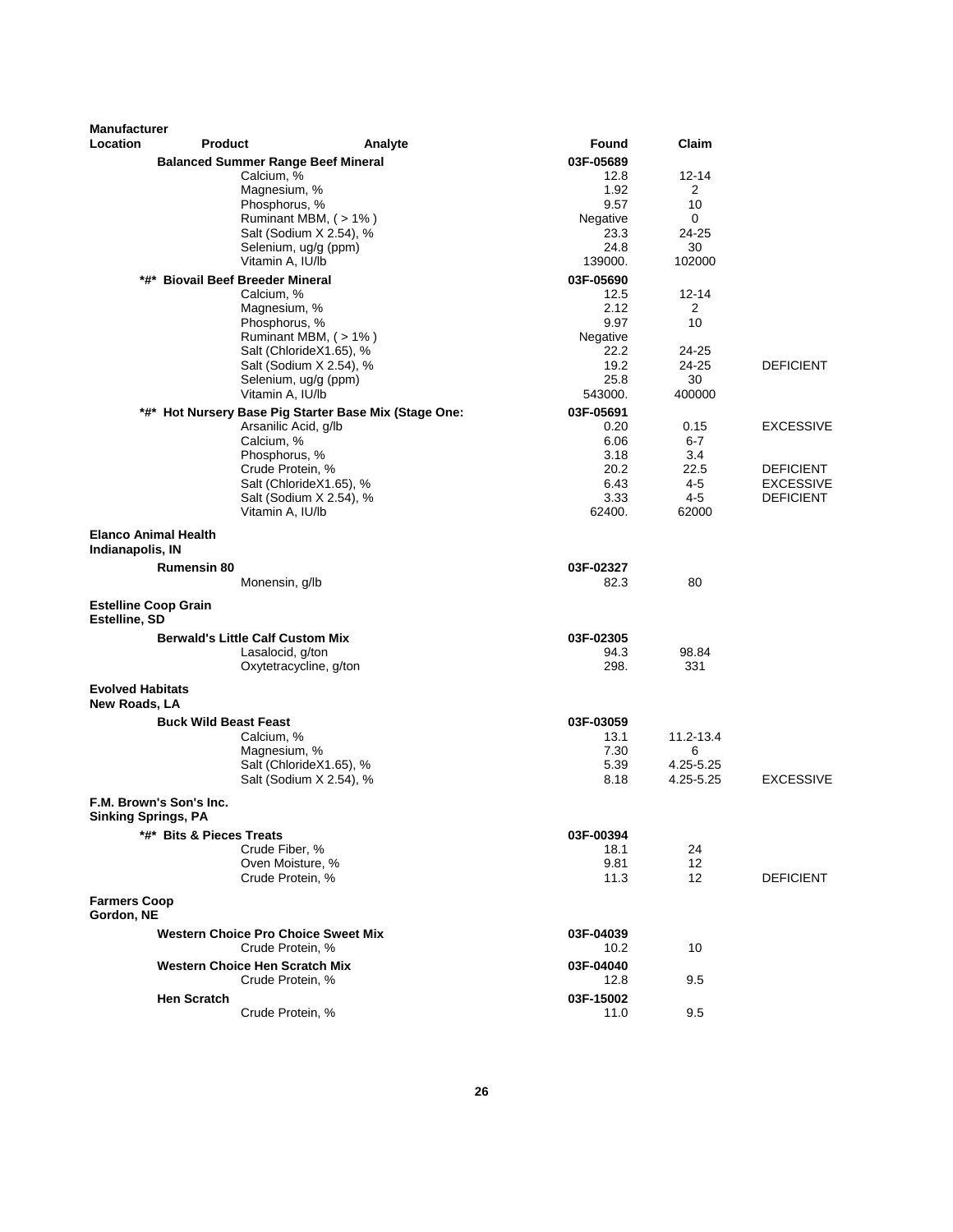| <b>Farmers Elevator Co.</b><br><b>Mission Hill, SD</b><br>*#* Customer Formula Feed<br>03F-07723<br>Lasalocid, g/ton<br>13.3<br>20<br><b>DEFICIENT</b> |                  |
|--------------------------------------------------------------------------------------------------------------------------------------------------------|------------------|
|                                                                                                                                                        |                  |
|                                                                                                                                                        |                  |
|                                                                                                                                                        |                  |
| Ruminant MBM, (> 1%)<br>Negative<br>0                                                                                                                  |                  |
| <b>Feed Energy Company</b><br>Des Moines, IA                                                                                                           |                  |
| Hyper-Cal 3900 60-40 Blend<br>03F-05215                                                                                                                |                  |
| Ash, %<br>1.13                                                                                                                                         |                  |
| Crude Fat, %<br>97.7<br>92                                                                                                                             |                  |
| 55<br>Free Fatty Acids, %<br>38.<br>0.237<br>0.5                                                                                                       |                  |
| Insoluble Impurities, %<br>Linoleic Acid 18:2, %<br>38.2<br>35                                                                                         |                  |
| Metabolizable Energy, Kcal/lb<br>3800.<br>3900                                                                                                         |                  |
| Karl Fisher Moisture, %<br>1.12<br>$\overline{2}$                                                                                                      |                  |
| Crude Protein, %<br>1.37                                                                                                                               |                  |
| Ruminant MBM, $($ > 1% $)$<br>Negative                                                                                                                 |                  |
| <b>Feed Mill Express</b>                                                                                                                               |                  |
| <b>Castle Rock, MN</b>                                                                                                                                 |                  |
| <b>Assurance Alfalfa Cubes</b><br>03F-03445                                                                                                            |                  |
| 29.3<br>Crude Fiber, %<br>30                                                                                                                           |                  |
| 8.21<br>Oven Moisture, %<br>12                                                                                                                         |                  |
| 15.8<br>15<br>Crude Protein, %                                                                                                                         |                  |
| <b>Feed Solutions</b><br>St. Louis, MO                                                                                                                 |                  |
| <b>Feed Solutions All Stock Sweet 12%</b><br>03F-07515                                                                                                 |                  |
| Calcium. %<br>1.61<br>$1.5 - 2$                                                                                                                        |                  |
| Crude Fiber, %<br>18.2<br>18                                                                                                                           |                  |
| Crude Protein, %<br>13.2<br>12                                                                                                                         |                  |
| <b>Felton Medical Inc.</b><br>Lenexa, KS                                                                                                               |                  |
| 03F-05815<br>Diagur                                                                                                                                    |                  |
| Ash, %<br>13.6<br>15                                                                                                                                   |                  |
| Crude Fat, %<br>5.24<br>5.5                                                                                                                            |                  |
| 53<br>Glucose, %<br>76.6                                                                                                                               |                  |
| Glycine, %<br>0.97<br>$\mathbf{1}$                                                                                                                     |                  |
| 0.9<br>Potassium, %<br>1.25                                                                                                                            |                  |
| Salt (ChlorideX1.65), %<br>6.61<br>$5.5 - 6.3$<br>9.41<br>$5.5 - 6.3$                                                                                  | <b>EXCESSIVE</b> |
| Salt (Sodium X 2.54), %                                                                                                                                |                  |
| <b>Diagur</b><br>03F-06198<br>13.3<br>15                                                                                                               |                  |
| Ash, %<br>Crude Fat, %<br>5.20<br>5.5                                                                                                                  |                  |
| 53<br>Glucose, %<br>78.3                                                                                                                               |                  |
| Glycine, %<br>$\mathbf{1}$<br>1.06                                                                                                                     |                  |
| 0.9<br>Potassium, %<br>1.15                                                                                                                            |                  |
| Salt (ChlorideX1.65), %<br>6.32<br>$5.5 - 6.3$                                                                                                         |                  |
| Salt (Sodium X 2.54), %<br>9.49<br>$5.5 - 6.3$                                                                                                         | <b>EXCESSIVE</b> |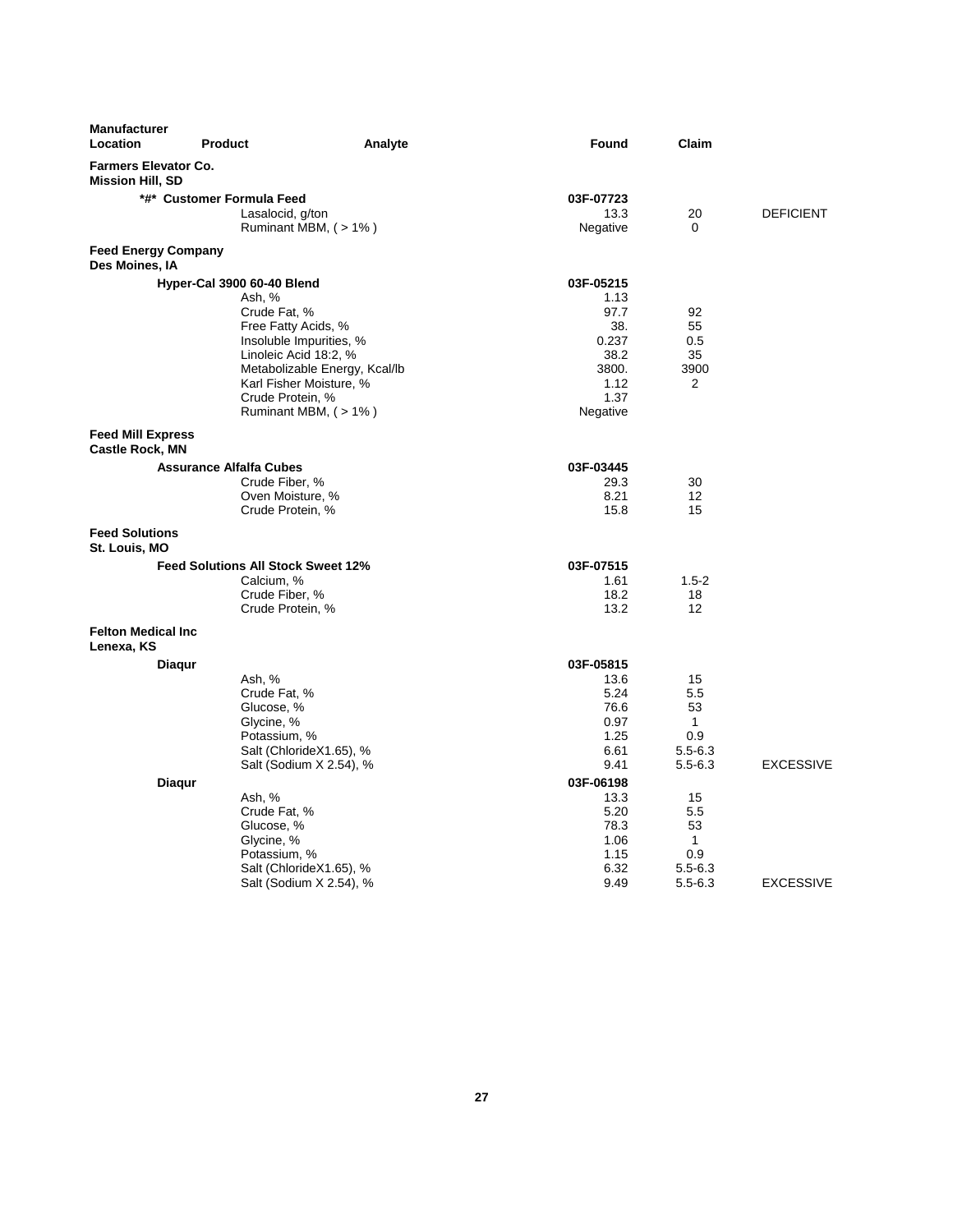| <b>Manufacturer</b><br>Location                   | <b>Product</b>                                        | Analyte                                               | Found        | Claim             |                  |
|---------------------------------------------------|-------------------------------------------------------|-------------------------------------------------------|--------------|-------------------|------------------|
| Form-A-Feed Inc<br>Stewart, MN                    |                                                       |                                                       |              |                   |                  |
|                                                   | CattLean Beef Finisher 40-30 B1100 + Vit              |                                                       | 03F-08747    |                   |                  |
|                                                   | Calcium, %                                            |                                                       | 10.7         | $10 - 11.5$       |                  |
|                                                   | Crude Fiber, %                                        |                                                       | 4.64         | 12                |                  |
|                                                   | Equiv Crude Protein, %                                |                                                       | 31.6         | 30                |                  |
|                                                   | Lasalocid, g/ton                                      |                                                       | 1060.        | 1100              |                  |
|                                                   | Potassium, %                                          |                                                       | 1.96         | $\overline{2}$    |                  |
|                                                   | Crude Protein, %                                      | Salt (Sodium X 2.54), %                               | 42.8<br>4.57 | 40<br>$3.6 - 4.5$ |                  |
|                                                   | Vitamin A, IU/lb                                      |                                                       | 73000.       | 90000             |                  |
| <b>Fort Dodge Animal Health</b><br>Fort Dodge, IA |                                                       |                                                       |              |                   |                  |
|                                                   | *#* Vitamins & Electrolytes                           |                                                       | 03F-02822    |                   |                  |
|                                                   | Vitamin A, IU/lb                                      |                                                       | 2190000.     | 5000000           | <b>DEFICIENT</b> |
|                                                   | <b>Vitamins &amp; Electrolytes Solube for Poultry</b> |                                                       | 03F-05084    |                   |                  |
|                                                   | Vitamin A, I.U./lb                                    |                                                       | 4730000.     | 5000000           |                  |
| <b>Friskies Pet Care Products</b><br>Glendale, CA |                                                       |                                                       |              |                   |                  |
|                                                   | <b>Friskies Shrimp Flavor</b>                         |                                                       | 03F-00397    |                   |                  |
|                                                   | Oven Moisture, %                                      |                                                       | 26.6         | 34                |                  |
|                                                   | Crude Protein, %                                      |                                                       | 19.9         | 19                |                  |
|                                                   | <b>ALPO with Beef</b>                                 |                                                       | 03F-02781    |                   |                  |
|                                                   | Oven Moisture, %                                      |                                                       | 79.2         | 82                |                  |
|                                                   | Crude Protein, %                                      |                                                       | 10.1         | 8                 |                  |
| <b>Furst-McNess Company</b><br>Freeport, IL       |                                                       |                                                       |              |                   |                  |
|                                                   | <b>Custom Swine Base A</b>                            |                                                       | 03F-02403    |                   |                  |
|                                                   | Calcium, %                                            |                                                       | 17.0         | 17.8-21.3         |                  |
|                                                   | Phosphorus, %                                         |                                                       | 8.98         | 9                 |                  |
|                                                   | Selenium, ug/g (ppm)                                  | Salt (Sodium X 2.54), %                               | 5.33<br>6.27 | $4.5 - 5.5$<br>6  |                  |
|                                                   | Vitamin A, IU/lb                                      |                                                       | 202000.      | 160000            |                  |
| Golden Lyk, LLC<br>Morris, MN                     |                                                       |                                                       |              |                   |                  |
|                                                   |                                                       | *#* High Plains Supplement Tub Beef Cattle on Pasture | 03F-03752    |                   |                  |
|                                                   | Crude Protein, %                                      |                                                       | 24.4         | 20                |                  |
|                                                   |                                                       | Salt (Sodium X 2.54), %                               | 4.95         | 4.5               |                  |
|                                                   | Vitamin A, IU/lb                                      |                                                       | 6030.        | 75000             | <b>DEFICIENT</b> |
| <b>Golden Sun Feeds</b><br>Esterville, IA         |                                                       |                                                       |              |                   |                  |
|                                                   | Calf-Max 13 90 Bov Medicated                          |                                                       | 03F-07498    |                   |                  |
|                                                   | Crude Fiber, %                                        |                                                       | 21.0         | 22                |                  |
|                                                   | Equiv Crude Protein, %                                |                                                       | 0.32         | 0.1               |                  |
|                                                   | Lasalocid, g/ton<br>Crude Protein, %                  |                                                       | 78.5<br>14.8 | 90<br>13          |                  |
|                                                   |                                                       |                                                       |              |                   |                  |
| Golden Sun Feeds Inc<br>Estherville, IA           |                                                       |                                                       |              |                   |                  |
|                                                   |                                                       | Drought Golden Range Breeder Performance 32           | 03F-02784    |                   |                  |
|                                                   | Calcium, %<br>Crude Fiber, %                          |                                                       | 2.35         | $2.5 - 3.5$       |                  |
|                                                   | Crude Protein, %                                      |                                                       | 7.97<br>34.0 | 15<br>32          |                  |
|                                                   | Vitamin A, IU/lb                                      |                                                       | 16100.       | 20000             |                  |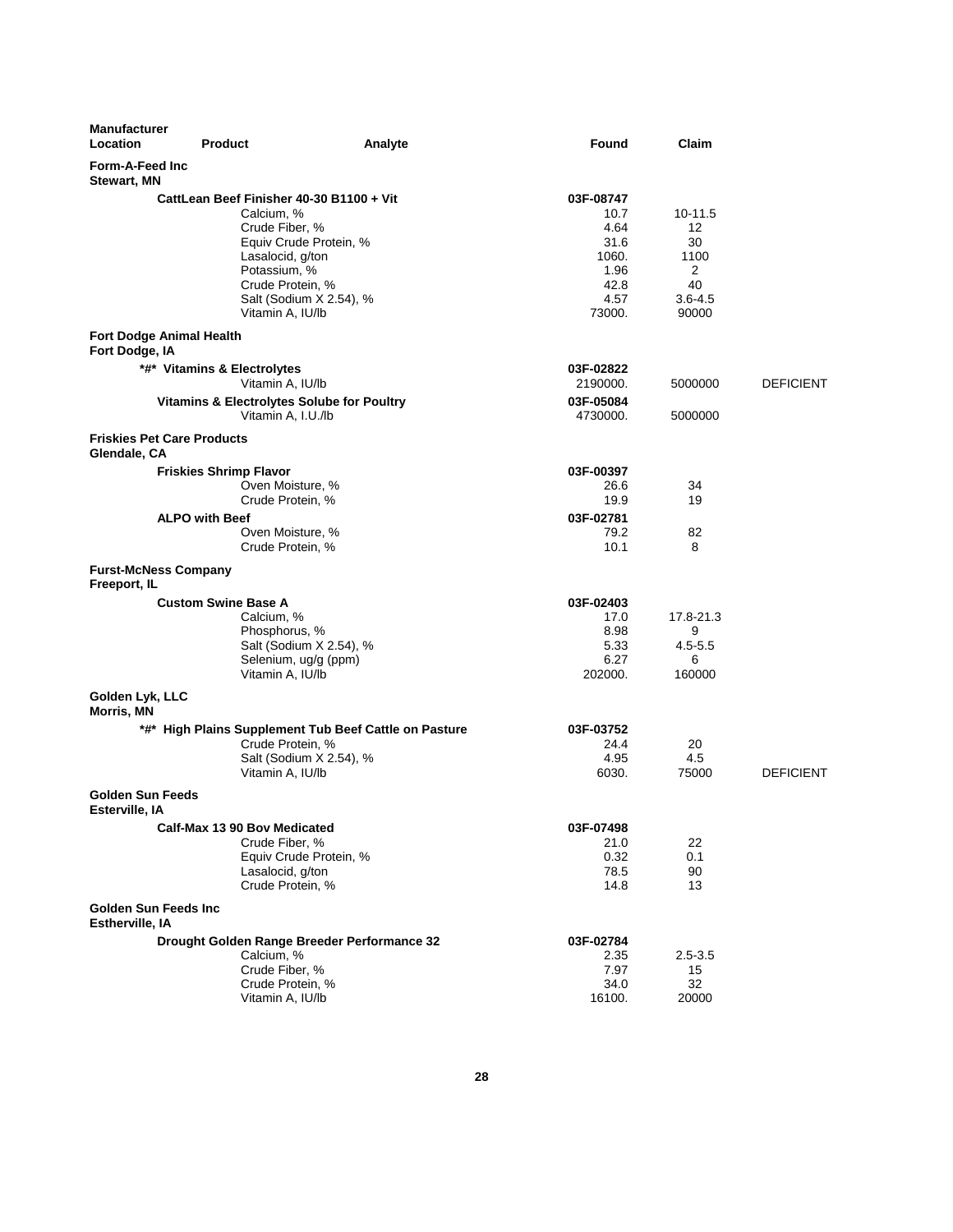| <b>Manufacturer</b><br><b>Location</b>    | <b>Product</b>                           |         | Found             | Claim          |
|-------------------------------------------|------------------------------------------|---------|-------------------|----------------|
|                                           |                                          | Analyte |                   |                |
|                                           | Golden Lean 40                           |         | 03F-02785         |                |
|                                           | Calcium, %<br>Lysine - Total, %          |         | 3.12<br>2.32      | 3-4            |
|                                           | Crude Protein, %                         |         | 40.8              | 2.5<br>40      |
|                                           |                                          |         |                   |                |
|                                           | <b>Sow NutriPak</b>                      |         | 03F-02786<br>11.8 | $12 - 13$      |
|                                           | Calcium, %<br>Chromium, ng/g (ppb)       |         | 50500.            | 8000           |
|                                           | Phosphorus, %                            |         | 9.62              | 10             |
|                                           | Selenium, ug/g (ppm)                     |         | 4.27              | 4              |
|                                           | Vitamin A. IU/lb                         |         | 35900.            | 40000          |
|                                           | <b>Hi Plains Breeder Mineral</b>         |         | 03F-02787         |                |
|                                           | Calcium, %                               |         | 12.0              | $12 - 13$      |
|                                           | Phosphorus, %                            |         | 8.85              | 9              |
|                                           | Selenium, ug/g (ppm)                     |         | 28.2              | 30             |
|                                           | Vitamin A, IU/lb                         |         | 497000.           | 400000         |
|                                           | <b>Medamix TY-46</b>                     |         | 03F-02788         |                |
|                                           | Calcium, %                               |         | 3.15              | $3 - 4$        |
|                                           | Lysine - Total, %                        |         | 2.42              | 2.5            |
|                                           | Crude Protein, %                         |         | 41.3              | 40             |
|                                           | Tylosin, g/lb                            |         | 3.89              | 4              |
| <b>Gutwein and Co</b><br>Francesville, IN |                                          |         |                   |                |
|                                           | <b>Morning Song Black Oil Sunflower</b>  |         | 03F-07254         |                |
|                                           | Crude Fiber, %                           |         | 16.9              | 35             |
|                                           | Crude Fat, %                             |         | 39.6              | 24             |
|                                           | Oven Moisture, %                         |         | 8.96              | 12             |
|                                           | Crude Protein, %                         |         | 19.1              | 15             |
| <b>Waverly, NY</b>                        | Hagen Pet Foods Inc.                     |         |                   |                |
|                                           | <b>Nutrience with liver</b>              |         | 03F-00499         |                |
|                                           | Fat: Acid Hydrolysis, %                  |         | 10.4              | 10             |
|                                           | Oven Moisture, %                         |         | 6.65              | 10             |
|                                           | Crude Protein, %                         |         | 28.8              | 28             |
|                                           | Vitamin A, IU/kg                         |         | 23600.            | 25000          |
| Hartford, SD                              | <b>Hartford Farmers Elevator</b>         |         |                   |                |
|                                           | <b>Custom Pig Feed</b>                   |         | 03F-13918         |                |
|                                           | Chlortetracycline, g/ton                 |         | 193.              | 200            |
| Secaucus, NJ                              | <b>Hartz Mountain Corp</b>               |         |                   |                |
|                                           | Hartz Honey & Nut Treat                  |         | 03F-00393         |                |
|                                           | Crude Fiber, %                           |         | 5.51              | 10             |
|                                           | Crude Fat, %                             |         | 11.3              | $\overline{7}$ |
|                                           | Oven Moisture, %                         |         | 6.08              | 12             |
|                                           | Crude Protein, %                         |         | 25.7              | 12             |
|                                           | <b>Tropical Flakes</b>                   |         | 03F-00395         |                |
|                                           | Crude Fat, %                             |         | 9.96              | 5              |
|                                           | Oven Moisture, %                         |         | 4.03              | 9              |
|                                           | Crude Protein, %                         |         | 50.3              | 46             |
|                                           | <b>Wardley Goldfish Floating Pellets</b> |         | 03F-02009         |                |
|                                           | Oven Moisture, %                         |         | 6.97              | 10             |
|                                           | Crude Protein, %                         |         | 39.3              | 36             |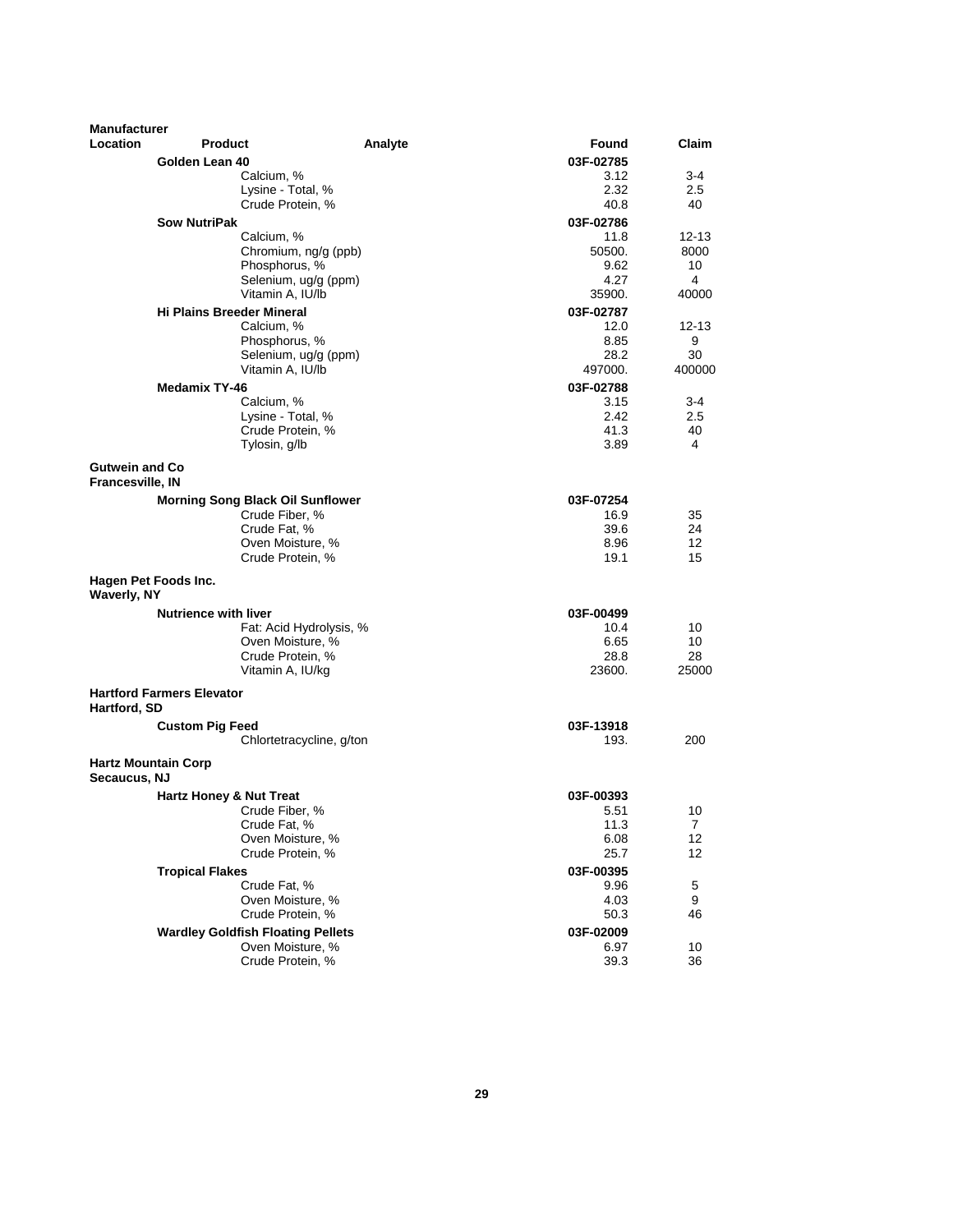| Manufacturer<br>Location                        | <b>Product</b>                  | Analyte                                 | <b>Found</b>   | Claim       |                  |
|-------------------------------------------------|---------------------------------|-----------------------------------------|----------------|-------------|------------------|
| <b>Harvest Brands Inc.</b><br>Pittsburg, KS     |                                 |                                         |                |             |                  |
|                                                 | <b>Kandy Kid Dried Molasses</b> |                                         | 03F-03642      |             |                  |
|                                                 |                                 | Ash, %                                  | 9.75           | 11          |                  |
|                                                 |                                 | Crude Fiber, %                          | 16.8           | 19          |                  |
|                                                 |                                 | Crude Protein, %                        | 8.59           | 6           |                  |
|                                                 |                                 | Total Sugars(Invert), %                 | 39.4           | 42          |                  |
| <b>Harvest States</b><br>Corson, SD             |                                 |                                         |                |             |                  |
|                                                 |                                 | *#* Beef Finisher 40-20 R500 H-0.4      | 03F-07729      |             |                  |
|                                                 |                                 | Calcium, %                              | 7.34           | 8-9         |                  |
|                                                 |                                 | Crude Fiber, %                          | 5.09           | 15          |                  |
|                                                 |                                 | Equiv Crude Protein, %                  | 18.9           | 20          |                  |
|                                                 |                                 | Monensin, g/ton                         | 460.           | 500         |                  |
|                                                 |                                 | Potassium, %                            | 2.52<br>38.6   | 2.5<br>40   | <b>DEFICIENT</b> |
|                                                 |                                 | Crude Protein, %<br>Ruminant MBM, (>1%) | Negative       | 0           |                  |
|                                                 |                                 | Salt (Sodium X 2.54), %                 | 3.10           | $3.5 - 4.5$ |                  |
|                                                 |                                 | Vitamin A, IU/lb                        | 37700.         | 40000       |                  |
|                                                 | Lamb Creep CTC50 Medicated      |                                         | 03F-07730      |             |                  |
|                                                 |                                 | Crude Fiber, %                          | 14.7           | 18          |                  |
|                                                 |                                 | Chlortetracycline, g/ton                | 54.5           | 50          |                  |
|                                                 |                                 | Equiv Crude Protein, %                  | 0.86           | 0.75        |                  |
|                                                 |                                 | Crude Protein, %                        | 17.5           | 18          |                  |
|                                                 |                                 | Ruminant MBM, (>1%)                     | Negative       | 0           |                  |
|                                                 | <b>Triple 12 Cattle Mineral</b> |                                         | 03F-07731      |             |                  |
|                                                 |                                 | Calcium, %                              | 12.4           | $12 - 14$   |                  |
|                                                 |                                 | Magnesium, %                            | 2.68           | 2.5         |                  |
|                                                 |                                 | Phosphorus, %                           | 11.7           | 12          |                  |
|                                                 |                                 | Ruminant MBM, (> 1%)                    | Negative       | 0           |                  |
|                                                 |                                 | Salt (Sodium X 2.54), %                 | 12.3           | 12-14       |                  |
|                                                 |                                 | Vitamin A, IU/lb                        | 398000.        | 250000      |                  |
|                                                 | <b>Equis 35 Supplement</b>      |                                         | 03F-07732      |             |                  |
|                                                 |                                 | Calcium, %                              | 2.21           | $2.5 - 3$   |                  |
|                                                 |                                 | Crude Protein, %<br>Vitamin A, IU/lb    | 35.0<br>30400. | 35<br>40000 |                  |
|                                                 |                                 |                                         |                |             |                  |
| <b>Harvest States</b><br><b>Sioux Falls, SD</b> |                                 |                                         |                |             |                  |
|                                                 | Ranger 20N                      |                                         | 03F-02021      |             |                  |
|                                                 |                                 | Crude Fiber, %                          | 8.91           | 12          |                  |
|                                                 |                                 | Crude Protein, %                        | 20.4           | 20          |                  |
|                                                 |                                 | Vitamin A, IU/lb                        | 15100.         | 20000       |                  |
| *#*                                             | <b>Beef Grower 38N</b>          |                                         | 03F-02022      |             |                  |
|                                                 |                                 | Calcium, %                              | 3.94           | $4.1 - 5.1$ |                  |
|                                                 |                                 | Crude Fiber, %<br>Crude Protein, %      | 8.25<br>38.3   | 15<br>38    |                  |
|                                                 |                                 | Salt (Sodium X 2.54), %                 | 3.66           | $3.5 - 4.5$ |                  |
|                                                 |                                 | Vitamin A, IU/lb                        | 20600.         | 40000       | <b>DEFICIENT</b> |
|                                                 | *#* Triple 12 Cattle Mineral    |                                         | 03F-02024      |             |                  |
|                                                 |                                 | Calcium, %                              | 11.7           | $12 - 14$   |                  |
|                                                 |                                 | Magnesium, %                            | 1.58           | 2.5         | <b>DEFICIENT</b> |
|                                                 |                                 | Phosphorus, %                           | 14.3           | 12          |                  |
|                                                 |                                 | Salt (ChlorideX1.65), %                 | 6.54           | $12 - 14$   | <b>DEFICIENT</b> |
|                                                 |                                 | Salt (Sodium X 2.54), %                 | 6.51           | $12 - 14$   | <b>DEFICIENT</b> |
|                                                 |                                 | Vitamin A, IU/lb                        | 31100.         | 250000      | <b>DEFICIENT</b> |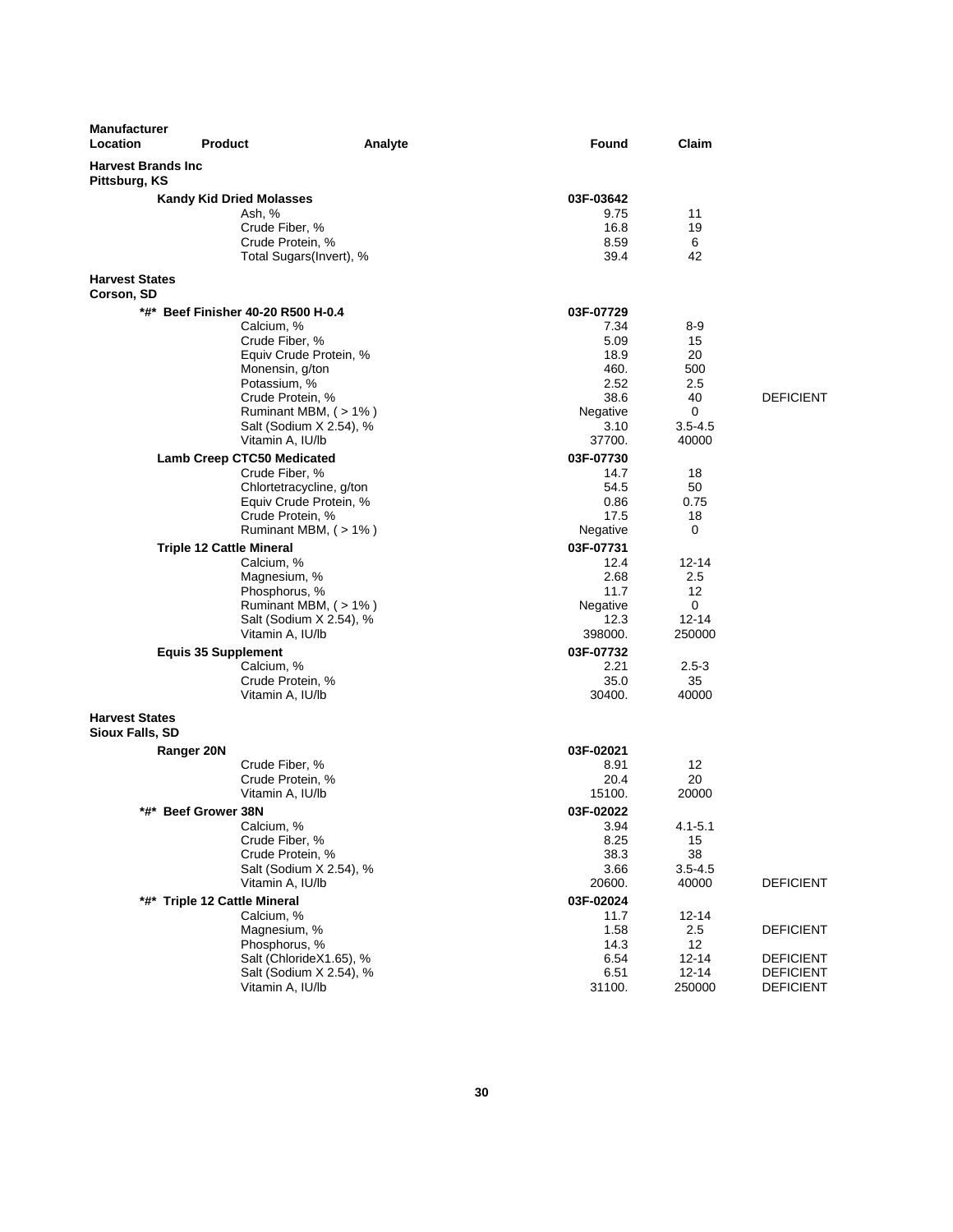| <b>Manufacturer</b> |                                      |                          |                         |                        |                  |
|---------------------|--------------------------------------|--------------------------|-------------------------|------------------------|------------------|
| Location            | <b>Product</b>                       | Analyte                  | Found                   | Claim                  |                  |
|                     | 15-10 Mineral                        |                          | 03F-02026               |                        |                  |
|                     | Calcium, %                           |                          | 14.6                    | 15-17                  |                  |
|                     | Magnesium, %<br>Phosphorus, %        |                          | 2.60<br>10.5            | 2.5<br>10              |                  |
|                     |                                      | Salt (Sodium X 2.54), %  | 3.61                    | $3 - 4$                |                  |
|                     | *#* Soybean Meal Solvent Dehulled    |                          | 03F-02027               |                        |                  |
|                     | Ash, %                               |                          | 6.39                    | 8                      |                  |
|                     | Crude Protein, %                     |                          | 45.0                    | 46.5                   | DEFICIENT        |
|                     | *#* Triple 12 Cattle Mineral Plus    |                          | 03F-02028               |                        |                  |
|                     | Calcium, %                           |                          | 12.8                    | 12-14                  |                  |
|                     |                                      | Chlortetracycline, g/ton | 3200.                   | 5600                   | <b>DEFICIENT</b> |
|                     | Magnesium, %                         |                          | 2.48                    | 2.75                   |                  |
|                     | Phosphorus, %                        | Ruminant MBM, (>1%)      | 12.7<br><b>NEGATIVE</b> | $12 \overline{ }$<br>0 |                  |
|                     |                                      | Salt (Sodium X 2.54), %  | 12.9                    | $12 - 14$              |                  |
|                     |                                      | Selenium, ug/g (ppm)     | 14.6                    | 36                     | <b>DEFICIENT</b> |
|                     | Vitamin A, IU/lb                     |                          | 158000.                 | 250000                 | <b>DEFICIENT</b> |
|                     | Market Lamb 38-10 B136 Medicated     |                          | 03F-02029               |                        |                  |
|                     | Calcium, %                           |                          | 3.75                    | $4.1 - 5.1$            |                  |
|                     |                                      | Equiv Crude Protein, %   | 9.77                    | 10                     |                  |
|                     | Lasalocid, g/ton<br>Crude Protein, % |                          | 139.<br>39.5            | 136<br>38              |                  |
|                     |                                      | Salt (Sodium X 2.54), %  | 3.35                    | $3.5 - 4.5$            |                  |
|                     | Vitamin A, IU/lb                     |                          | 15500.                  | 20000                  |                  |
|                     | Lamb Creep CTC 50                    |                          | 03F-02798               |                        |                  |
|                     | Crude Fiber, %                       |                          | 14.5                    | 18                     |                  |
|                     | Crude Protein, %                     |                          | 20.0                    | 18                     |                  |
|                     | *#* Lamb Creep B90                   |                          | 03F-04684               |                        |                  |
|                     | Crude Fiber, %                       |                          | 14.6                    | 18                     |                  |
|                     | Lasalocid, g/ton                     | Equiv Crude Protein, %   | 0.68<br>67.3            | 2<br>90                | <b>DEFICIENT</b> |
|                     | Crude Protein, %                     |                          | 19.8                    | 18                     |                  |
|                     | Beef Finisher 40-20 B550 Medicated   |                          | 03F-04689               |                        |                  |
|                     | Calcium, %                           |                          | 7.63                    | $8-9$                  |                  |
|                     | Crude Fiber, %                       |                          | 7.27                    | 15                     |                  |
|                     |                                      | Equiv Crude Protein, %   | 21.4                    | 20                     |                  |
|                     | Lasalocid, g/ton                     |                          | 460.                    | 550                    |                  |
|                     | Potassium, %<br>Crude Protein, %     |                          | 2.49<br>44.3            | 2.5<br>40              |                  |
|                     |                                      | Salt (Sodium X 2.54), %  | 3.58                    | $3.5 - 4.5$            |                  |
|                     | Vitamin A, IU/lb                     |                          | 32300.                  | 40000                  |                  |
|                     | *#* Beef Finisher 40-20 R500 H-0.4   |                          | 03F-04690               |                        |                  |
|                     | Calcium, %                           |                          | 7.58                    | 8-9                    |                  |
|                     |                                      | Equiv Crude Protein, %   | 20.7                    | 20                     |                  |
|                     | Monensin, g/ton                      |                          | 480.                    | 500                    |                  |
|                     | Potassium, %<br>Crude Protein, %     |                          | 1.52<br>42.2            | 2.5<br>40              | <b>DEFICIENT</b> |
|                     |                                      | Salt (Sodium X 2.54), %  | 3.38                    | $3.5 - 4.5$            |                  |
|                     | Vitamin A, IU/lb                     |                          | 30700.                  | 40000                  |                  |
|                     | <b>Lamb Creep CTC50</b>              |                          | 03F-04693               |                        |                  |
|                     | Crude Fiber, %                       |                          | 12.5                    | 18                     |                  |
|                     |                                      | Chlortetracycline, g/ton | 37.6                    | 50                     |                  |
|                     |                                      | Equiv Crude Protein, %   | 1.05                    | 0.75                   |                  |
|                     | Crude Protein, %                     |                          | 17.8                    | 18                     |                  |
|                     | Soybean Meal                         |                          | 03F-04887               |                        |                  |
|                     | Ash, %<br>Crude Protein, %           |                          | 6.05<br>47.1            | 8<br>46.5              |                  |
|                     |                                      |                          |                         |                        |                  |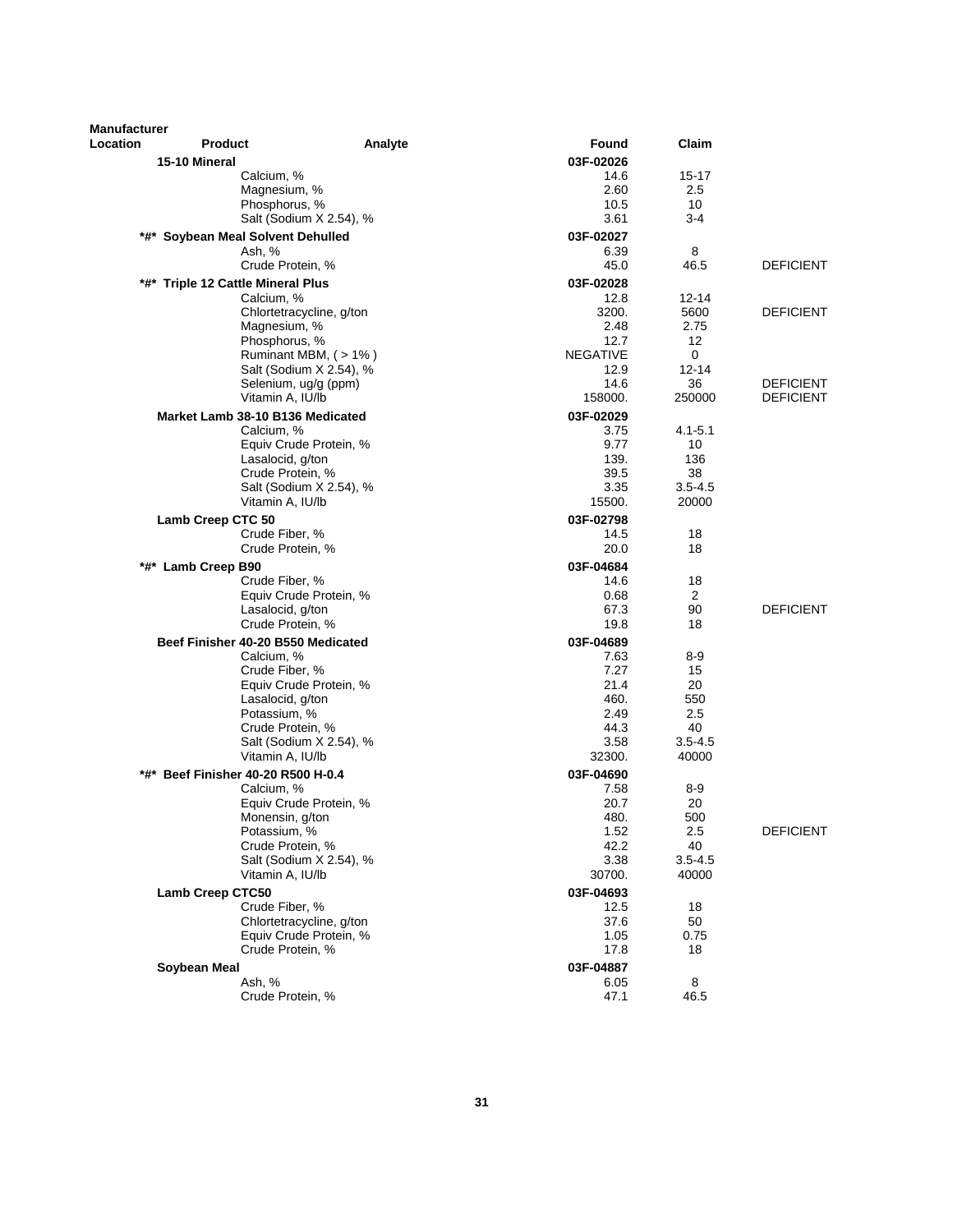| <b>Manufacturer</b> |                                             |         |                   |                   |                  |
|---------------------|---------------------------------------------|---------|-------------------|-------------------|------------------|
| Location            | <b>Product</b>                              | Analyte | <b>Found</b>      | Claim             |                  |
|                     | *#* Triple 12 Mineral Krumble<br>Calcium, % |         | 03F-04888<br>11.7 | 12-14             |                  |
|                     | Magnesium, %                                |         | 2.68              | 2.5               |                  |
|                     | Phosphorus, %                               |         | 11.6              | 12                |                  |
|                     | Ruminant MBM, (>1%)                         |         | Negative          | 0                 |                  |
|                     | Salt (ChlorideX1.65), %                     |         | 11.8              | $12 - 14$         |                  |
|                     | Salt (Sodium X 2.54), %                     |         | 9.91              | $12 - 14$         | <b>DEFICIENT</b> |
|                     | Vitamin A, IU/lb                            |         | 108000.           | 250000            | <b>DEFICIENT</b> |
|                     | Six-In-One                                  |         | 03F-04895         |                   |                  |
|                     | Calcium, %                                  |         | 4.16              | $3.5 - 4.5$       |                  |
|                     | Lysine - Total, %<br>Crude Protein, %       |         | 2.45<br>38.2      | 2.75              |                  |
|                     |                                             |         |                   | 38                |                  |
|                     | <b>Swine Mineral</b><br>Calcium, %          |         | 03F-04896<br>14.8 | 14-16             |                  |
|                     | Phosphorus, %                               |         | 10.0              | 10                |                  |
|                     | Salt (Sodium X 2.54), %                     |         | 10.3              | 10-12             |                  |
|                     | Selenium, ug/g (ppm)                        |         | 7.56              | 8                 |                  |
| *#*                 | <b>Triple 12 Cattle Mineral</b>             |         | 03F-06075         |                   |                  |
|                     | Calcium, %                                  |         | 13.8              | 12-14             |                  |
|                     | Phosphorus, %                               |         | 12.4              | 12                |                  |
|                     | Ruminant MBM, (>1%)                         |         | Negative          | 0                 |                  |
|                     | Salt (ChlorideX1.65), %                     |         | 10.7              | $12 - 14$         | <b>DEFICIENT</b> |
|                     | Salt (Sodium X 2.54), %                     |         | 10.4              | $12 - 14$         | <b>DEFICIENT</b> |
|                     | Vitamin A, IU/lb                            |         | 188000.           | 250000            |                  |
| <b>CTC 10G</b>      |                                             |         | 03F-06076         |                   |                  |
|                     | Crude Fiber, %                              |         | 10.7              | 15                |                  |
|                     | Chlortetracycline, q/lb                     |         | 10.1              | 10                |                  |
|                     | Crude Protein, %                            |         | 16.2              | 12.5              |                  |
|                     | 15-10 Mineral                               |         | 03F-07266         |                   |                  |
|                     | Calcium, %                                  |         | 15.4              | 15-17             |                  |
|                     | Magnesium, %<br>Phosphorus, %               |         | 3.10<br>9.62      | 2.5<br>10         |                  |
|                     | Salt (Sodium X 2.54), %                     |         | 3.61              | $3 - 4$           |                  |
|                     |                                             |         |                   |                   |                  |
|                     | <b>Sheep Range Mineral</b><br>Calcium, %    |         | 03F-07269<br>12.4 | 12-14             |                  |
|                     | Magnesium, %                                |         | 2.45              | 2.5               |                  |
|                     | Phosphorus, %                               |         | 12.3              | $12 \overline{ }$ |                  |
|                     | Salt (Sodium X 2.54), %                     |         | 10.4              | 11-13             |                  |
|                     | Selenium, ug/g (ppm)                        |         | 23.4              | 20                |                  |
|                     | Vitamin A, IU/lb                            |         | 221000.           | 250000            |                  |
|                     | <b>Triple 12 Cattle Mineral</b>             |         | 03F-07337         |                   |                  |
|                     | Calcium, %                                  |         | 12.3              | $12 - 14$         |                  |
|                     | Magnesium, %                                |         | 2.83              | 2.5               |                  |
|                     | Phosphorus, %                               |         | 11.9              | 12                |                  |
|                     | Salt (Sodium X 2.54), %                     |         | 12.8              | 12-14             |                  |
|                     | Vitamin A, IU/lb                            |         | 202000.           | 250000            |                  |
|                     | 15-10 Mineral                               |         | 03F-07338         |                   |                  |
|                     | Calcium, %<br>Magnesium, %                  |         | 15.0              | 15-17             |                  |
|                     | Phosphorus. %                               |         | 2.79<br>10.6      | 2.5<br>10         |                  |
|                     | Salt (Sodium X 2.54), %                     |         | 3.43              | 3-4               |                  |
|                     |                                             |         |                   |                   |                  |
|                     | *#* EFC Pig Concentrate<br>Calcium, %       |         | 03F-07342<br>2.19 | $2 - 2.5$         |                  |
|                     | Crude Fat, %                                |         | 7.70              | $\overline{7}$    |                  |
|                     | Lysine - Total, %                           |         | 2.44              | 2.8               |                  |
|                     | Crude Protein, %                            |         | 32.7              | 34                | <b>DEFICIENT</b> |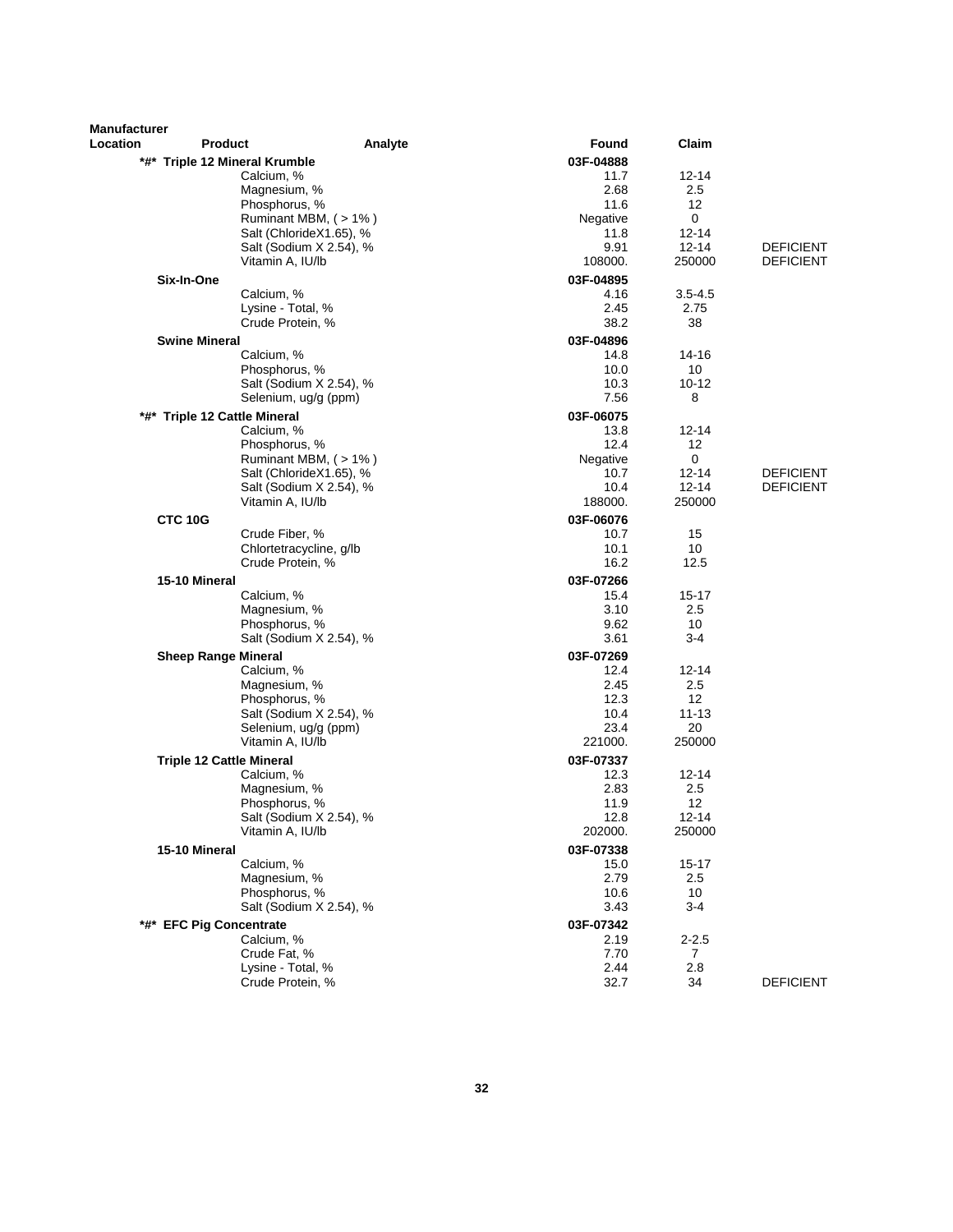| <b>Manufacturer</b>                         |                              |                                                           |         |                   |                      |
|---------------------------------------------|------------------------------|-----------------------------------------------------------|---------|-------------------|----------------------|
| <b>Location</b>                             | <b>Product</b>               |                                                           | Analyte | Found             | Claim                |
|                                             | Six-In-One                   |                                                           |         | 03F-07640         |                      |
|                                             |                              | Calcium, %                                                |         | 3.60              | $3.5 - 4.5$          |
|                                             |                              | Crude Protein, %                                          |         | 40.0              | 38                   |
|                                             | S-700 2G Medicated           | Crude Fiber, %                                            |         | 03F-07641<br>14.0 |                      |
|                                             |                              | Chlortetracycline, g/lb                                   |         | 1.77              | 13<br>$\overline{2}$ |
|                                             |                              | Crude Protein, %                                          |         | 13.9              | 13                   |
|                                             |                              | Sulfamethazine, %                                         |         | 0.433             | 0.44                 |
|                                             |                              | Vitamin A, IU/lb                                          |         | 175000.           | 250000               |
|                                             | CTC 10G                      |                                                           |         | 03F-07642         |                      |
|                                             |                              | Crude Fiber, %                                            |         | 12.7              | 15                   |
|                                             |                              | Chlortetracycline, g/lb<br>Crude Protein, %               |         | 10.0<br>15.7      | 10<br>12.5           |
|                                             | <b>Dokade Krumbles</b>       |                                                           |         | 03F-07643         |                      |
|                                             |                              | Crude Fiber, %                                            |         | 13.8              | 15                   |
|                                             |                              | Decoquinate, mg/lb                                        |         | 533.              | 568                  |
|                                             |                              | Crude Protein, %                                          |         | 14.2              | 12                   |
|                                             | <b>Beef Balancer R1200</b>   |                                                           |         | 03F-07644         |                      |
|                                             |                              | Calcium, %                                                |         | 8.42              | 8-9                  |
|                                             |                              | Crude Fiber, %                                            |         | 6.05              | 11                   |
|                                             |                              | Monensin, g/ton<br>Crude Protein, %                       |         | 1140.<br>12.1     | 1200<br>8            |
|                                             |                              | Salt (Sodium X 2.54), %                                   |         | 4.98              | 5-6                  |
|                                             |                              | Vitamin A, IU/lb                                          |         | 64400.            | 80000                |
|                                             |                              | Soybean Meal Solvent Dehulled                             |         | 03F-07645         |                      |
|                                             |                              | Crude Protein, %                                          |         | 48.0              | 46.5                 |
| Aberdeen, SD                                | <b>Heartland Grain Fuels</b> |                                                           |         |                   |                      |
|                                             |                              | <b>Heartland Gold Corn Dstillers Grains with Solubles</b> |         | 03F-07501         |                      |
|                                             |                              | Crude Fiber, %                                            |         | 7.54              | 11                   |
|                                             |                              | Crude Fat, %<br>Oven Moisture, %                          |         | 12.1<br>8.11      | 11<br>12.5           |
|                                             |                              | Crude Protein, %                                          |         | 30.9              | 28                   |
| <b>Heartland Inc</b>                        |                              |                                                           |         |                   |                      |
| <b>Bismarck, ND</b>                         |                              |                                                           |         |                   |                      |
|                                             |                              | Aureo S-700 Crumbles Type B Med                           |         | 03F-04897         |                      |
|                                             |                              | Chlortetracycline, g/lb                                   |         | 1.69              | 2                    |
|                                             |                              | Sulfamethazine, g/lb                                      |         | 1.82              | 2                    |
| <b>Heinz Pet Products</b><br>Newport, KY    |                              |                                                           |         |                   |                      |
|                                             | <b>Canine Carry Outs</b>     |                                                           |         | 03F-02779         |                      |
|                                             |                              | Crude Fat, %                                              |         | 8.63              | 7                    |
|                                             |                              | Oven Moisture, %                                          |         | 30.1              | 34                   |
|                                             |                              | Crude Protein, %                                          |         | 15.1              | 12.5                 |
| <b>Heinz Pet Products</b><br>Pittsburgh, PA |                              |                                                           |         |                   |                      |
|                                             | <b>Pounce Cat Treats</b>     |                                                           |         | 03F-00399         |                      |
|                                             |                              | Crude Fat, %<br>Oven Moisture, %                          |         | 8.43<br>32.0      | 7<br>35              |
|                                             |                              | Crude Protein, %                                          |         | 16.8              | 15                   |
|                                             |                              | Bacon & Cheese Snausages in a Blanket                     |         | 03F-02778         |                      |
|                                             |                              | Crude Fat, %                                              |         | 8.94              | 7                    |
|                                             |                              | Oven Moisture, %                                          |         | 26.6              | 29                   |
|                                             |                              | Crude Protein, %                                          |         | 17.9              | 15                   |
|                                             | <b>Pup Peroni Naw Somes</b>  |                                                           |         | 03F-02780         |                      |
|                                             |                              | Oven Moisture, %                                          |         | 20.4              | 25                   |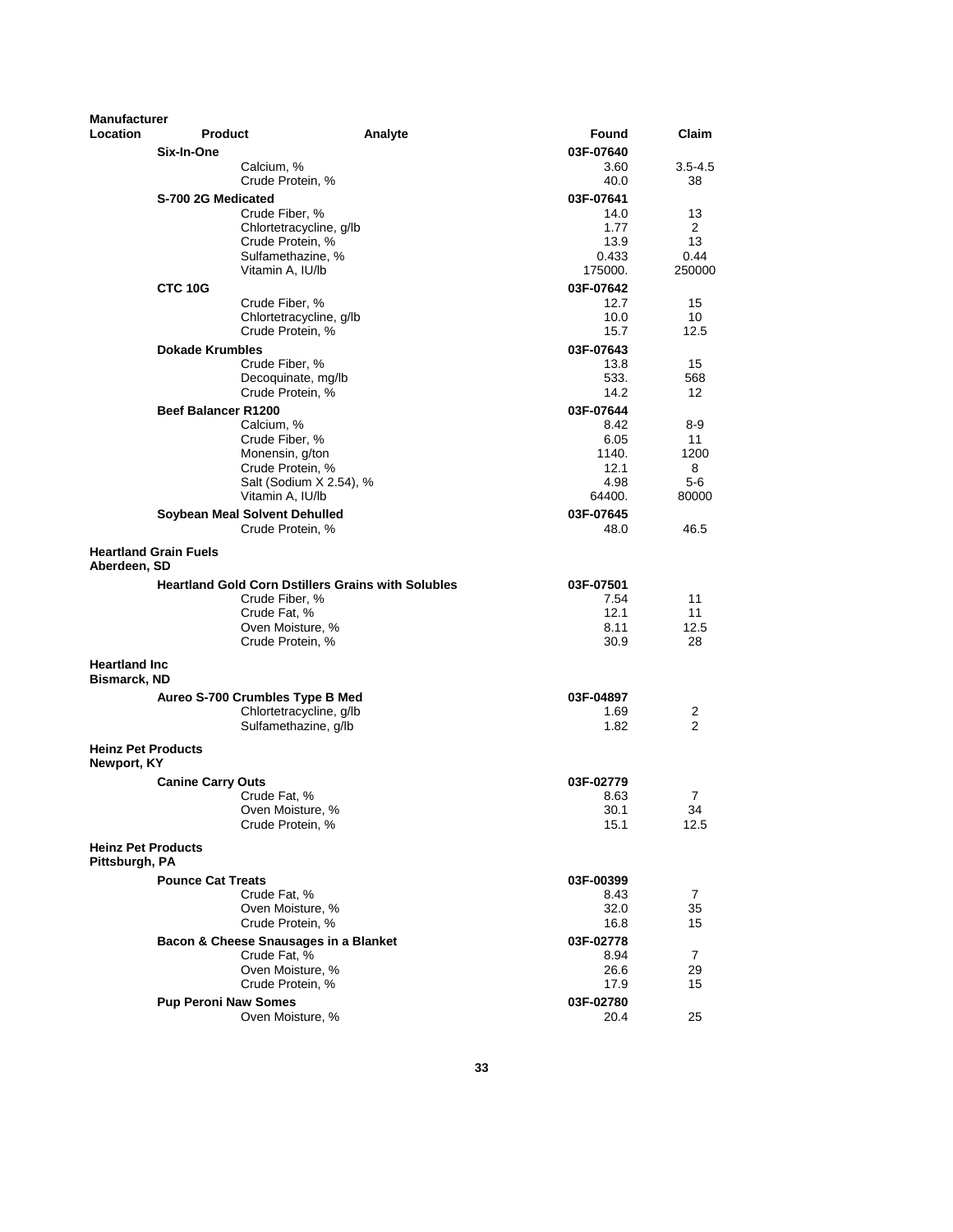| <b>Manufacturer</b>                       |                                             |         |              |            |
|-------------------------------------------|---------------------------------------------|---------|--------------|------------|
| Location                                  | <b>Product</b>                              | Analyte | Found        | Claim      |
|                                           | <b>Pounce PurrFections</b>                  |         | 03F-02782    |            |
|                                           | Crude Fat, %                                |         | 16.6         | 17         |
|                                           | Oven Moisture, %                            |         | 9.48         | 11         |
|                                           | Crude Protein, %                            |         | 20.4         | 18         |
|                                           | <b>Skippy Cycle Adult Dog Food</b>          |         | 03F-03434    |            |
|                                           | Oven Moisture, %                            |         | 80.1         | 82         |
|                                           | Crude Protein, %                            |         | 6.96         | 6          |
| <b>Scotts Bluff. NE</b>                   | Hergert Milling, Inc.                       |         |              |            |
|                                           | <b>Suncured Alfalfa Pellets</b>             |         | 03F-02794    |            |
|                                           | Crude Fiber, %                              |         | 26.1         | 35         |
|                                           | Crude Protein, %                            |         | 15.0         | 13         |
| Hayward, CA                               | Hikari Sales USA, Inc.                      |         |              |            |
|                                           | <b>Algae Wafers</b>                         |         | 03F-02333    |            |
|                                           | Ash, %                                      |         | 9.97         | 12         |
|                                           | Oven Moisture, %                            |         | 7.36         | 10         |
|                                           | Crude Protein, %                            |         | 36.9         | 32         |
| <b>Hill's Pet Nutrition</b><br>Topeka, KS |                                             |         |              |            |
|                                           | <b>Science Diet Puppy- Chicken recipe</b>   |         | 03F-01433    |            |
|                                           | Crude Fat, %                                |         | 6.74         | 5          |
|                                           | Crude Protein, %                            |         | 8.45         | 8          |
|                                           | <b>Science Diet Canine Growth</b>           |         | 03F-05809    |            |
|                                           | Fat: Acid Hydrolysis, %                     |         | 16.6         | 16.5       |
|                                           | Oven Moisture, %                            |         | 6.96         | 10         |
|                                           | Crude Protein, %                            |         | 28.0         | 25.5       |
|                                           | <b>Sensitive Skin Cat Food</b>              |         | 03F-05816    |            |
|                                           | Ash, %                                      |         | 4.83         | 6          |
|                                           | Fat: Acid Hydrolysis, %<br>Oven Moisture, % |         | 16.9<br>6.42 | 18<br>10   |
|                                           | Omega-3 Fatty Acids, %                      |         | 0.322        | 0.25       |
|                                           | Omega-6 Fatty Acids, %                      |         | 3.84         | 3          |
|                                           | Crude Protein, %                            |         | 33.5         | 31         |
|                                           | Taurine - Total, %                          |         | 0.173        | 0.1        |
|                                           | <b>Science Diet Puppy Chicken Recipe</b>    |         | 03F-06536    |            |
|                                           | Crude Fat, %                                |         | 6.67         | 5          |
|                                           | Oven Moisture, %                            |         | 69.3         | 74         |
|                                           | Crude Protein, %                            |         | 8.60         | 8          |
|                                           | <b>Science Diet Adult Cat- Beef Recipe</b>  |         | 03F-06537    |            |
|                                           | Ash, %                                      |         | 1.27         | 2          |
|                                           | Crude Fat, %                                |         | 6.26         | 5          |
|                                           | Oven Moisture, %<br>Crude Protein, %        |         | 76.0<br>10.4 | 77<br>9.5  |
|                                           | Taurine - Total, %                          |         | 0.078        | 0.05       |
|                                           | <b>Horizon Milling LLC</b>                  |         |              |            |
| Wichita, KS                               |                                             |         |              |            |
|                                           | <b>Wheat Midds</b>                          |         | 03F-02319    |            |
|                                           | Ash, %                                      |         | 5.48         | 6.5        |
|                                           | Oven Moisture, %<br>Crude Protein, %        |         | 10.3<br>20.6 | 14.5<br>14 |
|                                           |                                             |         |              |            |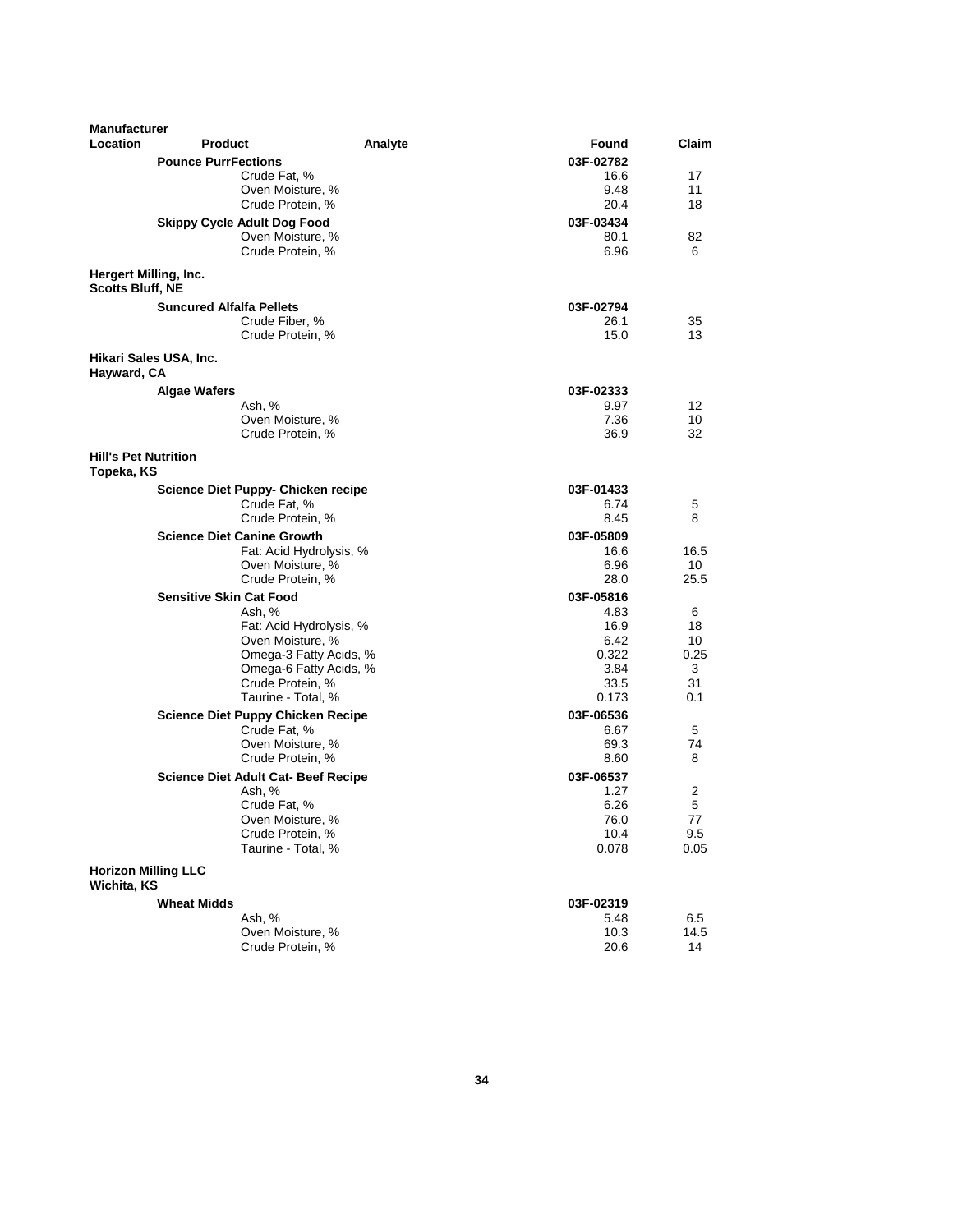| Manufacturer<br>Location                         | <b>Product</b>                            | Analyte                                                  | Found                   | Claim       |                  |
|--------------------------------------------------|-------------------------------------------|----------------------------------------------------------|-------------------------|-------------|------------------|
| Howard, SD                                       | <b>Howard Farmers Coop Assn</b>           |                                                          |                         |             |                  |
|                                                  | <b>Custom Feed</b>                        |                                                          | 03F-06698               |             |                  |
|                                                  |                                           | Acid Detergent Fiber, %                                  | 2.74                    | 2.47        |                  |
|                                                  |                                           | Cystine-Methionine, %                                    | 0.515                   | 0.496       |                  |
|                                                  | Lysine - Total, %                         |                                                          | 0.769                   | 0.8         |                  |
|                                                  |                                           | Neutral Detrgt Fiber, %<br>Metabolizable Energy, kcal/lb | 6.76<br>1420.           | 7.5<br>1500 |                  |
|                                                  | Crude Protein, %                          |                                                          | 14.2                    | 14.48       |                  |
|                                                  |                                           | Threonine - Total, %                                     | 0.518                   | 0.5         |                  |
|                                                  |                                           | Tryptophan - Total, %                                    | 0.126                   | 0.15        |                  |
|                                                  | Soybean Meal                              |                                                          | 03F-06699               |             |                  |
|                                                  | Crude Protein, %                          |                                                          | 46.0                    | 46          |                  |
| <b>Hubbard Feed Inc.</b><br><b>Watertown, SD</b> |                                           |                                                          |                         |             |                  |
|                                                  | *#* Hubbard Lo-Pro B1200 Medicated        |                                                          | 03F-01800               |             |                  |
|                                                  | Calcium, %                                |                                                          | 7.46                    | $7.2 - 8.6$ |                  |
|                                                  | Crude Fiber, %                            |                                                          | 5.62                    | 10          |                  |
|                                                  | Lasalocid, g/ton                          |                                                          | 1220.                   | 1200        |                  |
|                                                  | Potassium, %<br>Crude Protein, %          |                                                          | 2.04<br>12.1            | 2<br>10     |                  |
|                                                  |                                           | Ruminant MBM, $($ > 1% $)$                               | <b>NEGATIVE</b>         | 0           |                  |
|                                                  |                                           | Salt (ChlorideX1.65), %                                  | 9.35                    | $4.7 - 5.7$ | <b>EXCESSIVE</b> |
|                                                  |                                           | Salt (Sodium X 2.54), %                                  | 7.66                    | $4.7 - 5.7$ | <b>EXCESSIVE</b> |
|                                                  | Vitamin A, IU/lb                          |                                                          | 76500.                  | 80000       |                  |
|                                                  | Stockmaster 12-12-12 Breeder Mineral      |                                                          | 03F-01802               |             |                  |
|                                                  | Calcium, %                                |                                                          | 12.0                    | 11.4-13.6   |                  |
|                                                  | Phosphorus, %                             |                                                          | 11.3<br><b>NEGATIVE</b> | 12<br>0     |                  |
|                                                  |                                           | Ruminant MBM, (>1%)<br>Salt (Sodium X 2.54), %           | 12.0                    | 11.9-14.2   |                  |
|                                                  |                                           | Selenium, ug/g (ppm)                                     | 29.8                    | 25          |                  |
|                                                  | Vitamin A, IU/lb                          |                                                          | 221000.                 | 300000      |                  |
|                                                  | <b>Triple M Dairy Close up Supplement</b> |                                                          | 03F-01803               |             |                  |
|                                                  |                                           | Acid Detergent Fiber, %                                  | 21.9                    | 21.9        |                  |
|                                                  | Calcium, %                                |                                                          | 3.23                    | $3.3 - 4.3$ |                  |
|                                                  | Crude Fiber, %<br>Crude Protein, %        |                                                          | 17.5<br>19.8            | 17.4<br>17  |                  |
|                                                  |                                           | Ruminant MBM, $($ > 1% $)$                               | <b>NEGATIVE</b>         | 0           |                  |
|                                                  | Vitamin A, IU/lb                          |                                                          | 20600.                  | 20850       |                  |
|                                                  | Hubbard Express Grower 40:22 R400         |                                                          | 03F-08755               |             |                  |
|                                                  | Calcium, %                                |                                                          | 5.36                    | $5.5 - 6.5$ |                  |
|                                                  | Crude Fiber, %                            |                                                          | 9.15                    | 15          |                  |
|                                                  |                                           | Equiv Crude Protein, %                                   | 22.2                    | 22          |                  |
|                                                  | Monensin, g/ton<br>Crude Protein, %       |                                                          | 376.<br>39.5            | 400<br>40   |                  |
|                                                  |                                           | Salt (Sodium X 2.54), %                                  | 4.14                    | $3.5 - 4.5$ |                  |
|                                                  |                                           | Selenium, ug/g (ppm)                                     | 3.75                    | 4           |                  |
|                                                  | Vitamin A, IU/lb                          |                                                          | 42000.                  | 45000       |                  |
| <b>Hubbard Feeds Inc.</b><br>Huron, SD           |                                           |                                                          |                         |             |                  |
|                                                  | Mol-Mix Stress-Mix 12 V64                 |                                                          | 03F-05807               |             |                  |
|                                                  |                                           | Equiv Crude Protein, %                                   | 2.80                    | 5           |                  |
|                                                  |                                           | Vacuum Moisture, %                                       | 33.7                    | 36          |                  |
|                                                  | Potassium, %                              |                                                          | 3.05                    | 3           |                  |
|                                                  | Crude Protein, %                          | Ruminant MBM, (>1%)                                      | 12.6<br>Negative        | 12<br>0     |                  |
|                                                  |                                           | Total Sugars(Invert), %                                  | 29.0                    | 30          |                  |
|                                                  | Vitamin A, IU/lb                          |                                                          | 52900.                  | 60000       |                  |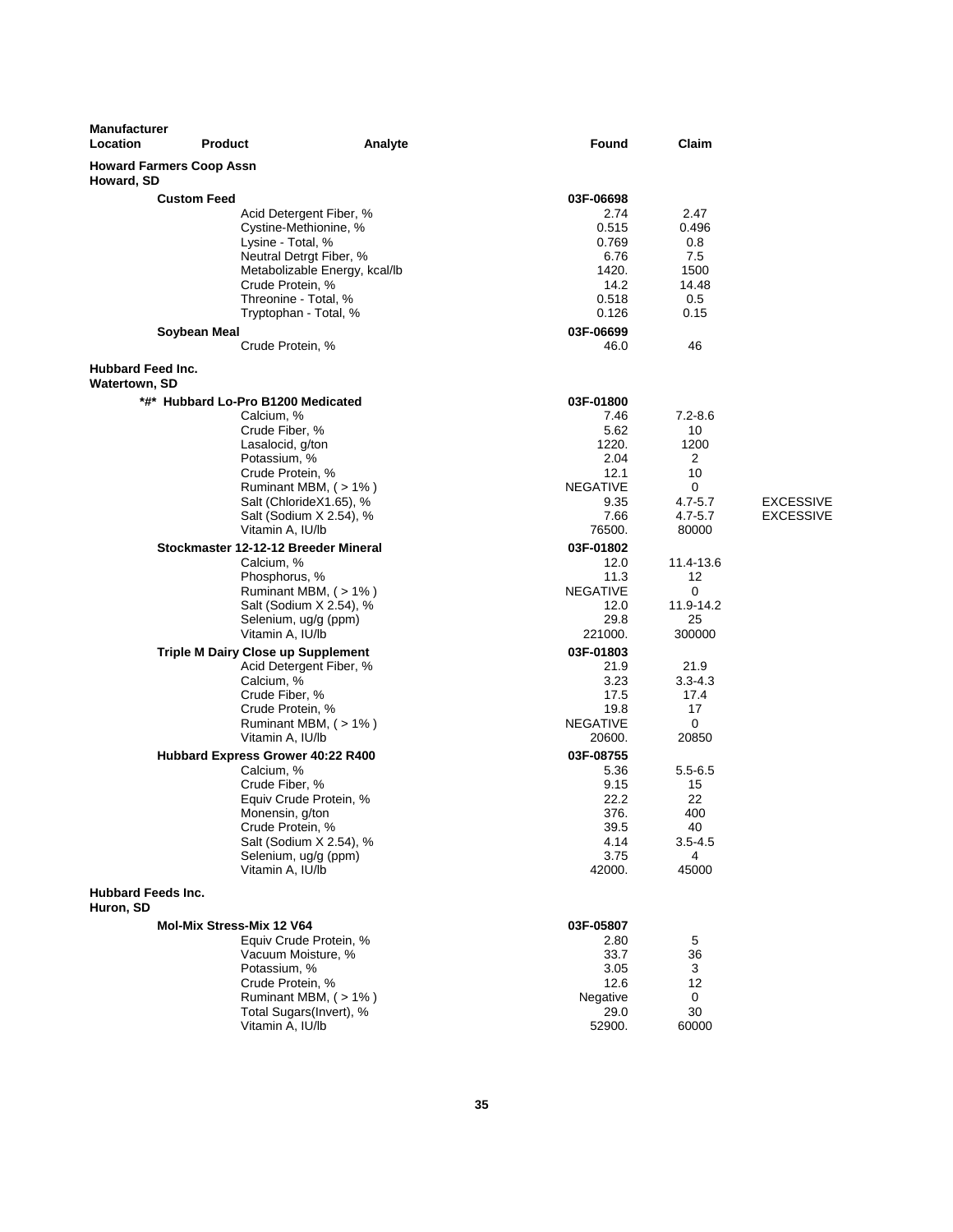|                                    |                                         | <b>Manufacturer</b>                                    |                   |                 |                  |
|------------------------------------|-----------------------------------------|--------------------------------------------------------|-------------------|-----------------|------------------|
| Location                           | <b>Product</b>                          | Analyte                                                | Found             | Claim           |                  |
|                                    |                                         | *#* Mol-Mix Prime Regulated Release 32 K66 Liquid Feed | 03F-05808         |                 |                  |
|                                    |                                         | Equiv Crude Protein, %                                 | 19.5              | 25              |                  |
|                                    |                                         | Karl Fisher Moisture, %                                | 40.5              | 34              | <b>EXCESSIVE</b> |
|                                    | Vacuum Moisture, %                      |                                                        | 39.6              | 34              | <b>EXCESSIVE</b> |
|                                    | Phosphorus, %                           |                                                        | 1.39              | 2               | <b>DEFICIENT</b> |
|                                    | Crude Protein, %                        |                                                        | 33.4              | 32              |                  |
|                                    |                                         | Ruminant MBM, (>1%)                                    | Negative<br>25.6  | 31              | <b>DEFICIENT</b> |
|                                    | Vitamin A, IU/lb                        | Total Sugars(Invert), %                                | 6540.             | 40000           | <b>DEFICIENT</b> |
| Hubbard Feeds, Inc.<br>Mankato, MN |                                         |                                                        |                   |                 |                  |
|                                    | <b>Hi-Weigh 4S Swine Concentrate</b>    |                                                        | 03F-00401         |                 |                  |
|                                    | Calcium, %                              |                                                        | 6.10              | $5.8 - 6.9$     |                  |
|                                    | Phosphorus, %                           |                                                        | 2.56              | 2.7             |                  |
|                                    | Crude Protein, %                        |                                                        | 45.1              | 45              |                  |
|                                    |                                         | Selenium, ug/g (ppm)                                   | 1.92              | 2               |                  |
|                                    | <b>Multum Cattle Prep NSE</b>           |                                                        | 03F-00402         |                 |                  |
|                                    | Calcium, %                              |                                                        | 11.8              | 12.75-13.25     |                  |
|                                    | Phosphorus, %                           |                                                        | 11.4              | 12              |                  |
|                                    |                                         | Ruminant MBM, (>1%)                                    | <b>NEGATIVE</b>   | $\mathbf 0$     |                  |
|                                    |                                         | Salt (Sodium X 2.54), %                                | 14.3              | 12.75-13.25     |                  |
|                                    | Vitamin A, IU/lb                        |                                                        | 946000.           | 300000          |                  |
|                                    | Lean Start 4 CZP250                     |                                                        | 03F-00403         |                 |                  |
|                                    |                                         | Chlortetracycline, g/ton                               | 73.1              | 100             |                  |
|                                    | Crude Fat, %                            |                                                        | 6.09              | 5.5             |                  |
|                                    | Crude Protein, %                        |                                                        | 21.6              | 19              |                  |
|                                    | Sulfathiazole, g/ton                    |                                                        | 106.              | 100             |                  |
| *#*                                | <b>Stockmaster Sweet Phos 12</b>        |                                                        | 03F-02322         |                 |                  |
|                                    | Calcium, %                              |                                                        | 10.9              | 11.4-13.6       |                  |
|                                    | Phosphorus, %                           |                                                        | 11.4              | 12              |                  |
|                                    |                                         | Salt (Sodium X 2.54), %<br>Selenium, ug/g (ppm)        | 11.5              | 11.9-14.2<br>20 |                  |
|                                    | Vitamin A, IU/lb                        |                                                        | 20.3<br>118000.   | 200000          | <b>DEFICIENT</b> |
|                                    |                                         |                                                        |                   |                 |                  |
|                                    | <b>Hi G Lamb 35% B120</b><br>Calcium, % |                                                        | 03F-02399<br>3.10 | $3 - 4$         |                  |
|                                    | Crude Fiber, %                          |                                                        | 6.64              | 10              |                  |
|                                    | Crude Protein, %                        |                                                        | 36.2              | 35              |                  |
|                                    |                                         | Salt (Sodium X 2.54), %                                | 3.86              | $3.5 - 4.5$     |                  |
|                                    | <b>Hubbard 21% Dicalcium Phosphate</b>  |                                                        | 03F-02400         |                 |                  |
|                                    | Calcium, %                              |                                                        | 13.5              | 14.4-17.28      |                  |
|                                    | Phosphorus, %                           |                                                        | 19.4              | 21              |                  |
|                                    | *#* Lean Start 4 CZP250                 |                                                        | 03F-02401         |                 |                  |
|                                    |                                         | Chlortetracycline, g/ton                               | 60.1              | 100             | <b>DEFICIENT</b> |
|                                    | Crude Fat, %                            |                                                        | 6.43              | 5.5             |                  |
|                                    | Crude Protein, %                        |                                                        | 20.0              | 19              |                  |
|                                    | Sulfathiazole, g/ton                    |                                                        | 95.5              | 100             |                  |
|                                    | *#* Milkflakes Calf Milk Replacer       |                                                        | 03F-02402         |                 |                  |
|                                    |                                         | Fat: Roese Gottlieb, %                                 | 19.9              | 20              |                  |
|                                    | Crude Protein, %                        |                                                        | 22.5              | 21              |                  |
|                                    | Vitamin A, IU/lb                        |                                                        | 17100.            | 30000           | <b>DEFICIENT</b> |
|                                    | <b>Bloom-N-Gro</b>                      |                                                        | 03F-03211         |                 |                  |
|                                    | Crude Protein, %                        |                                                        | 20.6              | 19              |                  |
|                                    | <b>Hubbard 30% Cottonseed Cake</b>      |                                                        | 03F-03213         |                 |                  |
|                                    | Crude Fiber, %                          |                                                        | 10.2              | 12              |                  |
|                                    | Crude Protein, %                        |                                                        | 30.9              | 30              |                  |
|                                    | Vitamin A, IU/lb                        |                                                        | 29700.            | 30000           |                  |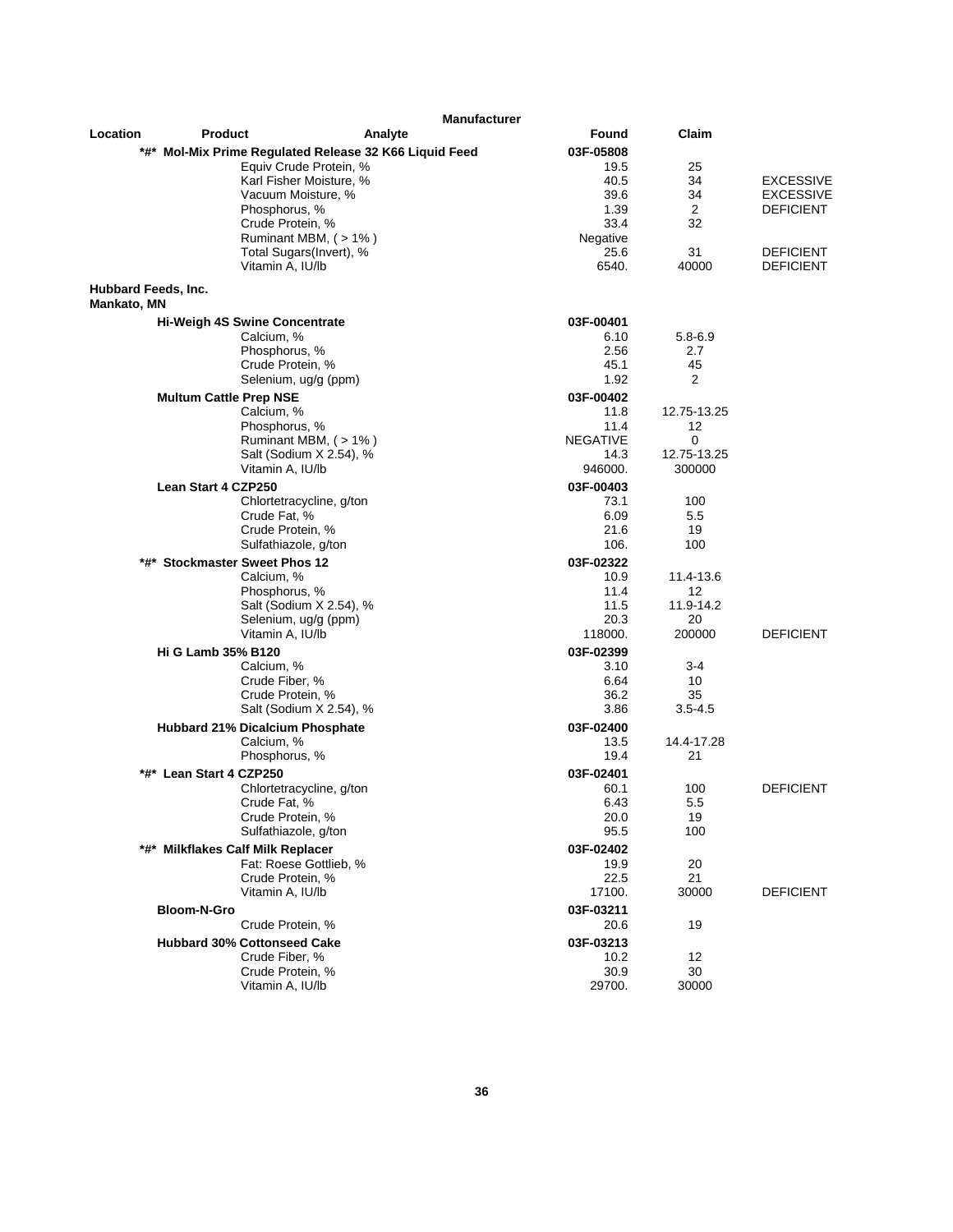| <b>Manufacturer</b> |                                                                        |                                                |                    |                     |                  |
|---------------------|------------------------------------------------------------------------|------------------------------------------------|--------------------|---------------------|------------------|
| Location            | <b>Product</b>                                                         | Analyte                                        | <b>Found</b>       | Claim               |                  |
|                     | Soybean Meal 46%                                                       |                                                | 03F-03446          |                     |                  |
|                     | Oven Moisture, %<br>Crude Protein, %                                   |                                                | 10.6<br>46.4       | 13<br>46            |                  |
|                     | <b>Tradition Game Bird Flight Feed</b>                                 |                                                | 03F-03447          |                     |                  |
|                     | Lysine - Total, %                                                      |                                                | 0.839              | 0.8                 |                  |
|                     |                                                                        | Methionine - Total, %                          | 0.422              | 0.43                |                  |
|                     | Crude Protein, %                                                       |                                                | 19.9               | 19                  |                  |
|                     | <b>OptiCare Aureomycin 4G Crumbles</b>                                 |                                                | 03F-03451          |                     |                  |
|                     | Crude Fiber, %                                                         |                                                | 19.9               | 29                  |                  |
|                     | Crude Protein, %                                                       | Chlortetracycline, g/lb                        | 3.91<br>10.7       | 4<br>$\overline{7}$ |                  |
|                     | <b>Cottonseed Pellets</b>                                              |                                                | 03F-03452          |                     |                  |
|                     | Crude Protein, %                                                       |                                                | 39.3               | 38                  |                  |
|                     | <b>Tradition Rabbit Maintenance</b>                                    |                                                | 03F-03453          |                     |                  |
|                     | Crude Fiber, %                                                         |                                                | 18.6               | 18-20               |                  |
|                     | Crude Protein, %                                                       |                                                | 18.1               | 16                  |                  |
|                     |                                                                        | Beef Co-Product Balancer Finisher Meal M.8R800 | 03F-03652          |                     |                  |
|                     | Calcium, %                                                             |                                                | 23.5               | 22.4-26.8           |                  |
|                     |                                                                        | Equiv Crude Protein, %                         | 25.7               | 40                  |                  |
|                     | Monensin, g/ton<br>Potassium, %                                        |                                                | 682.<br>1.99       | 800                 |                  |
|                     | Crude Protein, %                                                       |                                                | 40.1               | 2<br>40             |                  |
|                     |                                                                        | Salt (Sodium X 2.54), %                        | 8.53               | $8.2 - 9.6$         |                  |
|                     | Vitamin A, IU/lb                                                       |                                                | 110000.            | 90000               |                  |
|                     | <b>Porcine Blood Meal</b>                                              |                                                | 03F-03653          |                     |                  |
|                     | Crude Protein, %                                                       |                                                | 92.9               | 86                  |                  |
|                     | <b>Liquid Supplement 40% R400</b>                                      |                                                | 03F-03654          |                     |                  |
|                     |                                                                        | Equiv Crude Protein, %                         | 30.3               | 34                  |                  |
|                     | Vacuum Moisture, %                                                     |                                                | 42.1               | 45                  |                  |
|                     | Monensin, g/ton<br>Potassium, %                                        |                                                | 358.<br>2.78       | 400<br>3.2          |                  |
|                     | Crude Protein, %                                                       |                                                | 39.2               | 40                  |                  |
|                     |                                                                        | Salt (ChlorideX1.65), %                        | 3.37               | $3.5 - 4.5$         |                  |
|                     |                                                                        | Salt (Sodium X 2.54), %                        | 8.99               | $3.5 - 4.5$         | <b>EXCESSIVE</b> |
|                     | Vitamin A, IU/lb                                                       |                                                | 55500.             | 40000               |                  |
|                     | <b>STOCKMASTER SWEET PHOS 12</b>                                       |                                                | 03F-03655          |                     |                  |
|                     | Calcium, %                                                             |                                                | 12.2               | 11.4-13.6           |                  |
|                     | Phosphorus, %                                                          | Salt (Sodium X 2.54), %                        | 11.8               | 12<br>11.9-14.2     |                  |
|                     |                                                                        | Selenium, ug/g (ppm)                           | 12.6<br>20.0       | 20                  |                  |
|                     | Vitamin A, IU/lb                                                       |                                                | 330000.            | 200000              |                  |
|                     | 20% Rangeland Cake B200                                                |                                                | 03F-03660          |                     |                  |
|                     | Calcium, %                                                             |                                                | 2.25               | $1.9 - 2.4$         |                  |
|                     | Crude Fiber, %                                                         |                                                | 9.06               | 10                  |                  |
|                     | Lasalocid, g/ton                                                       |                                                | 190.               | 200                 |                  |
|                     | Crude Protein, %                                                       |                                                | 20.1               | 20                  |                  |
|                     | Vitamin A, IU/lb                                                       |                                                | 43100.             | 33000               |                  |
|                     | <b>Tradition Homestead 17% Egg Layer Granules</b><br>Lysine - Total, % |                                                | 03F-04037<br>0.863 | 0.7                 |                  |
|                     |                                                                        | Methionine - Total, %                          | 0.340              | 0.3                 |                  |
|                     | Crude Protein, %                                                       |                                                | 19.9               | 17                  |                  |
|                     | <b>Lamb Bro 40% B166</b>                                               |                                                | 03F-04691          |                     |                  |
|                     | Calcium, %                                                             |                                                | 3.43               | $3.5 - 4.5$         |                  |
|                     | Lasalocid, g/ton                                                       |                                                | 151.               | 166                 |                  |
|                     | Crude Protein, %                                                       |                                                | 40.7               | 40                  |                  |
|                     |                                                                        | Salt (Sodium X 2.54), %                        | 3.38               | $3.5 - 4.5$         |                  |
|                     | <b>Western Sweet</b>                                                   |                                                | 03F-04884          |                     |                  |
|                     | Crude Protein, %                                                       |                                                | 11.9               | 9                   |                  |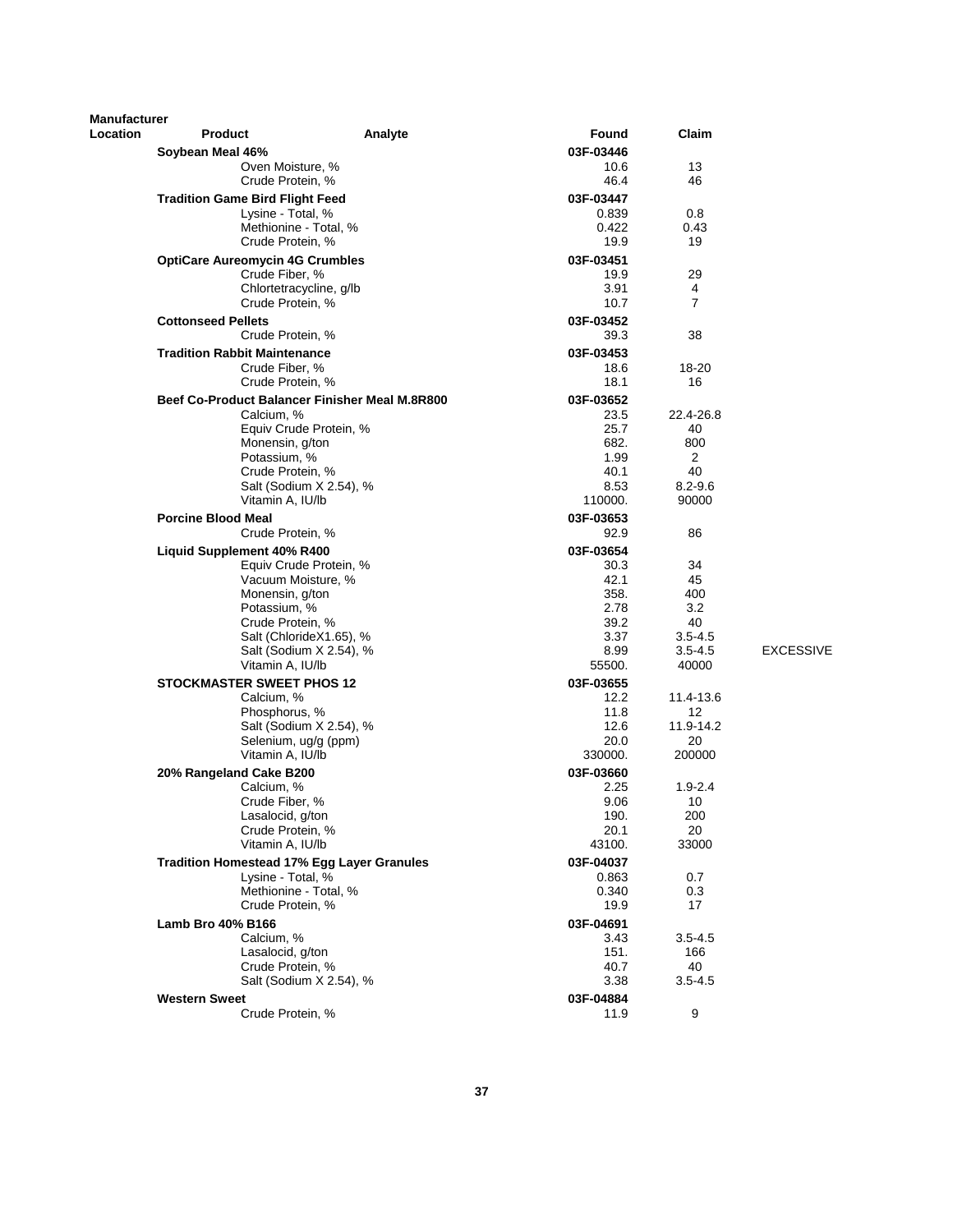| Manufacturer |                                  |                                                      |                         |                     |                  |
|--------------|----------------------------------|------------------------------------------------------|-------------------------|---------------------|------------------|
| Location     | <b>Product</b>                   | Analyte                                              | Found                   | Claim               |                  |
|              | Supergain 14 C50                 |                                                      | 03F-04885               |                     |                  |
|              |                                  | Crude Fiber, %                                       | 8.19                    | 15                  |                  |
|              |                                  | Chlortetracycline, g/ton                             | 47.4                    | 50                  |                  |
|              |                                  | Crude Protein, %                                     | 15.5                    | 14                  |                  |
|              | Dakota Gold Beef Developer 14    |                                                      | 03F-04898               |                     |                  |
|              |                                  | Crude Protein, %                                     | 14.7                    | 14                  |                  |
|              | *#* MultuM Sweet Phos 12         |                                                      | 03F-04899               |                     |                  |
|              | Calcium, %                       |                                                      | 12.3                    | 12.75-13.25         |                  |
|              |                                  | Phosphorus, %                                        | 10.5                    | 12                  | <b>DEFICIENT</b> |
|              |                                  | Salt (ChlorideX1.65), %                              | 16.0                    | 12.75-13.25         | <b>EXCESSIVE</b> |
|              |                                  | Salt (Sodium X 2.54), %                              | 15.3                    | 12.75-13.25         | <b>EXCESSIVE</b> |
|              |                                  | Selenium, ug/g (ppm)                                 | 18.5                    | 20                  |                  |
|              |                                  | Vitamin A, IU/lb                                     | 709000.                 | 200000              |                  |
|              | <b>Porcine Blood Meal</b>        |                                                      | 03F-04934               |                     |                  |
|              |                                  | Crude Protein, %                                     | 92.3                    | 86                  |                  |
|              | <b>OptiCare CTC 4G Crumbles</b>  |                                                      | 03F-05503               |                     |                  |
|              | Calcium, %                       |                                                      | 6.61                    | $5.5 - 6.6$         |                  |
|              |                                  | Crude Fiber, %                                       | 7.79                    | 29                  |                  |
|              |                                  | Chlortetracycline, g/lb                              | 3.65                    | 4                   |                  |
|              |                                  | Crude Protein, %                                     | 15.3                    | 5                   |                  |
|              |                                  | Ruminant MBM, $($ > 1% $)$                           | <b>NEGATIVE</b>         | 0                   |                  |
|              | <b>OptiCare CTC 10G Crumbles</b> |                                                      | 03F-05504               |                     |                  |
|              | Calcium, %                       |                                                      | 6.94                    | $5.5 - 6.6$         |                  |
|              |                                  | Crude Fiber, %                                       | 15.2                    | 29                  |                  |
|              |                                  | Chlortetracycline, g/lb                              | 9.04                    | 10                  |                  |
|              |                                  | Crude Protein, %                                     | 15.6                    | 5                   |                  |
|              |                                  | Ruminant MBM, $($ > 1% $)$                           | <b>NEGATIVE</b>         | 0                   |                  |
|              | <b>Prime Cattle Supplement</b>   |                                                      | 03F-05505               |                     |                  |
|              | Calcium, %                       |                                                      | 4.54                    | 4.4-5.4             |                  |
|              |                                  | Crude Fiber, %                                       | 8.45                    | 10                  |                  |
|              |                                  | Crude Protein, %                                     | 33.6                    | 34                  |                  |
|              |                                  | Ruminant MBM, $($ > 1% $)$                           | <b>NEGATIVE</b>         | 0                   |                  |
|              |                                  | Vitamin A, IU/lb                                     | 45700.                  | 40000               |                  |
|              | Aureo S700 2G Crumbles           |                                                      | 03F-05667               |                     |                  |
|              |                                  | Crude Fiber, %                                       | 18.6                    | 29                  |                  |
|              |                                  | Chlortetracycline, g/lb                              | 1.83                    | 2                   |                  |
|              |                                  | Crude Protein, %                                     | 13.6<br><b>NEGATIVE</b> | $\overline{7}$<br>0 |                  |
|              |                                  | Ruminant MBM, $($ > 1% $)$<br>Sulfamethazine, g/lb   | 1.82                    | 2                   |                  |
|              |                                  |                                                      |                         |                     |                  |
|              |                                  | Mol-Mix Spring Booster 16 X63 Liquid Feed Supplement | 03F-05672               |                     |                  |
|              |                                  | Equiv Crude Protein, %                               | 11.0                    | 12<br>37            |                  |
|              |                                  | Vacuum Moisture, %<br>Potassium, %                   | 36.7<br>3.34            | 2                   |                  |
|              |                                  | Crude Protein, %                                     | 18.6                    | 16                  |                  |
|              |                                  | Ruminant MBM, (>1%)                                  | Negative                | $\pmb{0}$           |                  |
|              |                                  | Total Sugars(Invert), %                              | 26.0                    | 26                  |                  |
|              |                                  | Vitamin A, IU/lb                                     | 15800.                  | 20000               |                  |
|              | <b>Mol Mix Prime Medicated</b>   |                                                      | 03F-05673               |                     |                  |
|              |                                  | Equiv Crude Protein, %                               | 24.3                    | 25                  |                  |
|              |                                  | Lasalocid, g/ton                                     | 144.                    | 160                 |                  |
|              |                                  | Vacuum Moisture, %                                   | 31.7                    | 33                  |                  |
|              |                                  | Crude Protein, %                                     | 34.2                    | 32                  |                  |
|              |                                  | Ruminant MBM, (>1%)                                  | Negative                | 0                   |                  |
|              |                                  | Total Sugars(Invert), %                              | 31.0                    | 30                  |                  |
|              |                                  | Vitamin A, IU/lb                                     | 42400.                  | 40000               |                  |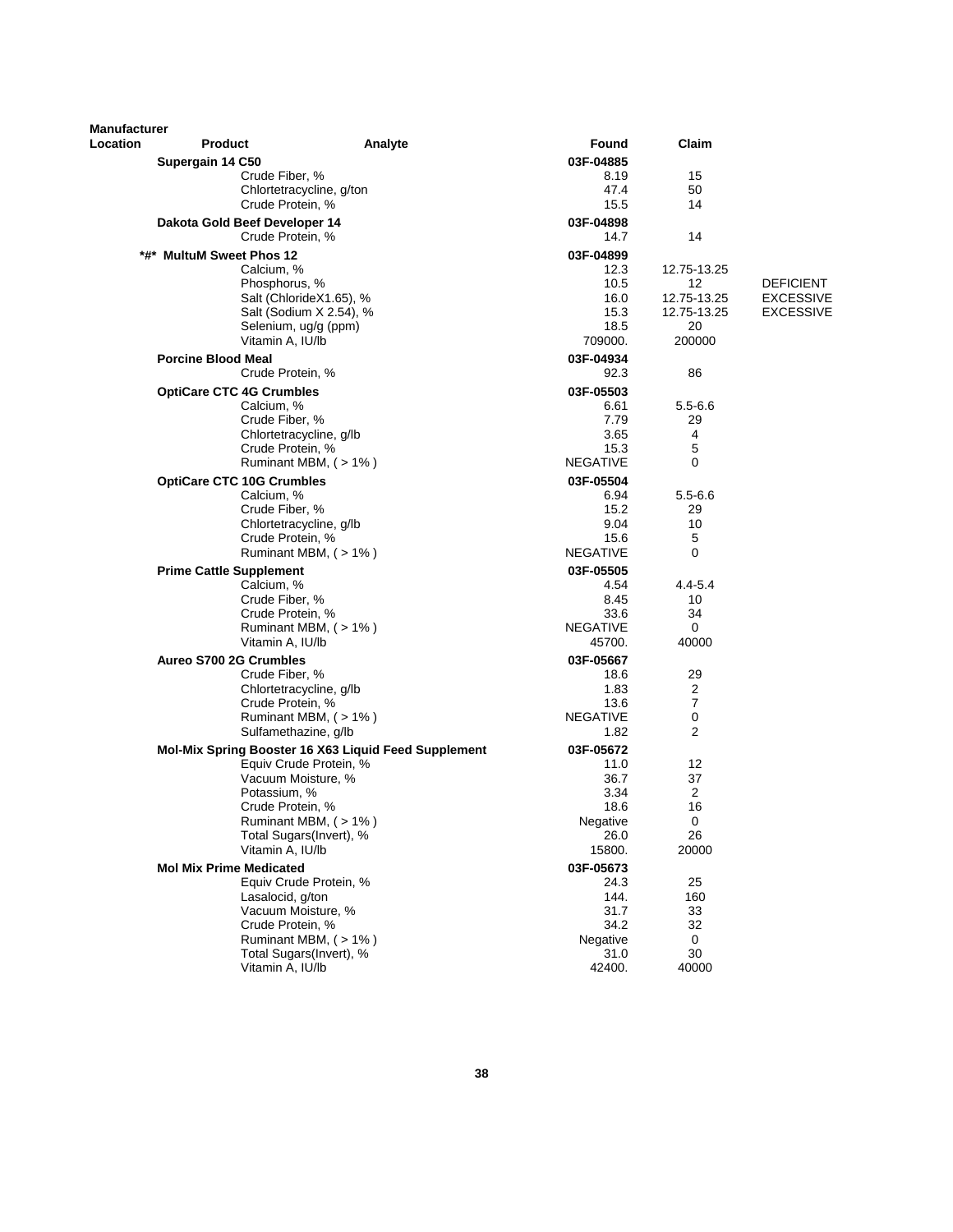| <b>Manufacturer</b><br>Location | <b>Product</b>                                     | Analyte | Found                   | Claim             |
|---------------------------------|----------------------------------------------------|---------|-------------------------|-------------------|
|                                 | Lamb Gro 40% B166                                  |         | 03F-05804               |                   |
|                                 | Calcium, %                                         |         | 3.57                    | $3.5 - 4.5$       |
|                                 | Lasalocid, g/ton                                   |         | 167.                    | 166               |
|                                 | Crude Protein, %                                   |         | 40.2                    | 40                |
|                                 | Ruminant MBM, $($ > 1% $)$                         |         | NEGATIVE                |                   |
|                                 | Salt (Sodium X 2.54), %                            |         | 3.86                    | $3.5 - 4.5$       |
|                                 | Sheep Nat-Pro 32%                                  |         | 03F-05805               |                   |
|                                 | Calcium, %                                         |         | 2.91                    | 3-4               |
|                                 | Crude Fiber, %                                     |         | 6.30                    | 10                |
|                                 | Crude Protein, %<br>Ruminant MBM, (>1%)            |         | 32.5<br><b>NEGATIVE</b> | 32<br>0           |
|                                 | Vitamin A, IU/lb                                   |         | 55700.                  | 50000             |
|                                 |                                                    |         |                         |                   |
|                                 | Stockmaster Sweet Mag 14<br>Calcium, %             |         | 03F-05806<br>9.45       | 9.6-11.5          |
|                                 | Magnesium, %                                       |         | 13.9                    | 14                |
|                                 | Phosphorus, %                                      |         | 4.36                    | 4                 |
|                                 | Ruminant MBM, (>1%)                                |         | Negative                |                   |
|                                 | Salt (Sodium X 2.54), %                            |         | 18.3                    | 18.2-21           |
|                                 | Selenium, ug/g (ppm)                               |         | 19.7                    | 20                |
|                                 | Vitamin A, IU/lb                                   |         | 52900.                  | 50000             |
|                                 | Mol-Mix Prime Regulated Release 32 X66 Liquid Feed |         | 03F-05971               |                   |
|                                 | Equiv Crude Protein, %                             |         | 21.3                    | 25                |
|                                 | Vacuum Moisture, %                                 |         | 33.2                    | 34                |
|                                 | Potassium, %<br>Crude Protein, %                   |         | 3.06<br>31.6            | 3<br>32           |
|                                 | Total Sugars(Invert), %                            |         | 26.4                    | 30                |
|                                 | Vitamin A, IU/lb                                   |         | 49900.                  | 40000             |
|                                 | <b>NDM 20% Rangeland Cake</b>                      |         | 03F-06084               |                   |
|                                 | Calcium, %                                         |         | 2.38                    | $1.9 - 2.4$       |
|                                 | Crude Fiber, %                                     |         | 6.67                    | 10                |
|                                 | Crude Protein, %                                   |         | 20.6                    | 20                |
|                                 | Vitamin A, IU/lb                                   |         | 25400.                  | 33000             |
|                                 | 20% Western Cake                                   |         | 03F-06085               |                   |
|                                 | Calcium, %                                         |         | 2.42                    | 2-3               |
|                                 | Crude Fiber, %                                     |         | 7.32                    | 10                |
|                                 | Equiv Crude Protein, %                             |         | 5.66                    | 6                 |
|                                 | Crude Protein, %                                   |         | 20.9                    | 20                |
|                                 | Vitamin A, IU/lb                                   |         | 25600.                  | 30000             |
|                                 | SKMST 12-12-12 Breeder Mineral B2000               |         | 03F-06541<br>11.7       |                   |
|                                 | Calcium, %<br>Lasalocid, g/ton                     |         | 2020.                   | 11.4-13.6<br>2000 |
|                                 | Phosphorus, %                                      |         | 11.4                    | 12                |
|                                 | Salt (Sodium X 2.54), %                            |         | 10.7                    | 11.9-14.2         |
|                                 | Selenium, ug/g (ppm)                               |         | 25.1                    | 25                |
|                                 | Vitamin A, IU/lb                                   |         | 381000.                 | 300000            |
|                                 | Hi Phos 20 Dairy Mineral                           |         | 03F-06542               |                   |
|                                 | Magnesium, %                                       |         | 7.05                    | 7.5               |
|                                 | Phosphorus, %                                      |         | 20.4                    | 20                |
|                                 | Selenium, ug/g (ppm)                               |         | 6.65                    | 6.6               |
|                                 | Vitamin A, IU/lb                                   |         | 82800.                  | 92000             |
|                                 | Beef Pack B1440                                    |         | 03F-06566               |                   |
|                                 | Lasalocid, g/ton                                   |         | 1300.                   | 1440              |
|                                 | <b>Tradition Game Bird Starter</b>                 |         | 03F-06567               |                   |
|                                 | Crude Protein, %                                   |         | 30.4                    | 28                |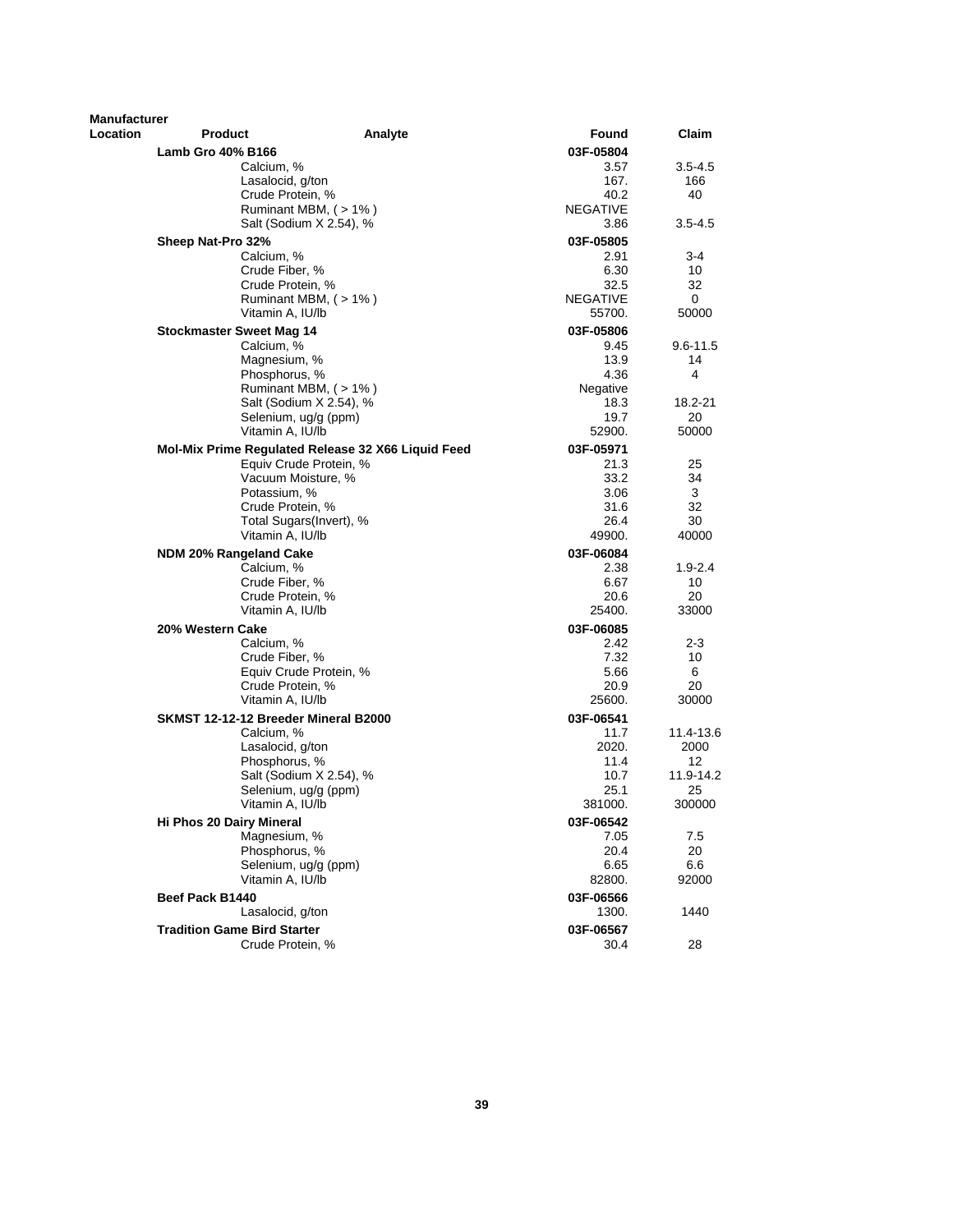| Manufacturer |                                                |                                                 |                   |                          |                                      |
|--------------|------------------------------------------------|-------------------------------------------------|-------------------|--------------------------|--------------------------------------|
| Location     | <b>Product</b>                                 | Analyte                                         | Found             | Claim                    |                                      |
|              | <b>Sheep Mineral</b>                           |                                                 | 03F-06708         |                          |                                      |
|              | Calcium, %                                     |                                                 | 11.8              | $11.7 - 14$              |                                      |
|              | Phosphorus, %                                  |                                                 | 9.46              | 10                       |                                      |
|              |                                                | Ruminant MBM, (>1%)                             | Negative<br>13.7  | 0<br>14-16.8             |                                      |
|              |                                                | Salt (Sodium X 2.54), %<br>Selenium, ug/g (ppm) | 42.6              | 50                       |                                      |
|              | Vitamin A, IU/lb                               |                                                 | 546000.           | 300000                   |                                      |
|              | Soybean Meal                                   |                                                 | 03F-06709         |                          |                                      |
|              | Crude Protein, %                               |                                                 | 47.3              | 46.5                     |                                      |
|              | <b>CTC 10G Crumbles</b>                        |                                                 | 03F-06710         |                          |                                      |
|              | Calcium, %                                     |                                                 | 6.94              | $5.5 - 6.6$              |                                      |
|              | Crude Fiber, %                                 |                                                 | 18.5              | 29                       |                                      |
|              |                                                | Chlortetracycline, g/lb                         | 9.97              | 10                       |                                      |
|              | Crude Protein, %                               |                                                 | 13.8              | 5                        |                                      |
|              | <b>Foundation Heifer Premix B1440</b>          |                                                 | 03F-06711         |                          |                                      |
|              |                                                | Acid Detergent Fiber, %                         | 2.16              | 3                        |                                      |
|              | Calcium, %                                     |                                                 | 13.5              | 13.5-16.2                |                                      |
|              | Lasalocid, g/ton<br>Phosphorus, %              |                                                 | 1510.<br>7.17     | 1440<br>7.4              |                                      |
|              |                                                | Salt (Sodium X 2.54), %                         | 17.3              | 18.8-22.5                |                                      |
|              |                                                | Selenium, ug/g (ppm)                            | 21.4              | 19.2                     |                                      |
|              | Vitamin A, IU/lb                               |                                                 | 126000.           | 150000                   |                                      |
|              | *#* Ranch Block 32%                            |                                                 | 03F-06712         |                          |                                      |
|              | Crude Fiber, %                                 |                                                 | 6.68              | 12                       |                                      |
|              |                                                | Equiv Crude Protein, %                          | 9.00              | 10                       |                                      |
|              | Crude Protein, %                               |                                                 | 32.5              | 32                       |                                      |
|              |                                                | Ruminant MBM, (> 1%)                            | Negative          | 0                        |                                      |
|              |                                                | Salt (ChlorideX1.65), %                         | 7.96<br>6.74      | $9 - 10.8$<br>$9 - 10.8$ | <b>DEFICIENT</b>                     |
|              | Vitamin A, IU/lb                               | Salt (Sodium X 2.54), %                         | 32400.            | 50000                    | <b>DEFICIENT</b><br><b>DEFICIENT</b> |
|              | <b>OTC 4G Pellets Medicated</b>                |                                                 | 03F-07502         |                          |                                      |
|              | Calcium, %                                     |                                                 | 5.69              | $4.4 - 5.4$              |                                      |
|              | Crude Fiber, %                                 |                                                 | 12.7              | 29                       |                                      |
|              |                                                | Oxytetracycline, g/lb                           | 4.06              | 4                        |                                      |
|              | Crude Protein, %                               |                                                 | 13.5              | 5                        |                                      |
|              | <b>Amprol Crumbles 1% Medicated</b>            |                                                 | 03F-07503         |                          |                                      |
|              | Amprolium, g/lb                                |                                                 | 4.50              | 4.54                     |                                      |
|              | Calcium, %                                     |                                                 | 5.17              | $5.5 - 6.6$              |                                      |
|              | Crude Fiber, %                                 |                                                 | 17.6              | 24                       |                                      |
|              | Crude Protein, %                               |                                                 | 14.0              | 6                        |                                      |
|              | Calf Creep 14% B60 Medicated<br>Crude Fiber, % |                                                 | 03F-07509<br>10.6 | 15                       |                                      |
|              | Lasalocid, g/ton                               |                                                 | 59.3              | 60                       |                                      |
|              | Crude Protein, %                               |                                                 | 16.8              | 14                       |                                      |
|              | <b>NDM3 Stockmaster Sweet Phos 8</b>           |                                                 | 03F-07650         |                          |                                      |
|              | Calcium, %                                     |                                                 | 14.7              | 14.1-16.9                |                                      |
|              | Phosphorus, %                                  |                                                 | 7.76              | 8                        |                                      |
|              |                                                | Salt (Sodium X 2.54), %                         | 14.3              | 14.6-17.5                |                                      |
|              |                                                | Selenium, ug/g (ppm)                            | 16.6              | 20                       |                                      |
|              | Vitamin A, IU/lb                               |                                                 | 227000.           | 200000                   |                                      |
|              | Soybean Meal 46%                               |                                                 | 03F-07651         |                          |                                      |
|              | Oven Moisture, %                               |                                                 | 9.82              | 13                       |                                      |
|              | Crude Protein, %                               |                                                 | 47.9              | 46                       |                                      |
| *#*          | Super Gain 14 C50                              |                                                 | 03F-07652         |                          |                                      |
|              | Crude Fiber, %                                 | Chlortetracycline, g/ton                        | 8.94<br>81.6      | 15<br>50                 | <b>EXCESSIVE</b>                     |
|              | Crude Protein, %                               |                                                 | 15.9              | 14                       |                                      |
|              |                                                |                                                 |                   |                          |                                      |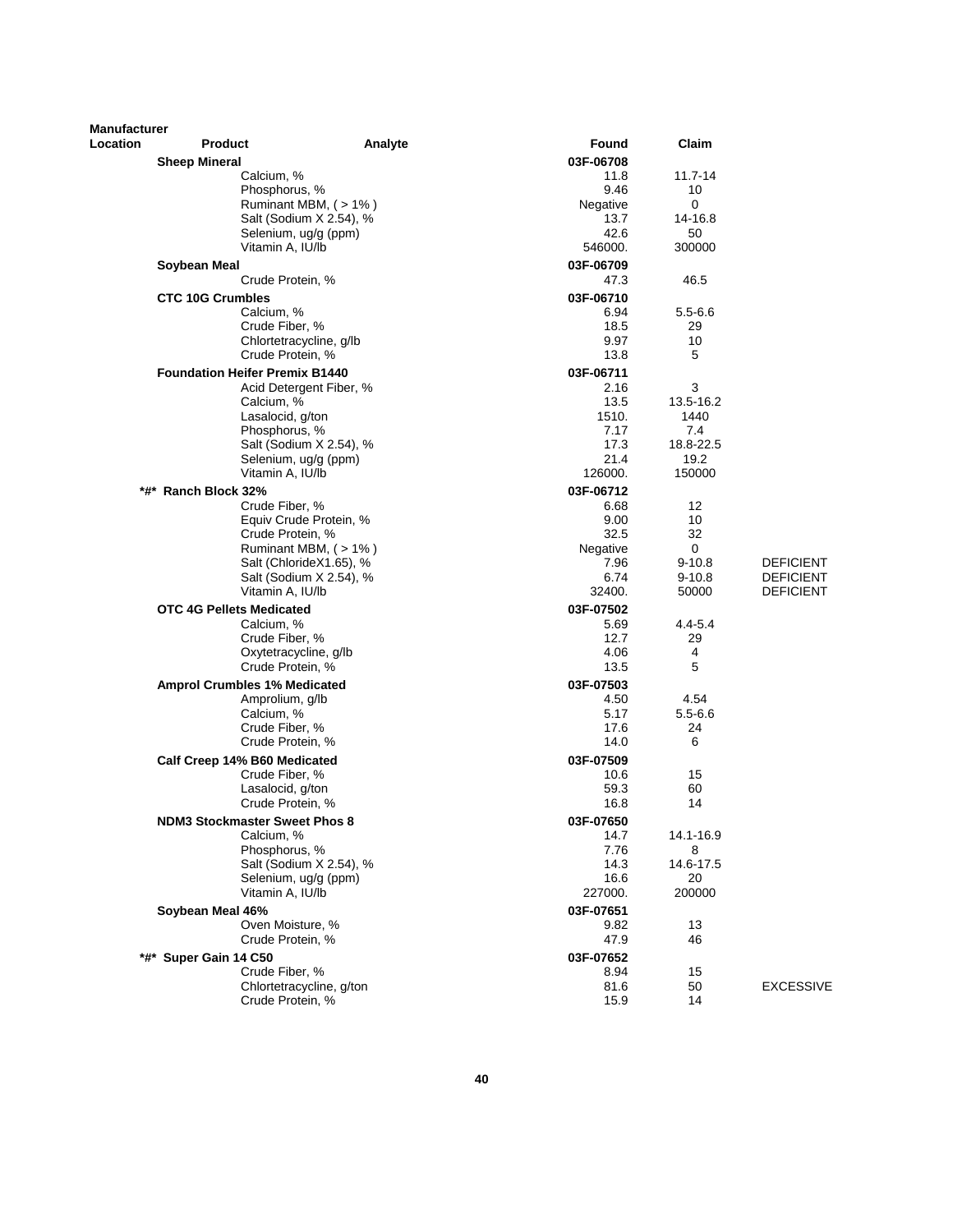| <b>Manufacturer</b> |                                        |                                                     |              |             |
|---------------------|----------------------------------------|-----------------------------------------------------|--------------|-------------|
| Location            | <b>Product</b>                         | Analyte                                             | Found        | Claim       |
|                     |                                        | <b>Stockmaster Gainpro Ruminant Mineral BAMB120</b> | 03F-08748    |             |
|                     | Calcium, %                             |                                                     | 13.8         | 13.6-16.3   |
|                     | Magnesium, %                           |                                                     | 2.84         | 3           |
|                     |                                        | Phosphorus, %                                       | 7.68         | 7.9         |
|                     |                                        | Salt (Sodium X 2.54), %                             | 17.1         | 17.7-21.2   |
|                     |                                        | Selenium, ug/g (ppm)                                | 14.6         | 15          |
|                     |                                        | Vitamin A, IU/lb                                    | 110000.      | 100000      |
|                     | 536 Tend-R-Leen UltraFinisher R240T120 |                                                     | 03F-08752    |             |
|                     |                                        | Acid Detergent Fiber, %                             | 12.6         | 16          |
|                     | Calcium, %                             |                                                     | 6.11         | $6.5 - 7.5$ |
|                     |                                        | Crude Fiber, %                                      | 8.15         | 13          |
|                     |                                        | Equiv Crude Protein, %                              | 10.0         | 12          |
|                     | Potassium, %                           | Monensin, g/ton                                     | 224.<br>2.79 | 240<br>3.2  |
|                     |                                        | Crude Protein, %                                    | 35.2         | 36          |
|                     | Tylosin, g/ton                         |                                                     | 109.         | 120         |
|                     |                                        | Vitamin A, IU/lb                                    | 32100.       | 40000       |
|                     |                                        | Mol Mix Prime-Liquid Feed Supplement #635           | 03F-13499    |             |
|                     |                                        | Equiv Crude Protein, %                              | 21.0         | 24          |
|                     |                                        | Vacuum Moisture, %                                  | 32.9         | 34          |
|                     |                                        | Phosphorus, %                                       | 1.89         | 2           |
|                     | Potassium, %                           |                                                     | 3.13         | 2           |
|                     |                                        | Crude Protein, %                                    | 32.9         | 32          |
|                     |                                        | Total Sugars(Invert), %                             | 30.0         | 26          |
|                     |                                        | Vitamin A, IU/lb                                    | 35900.       | 40000       |
|                     | <b>NDM3 30% Cottonseed Cake</b>        |                                                     | 03F-13500    |             |
|                     |                                        | Crude Fiber, %                                      | 11.0         | 12          |
|                     |                                        | Crude Protein, %                                    | 30.9         | 30          |
|                     |                                        | Vitamin A, IU/lb                                    | 33600.       | 30000       |
|                     | <b>HI-ADE Pellets</b>                  |                                                     | 03F-13501    |             |
|                     |                                        | Crude Fiber, %                                      | 11.1         | 11.2        |
|                     |                                        | Crude Protein, %                                    | 16.2         | 14.2        |
|                     |                                        | Vitamin A, IU/lb                                    | 424000.      | 538000      |
|                     | Lean Beef R 266.7                      |                                                     | 03F-13916    |             |
|                     | Calcium, %                             |                                                     | 6.62         | $6.7 - 8$   |
|                     |                                        | Crude Fiber, %                                      | 6.71         | 10          |
|                     |                                        | Equiv Crude Protein, %                              | 14.1         | 13          |
|                     |                                        | Monensin, g/ton                                     | 237.         | 266.7       |
|                     | Potassium, %                           | Crude Protein, %                                    | 2.60<br>37.7 | 3<br>36     |
|                     |                                        | Ruminant MBM, (>1%)                                 | Negative     | 0           |
|                     |                                        | Vitamin A, IU/lb                                    | 35500.       | 40000       |
|                     | Calf Krunch 18 D22.7                   |                                                     | 03F-13917    |             |
|                     |                                        | Acid Detergent Fiber, %                             | 6.42         | 10          |
|                     |                                        | Decoquinate, mg/lb                                  | 19.5         | 22.7        |
|                     |                                        | Crude Protein, %                                    | 19.7         | 18          |
|                     |                                        | Ruminant MBM, (>1%)                                 | Negative     | 0           |
|                     | <b>Stock Master Sweet Phos 12</b>      |                                                     | 03F-13919    |             |
|                     | Calcium, %                             |                                                     | 12.2         | 11.4-13.6   |
|                     |                                        | Phosphorus, %                                       | 11.4         | 12          |
|                     |                                        | Salt (Sodium X 2.54), %                             | 12.6         | 11.9-14.2   |
|                     |                                        | Selenium, ug/g (ppm)                                | 19.0         | 20          |
|                     |                                        | Vitamin A, IU/lb                                    | 191000.      | 200000      |
|                     | Aureo S 700 2G Crumbles                |                                                     | 03F-14992    |             |
|                     |                                        | Crude Fiber, %                                      | 7.04         | 29          |
|                     |                                        | Chlortetracycline, g/lb                             | 1.88         | 2           |
|                     |                                        | Crude Protein, %                                    | 12.7         | 7           |
|                     |                                        | Sulfamethazine, g/lb                                | 1.83         | 2           |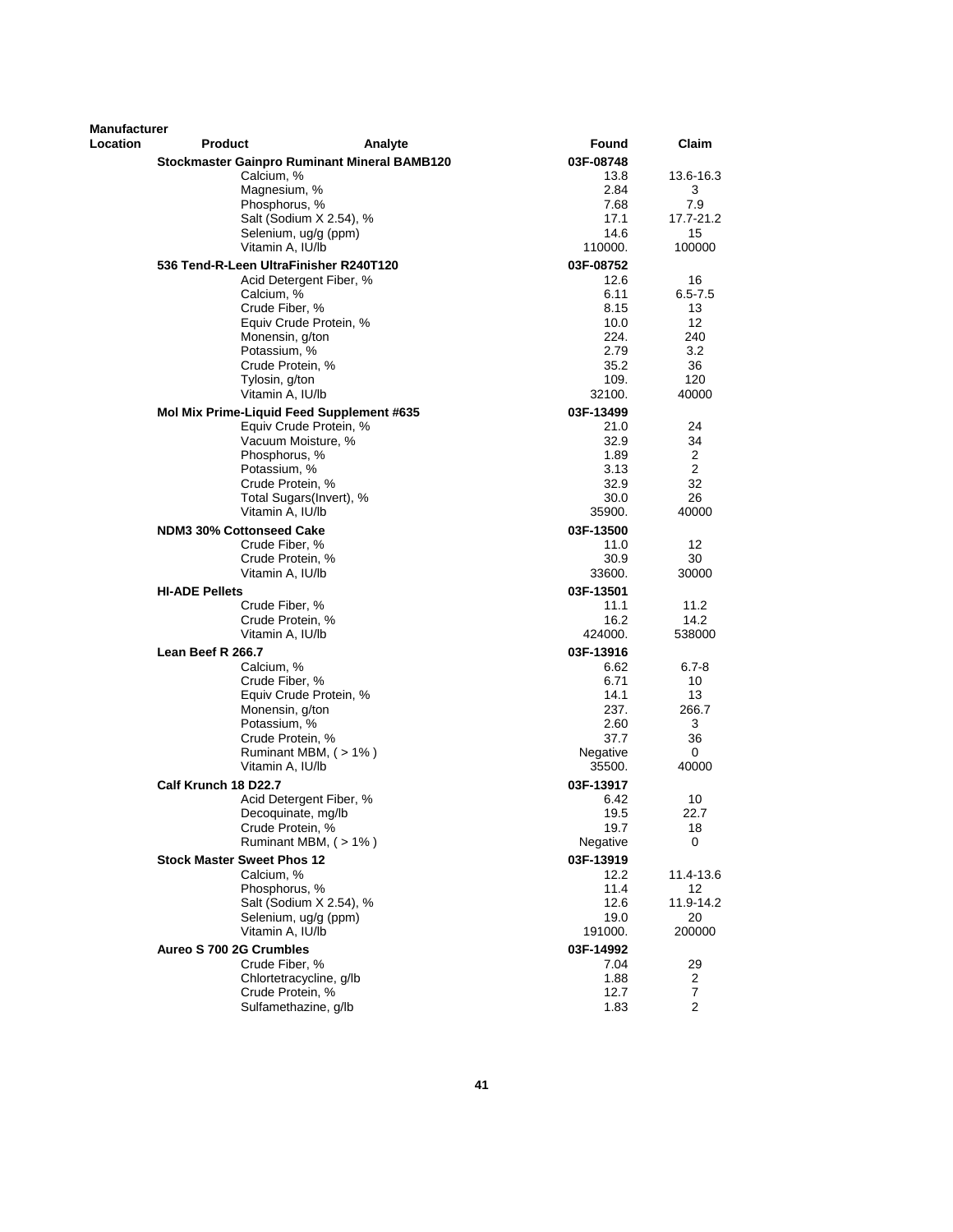| <b>Manufacturer</b>                         |                                                 |                                                  |                |                  |                  |
|---------------------------------------------|-------------------------------------------------|--------------------------------------------------|----------------|------------------|------------------|
| Location                                    | <b>Product</b>                                  | Analyte                                          | Found          | Claim            |                  |
|                                             | <b>Aureomycin 4G</b>                            |                                                  | 03F-14993      |                  |                  |
|                                             |                                                 | Crude Fiber, %                                   | 5.15           | 29               |                  |
|                                             |                                                 | Chlortetracycline, g/lb                          | 4.13           | 4                |                  |
|                                             |                                                 | Crude Protein, %                                 | 12.5           | $\overline{7}$   |                  |
|                                             | Supergain 14 C50                                |                                                  | 03F-14995      |                  |                  |
|                                             |                                                 | Crude Fiber, %                                   | 8.07           | 15               |                  |
|                                             |                                                 | Chlortetracycline, g/ton                         | 48.6           | 50               |                  |
|                                             |                                                 | Crude Protein, %                                 | 14.7           | 14               |                  |
|                                             |                                                 | Ruminant MBM, (>1%)                              | Negative       | 0                |                  |
| Hubbard Feeds, Inc.                         |                                                 |                                                  |                |                  |                  |
| Rapid City, SD                              |                                                 |                                                  |                |                  |                  |
|                                             | NDM 15% Rangeland Cake                          |                                                  | 03F-02324      |                  |                  |
|                                             |                                                 | Calcium, %                                       | 2.19           | $2.1 - 2.6$      |                  |
|                                             |                                                 | Crude Fiber, %                                   | 6.63           | 10               |                  |
|                                             |                                                 | Crude Protein, %                                 | 17.8           | 15               |                  |
|                                             |                                                 | Vitamin A, IU/lb                                 | 31600.         | 33000            |                  |
|                                             |                                                 | <b>Tradition Homestead 17% Egg Layer Pellets</b> | 03F-02325      |                  |                  |
|                                             |                                                 | Calcium, %                                       | 3.48           | 2.9-3.9          |                  |
|                                             |                                                 | Lysine - Total, %<br>Methionine - Total, %       | 0.865<br>0.356 | 0.7<br>0.3       |                  |
|                                             |                                                 | Crude Protein, %                                 | 17.5           | 17               |                  |
|                                             |                                                 |                                                  |                |                  |                  |
| <b>IMC Salt</b>                             |                                                 |                                                  |                |                  |                  |
| <b>Overland Park, KS</b>                    |                                                 |                                                  |                |                  |                  |
|                                             | <b>Equine Micro 100</b>                         |                                                  | 03F-17234      |                  |                  |
|                                             |                                                 | Salt (ChlorideX1.65), %                          | 96.4           | 94-96.5          |                  |
|                                             |                                                 | Salt (Sodium X 2.54), %                          | 90.2           | 94-96.5          |                  |
|                                             |                                                 | Selenium, ug/g (ppm)                             | 12.6           | 14               |                  |
| Ft. Collins, CO                             | Imu-Tek Animal Health Inc                       |                                                  |                |                  |                  |
|                                             | <b>Kick Start</b>                               |                                                  | 03F-05827      |                  |                  |
|                                             |                                                 | Ash, %                                           | 8.10           | 12               |                  |
|                                             |                                                 | Fat: Roese Gottlieb, %                           | 18.5           | 15               |                  |
|                                             |                                                 | Crude Protein, %                                 | 18.5           | 18               |                  |
|                                             |                                                 | Vitamin A, IU/lb                                 | 1710000.       | 50000            |                  |
| Sioux Falls, SD                             | <b>Innotech Animal Nutrition Solutions Inc.</b> |                                                  |                |                  |                  |
|                                             | *#* Nutra Sorb                                  |                                                  | 03F-03647      |                  |                  |
|                                             |                                                 | lodine, ppm                                      | 119.           | 300              | <b>DEFICIENT</b> |
|                                             |                                                 | Salt (ChlorideX1.65), %                          | 7.76           | 4-5              | <b>EXCESSIVE</b> |
|                                             |                                                 | Salt (Sodium X 2.54), %                          | 8.08           | 4-5              | EXCESSIVE        |
|                                             | *#* Gesta-Lac 110                               |                                                  | 03F-05692      |                  |                  |
|                                             |                                                 | Crude Fat, %                                     | 13.4           | 9                |                  |
|                                             |                                                 | Lysine - Total, %                                | 1.95           | $\boldsymbol{2}$ |                  |
|                                             |                                                 | Potassium, %                                     | 1.93           | $\overline{c}$   |                  |
|                                             |                                                 | Crude Protein, %                                 | 19.2           | 22               | <b>DEFICIENT</b> |
| <b>International Nutrition</b><br>Omaha, NE |                                                 |                                                  |                |                  |                  |
|                                             | Tylan 10                                        |                                                  | 03F-07261      |                  |                  |
|                                             |                                                 | Calcium, %                                       | 8.75           | $9.5 - 11.4$     |                  |
|                                             |                                                 | Crude Fiber, %                                   | 29.3           | 35.5             |                  |
|                                             |                                                 | Tylosin, g/lb                                    | 9.39           | 10               |                  |
|                                             | <b>Chlortetracycline Type A</b>                 |                                                  | 03F-07263      |                  |                  |
|                                             |                                                 | Chlortetracycline, g/lb                          | 47.0           | 50               |                  |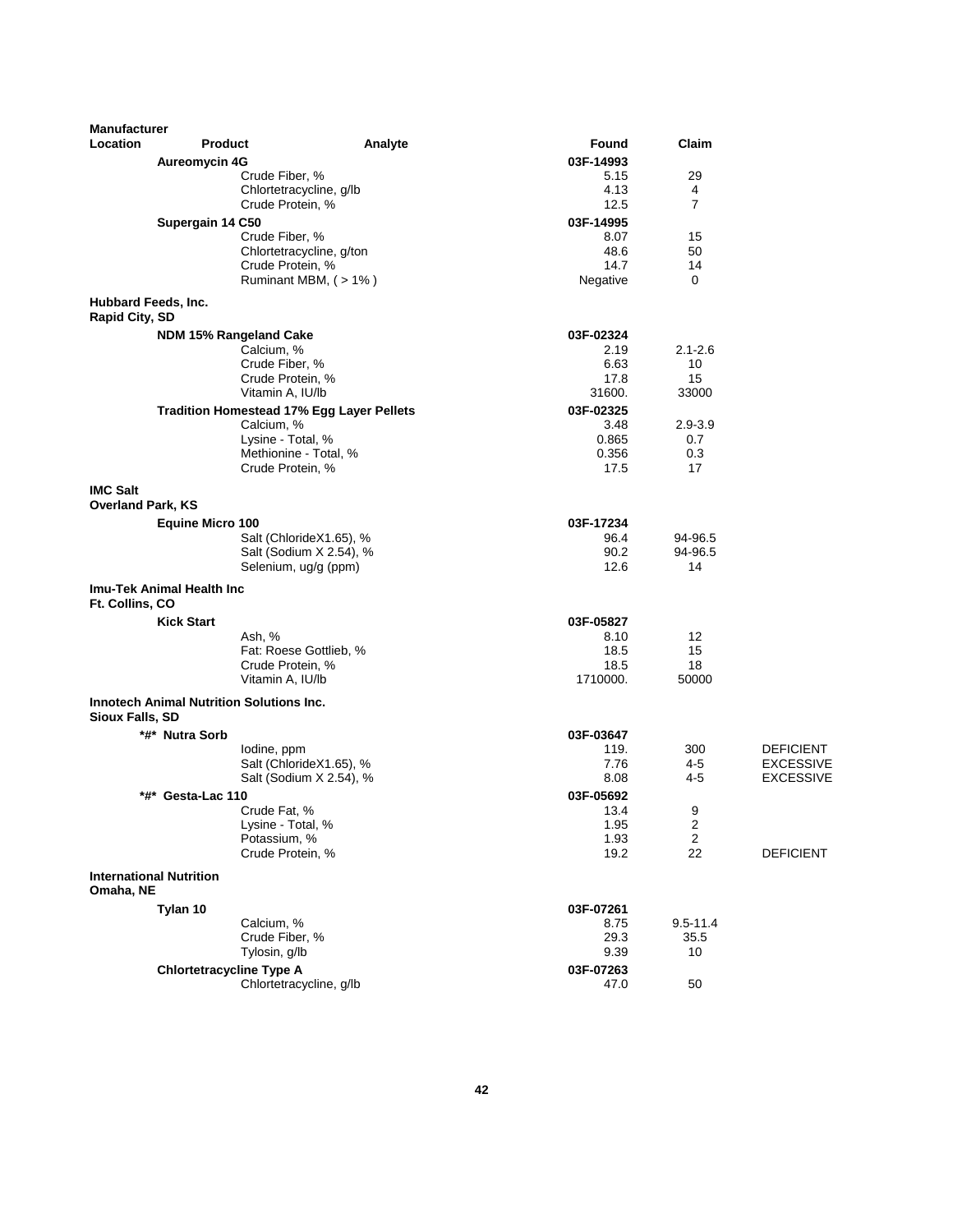| <b>Manufacturer</b><br>Location                 | <b>Product</b>                                                                                                | Analyte                                                                                                                          | Found                                                                           | Claim                                                                          |                                      |
|-------------------------------------------------|---------------------------------------------------------------------------------------------------------------|----------------------------------------------------------------------------------------------------------------------------------|---------------------------------------------------------------------------------|--------------------------------------------------------------------------------|--------------------------------------|
| <b>Iowa Limestone Company</b><br>Des Moines, IA |                                                                                                               |                                                                                                                                  |                                                                                 |                                                                                |                                      |
|                                                 | <b>Calcium Carbonate</b><br>Calcium, %                                                                        |                                                                                                                                  | 03F-07000<br>35.1                                                               | 38-40                                                                          |                                      |
| <b>J&amp;R Distributing</b><br>Lake Norden, SD  |                                                                                                               |                                                                                                                                  |                                                                                 |                                                                                |                                      |
|                                                 | <b>J&amp;R Swine Finisher Concentrate</b><br>Calcium, %<br>Lysine - Total, %<br>Crude Protein, %              |                                                                                                                                  | 03F-03755<br>2.49<br>3.11<br>45.4                                               | $2.7 - 3.4$<br>3.3<br>41                                                       |                                      |
|                                                 | 24% Beef Blender Medicated<br>Crude Fiber, %<br>Monensin, g/ton<br>Crude Protein, %                           | Ruminant MBM, (>1%)                                                                                                              | 03F-04388<br>10.4<br>104.<br>24.3<br>Negative                                   | 18<br>100<br>24<br>0                                                           |                                      |
|                                                 | Sow Gestation Concentrate w/ Fiber<br>Calcium, %<br>Crude Fiber, %<br>Phosphorus, %<br>Crude Protein, %       |                                                                                                                                  | 03F-04389<br>3.62<br>9.10<br>2.25<br>34.4                                       | $3.5 - 4.5$<br>12<br>2.1<br>32                                                 |                                      |
|                                                 | *#* Sow (P/S/Y) Lactation Concentrate<br>Calcium, %<br>Lysine - Total, %<br>Phosphorus, %<br>Crude Protein, % |                                                                                                                                  | 03F-04390<br>2.68<br>3.15<br>1.26<br>45.3                                       | $3-4$<br>2.9<br>$\overline{2}$<br>38                                           | <b>DEFICIENT</b>                     |
|                                                 | <b>Swine Finisher Concentrate</b><br>Calcium, %<br>Lysine - Total, %<br>Crude Protein, %                      |                                                                                                                                  | 03F-04391<br>3.09<br>2.73<br>44.2                                               | $2.7 - 3.4$<br>3.3<br>41                                                       |                                      |
|                                                 | *#* 15-7 Livestock Mineral<br>Calcium, %<br>Magnesium, %<br>Phosphorus, %<br>Vitamin A, IU/lb                 | Ruminant MBM, (> 1%)<br>Salt (Sodium X 2.54), %<br>Selenium, ug/g (ppm)                                                          | 03F-04392<br>14.1<br>1.30<br>6.87<br>Negative<br>8.19<br>25.2<br>122000.        | $13 - 15$<br>4<br>$\overline{7}$<br>0<br>$9 - 10$<br>10<br>20000               | <b>DEFICIENT</b><br><b>EXCESSIVE</b> |
|                                                 | <b>Phase 2 Nursery Complete</b><br>Crude Fat, %<br>Crude Protein, %                                           | Chlortetracycline, g/ton                                                                                                         | 03F-04393<br>344.<br>6.88<br>22.1                                               | 400<br>6<br>21                                                                 |                                      |
|                                                 | Calcium, %<br>Crude Fiber, %<br>Lasalocid, g/ton<br>Crude Protein, %<br>Vitamin A, IU/lb                      | J&R 42/14 Rup Beef Grower Supplement A-D-E (Med) 500<br>Equiv Crude Protein, %<br>Ruminant MBM, (>1%)<br>Salt (Sodium X 2.54), % | 03F-04394<br>3.50<br>5.00<br>13.7<br>490.<br>42.1<br>Negative<br>4.11<br>63000. | $3.5 - 4.5$<br>12 <sup>2</sup><br>14<br>500<br>42<br>0<br>$4.5 - 5.5$<br>60000 |                                      |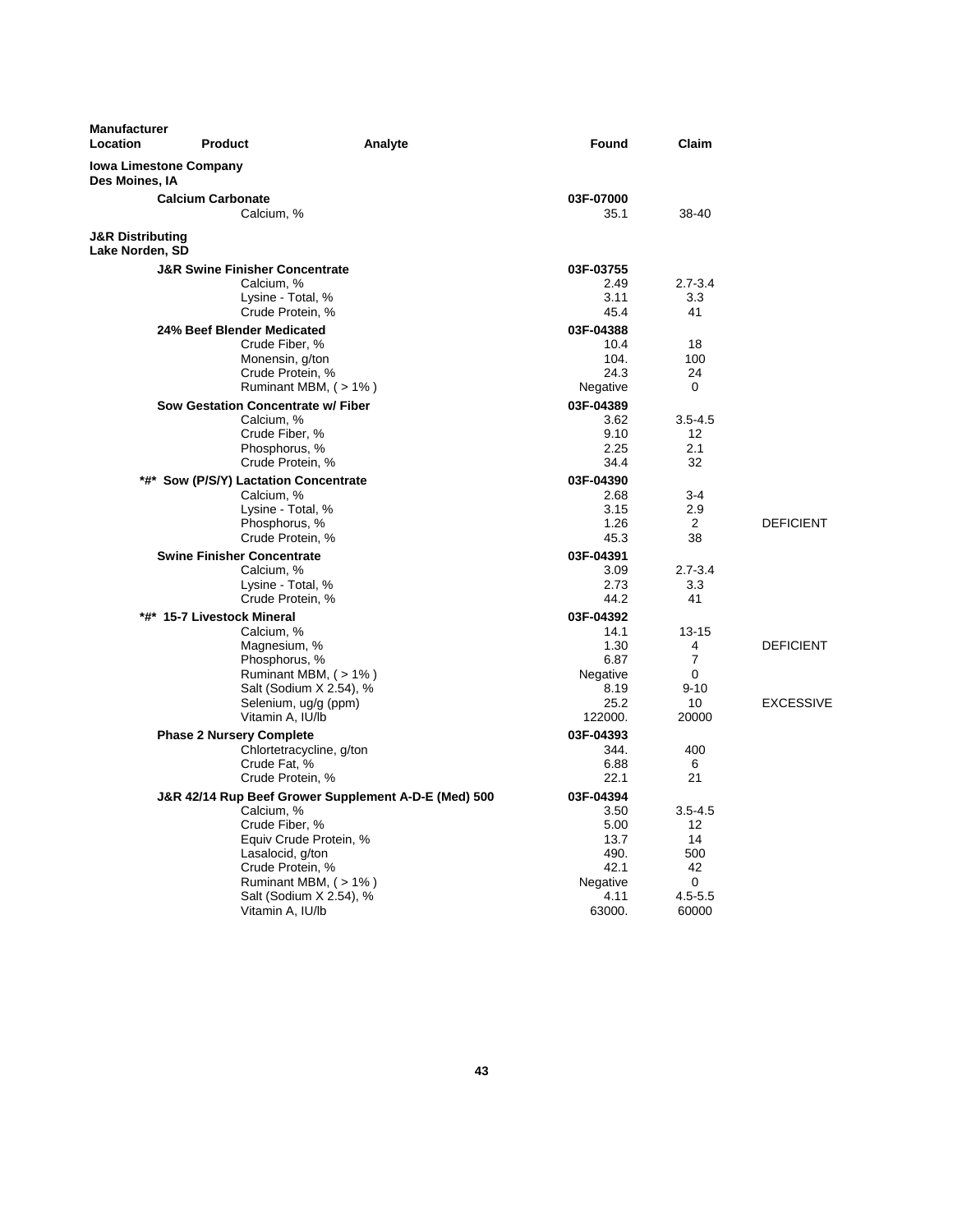| <b>Manufacturer</b>                       |                                    |                                                  |              |                      |                  |
|-------------------------------------------|------------------------------------|--------------------------------------------------|--------------|----------------------|------------------|
| Location                                  | <b>Product</b>                     | Analyte                                          | Found        | Claim                |                  |
|                                           | J & R 40/11 Lamb 200BOV            |                                                  | 03F-04858    |                      |                  |
|                                           | Calcium, %                         |                                                  | 5.50         | 6-7                  |                  |
|                                           | Crude Fiber, %                     |                                                  | 7.31         | 10                   |                  |
|                                           |                                    | Equiv Crude Protein, %                           | 11.3         | 11                   |                  |
|                                           | Lasalocid, g/ton                   |                                                  | 208.         | 200                  |                  |
|                                           | Crude Protein, %                   | Salt (ChlorideX1.65), %                          | 40.4<br>5.29 | 40<br>$3-4$          | <b>EXCESSIVE</b> |
|                                           |                                    | Salt (Sodium X 2.54), %                          | 2.67         | $3 - 4$              |                  |
|                                           |                                    | Selenium, ug/g (ppm)                             | 6.80         | 6.2                  |                  |
|                                           |                                    | J & R 24% Lamb Blender All Natural Medicated B60 | 03F-04859    |                      |                  |
|                                           | Crude Fiber, %                     |                                                  | 12.3         | 20                   |                  |
|                                           | Lasalocid, g/ton                   |                                                  | 56.6         | 60                   |                  |
|                                           | Crude Protein, %                   |                                                  | 25.3         | 24                   |                  |
|                                           | <b>Beef Starter Complete</b>       |                                                  | 03F-14256    |                      |                  |
|                                           | Crude Fiber, %                     |                                                  | 16.2         | 26                   |                  |
|                                           | Crude Protein, %                   |                                                  | 22.2         | 12                   |                  |
|                                           |                                    | Ruminant MBM, $($ > 1% $)$                       | Negative     | 0                    |                  |
|                                           |                                    | Phase 2 Nursery Complete Baby Pig Feed Medicated | 03F-14257    |                      |                  |
|                                           | Carbadox, g/ton                    |                                                  | 42.2         | 50                   |                  |
|                                           | Crude Fat, %                       |                                                  | 8.79         | 6                    |                  |
|                                           | Crude Protein, %                   |                                                  | 21.8         | 21                   |                  |
| <b>John Morrell</b>                       |                                    |                                                  |              |                      |                  |
| <b>Sioux Falls, SD</b>                    |                                    |                                                  |              |                      |                  |
|                                           | <b>Meat &amp; Bone Meal</b>        |                                                  | 03F-07770    |                      |                  |
|                                           | Crude Fat, %                       |                                                  | 12.4         | 8                    |                  |
|                                           | Crude Protein, %                   |                                                  | 53.2         | 50                   |                  |
| <b>Johns Produce</b>                      |                                    |                                                  |              |                      |                  |
| Irene, SD                                 |                                    |                                                  |              |                      |                  |
|                                           | <b>Extruded Soybean Meal</b>       |                                                  | 03F-04853    |                      |                  |
|                                           | Crude Fat, %                       |                                                  | 17.6         | 18                   |                  |
|                                           | Crude Protein, %                   |                                                  | 39.5         | 36                   |                  |
| <b>JR Distributing</b><br>Lake Norden, SD |                                    |                                                  |              |                      |                  |
|                                           | J & R 14-10 Dakota Breeder Mineral |                                                  | 03F-04860    |                      |                  |
|                                           | Calcium, %                         |                                                  | 13.0         | $13 - 15$            |                  |
|                                           | Phosphorus, %                      |                                                  | 10.0         | 10                   |                  |
|                                           |                                    | Salt (Sodium X 2.54), %                          | 8.86         | $9.5 - 10.5$         |                  |
|                                           |                                    | Selenium, ug/g (ppm)                             | 26.1         | 28                   |                  |
|                                           | Vitamin A, IU/lb                   |                                                  | 268000.      | 240000               |                  |
|                                           | Pasture Plus (RUP)                 |                                                  | 03F-04875    |                      |                  |
|                                           | Calcium, %                         |                                                  | 6.06         | $6 - 8$              |                  |
|                                           | Magnesium, %                       |                                                  | 7.26         | 7                    |                  |
|                                           | Phosphorus, %<br>Crude Protein, %  |                                                  | 6.43<br>23.9 | $\overline{7}$<br>22 |                  |
|                                           | Selenium, ug/g (ppm)               |                                                  | 6.56         | $\overline{7}$       |                  |
|                                           | Vitamin A, IU/lb                   |                                                  | 83500.       | 100000               |                  |
|                                           | 16% Calf Creep Medicated B90       |                                                  | 03F-04876    |                      |                  |
|                                           | Crude Fiber, %                     |                                                  | 17.9         | 20                   |                  |
|                                           | Lasalocid, g/ton                   |                                                  | 83.7         | 90                   |                  |
|                                           | Crude Protein, %                   |                                                  | 16.9         | 16                   |                  |
|                                           | Calf All Milk Replacer 18/21 NT    |                                                  | 03F-04877    |                      |                  |
|                                           |                                    | Fat: Roese Gottlieb, %                           | 22.8         | 21                   |                  |
|                                           |                                    | Oxytetracycline, g/ton                           | 154.         | 200                  |                  |
|                                           | Crude Protein, %                   |                                                  | 19.4         | 18                   |                  |
|                                           | Vitamin A, IU/lb                   |                                                  | 30600.       | 30000                |                  |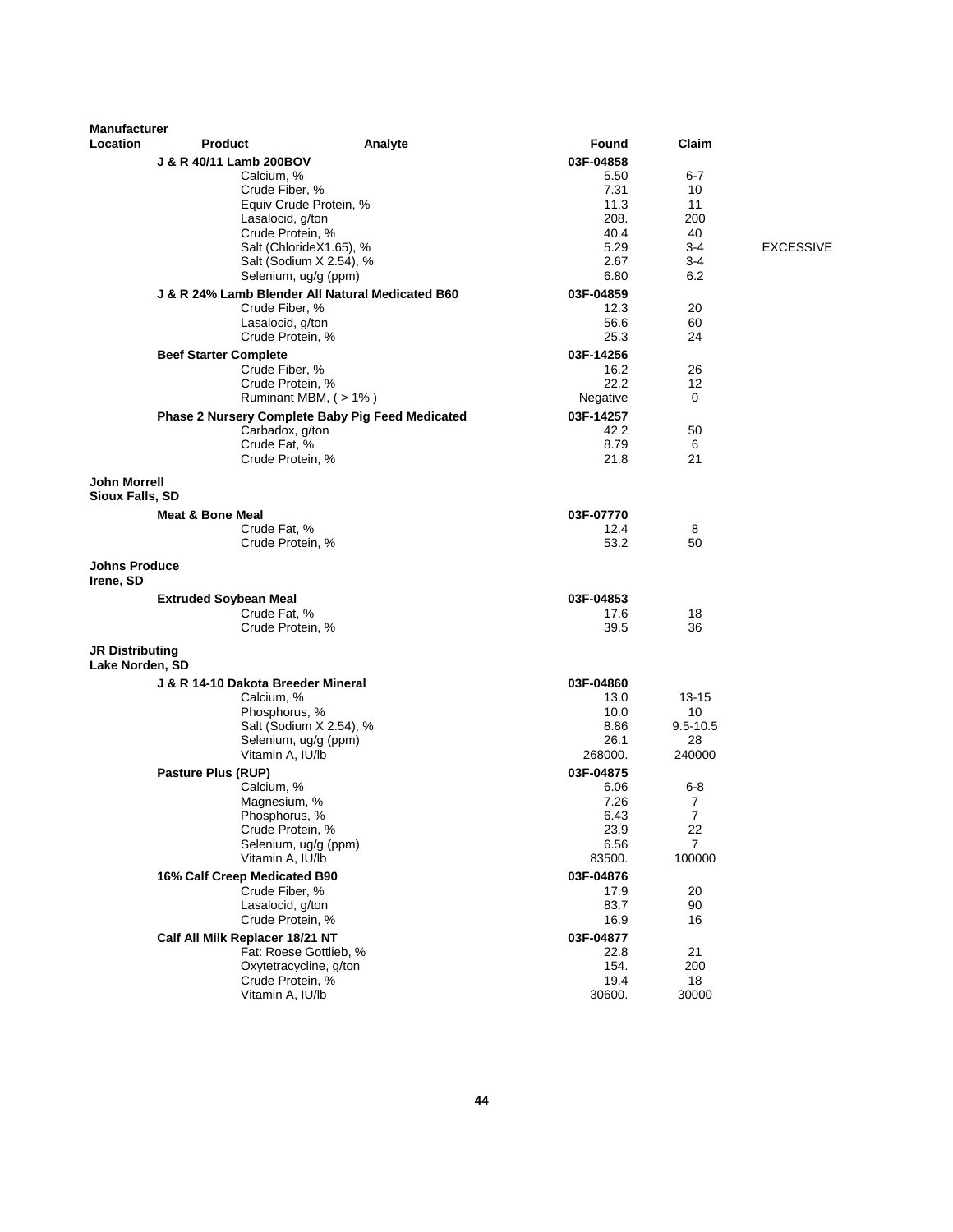| <b>Manufacturer</b>             |                                            |                         |                   |                |                  |
|---------------------------------|--------------------------------------------|-------------------------|-------------------|----------------|------------------|
| Location                        | <b>Product</b>                             | Analyte                 | Found             | Claim          |                  |
|                                 | 14-10 Dakota Breeder Mineral               |                         | 03F-04878         |                |                  |
|                                 | Calcium, %                                 |                         | 13.3              | 13-15          |                  |
|                                 | Phosphorus, %                              |                         | 9.76              | 10             |                  |
|                                 |                                            | Salt (Sodium X 2.54), % | 9.75              | $9.5 - 10.5$   |                  |
|                                 | Vitamin A, IU/lb                           | Selenium, ug/g (ppm)    | 29.9<br>271000.   | 28<br>240000   |                  |
|                                 |                                            |                         |                   |                |                  |
|                                 | *#* 15-7 Livestock Mineral<br>Calcium, %   |                         | 03F-04879<br>12.8 | 13-15          |                  |
|                                 | Phosphorus, %                              |                         | 6.98              | $\overline{7}$ |                  |
|                                 |                                            | Salt (Sodium X 2.54), % | 8.79              | $9 - 10$       |                  |
|                                 | Selenium, %                                |                         | 0.0023            | 0.001          | <b>EXCESSIVE</b> |
|                                 | Vitamin A, IU/lb                           |                         | 101000.           | 120000         |                  |
|                                 | *#* Pig Champ Phase 1 Medicated Tylan      |                         | 03F-04880         |                |                  |
|                                 | Crude Fat, %                               |                         | 6.90              | 8              | <b>DEFICIENT</b> |
|                                 | Crude Protein, %                           |                         | 17.1              | 17             |                  |
|                                 | Tylosin, g/ton                             |                         | 98.7              | 100            |                  |
|                                 | 36% High Fat Concentrate                   |                         | 03F-04881         |                |                  |
|                                 | Calcium, %                                 |                         | 1.42              | 1.25-2.25      |                  |
|                                 | Crude Fat, %                               |                         | 9.58              | 8              |                  |
|                                 | Crude Protein, %<br>Vitamin A, IU/lb       |                         | 35.2<br>31800.    | 36<br>30000    |                  |
|                                 |                                            |                         |                   |                |                  |
| Kal Kan Foods Inc<br>Vernon, CA |                                            |                         |                   |                |                  |
|                                 | <b>Pedigree Little Champions</b>           |                         | 03F-02010         |                |                  |
|                                 | Oven Moisture, %                           |                         | 81.2              | 82             |                  |
|                                 | Crude Protein, %                           |                         | 9.70              | 8              |                  |
|                                 | Pedigree Puppy Chicken & Beef Dinner       |                         | 03F-02317         |                |                  |
|                                 | Crude Fat, %                               |                         | 8.77              | 8              |                  |
|                                 | Oven Moisture, %<br>Crude Protein, %       |                         | 76.6              | 78<br>9        |                  |
|                                 |                                            |                         | 10.0              |                |                  |
|                                 | <b>Whiskas Original Recipe Cat Food</b>    | Fat: Acid Hydrolysis, % | 03F-03432<br>13.3 | 12             |                  |
|                                 | Oven Moisture, %                           |                         | 5.74              | 12             |                  |
|                                 | Crude Protein, %                           |                         | 30.7              | 30             |                  |
|                                 | Taurine - Total, %                         |                         | 0.165             | 0.1            |                  |
|                                 | <b>Pedigree Chopped Combo</b>              |                         | 03F-03438         |                |                  |
|                                 | Crude Fat, %                               |                         | 9.58              | 6              |                  |
|                                 | Oven Moisture, %                           |                         | 78.1              | 78             |                  |
|                                 | Crude Protein, %                           |                         | 8.38              | 8              |                  |
|                                 | Sheba Beef & Meaty Juices                  |                         | 03F-03795         |                |                  |
|                                 | Ash, %                                     |                         | 2.35              | 3              |                  |
|                                 | Oven Moisture, %                           |                         | 79.1<br>9.56      | 82<br>8        |                  |
|                                 | Crude Protein, %<br>Taurine - Total, %     |                         | 0.080             | 0.05           |                  |
|                                 | <b>Whiskas Tender Bites Chicken Dinner</b> |                         | 03F-15697         |                |                  |
|                                 | Ash, %                                     |                         | 2.21              | 3              |                  |
|                                 | Oven Moisture, %                           |                         | 80.0              | 82             |                  |
|                                 | Crude Protein, %                           |                         | 10.2              | 8              |                  |
|                                 | Taurine - Total, %                         |                         | 0.067             | 0.05           |                  |
| Kay Dee Feed Company            |                                            |                         |                   |                |                  |
| <b>Sioux City, IA</b>           |                                            |                         |                   |                |                  |
|                                 | <b>Feeders Choice 6 Mineral</b>            |                         | 03F-03210         |                |                  |
|                                 | Calcium, %<br>Phosphorus, %                |                         | 27.1<br>6.42      | 27-32<br>6     |                  |
|                                 |                                            | Salt (Sodium X 2.54), % | 9.19              | $8 - 10$       |                  |
|                                 |                                            |                         |                   |                |                  |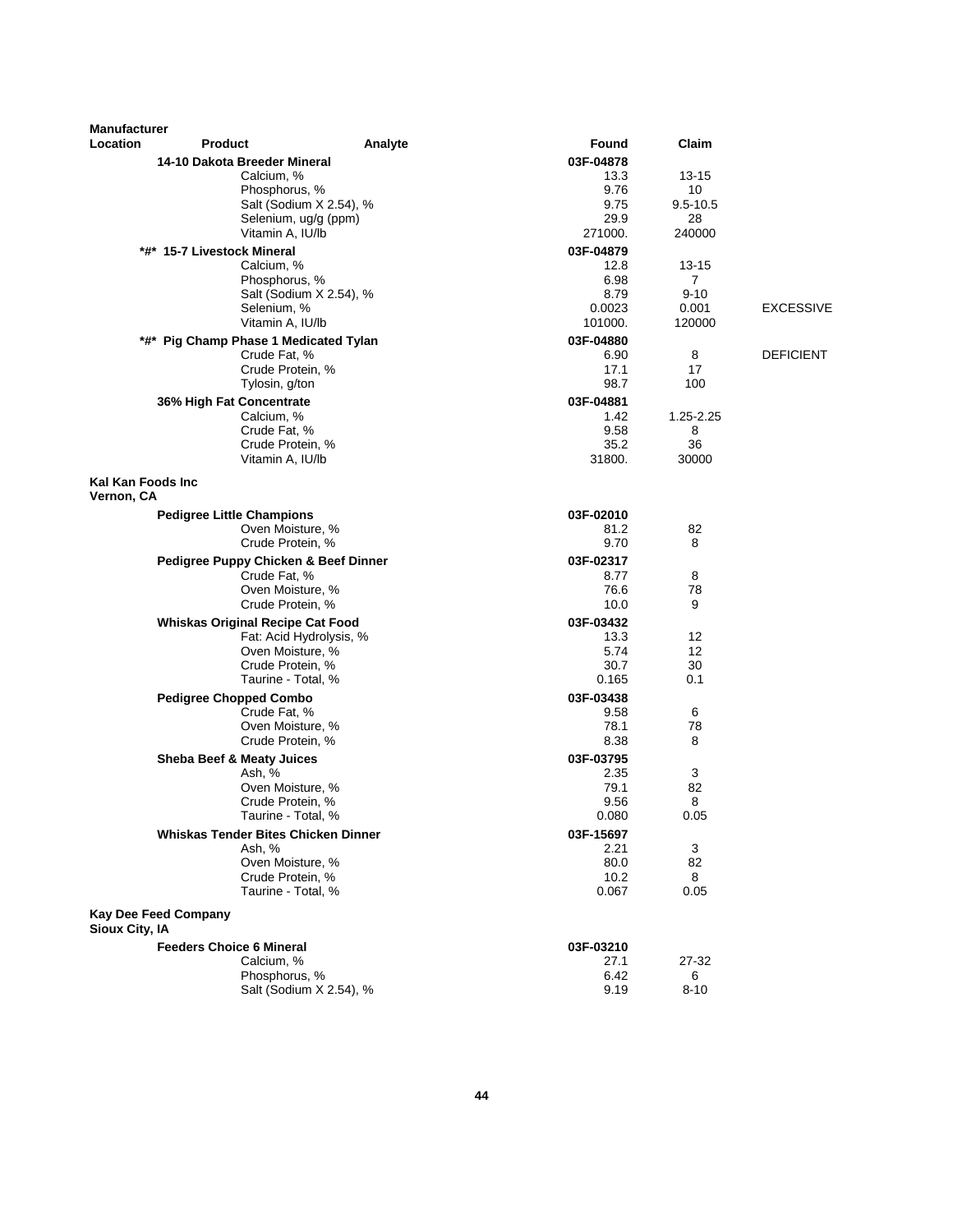| <b>Manufacturer</b><br>Location           | <b>Product</b>                           | Analyte                                                 | Found             | Claim                           |                                      |
|-------------------------------------------|------------------------------------------|---------------------------------------------------------|-------------------|---------------------------------|--------------------------------------|
|                                           | 20% All Natural Protein Block            |                                                         | 03F-03214         |                                 |                                      |
|                                           | Calcium, %                               |                                                         | 4.47              | 3-4                             |                                      |
|                                           | Crude Protein, %                         |                                                         | 20.2              | 20                              |                                      |
|                                           |                                          | Salt (Sodium X 2.54), %                                 | 13.0              | $12 - 14$                       |                                      |
|                                           | Vitamin A, IU/lb                         |                                                         | 49100.            | 30000                           |                                      |
|                                           | *#* KayDee Super Ranger Kaydets          |                                                         | 03F-03448         |                                 |                                      |
|                                           | Calcium, %                               |                                                         | 14.2              | 12.5-15                         |                                      |
|                                           | Phosphorus, %                            |                                                         | 11.1              | 12                              |                                      |
|                                           |                                          | Salt (Sodium X 2.54), %                                 | 18.4              | $15 - 18$                       |                                      |
|                                           | Selenium, ug/g (ppm)                     |                                                         | 30.1              | 28                              |                                      |
|                                           | Vitamin A, IU/lb                         |                                                         | 180000.           | 350000                          | <b>DEFICIENT</b>                     |
|                                           | *#* Horse Block 12 Stablemate            |                                                         | 03F-04861         |                                 |                                      |
|                                           | Calcium, %                               |                                                         | 12.1              | $9 - 10.8$                      | <b>EXCESSIVE</b>                     |
|                                           | Phosphorus, %                            | Salt (ChlorideX1.65), %                                 | 10.9<br>17.1      | 12 <sup>2</sup><br>$9.5 - 10.5$ | <b>DEFICIENT</b><br><b>EXCESSIVE</b> |
|                                           |                                          | Salt (Sodium X 2.54), %                                 | 14.4              | $9.5 - 10.5$                    | <b>EXCESSIVE</b>                     |
|                                           | Selenium, ug/g (ppm)                     |                                                         | 14.5              | 20                              | <b>DEFICIENT</b>                     |
|                                           | Vitamin A, IU/lb                         |                                                         | 15500.            | 200000                          | <b>DEFICIENT</b>                     |
|                                           | Range Grazer 20                          |                                                         | 03F-06568         |                                 |                                      |
|                                           | Crude Protein, %                         |                                                         | 20.2              | 20                              |                                      |
|                                           |                                          | Salt (Sodium X 2.54), %                                 | 15.0              | 14.25-17                        |                                      |
|                                           | Vitamin A, IU/lb                         |                                                         | 30200.            | 20000                           |                                      |
|                                           | A 'N' DEE Feed                           |                                                         | 03F-06999         |                                 |                                      |
|                                           | Calcium, %                               |                                                         | 9.49              | $8 - 9.6$                       |                                      |
|                                           | Crude Fiber, %                           |                                                         | 3.39              | 11                              |                                      |
|                                           | Crude Protein, %                         |                                                         | 10.9              | 10                              |                                      |
|                                           |                                          | Ruminant MBM, (>1%)                                     | Negative          | 0                               |                                      |
|                                           | Vitamin A, IU/lb                         |                                                         | 1990000.          | 2000000                         |                                      |
|                                           | <b>Sheep-Etts Granular Sheep Mineral</b> |                                                         | 03F-14996         |                                 |                                      |
|                                           | Calcium, %                               |                                                         | 20.0              | 20-24                           |                                      |
|                                           | Phosphorus, %                            |                                                         | 7.49              | 8                               |                                      |
|                                           | Sulfur, %                                | Salt (Sodium X 2.54), %                                 | 16.0<br>1.65      | $15 - 18$<br>1                  |                                      |
|                                           |                                          |                                                         |                   |                                 |                                      |
|                                           | *#* Range Grazer 20                      |                                                         | 03F-14998<br>17.4 | 20                              | <b>DEFICIENT</b>                     |
|                                           | Crude Protein, %                         | Salt (ChlorideX1.65), %                                 | 15.9              | 14.25-17                        |                                      |
|                                           |                                          | Salt (Sodium X 2.54), %                                 | 12.5              | 14.25-17                        | <b>DEFICIENT</b>                     |
|                                           | Vitamin A, IU/lb                         |                                                         | 15700.            | 20000                           |                                      |
| <b>Kaytee Products Inc</b><br>Chilton, WI |                                          |                                                         |                   |                                 |                                      |
|                                           |                                          |                                                         |                   |                                 |                                      |
|                                           | Crude Fiber, %                           | Kaytee Nutra-Puffs Fun Treats for Rabbits & Chinchillas | 03F-01043<br>14.7 | 22                              |                                      |
|                                           | Oven Moisture, %                         |                                                         | 7.96              | 12                              |                                      |
|                                           | Crude Protein, %                         |                                                         | 11.3              | 8.5                             |                                      |
|                                           | *#* Kaytee Thistle Seed                  |                                                         | 03F-04412         |                                 |                                      |
|                                           | Crude Fiber, %                           |                                                         | 17.9              | 16                              | <b>EXCESSIVE</b>                     |
|                                           | Crude Fat, %                             |                                                         | 37.3              | 35                              |                                      |
|                                           | Oven Moisture, %                         |                                                         | 5.25              | 12                              |                                      |
|                                           | Crude Protein, %                         |                                                         | 23.6              | 18                              |                                      |
|                                           | Kaytee Wild Bird Food                    |                                                         | 03F-04413         |                                 |                                      |
|                                           | Crude Fiber, %                           |                                                         | 4.18              | 12                              |                                      |
|                                           | Crude Fat, %                             |                                                         | 6.28              | 5                               |                                      |
|                                           | Oven Moisture, %                         |                                                         | 10.3              | 12                              |                                      |
|                                           | Crude Protein, %                         |                                                         | 9.79              | 10                              |                                      |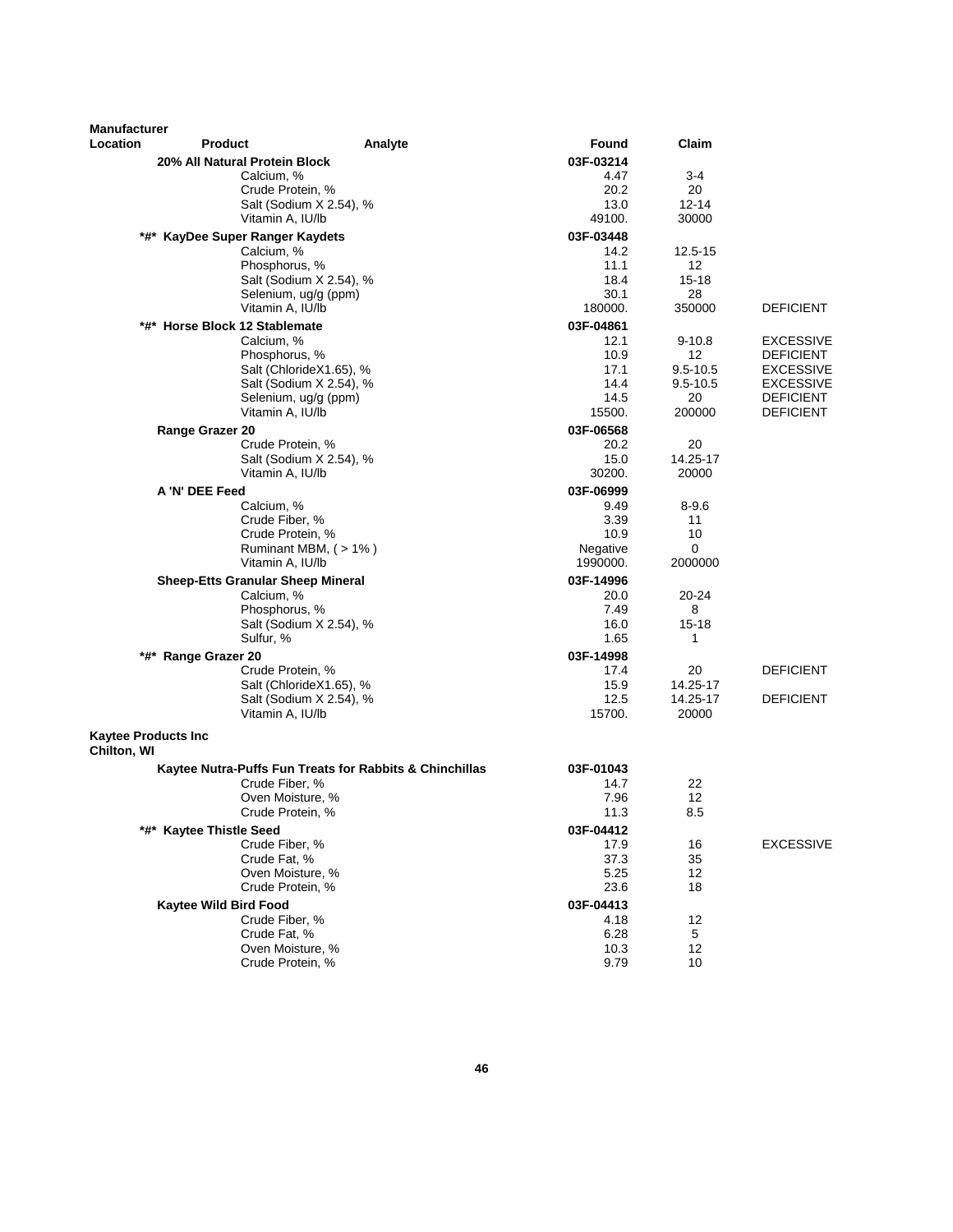| <b>Manufacturer</b>                            |                                     |                                            |                           |                |                  |
|------------------------------------------------|-------------------------------------|--------------------------------------------|---------------------------|----------------|------------------|
| Location                                       | <b>Product</b>                      | Analyte                                    | Found                     | Claim          |                  |
|                                                | <b>Forti-Diet Gerbil</b>            |                                            | 03F-04678                 |                |                  |
|                                                |                                     | Crude Fiber, %                             | 9.39                      | 14             |                  |
|                                                | Crude Fat, %                        |                                            | 11.0                      | 8              |                  |
|                                                |                                     | Oven Moisture, %                           | 9.13                      | 12             |                  |
|                                                |                                     | Crude Protein, %                           | 16.8                      | 15             |                  |
| <b>Kent Feeds Inc.</b><br><b>Muscatine, IA</b> |                                     |                                            |                           |                |                  |
|                                                | 40-20 Feedlot 40-20                 |                                            | 03F-04029                 |                |                  |
|                                                | Calcium, %                          |                                            | 8.57                      | $8 - 9.5$      |                  |
|                                                |                                     | Crude Fiber, %                             | 5.20                      | 14             |                  |
|                                                |                                     | Equiv Crude Protein, %<br>Monensin, g/ton  | 19.6<br>426.              | 20<br>500      |                  |
|                                                |                                     | Crude Protein, %                           | 41.2                      | 40             |                  |
|                                                |                                     | Vitamin A, IU/lb                           | 26700.                    | 30000          |                  |
|                                                | <b>OR-EO-KRUMS 4</b>                |                                            | 03F-04030                 |                |                  |
|                                                |                                     | Chlortetracycline, g/lb                    | 3.63                      | 4              |                  |
|                                                |                                     | Vitamin A, IU/lb                           | 204000.                   | 200000         |                  |
|                                                | *#* PNP Creep Supreme 60B Medicated |                                            | 03F-04854                 |                |                  |
|                                                |                                     | Crude Fiber, %                             | 11.3                      | 13             |                  |
|                                                |                                     | Lasalocid, g/ton                           | 39.0                      | 60             | <b>DEFICIENT</b> |
|                                                |                                     | Crude Protein, %                           | 20.0                      | 16             |                  |
|                                                | <b>Rebound Energy OTC800</b>        |                                            | 03F-04855                 |                |                  |
|                                                |                                     | Crude Fiber, %                             | 8.28                      | 13             |                  |
|                                                |                                     | Oxytetracycline, g/ton<br>Crude Protein, % | 636.<br>19.4              | 800<br>16      |                  |
|                                                |                                     | Vitamin A, IU/lb                           | 22300.                    | 20000          |                  |
|                                                | *#* Western 12:12 Mineral           |                                            | 03F-04856                 |                |                  |
|                                                | Calcium, %                          |                                            | 10.9                      | 11-13.2        |                  |
|                                                |                                     | Phosphorus, %                              | 11.7                      | 12             |                  |
|                                                |                                     | Salt (Sodium X 2.54), %                    | 6.86                      | $7.4 - 8.8$    |                  |
|                                                |                                     | Selenium, ug/g (ppm)                       | 9.10                      | $\overline{7}$ | <b>EXCESSIVE</b> |
|                                                |                                     | Vitamin A, IU/lb                           | 262000.                   | 200000         |                  |
|                                                | <b>Kattl Bulk Mix</b>               |                                            | 03F-04857                 |                |                  |
|                                                |                                     | Acid Detergent Fiber, %                    | 14.1                      | 15             |                  |
|                                                |                                     | Crude Fiber, %<br>Crude Protein, %         | 10.5<br>15.7              | 12<br>10       |                  |
|                                                |                                     | Vitamin A, IU/lb                           | 39600.                    | 25000          |                  |
|                                                | <b>ADE Mineral</b>                  |                                            | 03F-04863                 |                |                  |
|                                                | Calcium, %                          |                                            | 15.2                      | $15 - 18$      |                  |
|                                                |                                     | Phosphorus, %                              | 7.87                      | 8              |                  |
|                                                |                                     | Salt (Sodium X 2.54), %                    | 16.7                      | 17-20.4        |                  |
|                                                |                                     | Selenium, ug/g (ppm)                       | 23.6                      | 28             |                  |
|                                                |                                     | Vitamin A, IU/lb                           | 470000.                   | 400000         |                  |
|                                                | OR-E-O Krums 4                      |                                            | 03F-05668                 |                |                  |
|                                                |                                     | Chlortetracycline, g/lb                    | 3.20                      | 4              |                  |
|                                                |                                     | Ruminant MBM, (>1%)                        | <b>NEGATIVE</b>           | 200000         |                  |
|                                                |                                     | Vitamin A, IU/lb                           | 192000.                   |                |                  |
|                                                | <b>DeCocci Krumbles</b>             |                                            | 03F-05669                 |                |                  |
|                                                |                                     | Decoquinate, %<br>Ruminant MBM, (>1%)      | 0.0573<br><b>NEGATIVE</b> | 0.05           |                  |
|                                                | Milk Formula 1 (Medicated)          |                                            | 03F-07260                 |                |                  |
|                                                |                                     | Fat: Roese Gottlieb, %                     | 21.4                      | 20             |                  |
|                                                |                                     | Oxytetracycline, g/ton                     | 278.                      | 333            |                  |
|                                                |                                     | Crude Protein, %                           | 20.4                      | 20             |                  |
|                                                |                                     | Vitamin A, IU/lb                           | 36500.                    | 50000          |                  |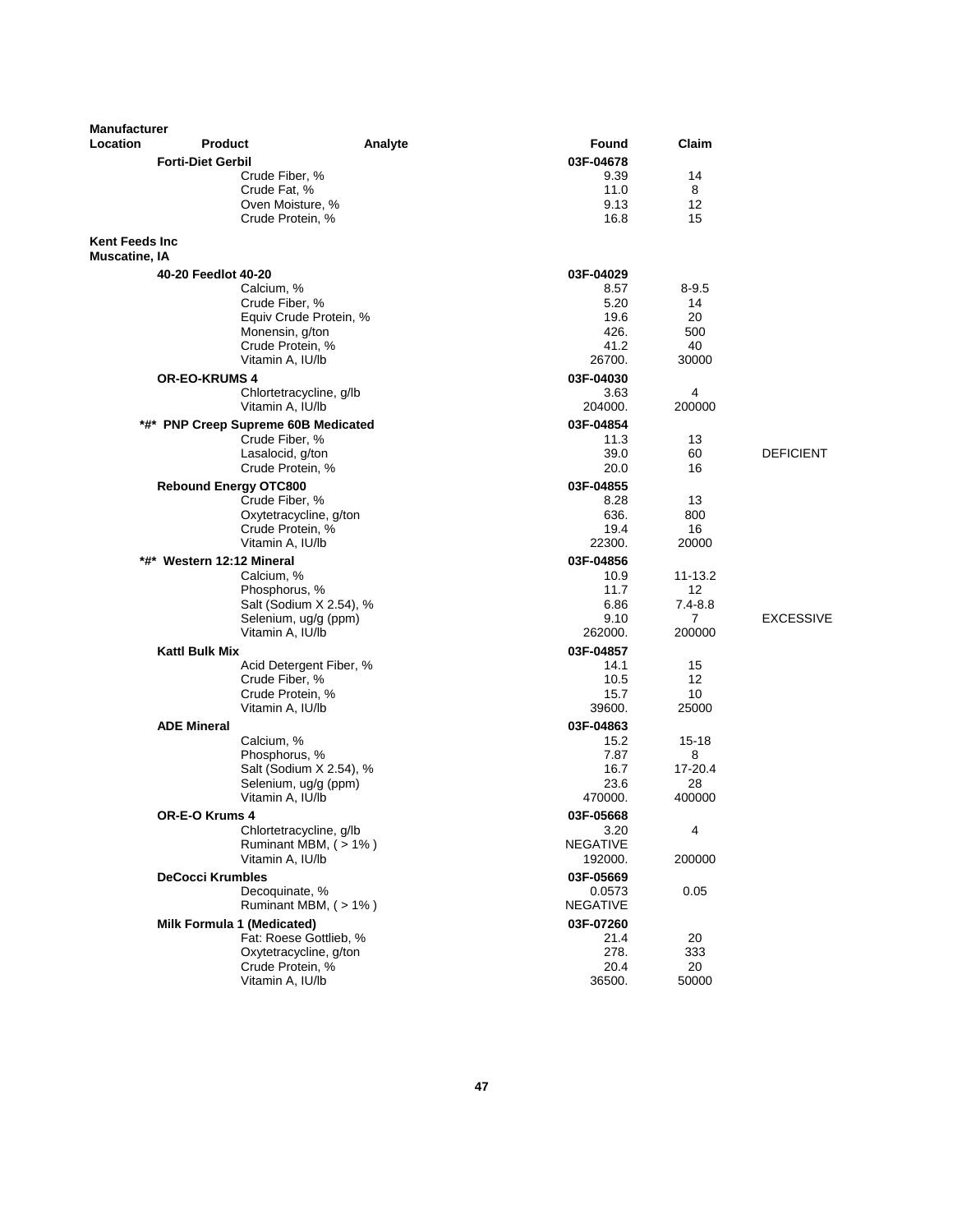| <b>Manufacturer</b> |                                |                                                 |         |                   |              |
|---------------------|--------------------------------|-------------------------------------------------|---------|-------------------|--------------|
| <b>Location</b>     | <b>Product</b>                 |                                                 | Analyte | Found             | Claim        |
|                     |                                | Western Breeder Mineral OTC Medicated           |         | 03F-07264         |              |
|                     |                                | Calcium, %                                      |         | 12.6              | 12-14.4      |
|                     |                                | Chlortetracycline, g/lb                         |         | 1.80              | 1.87         |
|                     |                                | Phosphorus, %<br>Selenium, ug/g (ppm)           |         | 8.60<br>30.1      | 8.5<br>33    |
|                     |                                | Vitamin A, IU/lb                                |         | 474000.           | 400000       |
|                     |                                | No Roughage Call50R Medicated                   |         | 03F-07265         |              |
|                     |                                | Calcium, %                                      |         | 1.87              | $1.8 - 2.3$  |
|                     |                                | Crude Fiber, %                                  |         | 13.0              | 16           |
|                     |                                | Monensin, g/ton                                 |         | 131.              | 150          |
|                     |                                | Crude Protein, %                                |         | 27.6              | 27           |
|                     |                                | Vitamin A. IU/lb                                |         | 22200.            | 25000        |
|                     |                                | NFDM 34 Baby Beef 400B Medicated                |         | 03F-07722         |              |
|                     |                                | Calcium, %                                      |         | 3.86              | $3.2 - 4.2$  |
|                     |                                | Lasalocid, g/ton                                |         | 354.              | 400          |
|                     |                                | Crude Protein, %                                |         | 34.4              | 34           |
|                     |                                | Ruminant MBM, $($ > 1% $)$                      |         | Negative          | 0            |
|                     |                                | Vitamin A, IU/lb                                |         | 31600.            | 30000        |
|                     | <b>Baby Beef 44</b>            |                                                 |         | 03F-07724         |              |
|                     |                                | Calcium, %                                      |         | 6.18              | 6-7.2        |
|                     |                                | Equiv Crude Protein, %                          |         | 17.2              | 18           |
|                     |                                | Crude Protein, %                                |         | 45.2              | 44           |
|                     |                                | Vitamin A, IU/lb                                |         | 38300.            | 40000        |
|                     | 36 GM Poultry Base             |                                                 |         | 03F-07726         |              |
|                     |                                | Calcium, %                                      |         | 3.14              | $2.6 - 3.6$  |
|                     |                                | Lysine - Total, %                               |         | 2.06              | 2.15         |
|                     |                                | Methionine - Total, %                           |         | 0.773             | 0.72         |
|                     |                                | Crude Protein, %                                |         | 36.5              | 36           |
|                     | <b>ADE Mineral</b>             |                                                 |         | 03F-07727         |              |
|                     |                                | Calcium, %                                      |         | 15.2              | 15-18        |
|                     |                                | Phosphorus, %                                   |         | 7.94              | 8            |
|                     |                                | Salt (Sodium X 2.54), %                         |         | 16.8              | 17-20.4      |
|                     |                                | Selenium, ug/g (ppm)<br>Vitamin A, IU/lb        |         | 24.4<br>371000.   | 28<br>400000 |
|                     |                                |                                                 |         |                   |              |
|                     | 20% Pig Nuggets M50            |                                                 |         | 03F-07728         |              |
|                     |                                | Carbadox, g/ton<br>Crude Fat, %                 |         | 46.7<br>7.09      | 50<br>6      |
|                     |                                | Crude Protein, %                                |         | 21.8              | 20           |
|                     |                                |                                                 |         |                   |              |
|                     | <b>GL X-Tra</b>                | Calcium, %                                      |         | 03F-09982<br>16.2 | 15.5-18.6    |
|                     |                                | Phosphorus, %                                   |         | 10.3              | 11           |
|                     |                                | Salt (Sodium X 2.54), %                         |         | 7.59              | $7 - 8.4$    |
|                     |                                | Vitamin A, IU/lb                                |         | 142000.           | 137750       |
|                     |                                |                                                 |         |                   |              |
| East Hanover, NJ    | Kraft Foods North America Inc. |                                                 |         |                   |              |
|                     |                                | MilkBone Soft'n Chewy Ham & Cheesers Dog Treats |         | 03F-15694         |              |
|                     |                                | Crude Fat, %                                    |         | 12.9              | 10           |
|                     |                                | Oven Moisture, %                                |         | 7.75              | 22           |
|                     |                                | Crude Protein, %                                |         | 28.6              | 18           |
| <b>Land O Lakes</b> |                                |                                                 |         |                   |              |
| St. Paul, MN        |                                |                                                 |         |                   |              |
|                     | 46.5% Dehulled Soybean Meal    |                                                 |         | 03F-07858         |              |
|                     |                                | Crude Protein, %                                |         | 47.0              | 46.5         |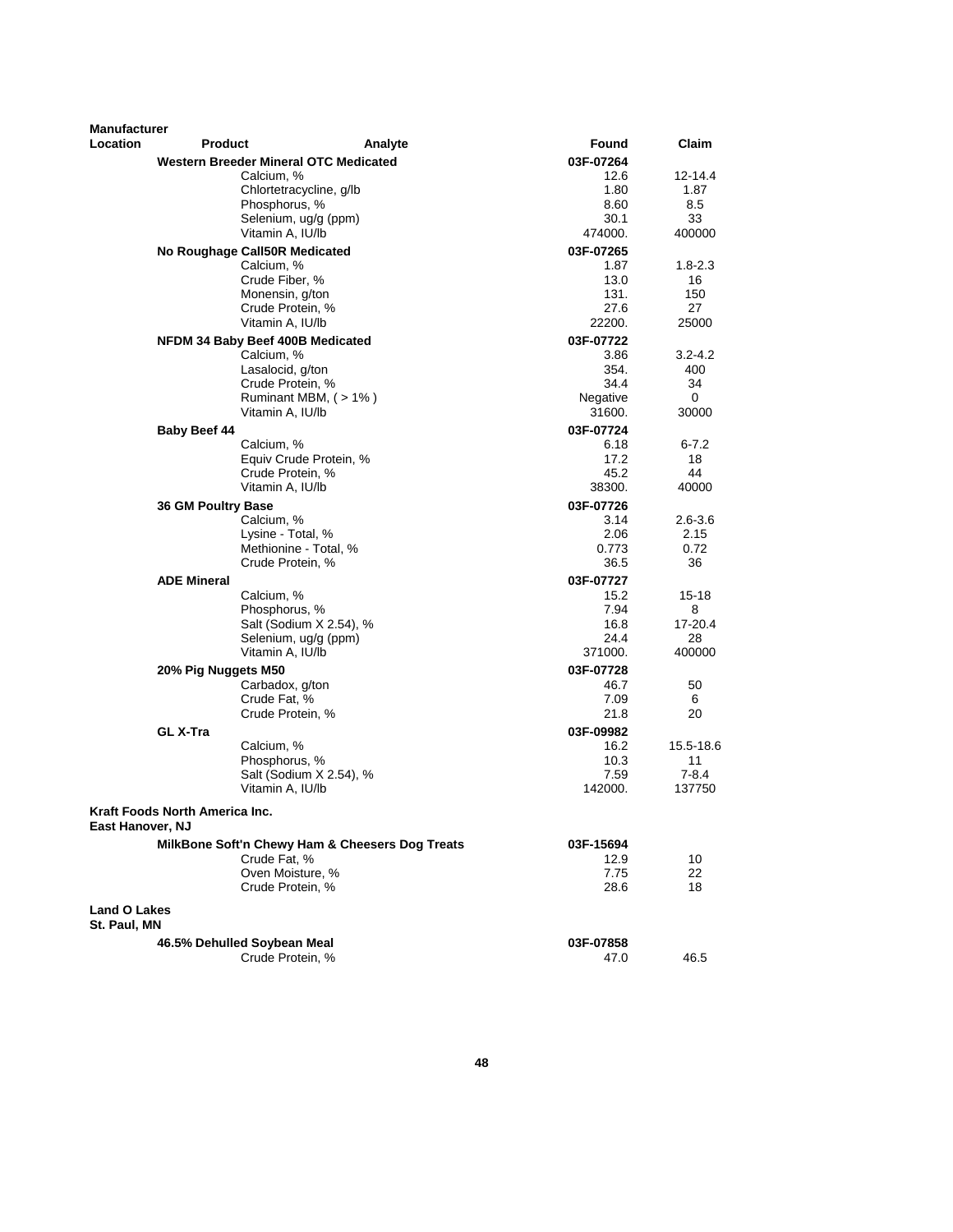| <b>Manufacturer</b><br>Location                    | <b>Product</b>                           | Analyte                                        | Found                   | Claim          |                  |
|----------------------------------------------------|------------------------------------------|------------------------------------------------|-------------------------|----------------|------------------|
| Fort Dodge, IA                                     | <b>Land O Lakes Animal Milk Products</b> |                                                |                         |                |                  |
|                                                    | *#* Ultra Fresh Lamb Milk Replacer       |                                                | 03F-03454               |                |                  |
|                                                    |                                          | Fat: Roese Gottlieb, %                         | 35.0                    | 35             |                  |
|                                                    | Crude Protein, %                         |                                                | 24.1                    | 24             |                  |
|                                                    | Vitamin A, IU/lb                         |                                                | 6000.                   | 20000          | <b>DEFICIENT</b> |
|                                                    | <b>Instant Maxi Care NT</b>              |                                                | 03F-04692               |                |                  |
|                                                    |                                          | Fat: Roese Gottlieb, %                         | 19.0                    | 20             |                  |
|                                                    |                                          | Oxytetracycline, g/ton                         | 100.                    | 125            |                  |
|                                                    | Crude Protein, %                         |                                                | 21.8                    | 22             |                  |
|                                                    | Vitamin A, IU/lb                         |                                                | 17500.                  | 20000          |                  |
| <b>Land O Lakes Farmland Feed</b><br>Ft. Dodge, IA |                                          |                                                |                         |                |                  |
|                                                    | Pro-Phos 12 Mineral AU3500               |                                                | 03F-01172               |                |                  |
|                                                    | Calcium, %                               |                                                | 11.5                    | 11.5-13.5      |                  |
|                                                    |                                          | Chlortetracycline, g/lb                        | 1.53                    | 1.75           |                  |
|                                                    | Magnesium, %                             |                                                | 1.83                    | 2              |                  |
|                                                    | Phosphorus, %                            |                                                | 11.8                    | 12             |                  |
|                                                    |                                          | Ruminant MBM, (>1%)                            | <b>NEGATIVE</b>         | 0              |                  |
|                                                    |                                          | Salt (Sodium X 2.54), %                        | 11.2                    | $11 - 13$      |                  |
|                                                    |                                          | Selenium, ug/g (ppm)                           | 18.6                    | 19             |                  |
|                                                    | Vitamin A, IU/lb                         |                                                | 187000.                 | 200000         |                  |
|                                                    | *#* Pro-Phos 12 Mineral                  |                                                | 03F-01173               |                |                  |
|                                                    | Calcium, %                               |                                                | 11.4                    | 11.5-13.5      |                  |
|                                                    | Magnesium, %<br>Phosphorus, %            |                                                | 1.42<br>12.4            | 2<br>12        | <b>DEFICIENT</b> |
|                                                    |                                          | Ruminant MBM, (>1%)                            | <b>NEGATIVE</b>         | 0              |                  |
|                                                    |                                          | Salt (ChlorideX1.65), %                        | 10.6                    | 11-13          |                  |
|                                                    |                                          | Salt (Sodium X 2.54), %                        | 9.30                    | $11 - 13$      | <b>DEFICIENT</b> |
|                                                    |                                          | Selenium, ug/g (ppm)                           | 10.4                    | 22             | <b>DEFICIENT</b> |
|                                                    | Vitamin A, IU/lb                         |                                                | 169000.                 | 200000         |                  |
|                                                    | <b>Beef Grower Formulator R-1000</b>     |                                                | 03F-01474               |                |                  |
|                                                    | Calcium, %                               |                                                | 11.3                    | 12-13          |                  |
|                                                    | Monensin, g/ton                          |                                                | 1060.                   | 1000           |                  |
|                                                    | Crude Protein, %                         |                                                | 14.8                    | 9              |                  |
|                                                    |                                          | Ruminant MBM, (>1%)<br>Salt (Sodium X 2.54), % | <b>NEGATIVE</b><br>11.8 | 0<br>12.5-13.5 |                  |
|                                                    |                                          | Selenium, ug/g (ppm)                           | 13.6                    | 11             |                  |
|                                                    | Vitamin A, IU/lb                         |                                                | 114000.                 | 100000         |                  |
|                                                    | <b>Corn Distillers Grain</b>             |                                                | 03F-03658               |                |                  |
|                                                    | Crude Fiber, %                           |                                                | 7.54                    | 10             |                  |
|                                                    | Crude Fat, %                             |                                                | 12.2                    | 7.5            |                  |
|                                                    | Oven Moisture, %                         |                                                | 6.52                    | 12             |                  |
|                                                    | Crude Protein, %                         |                                                | 26.7                    | 27             |                  |
|                                                    | <b>Cane Molasses</b>                     |                                                | 03F-03659               |                |                  |
|                                                    |                                          | Vacuum Moisture, %                             | 28.7                    | 28             |                  |
|                                                    | рH                                       |                                                | 5.05                    | $5 - 5.5$      |                  |
|                                                    |                                          | Total Sugars(Invert), %                        | 46.2                    | 43             |                  |
|                                                    | Pro-Phos 6 Mag Mineral AU-3500           |                                                | 03F-09983               |                |                  |
|                                                    | Calcium, %                               |                                                | 10.9                    | $11 - 13$      |                  |
|                                                    | Magnesium, %                             | Chlortetracycline, g/lb                        | 1.53<br>9.00            | 1.75<br>10     |                  |
|                                                    | Phosphorus, %                            |                                                | 6.30                    | 6              |                  |
|                                                    |                                          | Salt (Sodium X 2.54), %                        | 13.4                    | 13-15.5        |                  |
|                                                    |                                          | Selenium, ug/g (ppm)                           | 16.6                    | 19             |                  |
|                                                    | Vitamin A, IU/lb                         |                                                | 126000.                 | 150000         |                  |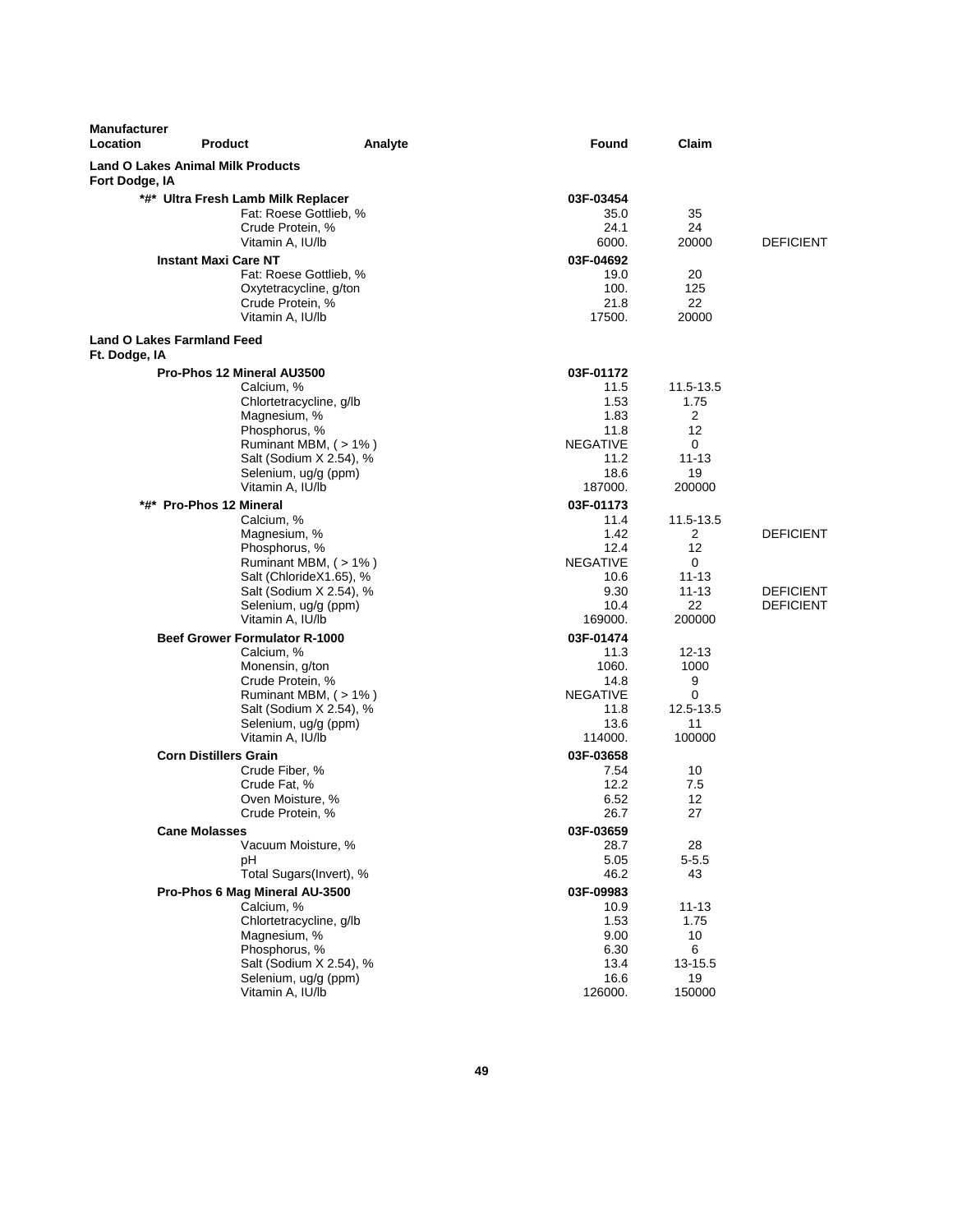| <b>Manufacturer</b><br>Location | <b>Product</b>                                                                                                                                                                                                                                                                                                             | Analyte                                                                  | Found                                                                                                                                                    | Claim                                                                                           |                  |
|---------------------------------|----------------------------------------------------------------------------------------------------------------------------------------------------------------------------------------------------------------------------------------------------------------------------------------------------------------------------|--------------------------------------------------------------------------|----------------------------------------------------------------------------------------------------------------------------------------------------------|-------------------------------------------------------------------------------------------------|------------------|
| Shoreview, MN                   | <b>Land O Lakes Farmland Feed LLC</b>                                                                                                                                                                                                                                                                                      |                                                                          |                                                                                                                                                          |                                                                                                 |                  |
|                                 | SteakMaker Grower 36-13(VP) B500 Medicated<br>Calcium, %<br>Crude Fiber, %<br>Lasalocid, g/ton<br>Crude Protein, %<br>Selenium, ug/g (ppm)<br>Vitamin A, IU/lb<br>Pro Leader Swine Grow and Finish Supplement<br>Calcium, %<br>Lysine - Total, %<br>Crude Protein, %<br><b>Commercial Lamb Balancer B200</b><br>Calcium, % | Equiv Crude Protein, %<br>Ruminant MBM, (>1%)<br>Salt (Sodium X 2.54), % | 03F-01804<br>4.01<br>6.75<br>12.3<br>484.<br>35.5<br><b>NEGATIVE</b><br>3.56<br>4.76<br>42100.<br>03F-04869<br>2.96<br>2.54<br>42.7<br>03F-04870<br>5.35 | 4-5<br>15<br>13<br>500<br>36<br>0<br>$3-4$<br>4.1<br>40000<br>$2.8 - 3.8$<br>2.6<br>40<br>$5-6$ |                  |
|                                 | Crude Fiber, %<br>Lasalocid, g/ton<br>Crude Protein, %<br>Vitamin A, IU/lb                                                                                                                                                                                                                                                 | Equiv Crude Protein, %<br>Salt (Sodium X 2.54), %                        | 4.19<br>9.68<br>186.<br>36.2<br>3.38<br>21100.                                                                                                           | 11.5<br>10<br>200<br>36<br>$3.5 - 4.5$<br>20000                                                 |                  |
|                                 | Pro Phos-6 Mag Mineral<br>Calcium, %<br>Magnesium, %<br>Phosphorus, %<br>Selenium, ug/g (ppm)<br>Vitamin A, IU/lb                                                                                                                                                                                                          | Salt (Sodium X 2.54), %                                                  | 03F-04871<br>11.6<br>9.16<br>5.79<br>13.3<br>24.9<br>151000.                                                                                             | $11 - 13$<br>10<br>6<br>13-15.5<br>22<br>150000                                                 |                  |
|                                 | <b>Pro-Phos 8 Mineral for Pastured Cattle</b><br>Calcium, %<br>Magnesium, %<br>Phosphorus, %<br>Selenium, ug/g (ppm)<br>Vitamin A, IU/lb                                                                                                                                                                                   | Salt (ChlorideX1.65), %<br>Salt (Sodium X 2.54), %                       | 03F-04872<br>13.3<br>1.80<br>8.93<br>14.6<br>14.7<br>19.8<br>227000.                                                                                     | 12.5-15<br>$\overline{2}$<br>8<br>16-18.5<br>16-18.5<br>22<br>150000                            |                  |
|                                 | *#* Lean Gain Premix w/ Lysine Mineral<br>Calcium, %<br>Lysine - Total, %<br>Phosphorus, %<br>Selenium, ug/g (ppm)<br>Vitamin A, IU/lb                                                                                                                                                                                     | Salt (Sodium X 2.54), %                                                  | 03F-04873<br>19.3<br>2.99<br>7.74<br>11.0<br>10.7<br>130000.                                                                                             | 19.1-22.9<br>3.95<br>8.4<br>11.8-14.1<br>8.6<br>103000                                          | <b>DEFICIENT</b> |
|                                 | <b>Ultra Wean Plus DEN/CTC</b><br>Crude Fat, %<br>Lysine - Total, %<br>Crude Protein, %                                                                                                                                                                                                                                    | Chlortetracycline, g/ton                                                 | 03F-05213<br>314.<br>6.22<br>1.52<br>24.9                                                                                                                | 400<br>6<br>1.6<br>22                                                                           |                  |
|                                 | <b>TM 4 Crumbles</b><br>Calcium, %<br>Crude Fiber, %<br>Oxytetracycline, g/lb<br>Crude Protein, %                                                                                                                                                                                                                          |                                                                          | 03F-06700<br>5.14<br>12.8<br>3.28<br>13.2                                                                                                                | $4.5 - 5.5$<br>29<br>4<br>8                                                                     |                  |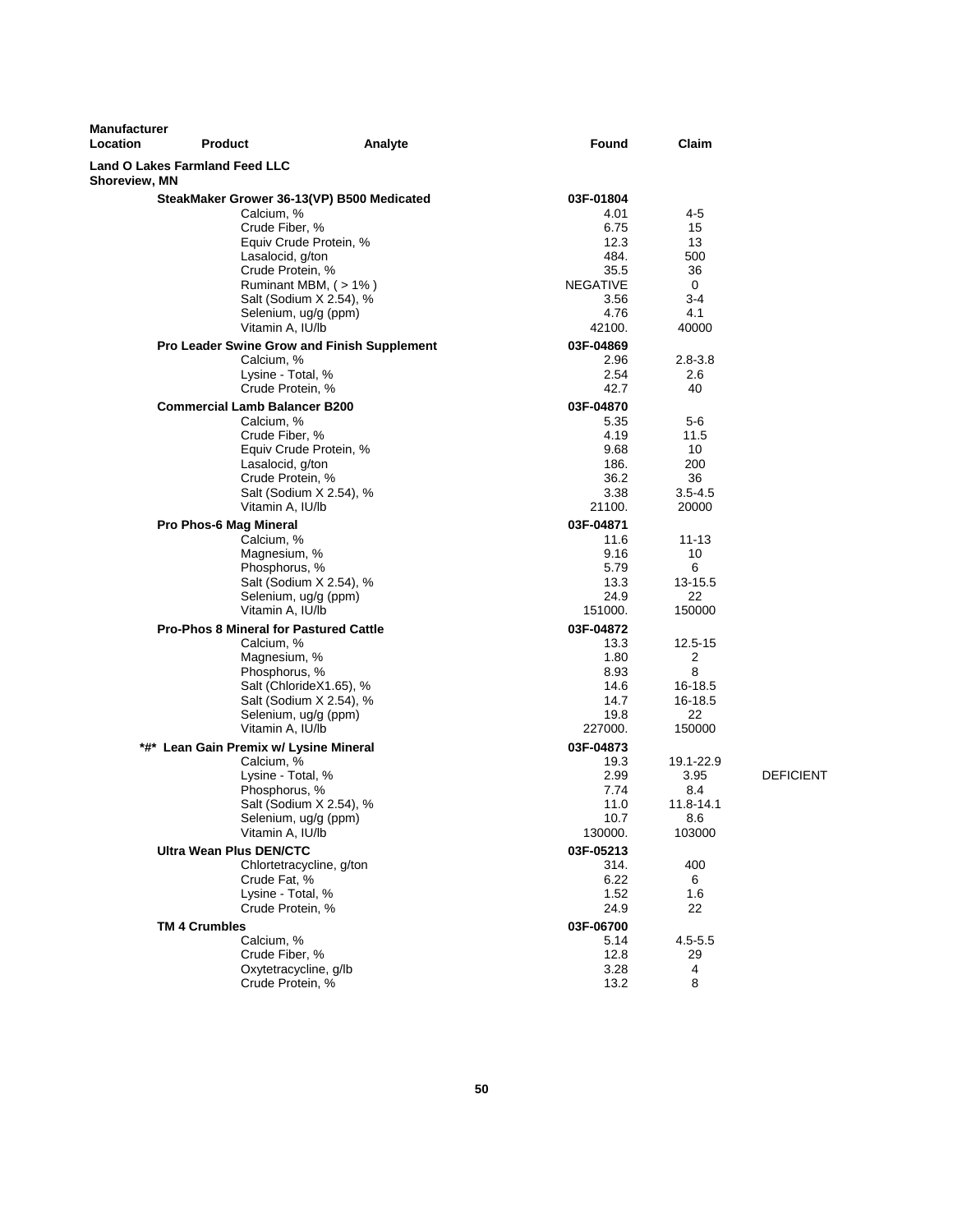| <b>Manufacturer</b> |                                               |                                             |                |              |                  |
|---------------------|-----------------------------------------------|---------------------------------------------|----------------|--------------|------------------|
| Location            | <b>Product</b>                                | Analyte                                     | Found          | Claim        |                  |
|                     | <b>Litter Wean Transition DEN/CTC</b>         |                                             | 03F-06801      |              |                  |
|                     |                                               | Chlortetracycline, g/ton                    | 296.           | 345          |                  |
|                     | Crude Fat, %<br>Crude Protein, %              |                                             | 4.74<br>22.4   | 5<br>22      |                  |
|                     |                                               |                                             | 03F-06811      |              |                  |
|                     | <b>Lean Gain Nursery Base</b><br>Calcium, %   |                                             | 2.61           | $2.3 - 2.8$  |                  |
|                     | Lysine - Total, %                             |                                             | 13.6           | 14.8         |                  |
|                     | Phosphorus, %                                 |                                             | 2.95           | 2.9          |                  |
|                     | Crude Protein, %                              |                                             | 47.4           | 40           |                  |
|                     | 47.5% Soybean Meal Solvent Extracted          |                                             | 03F-13921      |              |                  |
|                     | Crude Protein, %                              |                                             | 46.6           | 47.5         |                  |
| Fort Dodge, IA      | <b>Land O Lakes Farmland Feeds</b>            |                                             |                |              |                  |
|                     | <b>Premier Mineral</b>                        |                                             | 03F-04219      |              |                  |
|                     | Calcium, %                                    |                                             | 14.4           | 13.2-15.9    |                  |
|                     | Magnesium, %                                  |                                             | 6.07           | 6            |                  |
|                     | Phosphorus, %                                 |                                             | 11.5           | 12           |                  |
|                     | Potassium, %                                  |                                             | 3.07           | 3            |                  |
|                     |                                               | Ruminant MBM, (>1%)<br>Selenium, ug/g (ppm) | Negative       | 0<br>17.5    |                  |
|                     | Sulfur, %                                     |                                             | 21.2<br>4.94   | 4            |                  |
|                     | Vitamin A, IU/lb                              |                                             | 123000.        | 150000       |                  |
|                     | Pro Leader ADD PAK swine grower supplement    |                                             | 03F-04220      |              |                  |
|                     | Lysine - Total, %                             |                                             | 5.11           | 5.65         |                  |
|                     | Crude Protein, %                              |                                             | 47.4           | 45           |                  |
|                     | *#* Rangeland All Stock 28 VP                 |                                             | 03F-06704      |              |                  |
|                     | Calcium, %                                    |                                             | 1.68           | $2 - 2.5$    | <b>DEFICIENT</b> |
|                     | Crude Protein, %                              |                                             | 28.2           | 28           |                  |
|                     |                                               | Salt (ChlorideX1.65), %                     | 8.17           | 10.5-11.5    | <b>DEFICIENT</b> |
|                     |                                               | Salt (Sodium X 2.54), %                     | 7.61           | 10.5-11.5    | <b>DEFICIENT</b> |
|                     | Vitamin A, IU/lb                              |                                             | 23200.         | 30000        |                  |
|                     | SteakMaker 40-28 R500 H-0.4                   |                                             | 03F-06809      | $9 - 10$     |                  |
|                     | Calcium, %<br>Crude Fiber, %                  |                                             | 8.61<br>4.94   | 12           |                  |
|                     |                                               | Equiv Crude Protein, %                      | 24.9           | 28           |                  |
|                     | Monensin, g/ton                               |                                             | 477.           | 500          |                  |
|                     | Potassium, %                                  |                                             | 2.86           | 3            |                  |
|                     | Crude Protein, %                              |                                             | 40.4           | 40           |                  |
|                     |                                               | Ruminant MBM, (> 1%)                        | Negative       | 0            |                  |
|                     |                                               | Salt (Sodium X 2.54), %                     | 3.99           | $3.5 - 4.5$  |                  |
|                     | Vitamin A, IU/lb                              | Selenium, ug/g (ppm)                        | 3.88<br>37000. | 4.1<br>40000 |                  |
|                     |                                               |                                             | 03F-06810      |              |                  |
|                     | <b>CO PASS MAX-AMINO 39</b>                   | Acid Detergent Fiber, %                     | 6.31           | 14           |                  |
|                     | Calcium, %                                    |                                             | 2.06           | $1.5 - 2.4$  |                  |
|                     |                                               | Equiv Crude Protein, %                      | 0.11           | 0.8          |                  |
|                     | Crude Protein, %                              |                                             | 42.1           | 39           |                  |
|                     | <b>Proleader-Swine Grow/Finish Supplement</b> |                                             | 03F-06983      |              |                  |
|                     | Calcium, %                                    |                                             | 3.38           | $2.8 - 3.5$  |                  |
|                     | Lysine - Total, %                             |                                             | 2.41           | 2.6          |                  |
|                     | Crude Protein, %                              |                                             | 41.7           | 40           |                  |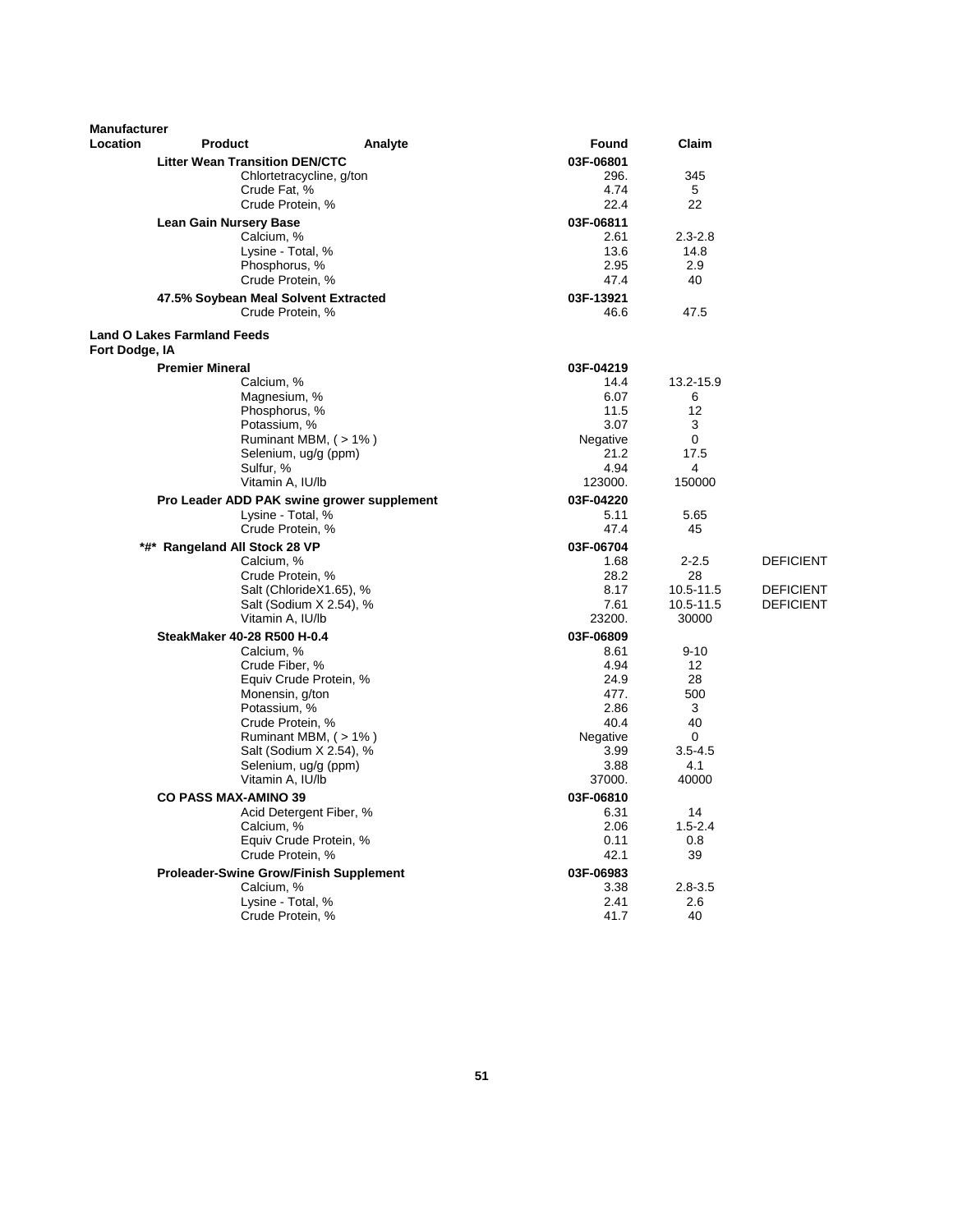| <b>Manufacturer</b><br><b>Location</b> | <b>Product</b>                                                  | Analyte                                         | Found             | Claim              |                  |
|----------------------------------------|-----------------------------------------------------------------|-------------------------------------------------|-------------------|--------------------|------------------|
|                                        | <b>Pro-Phos 12 Mineral</b>                                      |                                                 | 03F-06985         |                    |                  |
|                                        | Calcium, %                                                      |                                                 | 12.7              | 11.5-13.5          |                  |
|                                        | Magnesium, %                                                    |                                                 | 1.67              | 2                  |                  |
|                                        | Phosphorus, %                                                   |                                                 | 12.0              | 12                 |                  |
|                                        |                                                                 | Ruminant MBM, $($ > 1% $)$                      | Negative<br>11.4  | 0<br>$11 - 13$     |                  |
|                                        |                                                                 | Salt (Sodium X 2.54), %<br>Selenium, ug/g (ppm) | 21.0              | 22                 |                  |
|                                        | Vitamin A, IU/lb                                                |                                                 | 174000.           | 200000             |                  |
|                                        | Instant Maxi Care NT 400/200                                    |                                                 | 03F-06987         |                    |                  |
|                                        |                                                                 | Fat: Roese Gottlieb, %                          | 19.7              | 20                 |                  |
|                                        |                                                                 | Oxytetracycline, g/ton                          | 160.              | 200                |                  |
|                                        | Crude Protein, %                                                |                                                 | 21.8              | 22                 |                  |
|                                        | Vitamin A, IU/lb                                                |                                                 | 16400.            | 20000              |                  |
|                                        | Pro Leader Swine Grow/Finish Supplement                         |                                                 | 03F-06989         |                    |                  |
|                                        | Calcium, %<br>Lysine - Total, %                                 |                                                 | 3.44<br>2.45      | $2.8 - 3.8$<br>2.6 |                  |
|                                        | Crude Protein, %                                                |                                                 | 41.3              | 40                 |                  |
|                                        | *#* Rangeland 20 Cube                                           |                                                 | 03F-06990         |                    |                  |
|                                        | Calcium, %                                                      |                                                 | 2.01              | $2.2 - 2.7$        |                  |
|                                        | Crude Fiber, %                                                  |                                                 | 10.1              | 12                 |                  |
|                                        | Crude Protein, %                                                |                                                 | 22.2              | 20                 |                  |
|                                        |                                                                 | Ruminant MBM, (>1%)                             | Negative          | $\mathbf 0$        |                  |
|                                        | Vitamin A, IU/lb                                                |                                                 | 8700.             | 20000              | <b>DEFICIENT</b> |
|                                        | <b>Medicated Creep Pasture Gest 14 B-68</b>                     |                                                 | 03F-06991         |                    |                  |
|                                        | Crude Fiber, %                                                  |                                                 | 18.7              | 25<br>68           |                  |
|                                        | Lasalocid, g/ton<br>Crude Protein, %                            |                                                 | 51.5<br>16.6      | 14                 |                  |
|                                        |                                                                 | Ruminant MBM, $($ > 1% $)$                      | Negative          | 0                  |                  |
|                                        | <b>Medicated DX Crumble</b>                                     |                                                 | 03F-06992         |                    |                  |
|                                        | Calcium, %                                                      |                                                 | 4.57              | $4.5 - 5.5$        |                  |
|                                        | Crude Fiber, %                                                  |                                                 | 21.4              | 29                 |                  |
|                                        | Decoquinate, %                                                  |                                                 | 0.123             | 0.124              |                  |
|                                        | Crude Protein, %                                                |                                                 | 13.3              | 8                  |                  |
|                                        | Pro-Phos 12 Mineral AU 3500-Medicated                           |                                                 | 03F-06993         |                    |                  |
|                                        | Calcium, %                                                      | Chlortetracycline, g/lb                         | 12.6<br>1.58      | 11.5-13.5<br>1.75  |                  |
|                                        | Magnesium, %                                                    |                                                 | 1.69              | $\overline{2}$     |                  |
|                                        | Phosphorus, %                                                   |                                                 | 12.0              | $12 \overline{ }$  |                  |
|                                        |                                                                 | Ruminant MBM, (>1%)                             | Negative          | 0                  |                  |
|                                        |                                                                 | Salt (Sodium X 2.54), %                         | 11.3              | $11 - 13$          |                  |
|                                        |                                                                 | Selenium, ug/g (ppm)                            | 14.6              | 19                 |                  |
|                                        | Vitamin A, IU/lb                                                |                                                 | 283000.           | 200000             |                  |
|                                        | 47% Dehulled Soybean Meal Solvent Extracted<br>Crude Protein, % |                                                 | 03F-07343<br>46.8 | 47                 |                  |
|                                        |                                                                 |                                                 |                   |                    |                  |
|                                        | <b>Super Mix HO.8 Medicated</b><br>Crude Fiber, %               |                                                 | 03F-07504<br>16.1 | 30                 |                  |
|                                        | Crude Protein, %                                                |                                                 | 17.4              | 8                  |                  |
|                                        | Dairy Beef Feedlot Finisher R250 T90 Medicated                  |                                                 | 03F-07505         |                    |                  |
|                                        | Calcium, %                                                      |                                                 | 4.49              | 5-6                |                  |
|                                        | Crude Fiber, %                                                  |                                                 | 7.24              | 12                 |                  |
|                                        |                                                                 | Equiv Crude Protein, %                          | 17.3              | 17.5               |                  |
|                                        | Monensin, g/ton                                                 |                                                 | 249.              | 250                |                  |
|                                        | Potassium, %<br>Crude Protein, %                                |                                                 | 2.72<br>42.5      | 3<br>40            |                  |
|                                        | Tylosin, g/ton                                                  |                                                 | 90.1              | 90                 |                  |
|                                        | Vitamin A, IU/lb                                                |                                                 | 19200.            | 24000              |                  |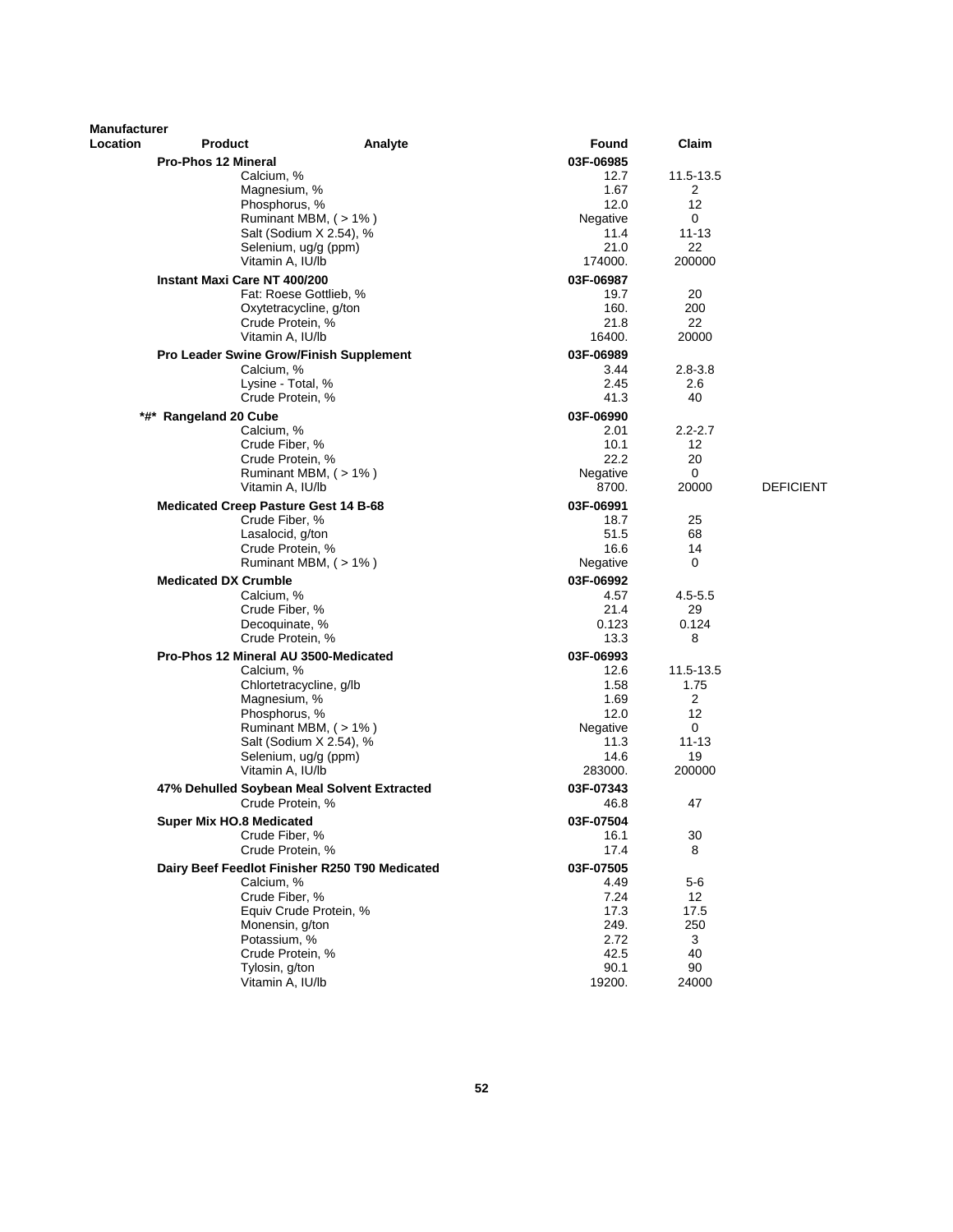| <b>Manufacturer</b><br>Location     |                                             |                         |                   |                   |                  |
|-------------------------------------|---------------------------------------------|-------------------------|-------------------|-------------------|------------------|
|                                     | <b>Product</b>                              | Analyte                 | Found             | Claim             |                  |
|                                     | Creep Pasture Gest 14 B-68 Medicated        |                         | 03F-07506         |                   |                  |
|                                     | Crude Fiber, %<br>Lasalocid, g/ton          |                         | 19.9<br>59.6      | 25<br>68          |                  |
|                                     | Crude Protein, %                            |                         | 15.6              | 14                |                  |
|                                     |                                             |                         |                   |                   |                  |
|                                     | *#* Rangeland All Stock 28 VP<br>Calcium, % |                         | 03F-07507<br>1.53 | $2 - 2.5$         | <b>DEFICIENT</b> |
|                                     | Crude Protein, %                            |                         | 30.1              | 28                |                  |
|                                     |                                             | Salt (ChlorideX1.65), % | 6.49              | $8.5 - 9.5$       | <b>DEFICIENT</b> |
|                                     |                                             | Salt (Sodium X 2.54), % | 6.34              | $8.5 - 9.5$       | <b>DEFICIENT</b> |
|                                     | Vitamin A, IU/lb                            |                         | 20400.            | 30000             | DEFICIENT        |
|                                     | Beef Crumbles AS700 2+2 Medicated           |                         | 03F-07734         |                   |                  |
|                                     | Calcium, %                                  |                         | 5.36              | 4-5               |                  |
|                                     | Crude Fiber, %                              |                         | 12.3              | 30                |                  |
|                                     | Chlortetracycline, g/lb                     |                         | 1.42              | 2                 |                  |
|                                     | Crude Protein, %                            |                         | 15.7              | 10                |                  |
|                                     | Sulfamethazine, g/lb                        |                         | 1.71              | 2                 |                  |
| *#*                                 | Beef Crumbles AS700 2+2                     |                         | 03F-07860         |                   |                  |
|                                     | Calcium, %                                  |                         | 5.64              | 4-5               | <b>EXCESSIVE</b> |
|                                     | Crude Fiber, %                              |                         | 15.8              | 30                |                  |
|                                     | Chlortetracycline, g/lb                     |                         | 1.70              | $\overline{2}$    |                  |
|                                     | Crude Protein, %                            |                         | 13.3<br>1.89      | 10<br>2           |                  |
|                                     | Sulfamethazine, g/lb                        |                         |                   |                   |                  |
|                                     | Creep Pasture Gest 14 B-68                  |                         | 03F-08753         |                   |                  |
|                                     | Crude Fiber, %                              |                         | 19.0<br>55.1      | 25<br>68          |                  |
|                                     | Lasalocid, g/ton<br>Crude Protein, %        |                         | 14.5              | 14                |                  |
| Land O Lakes Inc.<br>Fort Dodge, IA |                                             |                         |                   |                   |                  |
|                                     | <b>Instant Maxi Care NT Medicated</b>       |                         | 03F-02023         |                   |                  |
|                                     | Fat: Roese Gottlieb, %                      |                         | 18.7              | 20                |                  |
|                                     | Oxytetracycline, g/ton                      |                         | 114.              | 125               |                  |
|                                     | Crude Protein, %                            |                         | 21.7              | 22                |                  |
|                                     | Vitamin A, IU/lb                            |                         | 14800.            | 20000             |                  |
|                                     | Eat Em Up Cat Food                          |                         | 03F-07268         |                   |                  |
|                                     | Oven Moisture, %                            | Fat: Acid Hydrolysis, % | 9.20<br>8.62      | 9<br>12           |                  |
|                                     | Crude Protein, %                            |                         | 33.7              | 31.5              |                  |
|                                     | <b>Provide Complete Horse</b>               |                         | 03F-07273         |                   |                  |
|                                     | Crude Fiber, %                              |                         | 19.8              | 24.5              |                  |
|                                     | Crude Protein, %                            |                         | 10.6              | 11                |                  |
| Fort Dodge, IA                      | <b>Land O Lakes/Harvest States</b>          |                         |                   |                   |                  |
|                                     |                                             |                         |                   |                   |                  |
|                                     | Ultramin 12-12 Plus<br>Calcium, %           |                         | 03F-03449<br>13.8 | $12 - 14$         |                  |
|                                     | Magnesium, %                                |                         | 2.81              | 2.5               |                  |
|                                     | Phosphorus, %                               |                         | 11.4              | 12                |                  |
|                                     |                                             | Salt (Sodium X 2.54), % | 3.48              | $3 - 4$           |                  |
|                                     | Selenium, ug/g (ppm)                        |                         | 33.8              | 36                |                  |
|                                     | Vitamin A, IU/lb                            |                         | 132000.           | 150000            |                  |
|                                     | <b>Ultramin 12-12 Plus</b>                  |                         | 03F-04682         |                   |                  |
|                                     | Calcium, %                                  |                         | 14.0              | 12-14             |                  |
|                                     | Magnesium, %                                |                         | 2.82              | 2.5               |                  |
|                                     | Phosphorus, %                               |                         | 11.8              | $12 \overline{ }$ |                  |
|                                     | Selenium, ug/g (ppm)                        |                         | 31.7              | 36<br>150000      |                  |
|                                     | Vitamin A, IU/lb                            |                         | 113000.           |                   |                  |
|                                     | <b>Country Choice Duck &amp; Goose</b>      |                         | 03F-16621         |                   |                  |
|                                     | Crude Protein, %                            |                         | 20.8              | 20                |                  |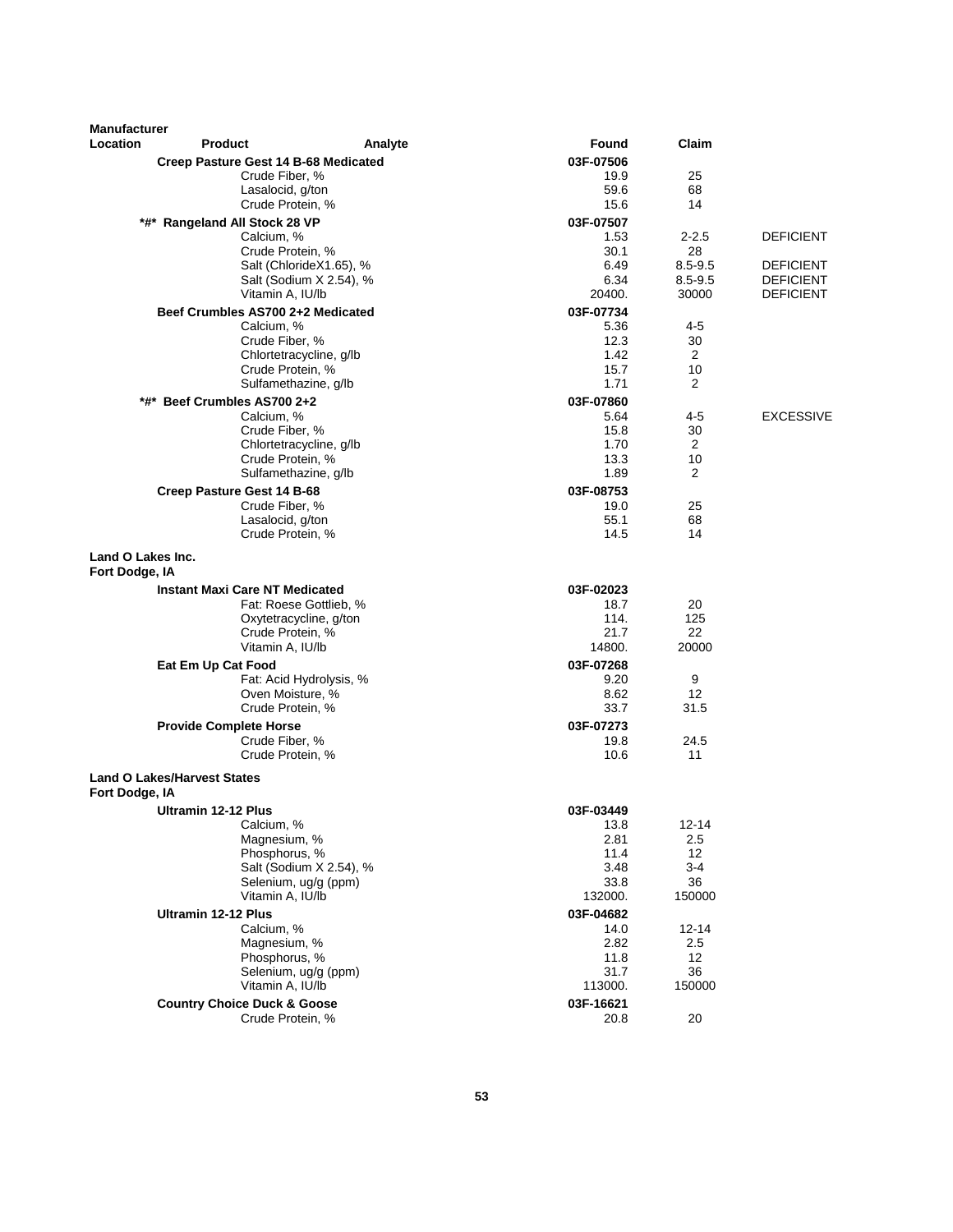| <b>Manufacturer</b><br>Location                     | <b>Product</b><br>Analyte                                                                                           | Found                                       | Claim                             |                  |
|-----------------------------------------------------|---------------------------------------------------------------------------------------------------------------------|---------------------------------------------|-----------------------------------|------------------|
| <b>Land O Lakes/Harvest States</b><br>Ft. Dodge, IA |                                                                                                                     |                                             |                                   |                  |
|                                                     | <b>Country Choice Egg Maker BMD</b><br>Calcium, %<br>Lysine - Total, %<br>Methionine - Total, %<br>Crude Protein, % | 03F-02025<br>3.36<br>0.664<br>0.329<br>18.8 | $3.1 - 4.1$<br>0.77<br>0.33<br>18 |                  |
| Lesterville Feed & Grain<br>Lesterville, SD         |                                                                                                                     |                                             |                                   |                  |
|                                                     | *#* L & G Horsefeed                                                                                                 | 03F-07714                                   |                                   |                  |
|                                                     | Crude Fat, %                                                                                                        | 4.13                                        | 5                                 | <b>DEFICIENT</b> |
|                                                     | Crude Protein, %                                                                                                    | 13.7                                        | 13                                |                  |
|                                                     | *#* Custom Beef Popper Concentrate 500B                                                                             | 03F-07715                                   |                                   |                  |
|                                                     | Calcium, %                                                                                                          | 3.77                                        | $3 - 4$                           |                  |
|                                                     | Crude Fat, %                                                                                                        | 5.19                                        | 6                                 | <b>DEFICIENT</b> |
|                                                     | Lasalocid, g/ton                                                                                                    | 448.                                        | 500                               |                  |
|                                                     | Crude Protein, %                                                                                                    | 37.0                                        | 37                                |                  |
|                                                     | Ruminant MBM, (>1%)<br>Vitamin A, IU/lb                                                                             | Negative<br>60600.                          | 0<br>40000                        |                  |
|                                                     |                                                                                                                     |                                             |                                   |                  |
| *#*                                                 | <b>Base-Mix M</b><br>Calcium, %                                                                                     | 03F-07716<br>15.7                           | 18.5-20                           | <b>DEFICIENT</b> |
|                                                     | Lysine - Total, %                                                                                                   | 2.25                                        | 2                                 |                  |
|                                                     | Phosphorus, %                                                                                                       | 10.2                                        | 8.75                              |                  |
|                                                     | Salt (Sodium X 2.54), %                                                                                             | 7.65                                        | 7.75-8.75                         |                  |
|                                                     | Selenium, %                                                                                                         | 0.0006                                      | 0.0006                            |                  |
|                                                     | Vitamin A, IU/lb                                                                                                    | 105000.                                     | 125000                            |                  |
|                                                     | *#* Country Mix "Hi Fat" Concentrate                                                                                | 03F-07717                                   |                                   |                  |
|                                                     | Calcium, %                                                                                                          | 3.48                                        | 3.8-4.8                           |                  |
|                                                     | Crude Fat, %                                                                                                        | 3.74                                        | 6                                 | <b>DEFICIENT</b> |
|                                                     | Lysine - Total, %                                                                                                   | 3.00                                        | 2.9                               |                  |
|                                                     | Crude Protein, %                                                                                                    | 40.6                                        | 40                                |                  |
|                                                     | Soybean Meal                                                                                                        | 03F-07718                                   |                                   |                  |
|                                                     | Ash, %                                                                                                              | 8.69                                        | 8                                 |                  |
|                                                     | Crude Protein, %                                                                                                    | 46.5                                        | 46.5                              |                  |
|                                                     | <b>Country Mix Power Pack</b>                                                                                       | 03F-07719                                   |                                   |                  |
|                                                     | Calcium, %                                                                                                          | 12.6                                        | 14-16                             |                  |
|                                                     | Phosphorus, %                                                                                                       | 6.79                                        | 6.5                               |                  |
|                                                     | Crude Protein, %                                                                                                    | 30.9                                        | 25                                |                  |
|                                                     | Salt (Sodium X 2.54), %                                                                                             | 7.49                                        | $7-8$                             |                  |
|                                                     | *#* Country Pig Power Pack                                                                                          | 03F-07720                                   |                                   |                  |
|                                                     | Calcium, %                                                                                                          | 1.67                                        | 2-3                               | <b>DEFICIENT</b> |
|                                                     | Crude Fat, %                                                                                                        | 30.1                                        | 18                                |                  |
|                                                     | Crude Protein, %                                                                                                    | 16.5                                        | 15                                |                  |
|                                                     | *#* LFG Custom Range Cattle Mineral                                                                                 | 03F-07721                                   |                                   |                  |
|                                                     | Calcium, %                                                                                                          | 3.05                                        | $1 - 2$                           | <b>EXCESSIVE</b> |
|                                                     | Crude Fat, %                                                                                                        | 7.95                                        | 8                                 |                  |
|                                                     | Lasalocid, g/ton                                                                                                    | 386.                                        | 800                               | <b>DEFICIENT</b> |
|                                                     | Magnesium, %<br>Phosphorus, %                                                                                       | 1.01                                        | 2.3                               | <b>DEFICIENT</b> |
|                                                     | Potassium, %                                                                                                        | 2.94<br>1.21                                | 3<br>0.9                          |                  |
|                                                     | Crude Protein, %                                                                                                    | 26.2                                        | 26.5                              |                  |
|                                                     | Salt (ChlorideX1.65), %                                                                                             | 21.5                                        | 25                                | <b>DEFICIENT</b> |
|                                                     | Salt (Sodium X 2.54), %                                                                                             | 18.9                                        | 25                                | <b>DEFICIENT</b> |
|                                                     | Vitamin A, IU/lb                                                                                                    | 77700.                                      | 64000                             |                  |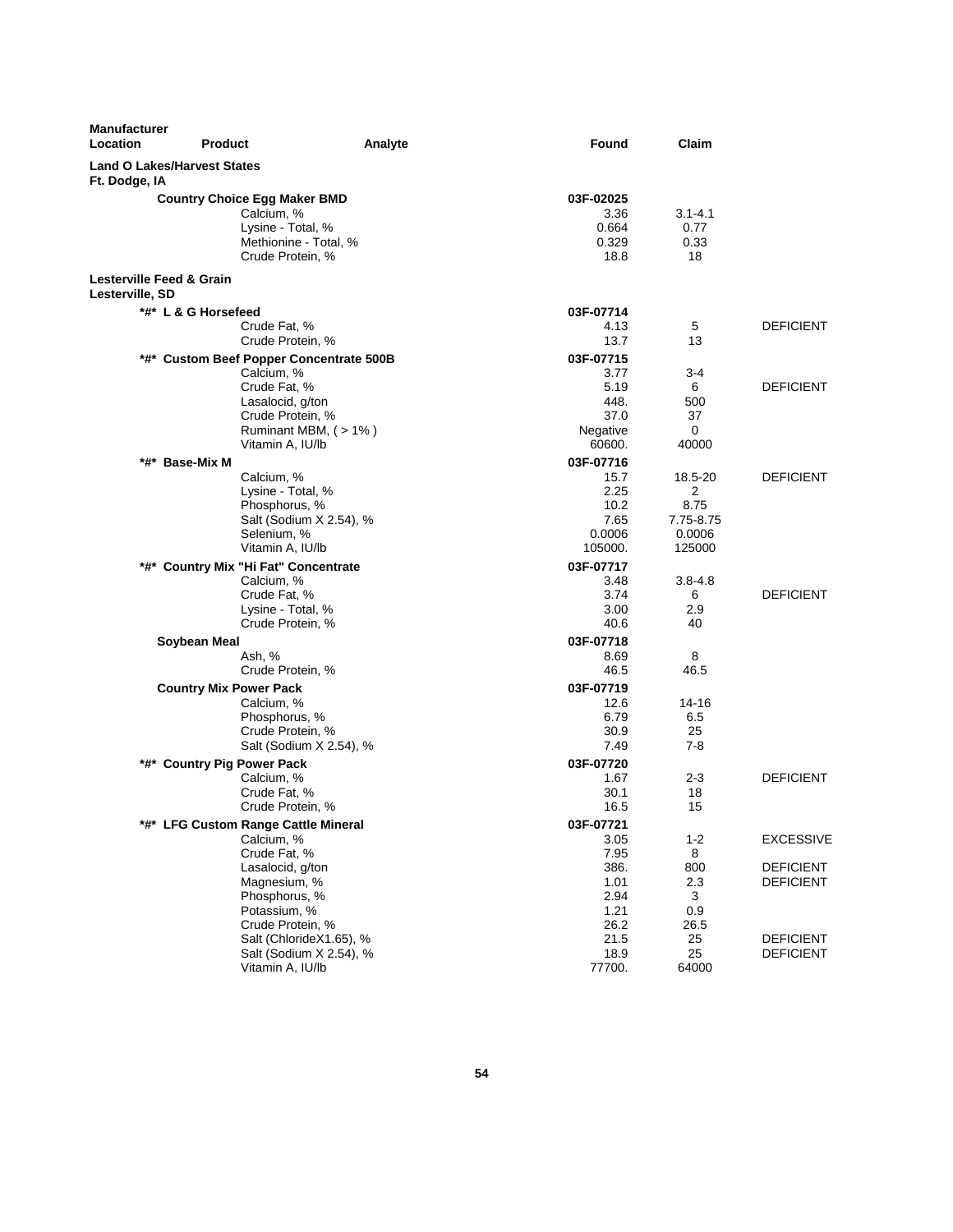| <b>Manufacturer</b><br>Location  | <b>Product</b>                                      | Analyte                 | Found             | Claim              |                                      |
|----------------------------------|-----------------------------------------------------|-------------------------|-------------------|--------------------|--------------------------------------|
| St. Louis, MO                    | <b>Manna Pro Corporation</b>                        |                         |                   |                    |                                      |
|                                  | Sheep & Goat 18% Natural Protein Block              |                         | 03F-01039         |                    |                                      |
|                                  | Calcium, %                                          |                         | 4.12              | 4-5                |                                      |
|                                  | Crude Fiber, %                                      |                         | 4.27              | 6                  |                                      |
|                                  | Crude Protein, %                                    |                         | 20.4              | 18                 |                                      |
|                                  |                                                     | Ruminant MBM, (>1%)     | <b>NEGATIVE</b>   | 0                  |                                      |
|                                  |                                                     | Salt (Sodium X 2.54), % | 15.4              | 17-20              |                                      |
|                                  | Vitamin A, IU/lb                                    |                         | 33300.            | 30000              |                                      |
|                                  | Manna Pro-Bite Size Nuggets (butterscotch)          |                         | 03F-01040         |                    |                                      |
|                                  | Crude Fiber, %                                      |                         | 12.1              | 15                 |                                      |
|                                  | Crude Protein, %                                    |                         | 16.2              | 16                 |                                      |
|                                  | *#* 37% Pasture & Range Block                       |                         | 03F-04044         |                    |                                      |
|                                  | Calcium, %                                          |                         | 3.67              | 5-6                | <b>DEFICIENT</b>                     |
|                                  |                                                     | Equiv Crude Protein, %  | 18.9              | 18.5               |                                      |
|                                  | Crude Protein, %                                    |                         | 41.0              | 37                 |                                      |
|                                  |                                                     | Salt (ChlorideX1.65), % | 11.5<br>11.3      | 16-19<br>$16 - 19$ | <b>DEFICIENT</b><br><b>DEFICIENT</b> |
|                                  | Vitamin A, IU/lb                                    | Salt (Sodium X 2.54), % | 34400.            | 30000              |                                      |
|                                  | <b>Calf Manna</b>                                   |                         |                   |                    |                                      |
|                                  | Crude Protein, %                                    |                         | 03F-04683<br>26.4 | 25                 |                                      |
|                                  | Vitamin A, IU/lb                                    |                         | 17400.            | 20000              |                                      |
|                                  |                                                     |                         |                   |                    |                                      |
|                                  | <b>Aureomycin Crumbles 4 Gram</b><br>Crude Fiber, % |                         | 03F-11493<br>15.0 | 25                 |                                      |
|                                  | Chlortetracycline, g/lb                             |                         | 3.53              | 4                  |                                      |
|                                  | Crude Protein, %                                    |                         | 10.0              | 9                  |                                      |
|                                  | *#* Bison & Elk Mineral & Vitamins                  |                         | 03F-15001         |                    |                                      |
|                                  | Calcium, %                                          |                         | 11.4              | 13-15.6            | <b>DEFICIENT</b>                     |
|                                  | Phosphorus, %                                       |                         | 12.9              | 13                 |                                      |
|                                  |                                                     | Salt (Sodium X 2.54), % | 5.54              | $4.5 - 5.5$        |                                      |
|                                  | Vitamin A, IU/lb                                    |                         | 144000.           | 200000             |                                      |
| <b>McFleeg Inc</b><br>Bowdle, SD |                                                     |                         |                   |                    |                                      |
|                                  | <b>Custom Mix Schaffer R1200 Supplement</b>         |                         | 03F-07511         |                    |                                      |
|                                  | Monensin, g/ton                                     |                         | 1220.             | 1200               |                                      |
| McFleeg Inc                      |                                                     |                         |                   |                    |                                      |
| <b>Watertown, SD</b>             |                                                     |                         |                   |                    |                                      |
|                                  | <b>Focus Lactation Base</b>                         |                         | 03F-02311         |                    |                                      |
|                                  | Calcium, %                                          |                         | 14.0              | 12.5-14.5          |                                      |
|                                  | Phosphorus, %                                       |                         | 6.09              | 6                  |                                      |
|                                  | Crude Protein, %                                    |                         | 18.8              | 15                 |                                      |
|                                  |                                                     | Salt (Sodium X 2.54), % | 7.24              | $6 - 7.2$          |                                      |
|                                  | *#* Focus Second Bite Mecadox Medicated             |                         | 03F-02312         |                    |                                      |
|                                  | Carbadox, g/ton                                     |                         | 42.5              | 50                 |                                      |
|                                  | Crude Fat, %                                        |                         | 7.42              | 8.5                | <b>DEFICIENT</b>                     |
|                                  | Crude Protein, %                                    |                         | 22.0              | 21                 |                                      |
|                                  | Super Gro 40 Hog Concentrate                        |                         | 03F-07512         |                    |                                      |
|                                  | Crude Protein, %                                    |                         | 41.1              | 40                 |                                      |
|                                  | X-Ceed Poultry Pre-Starter                          |                         | 03F-08754         |                    |                                      |
|                                  | Crude Protein, %                                    |                         | 14.3              | 10                 |                                      |
| Poweres, MI                      | <b>MDL Sweet Apple, Inc.</b>                        |                         |                   |                    |                                      |
|                                  | <b>Mighty Horse Block</b>                           |                         | 03F-17233         |                    |                                      |
|                                  |                                                     | Salt (ChlorideX1.65), % | 95.3              | 93-97.5            |                                      |
|                                  |                                                     | Salt (Sodium X 2.54), % | 94.3              | 93-97.5            |                                      |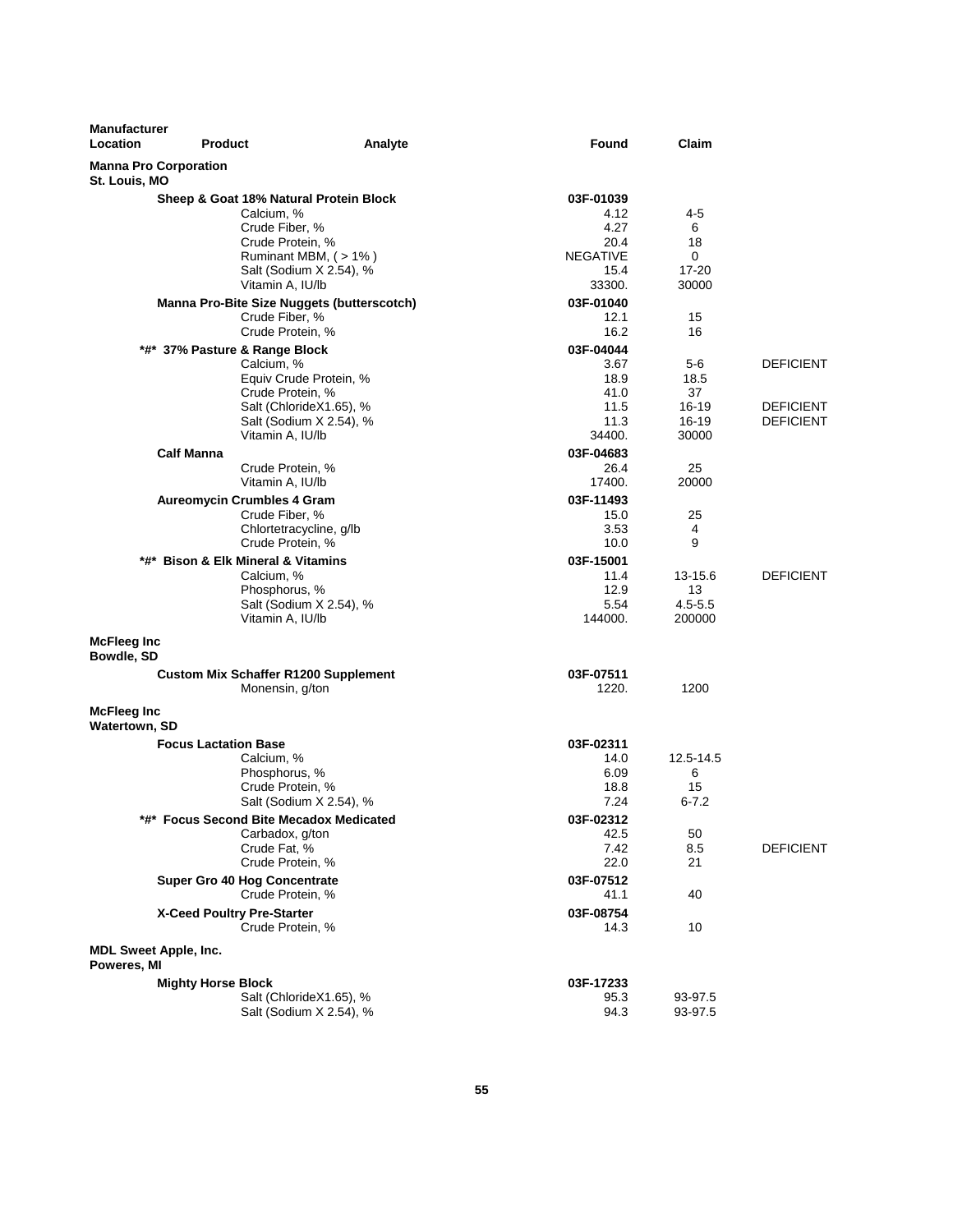| <b>Manufacturer</b><br>Location                     | <b>Product</b>                                | Analyte                 | Found             | Claim           |                  |
|-----------------------------------------------------|-----------------------------------------------|-------------------------|-------------------|-----------------|------------------|
| St Paul, MN                                         | <b>Mid-States Distributing Company</b>        |                         |                   |                 |                  |
|                                                     | Duralife Dog Dinner w/ chopped chicken        |                         | 03F-00526         |                 |                  |
|                                                     | Crude Fat, %                                  |                         | 11.2              | 7               |                  |
|                                                     | Oven Moisture, %                              |                         | 72.8              | 78              |                  |
|                                                     | Crude Protein, %                              |                         | 10.2              | 9               |                  |
|                                                     | <b>Dura Life Horse Treats</b><br>Crude Fat, % |                         | 03F-05821<br>6.43 | 5               |                  |
|                                                     | Oven Moisture, %                              |                         | 7.05              | 12              |                  |
|                                                     | Crude Protein, %                              |                         | 16.2              | 10              |                  |
|                                                     | *#* Dura-Life 37% Block (STL)                 |                         | 03F-09689         |                 |                  |
|                                                     | Calcium, %                                    |                         | 5.59              | 6-7             |                  |
|                                                     | Equiv Crude Protein, %                        |                         | 16.5              | 18.5            |                  |
|                                                     | Crude Protein, %                              |                         | 36.8              | 37              |                  |
|                                                     | Salt (ChlorideX1.65), %                       |                         | 11.7              | 16-19           | <b>DEFICIENT</b> |
|                                                     |                                               | Salt (Sodium X 2.54), % | 11.8<br>4.62      | 16-19           | <b>DEFICIENT</b> |
|                                                     | Sodium, %<br>Vitamin A, IU/lb                 |                         | 23600.            | 5-7<br>29000    |                  |
|                                                     |                                               |                         |                   |                 |                  |
| <b>Midwest Agri-Commodities</b><br>Corte Madera, CA |                                               |                         |                   |                 |                  |
|                                                     | <b>Beet Pulp Shreds w/Molasses</b>            |                         | 03F-02796         |                 |                  |
|                                                     | Crude Fiber, %                                |                         | 18.8              | 22              |                  |
|                                                     | Crude Protein, %                              |                         | 7.04              | 6               |                  |
|                                                     | <b>Beet Pulp Shredded w/ Molasses</b>         |                         | 03F-03450         |                 |                  |
|                                                     | Crude Fiber, %                                |                         | 19.3              | 22              |                  |
|                                                     | Crude Protein, %                              |                         | 8.22              | 6               |                  |
| Lakefield, MN                                       | <b>Midwest Livestock Service LTD.</b>         |                         |                   |                 |                  |
|                                                     | Sow HP 90 w/Phytase                           |                         | 03F-05210         |                 |                  |
|                                                     | Calcium, %                                    |                         | 16.6              | 16.9-20.2       |                  |
|                                                     | Phosphorus, %                                 |                         | 9.13              | 9.86            |                  |
|                                                     |                                               | Salt (Sodium X 2.54), % | 12.9              | 10-12           |                  |
|                                                     | Selenium, ug/g (ppm)                          |                         | 6.54              | 6.7             |                  |
| <b>Midwest PMS</b><br>Gering, NE                    |                                               |                         |                   |                 |                  |
| *#* CM 236                                          |                                               |                         | 03F-04046         |                 |                  |
|                                                     | Calcium, %                                    |                         | 2.73              | $1.5-2$         | <b>EXCESSIVE</b> |
|                                                     | Equiv Crude Protein, %                        |                         | 10.0              | 9               |                  |
|                                                     | Vacuum Moisture, %                            |                         | 32.8              |                 |                  |
|                                                     | Crude Protein, %                              |                         | 18.5              | 14              |                  |
|                                                     | Vitamin A, IU/lb                              |                         | 112000.           | 30000           |                  |
| *#* CM 149                                          |                                               |                         | 03F-04047         |                 |                  |
|                                                     | Calcium, %<br>Equiv Crude Protein, %          |                         | 8.14<br>42.3      | $8 - 8.5$<br>49 |                  |
|                                                     | Vacuum Moisture, %                            |                         | 29.1              | 33              |                  |
|                                                     | Monensin, g/ton                               |                         | 340.              | 370             |                  |
|                                                     | Crude Protein, %                              |                         | 51.2              | 53              | <b>DEFICIENT</b> |
|                                                     |                                               | Salt (Sodium X 2.54), % | 5.05              | $4 - 4.5$       |                  |
|                                                     | Tylosin, g/ton                                |                         | 90.8              | 100             |                  |
|                                                     | Vitamin A, IU/lb                              |                         | 29100.            | 22000           |                  |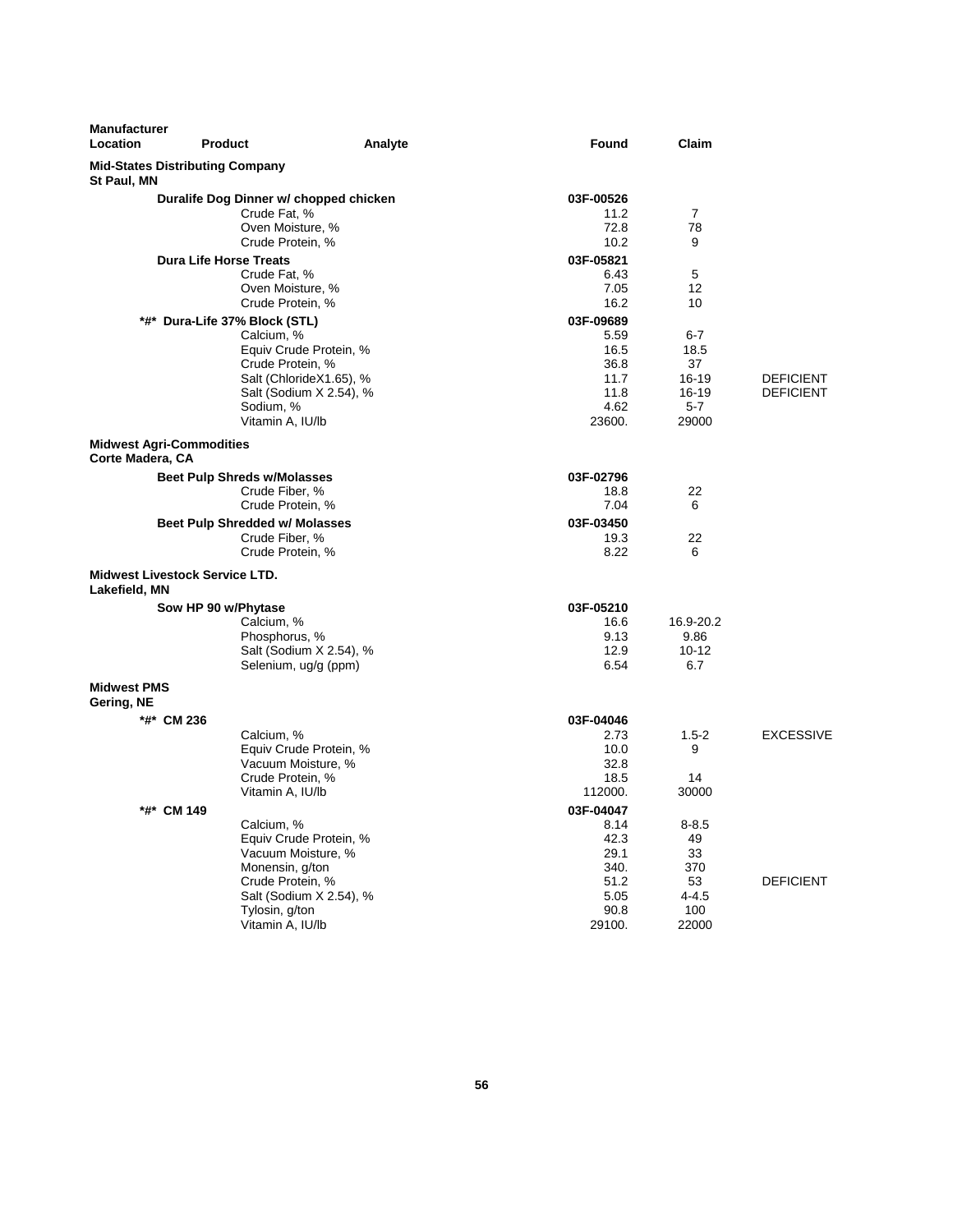| Location                                    | <b>Product</b>                  | Analyte                                              | <b>Manufacturer</b><br>Found | Claim          |                  |
|---------------------------------------------|---------------------------------|------------------------------------------------------|------------------------------|----------------|------------------|
|                                             |                                 |                                                      |                              |                |                  |
| Dundee, IL                                  | <b>Milk Specialties Company</b> |                                                      |                              |                |                  |
|                                             | <b>Calf Medic</b>               |                                                      | 03F-04679                    |                |                  |
|                                             |                                 | Ash, %                                               | 8.40                         | 10             |                  |
|                                             |                                 | Fat: Roese Gottlieb, %                               | 23.8                         | 25             |                  |
|                                             |                                 | Oxytetracycline, g/ton<br>Crude Protein, %           | 720.<br>21.5                 | 800<br>20      |                  |
|                                             |                                 | Ruminant MBM, (>1%)                                  | Negative                     | 0              |                  |
|                                             |                                 | Vitamin A, IU/lb                                     | 112000.                      | 100000         |                  |
|                                             | <b>Morton International Inc</b> |                                                      |                              |                |                  |
| Chicago, IL                                 |                                 |                                                      |                              |                |                  |
|                                             | <b>MORTON IOFIXT T-M</b>        |                                                      | 03F-01038                    |                |                  |
|                                             |                                 | Salt (ChlorideX1.65), %<br>Salt (Sodium X 2.54), %   | 97.4<br>93.0                 | 93-98<br>93-98 |                  |
| <b>Muellers Feed Mill</b>                   |                                 |                                                      |                              |                |                  |
| Martin, SD                                  |                                 |                                                      |                              |                |                  |
|                                             | <b>Calf Creep</b>               |                                                      | 03F-04038                    |                |                  |
|                                             |                                 | Crude Fiber, %                                       | 7.86                         | 12             |                  |
|                                             |                                 | Crude Protein, %                                     | 18.3                         | 13             |                  |
|                                             | <b>Muellers Chick Scratch</b>   |                                                      | 03F-06091                    |                |                  |
|                                             |                                 | Crude Protein, %                                     | 11.8                         | 10             |                  |
|                                             | <b>Range Mineral</b>            | Calcium, %                                           | 03F-06093<br>11.8            | $12 - 14.5$    |                  |
|                                             |                                 | Phosphorus, %                                        | 11.9                         | 12             |                  |
|                                             |                                 | Salt (Sodium X 2.54), %                              | 13.6                         | $15 - 16$      |                  |
|                                             |                                 | Vitamin A, IU/lb                                     | 45200.                       | 50000          |                  |
| <b>Nash Finch</b><br><b>Minneapolis, MN</b> |                                 |                                                      |                              |                |                  |
|                                             | <b>Fame Mixed Grill Dinner</b>  |                                                      | 03F-03436                    |                |                  |
|                                             |                                 | Ash, %                                               | 2.25                         | 2.7            |                  |
|                                             |                                 | Crude Fat, %                                         | 7.87                         | 5              |                  |
|                                             |                                 | Oven Moisture, %<br>Crude Protein, %                 | 75.0<br>13.7                 | 78<br>10       |                  |
|                                             |                                 | Taurine - Total, %                                   | 0.045                        | 0.05           |                  |
| <b>Natura Pet Products</b>                  |                                 |                                                      |                              |                |                  |
| Santa Clara, CA                             |                                 |                                                      |                              |                |                  |
|                                             |                                 | *#* California Natural Adult Cat Food Chicken & Rice | 03F-01041                    |                |                  |
|                                             |                                 | Ash, %                                               | 7.78                         | 6.5            | <b>EXCESSIVE</b> |
|                                             |                                 | Fat: Acid Hydrolysis, %<br>Oven Moisture, %          | 15.4<br>5.62                 | 16<br>10       |                  |
|                                             |                                 | Omega-3 Fatty Acids, %                               | 0.536                        | 1.4            | <b>DEFICIENT</b> |
|                                             |                                 | Omega-6 Fatty Acids, %                               | 3.46                         | 6.3            | <b>DEFICIENT</b> |
|                                             |                                 | Crude Protein, %                                     | 37.7                         | 36             |                  |
| <b>Nelson &amp; Sons Inc</b><br>Murray, UT  |                                 |                                                      |                              |                |                  |
|                                             | <b>Silver Cup Trout 3.5</b>     |                                                      | 03F-03576                    |                |                  |
|                                             |                                 | Ash, %                                               | 8.05                         | 12             |                  |
|                                             |                                 | Crude Fat, %<br>Crude Protein, %                     | 12.5<br>42.5                 | 10<br>40       |                  |
|                                             |                                 | Sodium, %                                            | 1.26                         | $0 - 2$        |                  |
|                                             | <b>Silver Cup Trout 3.5</b>     |                                                      | 03F-03577                    |                |                  |
|                                             |                                 | Ash, %                                               | 7.68                         | 12             |                  |
|                                             |                                 | Crude Fat, %                                         | 10.9                         | 10             |                  |
|                                             |                                 | Crude Protein, %<br>Sodium, %                        | 43.1<br>0.880                | 40<br>$0 - 2$  |                  |
|                                             |                                 |                                                      |                              |                |                  |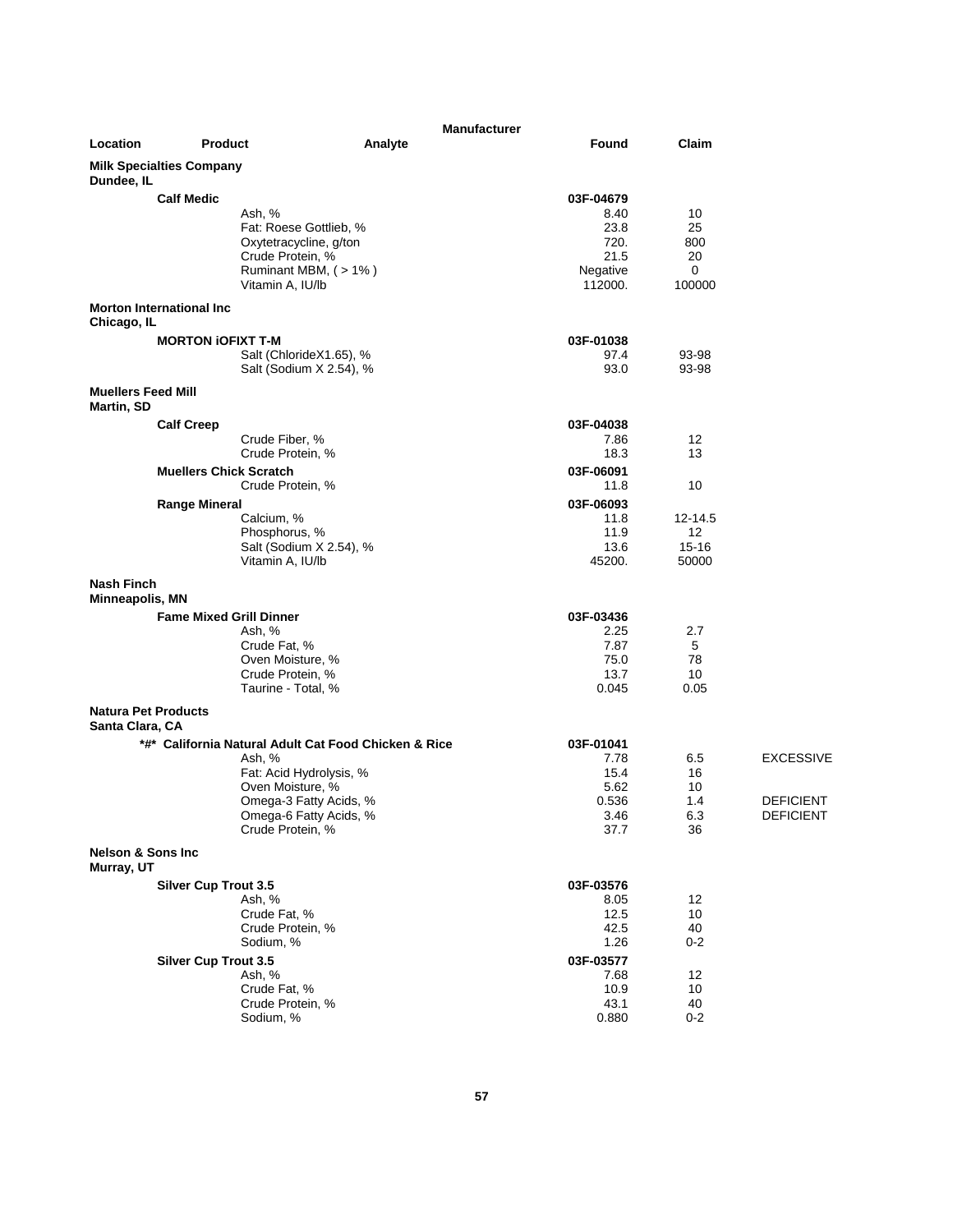| <b>Manufacturer</b><br>Location | <b>Product</b>                          | Analyte                                         | Found           | Claim             |                  |
|---------------------------------|-----------------------------------------|-------------------------------------------------|-----------------|-------------------|------------------|
|                                 | <b>Silver Cup Steelhead 1.5</b>         |                                                 | 03F-03578       |                   |                  |
|                                 | Ash, %                                  |                                                 | 8.79            | 12                |                  |
|                                 |                                         | Fat: Acid Hydrolysis, %                         | 15.6            | 16                |                  |
|                                 |                                         | Crude Protein, %                                | 45.0            | 45                |                  |
|                                 |                                         | Sodium, %                                       | 0.990           | $0 - 2$           |                  |
|                                 |                                         | Vitamin A, IU/KG                                | 15800.          | 10000             |                  |
| Neogen Corp.<br>Lexington, KY   |                                         |                                                 |                 |                   |                  |
|                                 | <b>Stress Dex Gel</b>                   |                                                 | 03F-17223       |                   |                  |
|                                 |                                         | Dextrose, %                                     | 30.2            | 13                |                  |
|                                 |                                         | Salt (Sodium X 2.54), %                         | 3.96            | $3.5 - 4$         |                  |
| <b>Nestle Purina</b>            |                                         |                                                 |                 |                   |                  |
| St. Louis, MO                   |                                         |                                                 | 03F-00392       |                   |                  |
|                                 | Alpo with chicken                       | Fat: Acid Hydrolysis, %                         | 4.56            | 5                 |                  |
|                                 |                                         | Oven Moisture, %                                | 32.3            | 32                |                  |
|                                 |                                         | Crude Protein, %                                | 15.3            | 15                |                  |
|                                 | Alpo Prime Cuts in Gravy with Beef      |                                                 | 03F-02316       |                   |                  |
|                                 |                                         | Oven Moisture, %                                | 80.9            | 82                |                  |
|                                 |                                         | Crude Protein, %                                | 9.17            | 8                 |                  |
|                                 | <b>Friskies Chef's Blend</b>            |                                                 | 03F-03431       |                   |                  |
|                                 |                                         | Crude Fat, %                                    | 8.76            | 9                 |                  |
|                                 |                                         | Oven Moisture, %                                | 5.03            | 12                |                  |
|                                 |                                         | Crude Protein, %                                | 34.3            | 30                |                  |
|                                 |                                         | Taurine - Total, %                              | 0.130           | 0.1               |                  |
|                                 | <b>Purina Mighty Dog Chicken Dinner</b> |                                                 | 03F-03794       |                   |                  |
|                                 |                                         | Oven Moisture, %                                | 76.3            | 78                |                  |
|                                 |                                         | Crude Protein, %                                | 13.8            | 10                |                  |
|                                 |                                         | <b>Friskies Fine Cuts with Chicken for Cats</b> | 03F-15698       |                   |                  |
|                                 | Ash, %                                  |                                                 | 0.99            | 2.5               |                  |
|                                 |                                         | Oven Moisture, %                                | 78.1            | 78                |                  |
|                                 |                                         | Crude Protein, %                                | 17.3            | 11                |                  |
|                                 |                                         | Taurine - Total, %                              | 0.120           | 0.05              |                  |
| <b>Belle Fourche, SD</b>        | <b>New Generation Feeds</b>             |                                                 |                 |                   |                  |
|                                 | *#* NE-22 SmartLic Product #B60250      |                                                 | 03F-00529       |                   |                  |
|                                 |                                         | Calcium, %                                      | 2.30            | $2.3 - 2.8$       |                  |
|                                 |                                         | Fat: Roese Gottlieb, %                          | 4.80            | 5                 |                  |
|                                 |                                         | Phosphorus, %                                   | 1.99            | 2                 |                  |
|                                 |                                         | Potassium, %                                    | 2.64            | 2.5               |                  |
|                                 |                                         | Crude Protein, %                                | 23.2            | 22                |                  |
|                                 |                                         | Ruminant MBM, (>1%)                             | <b>NEGATIVE</b> | 0                 |                  |
|                                 |                                         | Selenium, ug/g (ppm)                            | 8.98            | $6.6\,$           | <b>EXCESSIVE</b> |
|                                 |                                         | Vitamin A, IU/lb                                | 54500.          | 80000             | <b>DEFICIENT</b> |
|                                 |                                         | *#* Smartlic NE-Mag 22 Product #B65250          | 03F-03743       |                   |                  |
|                                 |                                         | Calcium, %<br>Equiv Crude Protein, %            | 2.35<br>7.49    | $2.3 - 2.8$<br>10 |                  |
|                                 |                                         | Fat: Roese Gottlieb, %                          | 4.72            | 5                 |                  |
|                                 |                                         | Magnesium, %                                    | 1.69            | 2                 |                  |
|                                 |                                         | Phosphorus, %                                   | 1.80            | $\overline{2}$    | <b>DEFICIENT</b> |
|                                 |                                         | Potassium, %                                    | 2.48            | 2.5               |                  |
|                                 |                                         | Crude Protein, %                                | 20.8            | 22                | <b>DEFICIENT</b> |
|                                 |                                         | Selenium, ug/g (ppm)                            | 8.01            | 6.6               |                  |
|                                 |                                         | Vitamin A, IU/lb                                | 121000.         | 80000             |                  |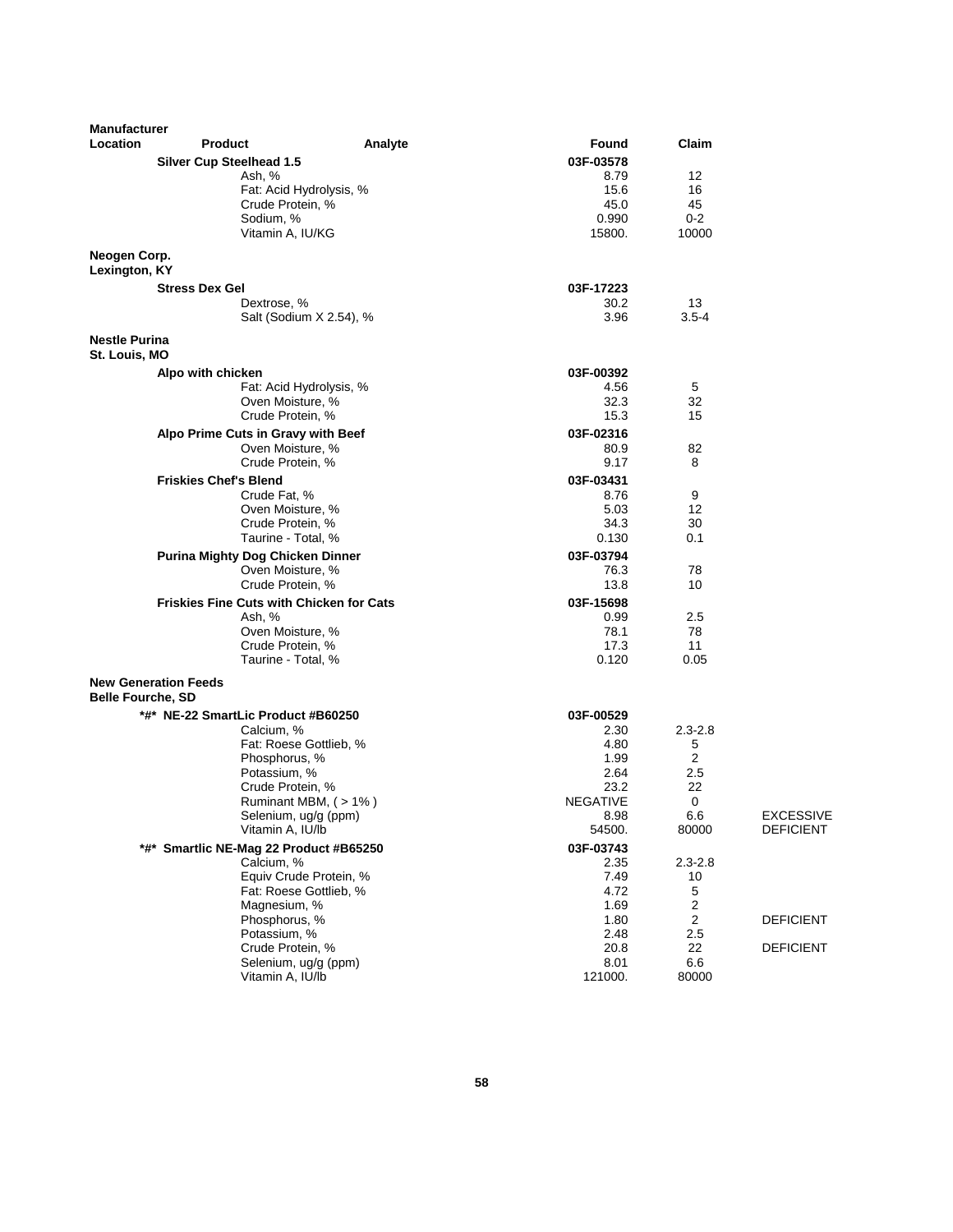| Manufacturer<br>Location                           | <b>Product</b>                                     | Analyte                                               | Found        | Claim          |                  |
|----------------------------------------------------|----------------------------------------------------|-------------------------------------------------------|--------------|----------------|------------------|
| <b>Overland Park, KS</b>                           | <b>North American Salt Company</b>                 |                                                       |              |                |                  |
|                                                    | <b>Equine Micro 100 Trace Block</b>                |                                                       | 03F-06187    |                |                  |
|                                                    | Salt (ChlorideX1.65), %                            |                                                       | 96.3         | 94-96.5        |                  |
|                                                    | Salt (Sodium X 2.54), %                            |                                                       | 88.9         | 94-96.5        |                  |
|                                                    | Selenium, ug/g (ppm)                               |                                                       | 12.2         | 14             |                  |
|                                                    | American Stockman Trace Mineralized Salt           |                                                       | 03F-17231    |                |                  |
|                                                    | Salt (ChlorideX1.65), %<br>Salt (Sodium X 2.54), % |                                                       | 95.9<br>95.9 | 96-99<br>96-99 |                  |
| <b>North Dakota Mill</b><br><b>Grand Forks, ND</b> |                                                    |                                                       |              |                |                  |
|                                                    | <b>Wheat Middlings and Ground Grain Screenings</b> |                                                       | 03F-01801    |                |                  |
|                                                    | Ash, %                                             |                                                       | 5.23         | 6.5            |                  |
|                                                    | Crude Protein, %                                   |                                                       | 18.4         | 14.5           |                  |
| <b>Nutrena Feeds</b><br>Minneapolis, MN            |                                                    |                                                       |              |                |                  |
|                                                    | <b>Sweet Nuggets Horse Treats</b>                  |                                                       | 03F-05819    |                |                  |
|                                                    | Crude Protein, %                                   |                                                       | 9.17         | 7              |                  |
|                                                    | <b>Aureomycin 4G Crumbles</b>                      |                                                       | 03F-06194    |                |                  |
|                                                    | Chlortetracycline, g/lb                            |                                                       | 3.87         | 4              |                  |
|                                                    | <b>Nutrena Naturewise Rabbit Pellets</b>           |                                                       | 03F-06195    |                |                  |
|                                                    | Crude Fiber, %                                     |                                                       | 17.9         | 17-20          |                  |
|                                                    | Crude Protein, %                                   |                                                       | 15.5         | 16             |                  |
|                                                    | <b>Pfizer TM Crumbles (NR) Medicated</b>           |                                                       | 03F-11492    |                |                  |
|                                                    | Crude Fiber, %                                     |                                                       | 13.5         | 15             |                  |
|                                                    | Oxytetracycline, g/lb<br>Crude Protein, %          |                                                       | 1.47<br>16.4 | 2<br>14        |                  |
|                                                    | Vitamin A, IU/lb                                   |                                                       | 50300.       | 27000          |                  |
|                                                    |                                                    | Naturewise Chick Starter/Grower Crumbles Nonmedicated | 03F-11494    |                |                  |
|                                                    | Lysine - Total, %                                  |                                                       | 0.874        | 0.85           |                  |
|                                                    | Methionine - Total, %                              |                                                       | 0.324        | 0.3            |                  |
|                                                    | Crude Protein, %                                   |                                                       | 20.0         | 18             |                  |
|                                                    | Naturewise Rabbit Pellets (25#) (NR)               |                                                       | 03F-11495    |                |                  |
|                                                    | Crude Fiber, %                                     |                                                       | 17.3         | $17 - 20$      |                  |
|                                                    | Crude Protein, %                                   |                                                       | 16.4         | 16             |                  |
| <b>Nutri-Vet LLC</b><br>Meridan, ID                |                                                    |                                                       |              |                |                  |
|                                                    | *#* Healthy Coat                                   |                                                       | 03F-00396    |                |                  |
|                                                    | Calcium, %                                         |                                                       | 2.28         | $2 - 3$        |                  |
|                                                    | Crude Fat, %                                       |                                                       | 21.8         | 5<br>6         |                  |
|                                                    | Oven Moisture, %<br>Phosphorus, %                  |                                                       | 4.00<br>2.11 | 2              |                  |
|                                                    | Crude Protein, %                                   |                                                       | 30.2         | 35             | <b>DEFICIENT</b> |
|                                                    | Vitamin A, IU/tablet                               |                                                       | 1030.        | 1500           |                  |
| <b>Nutro Products Inc</b><br>City of Industry, CA  |                                                    |                                                       |              |                |                  |
|                                                    | Max Cat Lite- chicken & fish                       |                                                       | 03F-00500    |                |                  |
|                                                    | Ash, %                                             |                                                       | 1.68         | 2.5            |                  |
|                                                    | Crude Fat, %                                       |                                                       | 5.23         | 3              |                  |
|                                                    | Linoleic Acid 18:2, %                              |                                                       | 0.728        | 0.6            |                  |
|                                                    | Oven Moisture, %                                   |                                                       | 77.0         | 78             |                  |
|                                                    | Crude Protein, %                                   |                                                       | 11.0         | 8.5            |                  |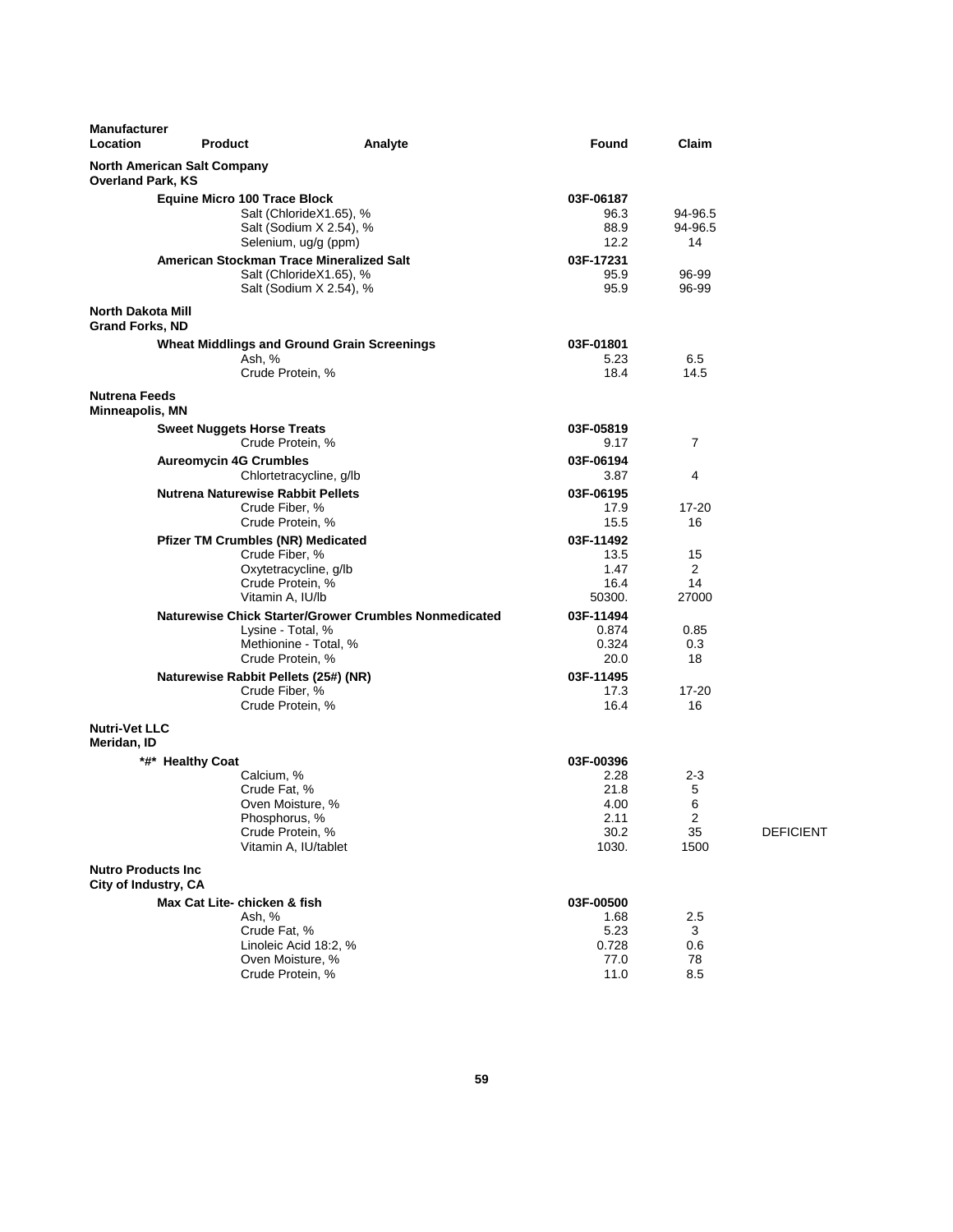| <b>Manufacturer</b>                               |                                   |                                      |         |           |                |
|---------------------------------------------------|-----------------------------------|--------------------------------------|---------|-----------|----------------|
| Location                                          | <b>Product</b>                    |                                      | Analyte | Found     | Claim          |
|                                                   | <b>Nutro Natural Choice</b>       |                                      |         | 03F-01436 |                |
|                                                   |                                   | Ash, %                               |         | 6.92      | $\overline{7}$ |
|                                                   |                                   | Crude Fat, %                         |         | 9.56      | $10 - 13$      |
|                                                   |                                   | Linoleic Acid 18:2, %                |         | 2.69      | 3              |
|                                                   |                                   | Oven Moisture, %                     |         | 7.86      | 10             |
|                                                   |                                   | Crude Protein, %                     |         | 33.0      | 33             |
|                                                   |                                   | Taurine - Total, %                   |         | 0.178     | $0.1 - 0.15$   |
| <b>Omega Protein Inc</b><br>Hammond, LA           |                                   |                                      |         |           |                |
|                                                   | <b>Menhaden Fish Meal</b>         |                                      |         | 03F-07773 |                |
|                                                   |                                   | Crude Fat, %                         |         | 9.36      | 6              |
|                                                   |                                   | Crude Protein, %                     |         | 66.4      | 60             |
| Pamida Inc<br>Omaha, NE                           |                                   |                                      |         |           |                |
|                                                   | <b>Pamida Cat Food</b>            |                                      |         | 03F-02783 |                |
|                                                   |                                   | Crude Fat, %                         |         | 11.7      | 10             |
|                                                   |                                   | Oven Moisture, %                     |         | 6.77      | 12             |
|                                                   |                                   | Crude Protein, %                     |         | 35.3      | 31.5           |
|                                                   |                                   |                                      |         |           |                |
| Pet-Ag Inc.<br>Hampshire, IL                      |                                   |                                      |         |           |                |
|                                                   |                                   | <b>KMR-Milk Replacer for Kittens</b> |         | 03F-01036 |                |
|                                                   |                                   | Ash, %                               |         | 1.24      | 1.5            |
|                                                   |                                   | Oven Moisture, %                     |         | 82.4      | 82             |
|                                                   |                                   | Crude Protein, %                     |         | 7.65      | 7.5            |
| <b>Pfizer Animal Health</b><br>Exton, PA          |                                   |                                      |         |           |                |
|                                                   | <b>Oral Hydration Electrolyte</b> |                                      |         | 03F-05981 |                |
|                                                   |                                   | Glucose, g/pkt                       |         | 48.0      | 44             |
|                                                   |                                   | Glycine, g/pkt                       |         | 6.11      | 6.36           |
|                                                   |                                   | Potassium Phosphate, g/pkt           |         | 3.91      | 4.2            |
|                                                   |                                   | Sodium Chloride, g/pkt               |         | 8.89      | 8.82           |
| Fairfield, NJ                                     | <b>Philbro Animal Health</b>      |                                      |         |           |                |
|                                                   | Terramycin 50                     |                                      |         | 03F-07262 |                |
|                                                   |                                   | Oxytetracycline, g/lb                |         | 42.4      | 50             |
|                                                   |                                   | Mecadox 2.5 Type B Medicated         |         | 03F-07267 |                |
|                                                   |                                   | Carbodox, g/lb                       |         | 2.44      | 2.5            |
|                                                   |                                   |                                      |         |           |                |
| <b>PMI Nutrition Inc.</b><br><b>Brentwood, MO</b> |                                   |                                      |         |           |                |
|                                                   | <b>Premium Formula</b>            |                                      |         | 03F-05078 |                |
|                                                   |                                   | Fat: Acid Hydrolysis, %              |         | 11.3      | 10             |
|                                                   |                                   | Linoleic Acid 18:2, %                |         | 3.02      | 1.5            |
|                                                   |                                   | Oven Moisture, %                     |         | 8.89      | 12             |
|                                                   |                                   | Crude Protein, %                     |         | 24.3      | 22             |
|                                                   | <b>Canine Select Formula</b>      |                                      |         | 03F-05079 |                |
|                                                   |                                   | Crude Fat, %                         |         | 9.18      | 8              |
|                                                   |                                   | Oven Moisture, %                     |         | 8.73      | 12             |
|                                                   |                                   | Crude Protein, %                     |         | 22.5      | 21             |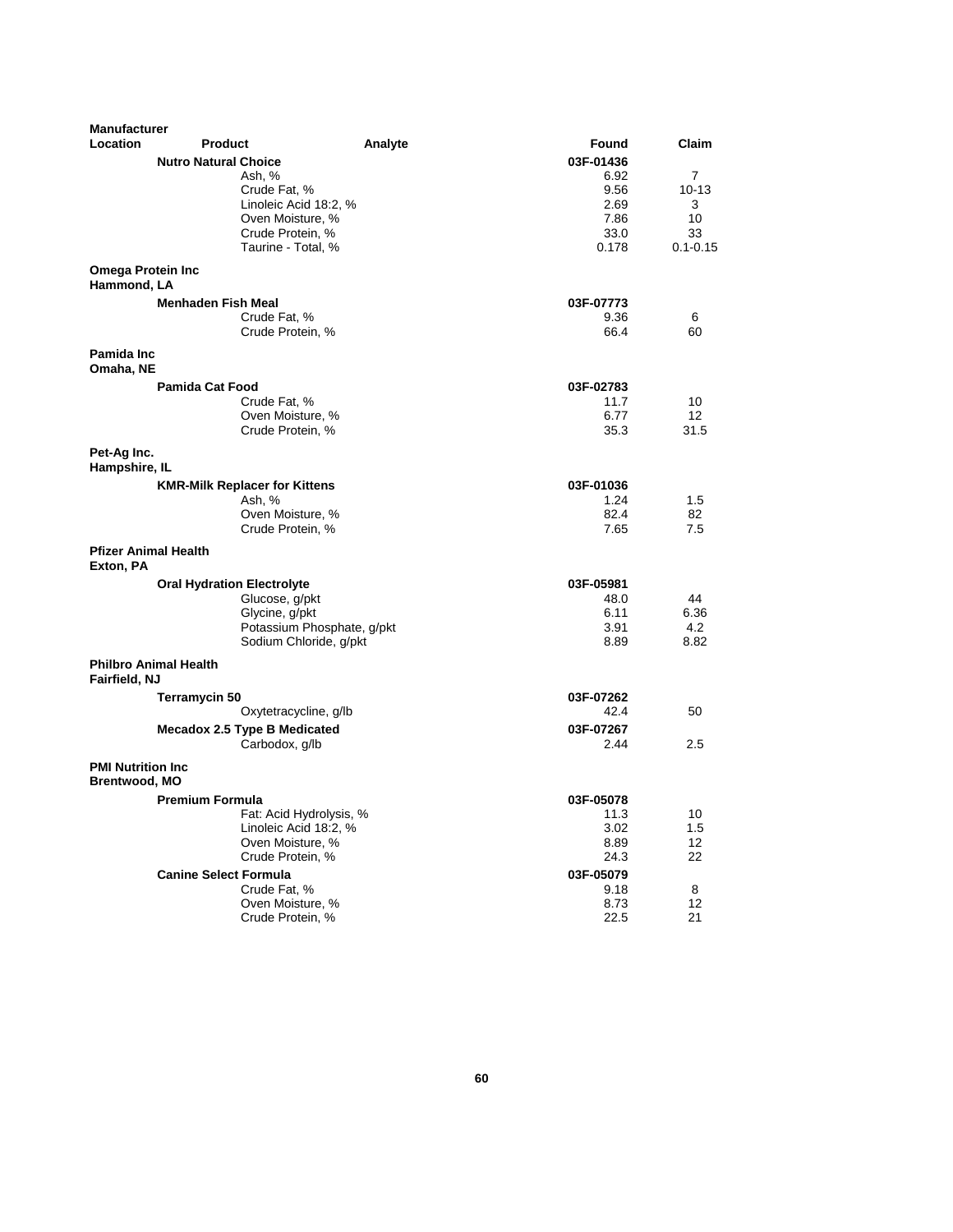| <b>Manufacturer</b>                             |                                           |                                                  |                     |             |                  |
|-------------------------------------------------|-------------------------------------------|--------------------------------------------------|---------------------|-------------|------------------|
| Location                                        | <b>Product</b>                            | Analyte                                          | Found               | Claim       |                  |
|                                                 | *#* Senior Formula                        |                                                  | 03F-05080           |             |                  |
|                                                 | Ash, %                                    |                                                  | 3.81                | 6           |                  |
|                                                 | Fat: Acid Hydrolysis, %                   |                                                  | 11.9                | 11          |                  |
|                                                 | Oven Moisture, %                          |                                                  | 7.40<br>0.116       | 10<br>0.4   | <b>DEFICIENT</b> |
|                                                 |                                           | Omega-3 Fatty Acids, %<br>Omega-6 Fatty Acids, % | 2.57                | 2.5         |                  |
|                                                 | Crude Protein, %                          |                                                  | 25.4                | 25          |                  |
|                                                 | Vitamin A, IU/kg                          |                                                  | 21300.              | 25000       |                  |
| <b>Prairie Pride</b><br><b>Mankato, MN</b>      |                                           |                                                  |                     |             |                  |
|                                                 | Prairie Pride 37% Cattle Block            |                                                  | 03F-06558           |             |                  |
|                                                 | Calcium, %                                |                                                  | 4.83                | $4.5 - 5.5$ |                  |
|                                                 |                                           | Equiv Crude Protein, %                           | 16.8                | 18.5        |                  |
|                                                 | Crude Protein, %                          |                                                  | 37.5                | 37          |                  |
|                                                 |                                           | Salt (Sodium X 2.54), %                          | 13.5                | $15 - 17$   |                  |
|                                                 | Vitamin A, IU/lb                          |                                                  | 71000.              | 60000       |                  |
| <b>Prangers Feed Mill</b><br>Platte, SD         |                                           |                                                  |                     |             |                  |
|                                                 | <b>Cattle Grower</b>                      |                                                  | 03F-04034           |             |                  |
|                                                 | Monensin, g/ton                           |                                                  | 30.2                | 30          |                  |
| <b>Professional Pet Foods</b><br>St. Thomas. MO |                                           |                                                  |                     |             |                  |
|                                                 | Professional Adult Dog Chicken & Rice     |                                                  | 03F-01045           |             |                  |
|                                                 | Ash, %                                    |                                                  | 4.80                | 5           |                  |
|                                                 | Crude Fat, %                              |                                                  | 14.5                | 15          |                  |
|                                                 | Oven Moisture, %                          |                                                  | 6.67                | 10          |                  |
|                                                 |                                           | Omega-3 Fatty Acids, %                           | 0.438               | 0.4         |                  |
|                                                 | Crude Protein, %                          | Omega-6 Fatty Acids, %                           | 3.34<br>25.4        | 2.5<br>26   |                  |
|                                                 |                                           |                                                  |                     |             |                  |
| <b>Profile Nutrition</b>                        |                                           |                                                  |                     |             |                  |
| Arden Hills, MN                                 |                                           |                                                  |                     |             |                  |
|                                                 | <b>Chick Starter AMD</b>                  |                                                  | 03F-03216<br>0.0108 | 0.0125      |                  |
|                                                 | Amprolium, %<br>Lysine - Total, %         |                                                  | 0.802               | 0.9         |                  |
|                                                 | Methionine - Total, %                     |                                                  | 0.330               | 0.3         |                  |
|                                                 | Crude Protein, %                          |                                                  | 19.6                | 19          |                  |
|                                                 | *#* Profile Chick Starter AMP             |                                                  | 03F-04216           |             |                  |
|                                                 | Amprolium, %                              |                                                  | 0.0097              | 0.0125      | <b>DEFICIENT</b> |
|                                                 | Lysine - Total, %                         |                                                  | 0.882               | 0.9         |                  |
|                                                 | Methionine - Total, %                     |                                                  | 0.266               | 0.32        |                  |
|                                                 | Crude Protein, %                          |                                                  | 19.6                | 19          |                  |
|                                                 | <b>Profile Savory Blend Cat Food</b>      |                                                  | 03F-04867           |             |                  |
|                                                 | Fat: Acid Hydrolysis, %                   |                                                  | 11.1                | 10          |                  |
|                                                 | Oven Moisture, %<br>Crude Protein, %      |                                                  | 9.86<br>34.0        | 12<br>31.5  |                  |
|                                                 |                                           |                                                  |                     |             |                  |
|                                                 | <b>Profile Laymaker 18%</b><br>Calcium, % |                                                  | 03F-06802<br>3.92   | $3.7 - 4.7$ |                  |
|                                                 | Lysine - Total, %                         |                                                  | 1.02                | 0.95        |                  |
|                                                 | Methionine - Total, %                     |                                                  | 0.376               | 0.35        |                  |
|                                                 | Crude Protein, %                          |                                                  | 18.8                | 18          |                  |
|                                                 | <b>Game Bird Starter/Breeder</b>          |                                                  | 03F-06803           |             |                  |
|                                                 | Lysine - Total, %                         |                                                  | 1.50                | 1.5         |                  |
|                                                 | Methionine - Total, %                     |                                                  | 0.559               | 0.6         |                  |
|                                                 | Crude Protein, %                          |                                                  | 27.3                | 28          |                  |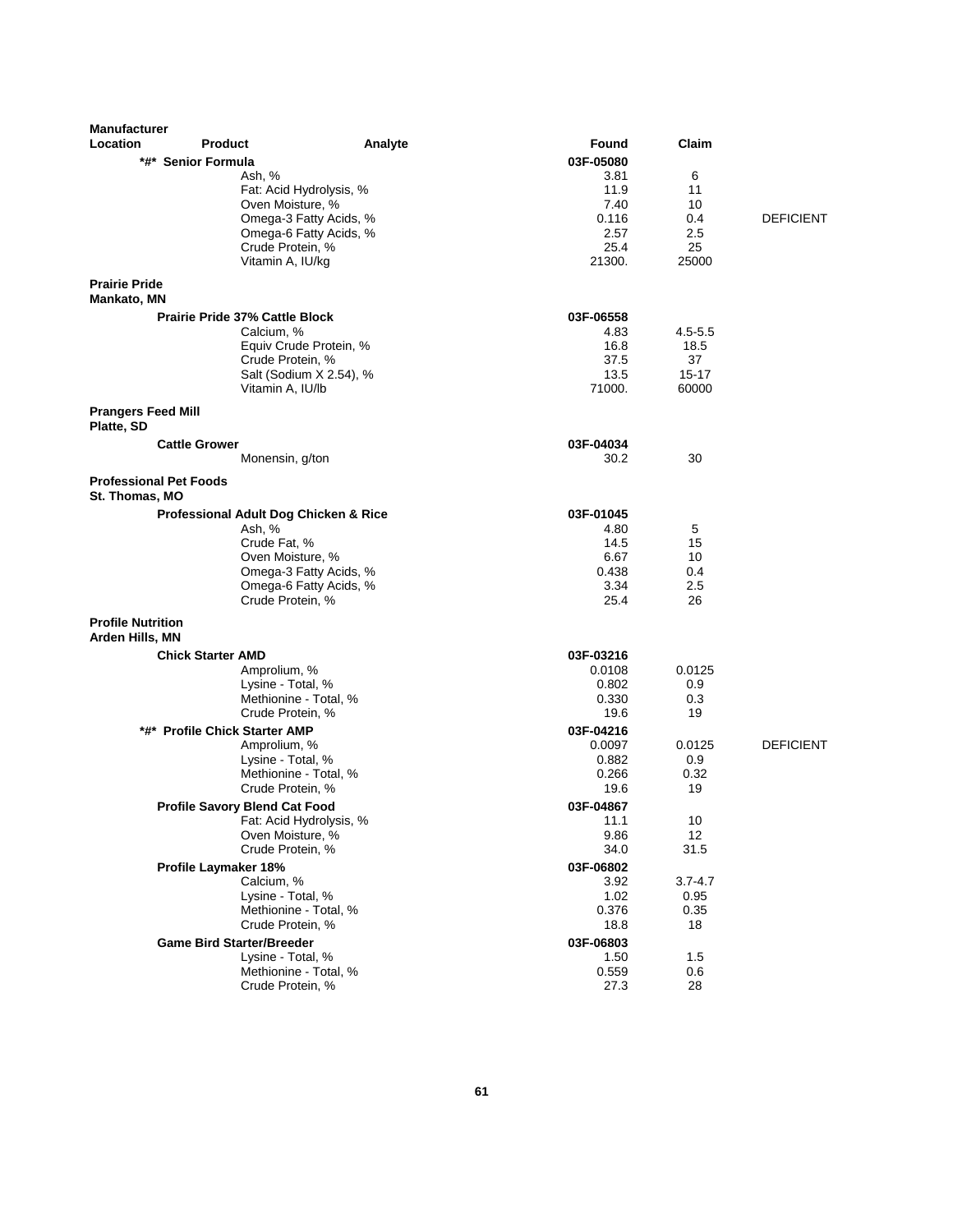| <b>Manufacturer</b><br>Location      | <b>Product</b>                           | Analyte                 | Found          | Claim       |                                      |
|--------------------------------------|------------------------------------------|-------------------------|----------------|-------------|--------------------------------------|
|                                      | <b>Meat Maker Finisher 20 AMP</b>        |                         | 03F-06804      |             |                                      |
|                                      | Amprolium, %                             |                         | 0.0150         | 0.0175      |                                      |
|                                      | Lysine - Total, %                        |                         | 0.977          | 1.1         |                                      |
|                                      | Methionine - Total, %                    |                         | 0.426          | 0.4         |                                      |
|                                      | Crude Protein, %                         |                         | 20.7           | 20          |                                      |
|                                      | <b>Chick Grower AMP</b>                  |                         | 03F-06808      |             |                                      |
|                                      | Amprolium, %                             |                         | 0.0106         | 0.0125      |                                      |
|                                      | Lysine - Total, %                        |                         | 0.879          | 0.64        |                                      |
|                                      | Methionine - Total, %                    |                         | 0.299          | 0.27        |                                      |
|                                      | Crude Protein, %                         |                         | 17.9           | 16          |                                      |
|                                      | <b>Game Bird Starter/Breeder-Profile</b> |                         | 03F-06998      |             |                                      |
|                                      | Lysine - Total, %                        |                         | 1.55           | 1.5         |                                      |
|                                      | Methionine - Total, %                    |                         | 0.561          | 0.6         |                                      |
|                                      | Crude Protein, %                         |                         | 29.6           | 28          |                                      |
|                                      | *#* Profile Balancer                     |                         | 03F-07344      |             |                                      |
|                                      | Calcium, %                               |                         | 3.64           | $3.2 - 4.2$ |                                      |
|                                      | Crude Protein, %                         |                         | 34.0<br>21500. | 33<br>37000 | <b>DEFICIENT</b>                     |
|                                      | Vitamin A, IU/lb                         |                         |                |             |                                      |
|                                      | *#* Profile TM Active Texture            |                         | 03F-13920      |             |                                      |
|                                      | Crude Fat, %<br>Fat: Roese Gottlieb, %   |                         | 4.03<br>2.79   | 6<br>6      | <b>DEFICIENT</b><br><b>DEFICIENT</b> |
|                                      | Lysine - Total, %                        |                         | 0.670          | 0.7         |                                      |
|                                      | Methionine - Total. %                    |                         | 0.214          | 0.3         | <b>DEFICIENT</b>                     |
|                                      | Crude Protein, %                         |                         | 15.8           | 14          |                                      |
| <b>Purina Mills</b><br>St. Louis, MO |                                          |                         |                |             |                                      |
|                                      | *#* Accuration 2HL, SH                   |                         | 03F-03215      |             |                                      |
|                                      | Calcium, %                               |                         | 2.14           | $1 - 2$     |                                      |
|                                      | Equiv Crude Protein, %                   |                         | 18.0           | 16          | <b>EXCESSIVE</b>                     |
|                                      | Crude Fat, %                             |                         | 8.95           | 9           |                                      |
|                                      | Crude Protein, %                         |                         | 32.4           | 32          |                                      |
|                                      |                                          | Salt (Sodium X 2.54), % | 4.29           | $4.5 - 5.5$ |                                      |
|                                      | PURINA ACCURATION 2HL RM130              |                         | 03F-03237      |             |                                      |
|                                      | Calcium, %                               |                         | 1.89           | $1.5-2$     |                                      |
|                                      | Crude Fat, %                             | Equiv Crude Protein, %  | 15.4<br>9.46   | 16<br>9     |                                      |
|                                      | Monensin, g/ton                          |                         | 132.           | 130         |                                      |
|                                      | Crude Protein, %                         |                         | 31.9           | 32          |                                      |
|                                      |                                          | Salt (Sodium X 2.54), % | 4.57           | $4.5 - 5.5$ |                                      |
|                                      | <b>LAMB BALANCER BVT 200</b>             |                         | 03F-03238      |             |                                      |
|                                      | Calcium, %                               |                         | 4.44           | $4.5 - 5.5$ |                                      |
|                                      | Crude Fiber, %                           |                         | 9.42           | 12          |                                      |
|                                      |                                          | Equiv Crude Protein, %  | 11.0           | 10          |                                      |
|                                      | Lasalocid, g/ton                         |                         | 183.           | 200         |                                      |
|                                      | Crude Protein, %                         |                         | 33.6           | 32          |                                      |
|                                      |                                          | Salt (Sodium X 2.54), % | 3.18           | 3-4         |                                      |
|                                      | *#* Sweet Tooth                          |                         | 03F-03239      |             |                                      |
|                                      |                                          | Equiv Crude Protein, %  | 5.21           | 8           |                                      |
|                                      | Crude Protein, %                         |                         | 9.13           | 10          | DEFICIENT                            |
|                                      | <b>Purina Accuration 2HL RM 130</b>      |                         | 03F-04033      |             |                                      |
|                                      | Calcium, %                               |                         | 2.11           | $1.5 - 2$   |                                      |
|                                      | Crude Fat, %                             | Equiv Crude Protein, %  | 16.9<br>8.53   | 16<br>9     |                                      |
|                                      | Monensin, g/ton                          |                         | 110.           | 130         |                                      |
|                                      | Crude Protein, %                         |                         | 33.4           | 32          |                                      |
|                                      |                                          | Salt (Sodium X 2.54), % | 4.90           | $4.5 - 5.5$ |                                      |
|                                      | <b>Strategy Professional Formula GX</b>  |                         | 03F-04041      |             |                                      |
|                                      | Crude Protein, %                         |                         | 15.6           | 14          |                                      |
|                                      |                                          |                         |                |             |                                      |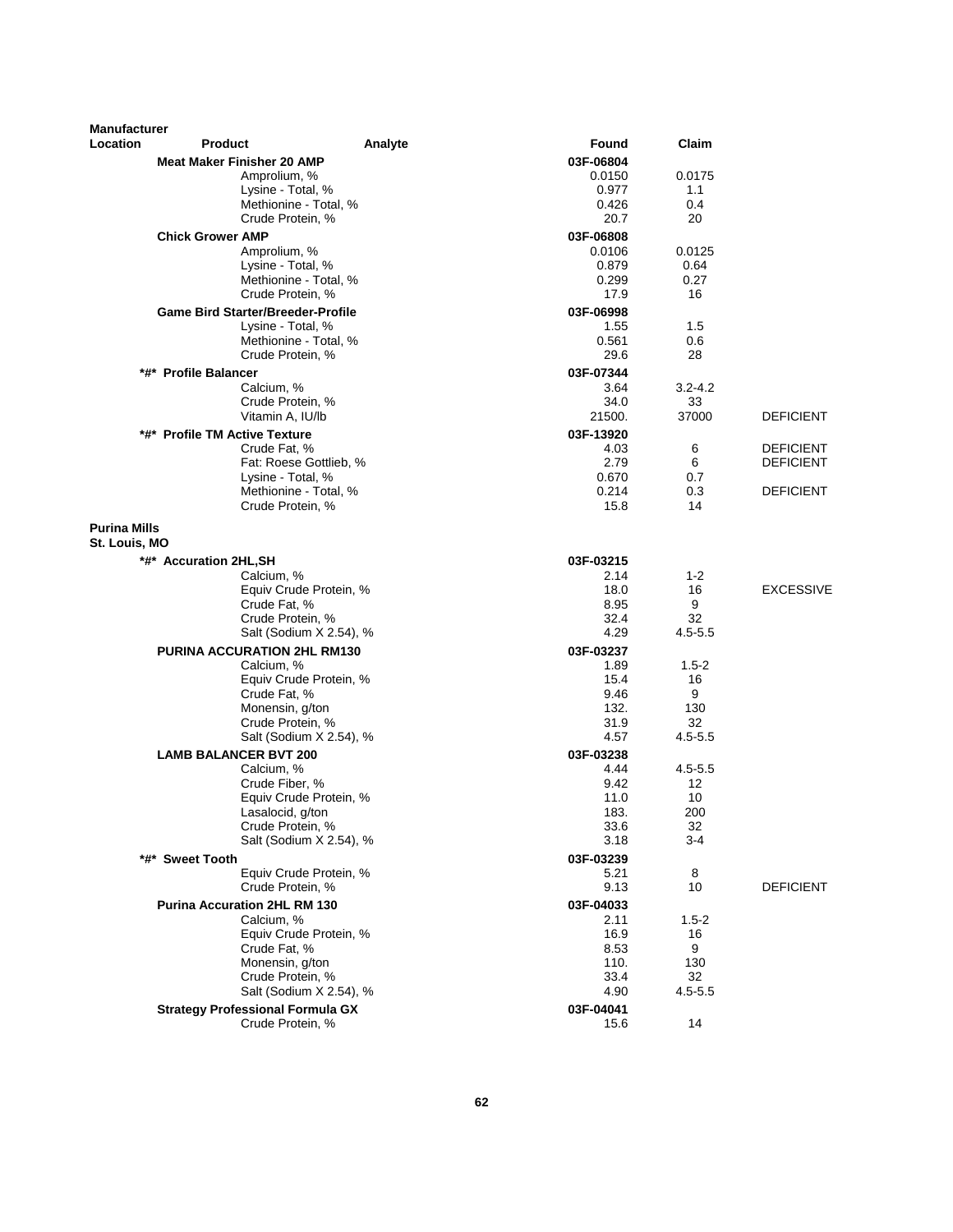| <b>Manufacturer</b> |                                                    |                          |              |                   |                  |
|---------------------|----------------------------------------------------|--------------------------|--------------|-------------------|------------------|
| Location            | <b>Product</b>                                     | Analyte                  | Found        | Claim             |                  |
|                     | <b>Purina Formula GX</b>                           |                          | 03F-05071    |                   |                  |
|                     | Crude Fat, %                                       |                          | 6.62         | 6                 |                  |
|                     | Crude Protein, %                                   |                          | 14.5         | 14                |                  |
|                     | <b>Purina Ostrigo Maintenance Complete</b>         |                          | 03F-05072    |                   |                  |
|                     | Crude Fiber, %                                     |                          | 6.92         | 17                |                  |
|                     | Crude Protein, %                                   |                          | 20.0         | 16                |                  |
|                     | *#* Meat Builder                                   |                          | 03F-05073    |                   |                  |
|                     | Lysine - Total, %                                  |                          | 0.908        | 0.95              |                  |
|                     | Methionine - Total, %                              |                          | 0.328        | 0.35              |                  |
|                     | Crude Protein, %                                   |                          | 19.1         | 20                | <b>DEFICIENT</b> |
|                     | <b>Range Mineral</b>                               |                          | 03F-05075    |                   |                  |
|                     | Calcium, %                                         |                          | 12.4         | $12 - 14$         |                  |
|                     | Chlortetracycline, g/lb                            |                          | 1.88         | 2                 |                  |
|                     | Phosphorus, %                                      |                          | 5.60         | 6                 |                  |
|                     |                                                    | Salt (Sodium X 2.54), %  | 24.7         | $26 - 28$         |                  |
|                     | Selenium, ug/g (ppm)                               |                          | 26.8         | 24                |                  |
|                     | Vitamin A, IU/lb                                   |                          | 118000.      | 75000             |                  |
|                     | Mineral Block 12-12 HI-SE (D)                      |                          | 03F-05077    |                   |                  |
|                     | Calcium, %                                         |                          | 12.8         | $12 - 14$         |                  |
|                     | Phosphorus, %                                      |                          | 11.1         | $12 \overline{ }$ |                  |
|                     |                                                    | Salt (Sodium X 2.54), %  | 2.84         | $3-4$             |                  |
|                     | Selenium, ug/g (ppm)                               |                          | 54.2         | 54                |                  |
|                     | Vitamin A, IU/lb                                   |                          | 254000.      | 150000            |                  |
|                     | *#* Deer Block                                     |                          | 03F-05098    |                   |                  |
|                     | Calcium, %                                         |                          | 2.77         | $1.8 - 2.3$       | <b>EXCESSIVE</b> |
|                     | Crude Protein, %                                   |                          | 19.0         | 20                | <b>DEFICIENT</b> |
|                     | Vitamin A, IU/lb                                   |                          | 17800.       | 20000             |                  |
|                     | <b>Purina Accuration 2 HL RM 130</b>               |                          | 03F-05209    |                   |                  |
|                     | Calcium, %                                         |                          | 2.04         | $1.5 - 2$         |                  |
|                     | Crude Fat, %                                       | Equiv Crude Protein, %   | 16.8<br>9.05 | 16<br>9           |                  |
|                     | Monensin, g/ton                                    |                          | 119.         | 130               |                  |
|                     | Crude Protein, %                                   |                          | 32.4         | 32                |                  |
|                     |                                                    | Salt (Sodium X 2.54), %  | 4.11         | $4.5 - 5.5$       |                  |
|                     | <b>Purina Pheasant Starter</b>                     |                          | 03F-06701    |                   |                  |
|                     | Amprolium, %                                       |                          | 0.0152       | 0.0175            |                  |
|                     | Lysine - Total, %                                  |                          | 1.57         | 1.6               |                  |
|                     | Methionine - Total, %                              |                          | 0.553        | 0.6               |                  |
|                     | Crude Protein, %                                   |                          | 32.0         | 30                |                  |
|                     | Purina Cattle Mineral 12:12 HI-SE                  |                          | 03F-06702    |                   |                  |
|                     | Calcium, %                                         |                          | 13.4         | $12 - 14$         |                  |
|                     | Phosphorus, %                                      |                          | 11.5         | $12 \overline{ }$ |                  |
|                     |                                                    | Ruminant MBM, (>1%)      | Negative     | $\mathbf 0$       |                  |
|                     |                                                    | Salt (Sodium X 2.54), %  | 3.28         | $3 - 4$           |                  |
|                     | Selenium, ug/g (ppm)                               |                          | 51.2         | 54                |                  |
|                     | Vitamin A, IU/lb                                   |                          | 206000.      | 150000            |                  |
|                     | <b>Purina Leanmetrics Infant Pig Starter CPSTZ</b> |                          | 03F-06705    |                   |                  |
|                     |                                                    | Chlortetracycline, g/ton | 76.7         | 100               |                  |
|                     | Crude Fat. %                                       |                          | 6.30         | 5                 |                  |
|                     | Crude Protein, %                                   |                          | 24.0         | 22                |                  |
|                     | Sulfathiazole, %                                   |                          | 0.0117       | 0.011             |                  |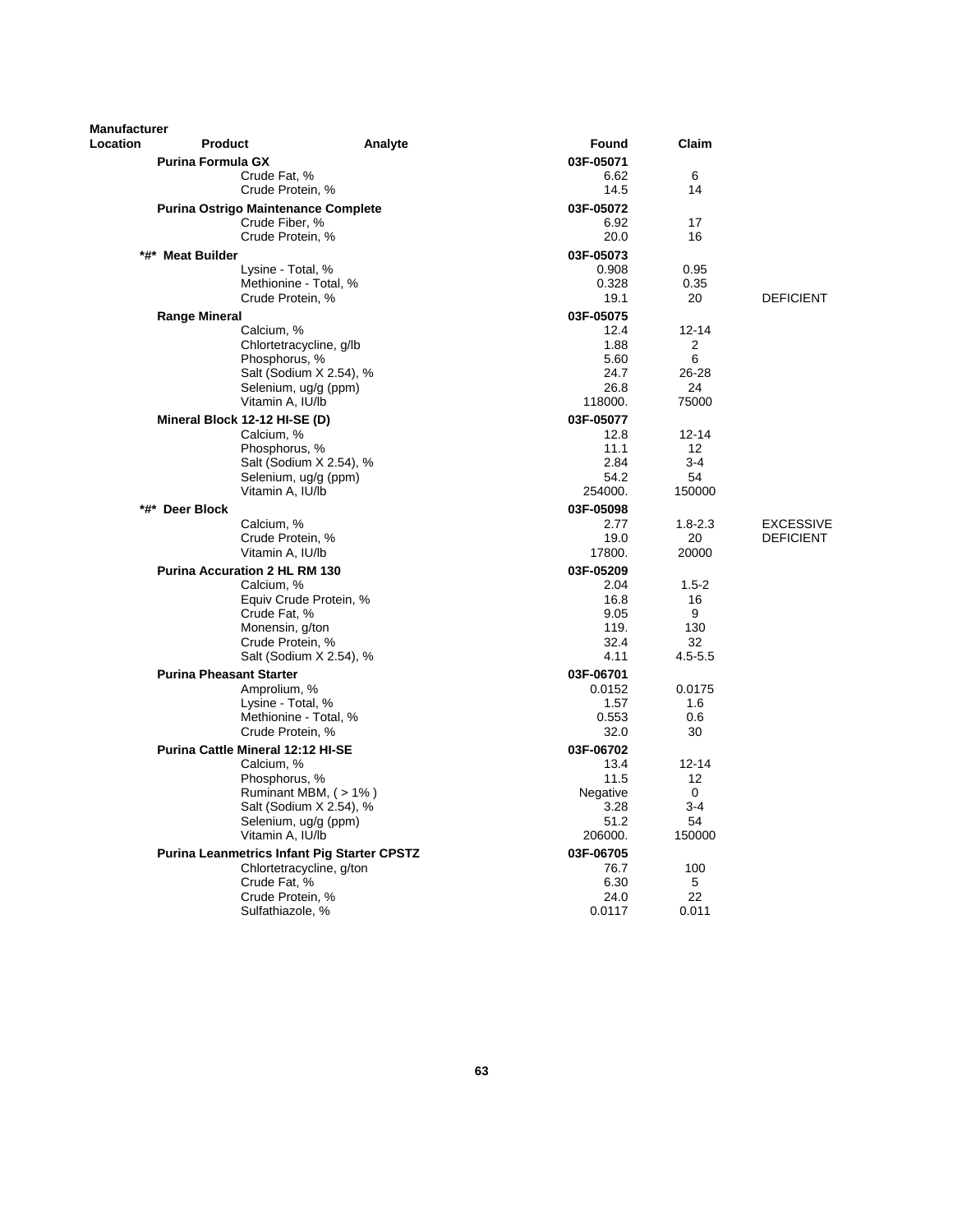| <b>Manufacturer</b> |                                              |                                                       |                   |                   |                  |
|---------------------|----------------------------------------------|-------------------------------------------------------|-------------------|-------------------|------------------|
| <b>Location</b>     | <b>Product</b>                               | Analyte                                               | Found             | Claim             |                  |
|                     | <b>Purina Range Mineral 12-6</b>             |                                                       | 03F-06706         |                   |                  |
|                     | Calcium, %                                   |                                                       | 12.6              | 12-14             |                  |
|                     |                                              | Chlortetracycline, g/lb                               | 1.55              | 1.4               |                  |
|                     | Phosphorus, %                                |                                                       | 5.71<br>Negative  | 6<br>0            |                  |
|                     |                                              | Ruminant MBM, $($ > 1% $)$<br>Salt (Sodium X 2.54), % | 25.4              | 26-28             |                  |
|                     |                                              | Selenium, ug/g (ppm)                                  | 21.5              | 27                |                  |
|                     | Vitamin A, IU/lb                             |                                                       | 59100.            | 75000             |                  |
|                     | <b>Commercial 50 RM 400 MA</b>               |                                                       | 03F-06707         |                   |                  |
|                     | Calcium, %                                   |                                                       | 6.64              | $6.5 - 7.5$       |                  |
|                     | Crude Fiber, %                               |                                                       | 4.59              | 11                |                  |
|                     |                                              | Equiv Crude Protein, %                                | 23.3              | 25                |                  |
|                     | Monensin, g/ton                              |                                                       | 390.              | 400               |                  |
|                     | Crude Protein, %                             |                                                       | 52.1              | 50                |                  |
|                     |                                              | Ruminant MBM, (>1%)                                   | Negative          | 0                 |                  |
|                     | Vitamin A, IU/lb                             |                                                       | 31300.            | 33500             |                  |
|                     | Purina Lamb Balancer BVT 200(D) Medicated    |                                                       | 03F-07499         |                   |                  |
|                     | Calcium, %<br>Crude Fiber, %                 |                                                       | 4.46<br>8.56      | $4.5 - 5.5$<br>12 |                  |
|                     |                                              | Equiv Crude Protein, %                                | 10.9              | 10                |                  |
|                     | Lasalocid, g/ton                             |                                                       | 186.              | 200               |                  |
|                     | Crude Protein, %                             |                                                       | 33.1              | 32                |                  |
|                     |                                              | Salt (Sodium X 2.54), %                               | 2.95              | 3-4               |                  |
|                     | <b>Purina Accuration 2HL RM130 Medicated</b> |                                                       | 03F-07500         |                   |                  |
|                     | Calcium, %                                   |                                                       | 2.12              | $1.5 - 2$         |                  |
|                     |                                              | Equiv Crude Protein, %                                | 15.5              | 16                |                  |
|                     | Crude Fat, %                                 |                                                       | 9.61              | 9                 |                  |
|                     | Monensin, g/ton                              |                                                       | 114.              | 130               |                  |
|                     | Crude Protein, %                             |                                                       | 34.3              | 32                |                  |
|                     |                                              | Salt (Sodium X 2.54), %                               | 4.14              | $4.5 - 5.5$       |                  |
|                     | Purina Cattle Mineral 12-12 HI-SE            |                                                       | 03F-08109         |                   |                  |
|                     | Calcium, %<br>Phosphorus, %                  |                                                       | 13.0<br>11.6      | 12-14<br>12       |                  |
|                     |                                              | Ruminant MBM, (>1%)                                   | Negative          | 0                 |                  |
|                     |                                              | Salt (Sodium X 2.54), %                               | 3.23              | $3-4$             |                  |
|                     |                                              | Selenium, ug/g (ppm)                                  | 49.0              | 54                |                  |
|                     | Vitamin A, IU/lb                             |                                                       | 216000.           | 150000            |                  |
| Dodgeville, WI      | <b>Quality Liquid Feeds Inc</b>              |                                                       |                   |                   |                  |
|                     |                                              |                                                       |                   |                   |                  |
|                     | Nutra Beef 50 R500<br>Calcium, %             |                                                       | 03F-06805<br>7.45 | $7.3 - 8.7$       |                  |
|                     |                                              | Equiv Crude Protein, %                                | 46.2              | 46                |                  |
|                     |                                              | Vacuum Moisture, %                                    | 33.6              | 32                |                  |
|                     | Monensin, g/ton                              |                                                       | 446.              | 500               |                  |
|                     | Potassium, %                                 |                                                       | 3.62              | 3.5               |                  |
|                     | Crude Protein, %                             |                                                       | 50.8              | 50                |                  |
|                     |                                              | Ruminant MBM, (>1%)                                   | Negative          | 0                 |                  |
|                     |                                              | Selenium, ug/g (ppm)                                  | 4.71              | 4                 |                  |
|                     |                                              | Total Sugars(Invert), %                               | 9.21              | $\overline{7}$    |                  |
|                     | Vitamin A, IU/lb                             |                                                       | 34100.            | 40000             |                  |
|                     | *#* QLF Energizer 4-19 W                     |                                                       | 03F-06806         |                   |                  |
|                     |                                              | Fat: Roese Gottlieb, %                                | 17.4              | 19                |                  |
|                     |                                              | Karl Fisher Moisture, %                               | 34.8              | 31                | <b>EXCESSIVE</b> |
|                     |                                              | Vacuum Moisture, %<br>Total Sugars(Invert), %         | 35.1<br>27.4      | 31<br>25          | <b>EXCESSIVE</b> |
|                     |                                              |                                                       |                   |                   |                  |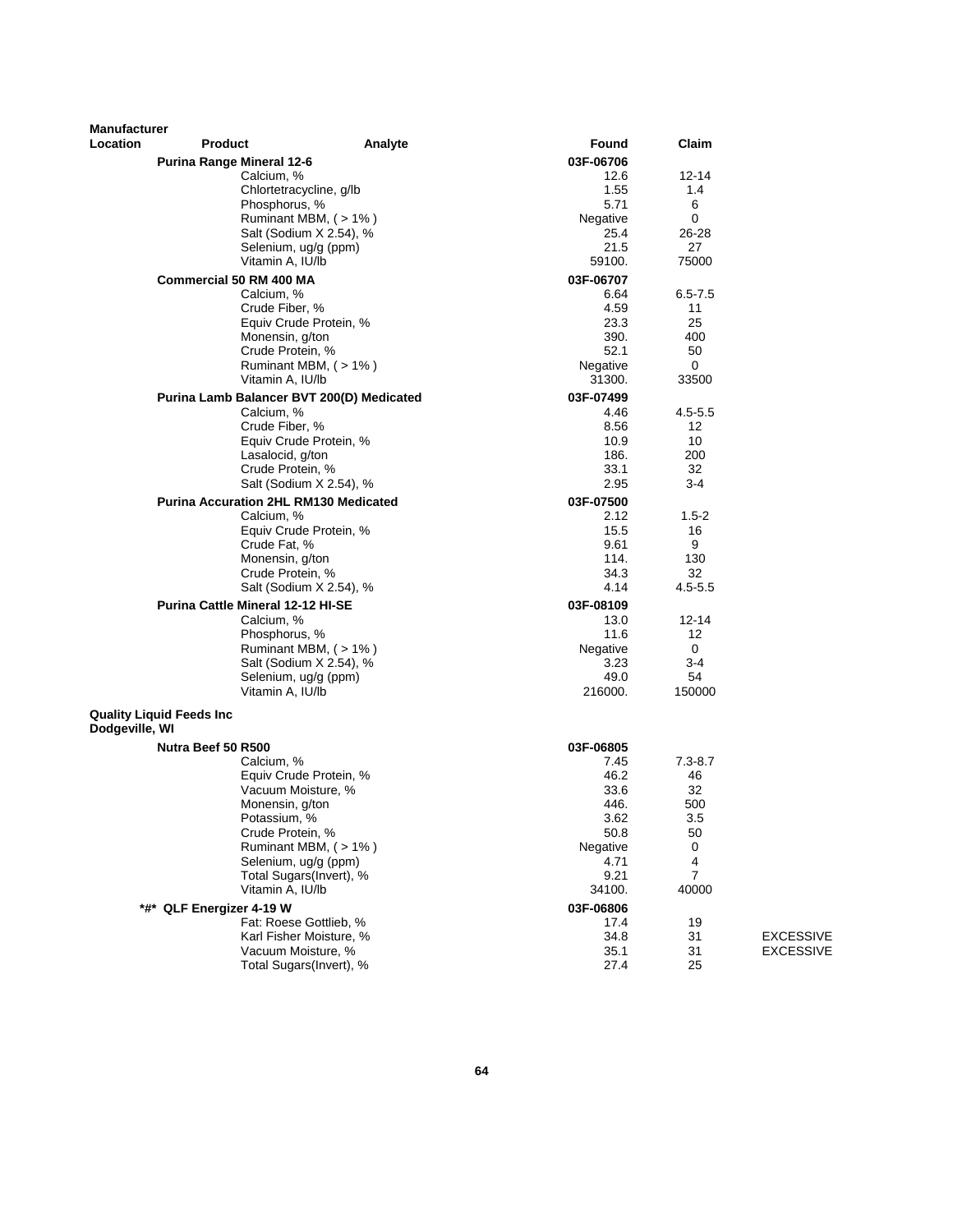| <b>Manufacturer</b>                             |                                                      |                                                 |                |                     |                               |
|-------------------------------------------------|------------------------------------------------------|-------------------------------------------------|----------------|---------------------|-------------------------------|
| Location                                        | <b>Product</b>                                       | Analyte                                         | Found          | Claim               |                               |
|                                                 | *#* QLF Super 40C                                    |                                                 | 03F-08750      |                     |                               |
|                                                 |                                                      | Equiv Crude Protein, %                          | 32.3           | 35                  |                               |
|                                                 |                                                      | Karl Fisher Moisture, %                         | 50.1           | 34                  | <b>EXCESSIVE</b>              |
|                                                 |                                                      | Vacuum Moisture, %                              | 49.8           | 34<br>40            | EXCESSIVE                     |
|                                                 | Crude Protein, %                                     | Total Sugars(Invert), %                         | 36.3<br>8.66   | 29                  | <b>DEFICIENT</b><br>DEFICIENT |
|                                                 | Vitamin A, IU/lb                                     |                                                 | 24500.         | 30000               |                               |
|                                                 | NutriBeef 50 R500                                    |                                                 | 03F-15850      |                     |                               |
|                                                 | Calcium, %                                           |                                                 | 7.33           | $7.3 - 8.7$         |                               |
|                                                 |                                                      | Equiv Crude Protein, %                          | 46.1           | 46                  |                               |
|                                                 |                                                      | Vacuum Moisture, %                              | 34.6           | 32                  |                               |
|                                                 | Monensin, g/ton                                      |                                                 | 477.           | 500                 |                               |
|                                                 | Potassium, %                                         |                                                 | 3.50           | $3.5\,$             |                               |
|                                                 | Crude Protein, %                                     |                                                 | 50.9<br>4.08   | 50<br>4             |                               |
|                                                 |                                                      | Selenium, ug/g (ppm)<br>Total Sugars(Invert), % | 9.35           | $\overline{7}$      |                               |
|                                                 | Vitamin A, IU/lb                                     |                                                 | 39600.         | 40000               |                               |
|                                                 | NutriBeef 50 HR 500.4                                |                                                 | 03F-16091      |                     |                               |
|                                                 | Calcium, %                                           |                                                 | 6.94           | $7.3 - 8.7$         |                               |
|                                                 |                                                      | Equiv Crude Protein, %                          | 45.0           | 46                  |                               |
|                                                 |                                                      | Vacuum Moisture, %                              | 35.8           | 32                  |                               |
|                                                 | Monensin, g/ton                                      |                                                 | 408.           | 500                 |                               |
|                                                 | Potassium, %                                         |                                                 | 3.15           | 3.5                 |                               |
|                                                 | Crude Protein, %                                     |                                                 | 49.4           | 50                  |                               |
|                                                 |                                                      | Selenium, ug/g (ppm)<br>Total Sugars(Invert), % | 4.32<br>9.80   | 4<br>$\overline{7}$ |                               |
| <b>Ramona Warehouse</b><br>Ramona, SD           |                                                      |                                                 |                |                     |                               |
|                                                 | *#* Dry Extruded Whole Soybeans No. 9019             |                                                 | 03F-00404      |                     |                               |
|                                                 | Crude Fat, %<br>Crude Protein, %                     |                                                 | 17.2<br>33.7   | 18<br>36            | <b>DEFICIENT</b>              |
|                                                 |                                                      |                                                 | 03F-14253      |                     |                               |
|                                                 | *#* Horse Power Supplement Free Choice<br>Calcium, % |                                                 | 4.01           | $3 - 4.5$           |                               |
|                                                 | Crude Fat, %                                         |                                                 | 10.8           | 9                   |                               |
|                                                 | Phosphorus, %                                        |                                                 | 4.11           | 4.5                 |                               |
|                                                 | Crude Protein, %                                     |                                                 | 20.7           | 20                  |                               |
|                                                 |                                                      | Salt (ChlorideX1.65), %                         | 18.2           | 19                  |                               |
|                                                 |                                                      | Salt (Sodium X 2.54), %<br>Selenium, ug/g (ppm) | 15.4<br>2.53   | 19<br>4             | <b>DEFICIENT</b>              |
|                                                 | Vitamin A, IU/lb                                     |                                                 | 21400.         | 25800               | <b>DEFICIENT</b>              |
|                                                 | <b>Range Cattle Supplement</b>                       |                                                 | 03F-14254      |                     |                               |
|                                                 | Crude Fat, %                                         |                                                 | 7.64           | 8                   |                               |
|                                                 | Magnesium, %                                         |                                                 | 2.18           | 2.2                 |                               |
|                                                 | Phosphorus, %                                        |                                                 | 3.37           | 3                   |                               |
|                                                 | Crude Protein, %                                     |                                                 | 26.3           | 26.5                |                               |
|                                                 |                                                      | Ruminant MBM, (>1%)                             | Negative       | 0                   |                               |
|                                                 | Vitamin A, IU/lb                                     | Salt (Sodium X 2.54), %                         | 23.1<br>65100. | $23 - 27$<br>64000  |                               |
|                                                 |                                                      |                                                 |                |                     |                               |
| <b>Ridley Block Operations</b><br>Whitewood, SD |                                                      |                                                 |                |                     |                               |
|                                                 | *#* Rite-Lix Easy Rider Block                        |                                                 | 03F-00539      |                     |                               |
|                                                 |                                                      | Fat: Roese Gottlieb, %                          | 4.75           | 5                   |                               |
|                                                 | Potassium, %                                         |                                                 | 2.88           | 2.5                 | <b>DEFICIENT</b>              |
|                                                 | Crude Protein, %                                     | Salt (Sodium X 2.54), %                         | 10.9<br>14.0   | 12<br>13            |                               |
|                                                 | Sodium, %                                            |                                                 | 5.50           | 5.2                 |                               |
|                                                 | Vitamin A, IU/kg                                     |                                                 | 59400.         | 30000               |                               |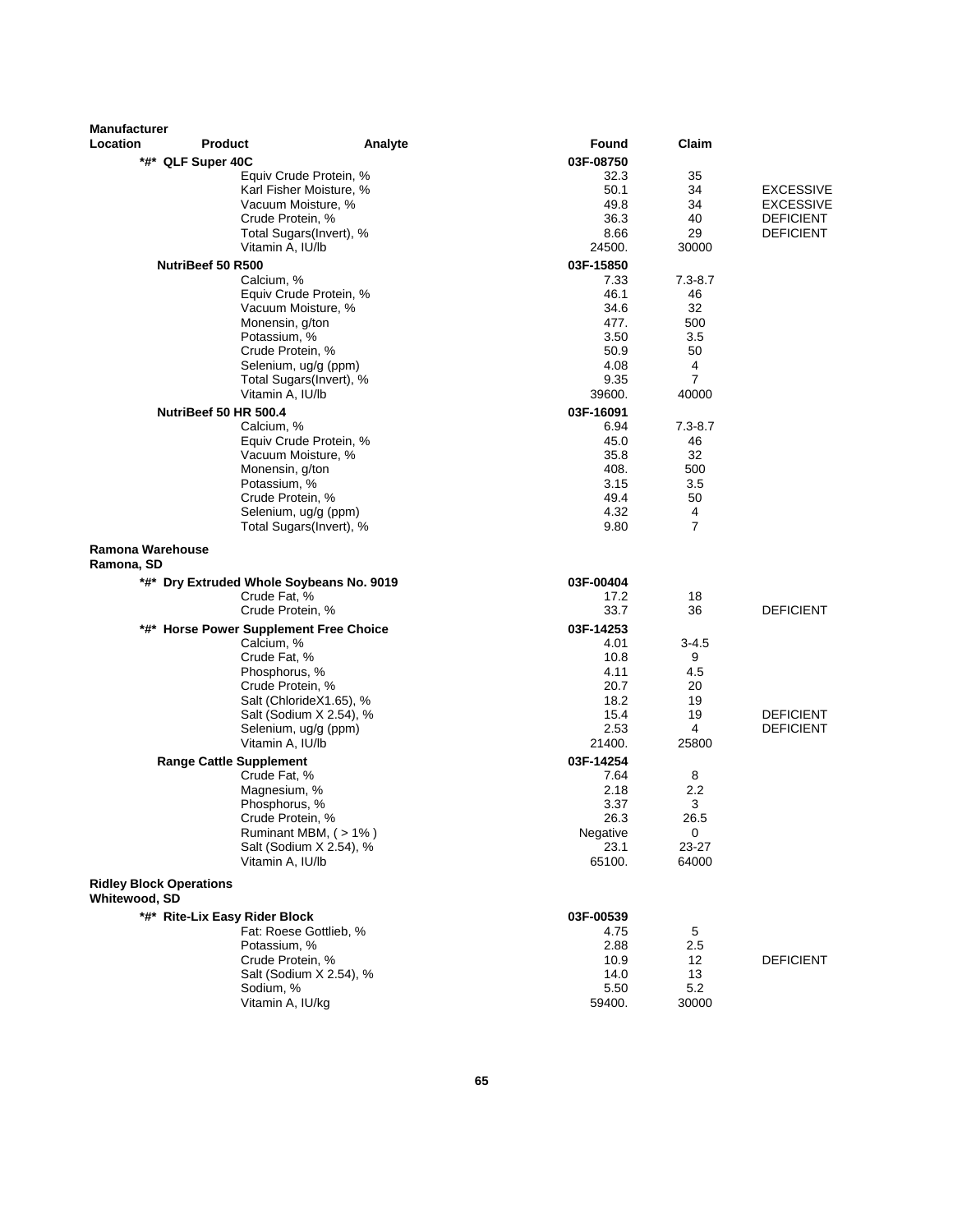| <b>Manufacturer</b>                           |                                                                       |                         |                 |                  |
|-----------------------------------------------|-----------------------------------------------------------------------|-------------------------|-----------------|------------------|
| Location                                      | <b>Product</b>                                                        | Analyte<br>Found        | Claim           |                  |
| <b>Crystalyx HE-20%</b>                       |                                                                       | 03F-00540               |                 |                  |
|                                               | Fat: Roese Gottlieb, %                                                | 4.78                    | 5               |                  |
|                                               | Potassium, %                                                          | 3.06                    | 3               |                  |
|                                               | Crude Protein, %                                                      | 19.5                    | 20              |                  |
|                                               | Ruminant MBM, (>1%)<br>Selenium, ug/g (ppm)                           | <b>NEGATIVE</b><br>4.84 | 0<br>4.4        |                  |
|                                               | Vitamin A, IU/lb                                                      | 89300.                  | 80000           |                  |
| *#*<br><b>Crystalyx Natural-27</b>            |                                                                       | 03F-04023               |                 |                  |
|                                               | Potassium, %                                                          | 2.10                    | 2.5             | <b>DEFICIENT</b> |
|                                               | Crude Protein, %                                                      | 27.4                    | 27              |                  |
|                                               | Selenium, ug/g (ppm)                                                  | 5.31                    | 4.4             |                  |
|                                               | Vitamin A, IU/lb                                                      | 95400.                  | 80000           |                  |
| *#* Crystalyx HE-20%                          |                                                                       | 03F-04024               |                 |                  |
|                                               | Equiv Crude Protein, %                                                | 7.74                    | 8               |                  |
|                                               | Fat: Roese Gottlieb, %<br>Potassium, %                                | 4.57<br>2.42            | 5<br>3          | <b>DEFICIENT</b> |
|                                               | Crude Protein, %                                                      | 20.8                    | 20              |                  |
|                                               | Selenium, ug/g (ppm)                                                  | 5.09                    | 4.4             |                  |
|                                               | Vitamin A, IU/lb                                                      | 141000.                 | 80000           |                  |
| <b>Ridley Feed Ingredients</b><br>Mendota, IL |                                                                       |                         |                 |                  |
|                                               | <b>Special Select Fish Meal</b>                                       | 03F-04933               |                 |                  |
|                                               | Crude Fat, %                                                          | 9.25                    | 6               |                  |
|                                               | Crude Protein, %                                                      | 65.0                    | 60              |                  |
| <b>Runnings Supply</b><br>Marshall, MN        |                                                                       |                         |                 |                  |
|                                               | <b>High Energy Horse Block</b>                                        | 03F-05820               |                 |                  |
|                                               | Calcium, %                                                            | 4.70                    | 4-5             |                  |
|                                               | Crude Protein, %                                                      | 17.0                    | 16              |                  |
|                                               | Ruminant MBM, (>1%)                                                   | Negative                |                 |                  |
|                                               | Salt (Sodium X 2.54), %<br>Vitamin A, IU/lb                           | 15.0<br>29500.          | 14-16<br>25000  |                  |
|                                               | *#* Runnings Farm & Fleet-37% Cattle Block                            | 03F-06538               |                 |                  |
|                                               | Calcium, %                                                            | 4.35                    | $4.5 - 5.5$     |                  |
|                                               | Equiv Crude Protein, %                                                | 18.6                    | 18.5            |                  |
|                                               | Crude Protein, %                                                      | 39.1                    | 37              |                  |
|                                               | Salt (ChlorideX1.65), %                                               | 12.9                    | 15-17           | <b>DEFICIENT</b> |
|                                               | Salt (Sodium X 2.54), %                                               | 11.6<br>49700.          | $15 - 17$       | <b>DEFICIENT</b> |
|                                               | Vitamin A, IU/lb                                                      |                         | 60000           |                  |
|                                               | *#* Runnings Farm & FleetSpecial Sheep Supplement Block<br>Calcium, % | 03F-06539<br>2.96       | 3-4             |                  |
|                                               | Crude Protein, %                                                      | 20.5                    | 18              |                  |
|                                               | Salt (ChlorideX1.65), %                                               | 12.3                    | 17-20           | <b>DEFICIENT</b> |
|                                               | Salt (Sodium X 2.54), %                                               | 11.2                    | 17-20           | <b>DEFICIENT</b> |
|                                               | Vitamin A, IU/lb                                                      | 84400.                  | 50000           |                  |
| 37% Cattle Block                              |                                                                       | 03F-06557               |                 |                  |
|                                               | Calcium, %                                                            | 4.97                    | $4.5 - 5.5$     |                  |
|                                               | Equiv Crude Protein, %                                                | 18.0                    | 18.5            |                  |
|                                               | Crude Protein, %<br>Salt (Sodium X 2.54), %                           | 37.9<br>14.6            | 37<br>$15 - 17$ |                  |
|                                               | Vitamin A, IU/lb                                                      | 51300.                  | 60000           |                  |
| <b>S&amp;M NuTec LLC</b>                      |                                                                       |                         |                 |                  |
| Kansas City, MO                               |                                                                       |                         |                 |                  |
| <b>Greenies</b>                               | Oven Moisture, %                                                      | 03F-02334<br>8.29       | 12              |                  |
|                                               | Crude Protein, %                                                      | 57.6                    | 52              |                  |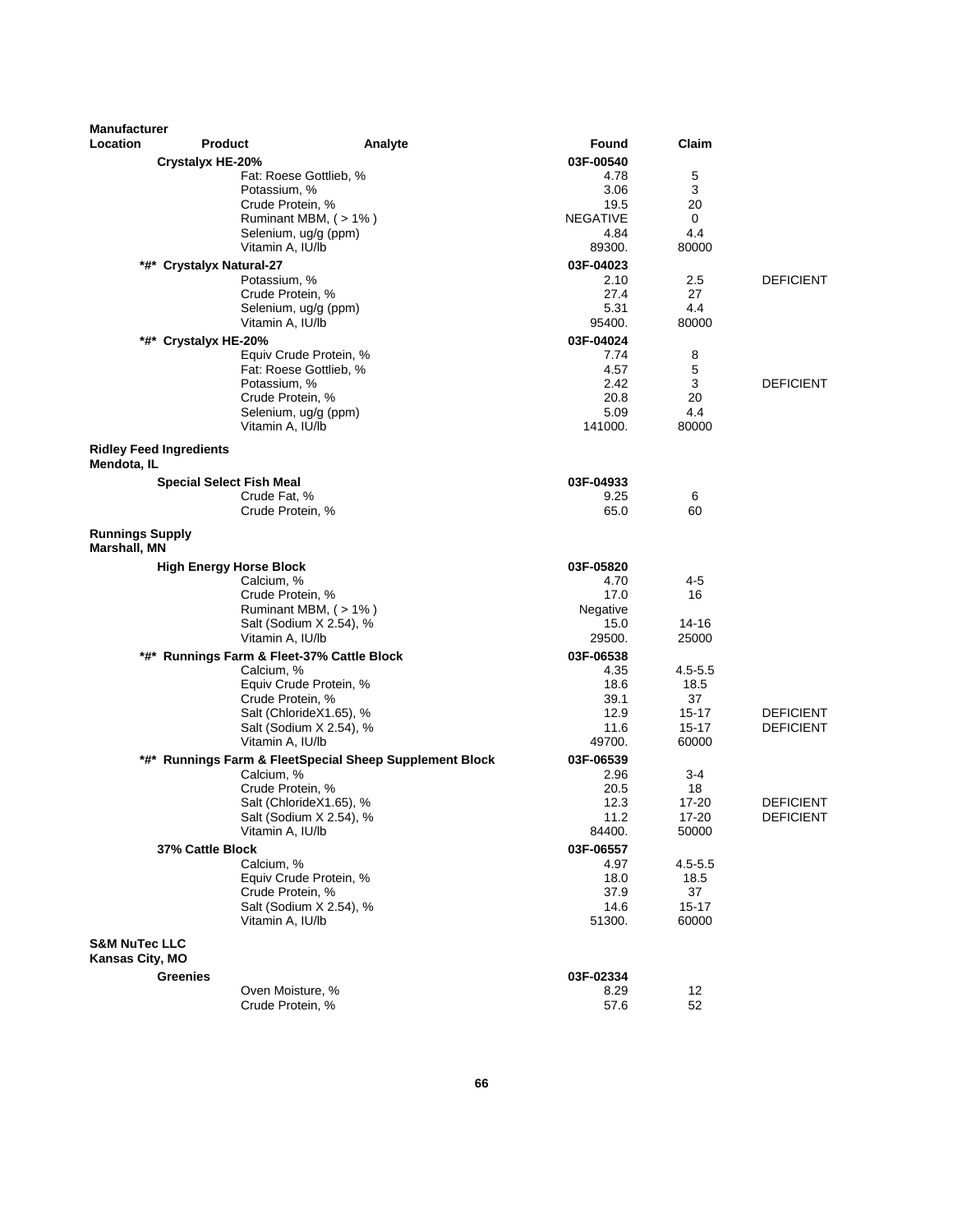| <b>Manufacturer</b><br>Location            | <b>Product</b>                        | Analyte             | Found             | Claim    |                  |
|--------------------------------------------|---------------------------------------|---------------------|-------------------|----------|------------------|
| Safeway Inc.<br>Pleasanton, CA             |                                       |                     |                   |          |                  |
|                                            | <b>Safeway Wavy Strips Dog Treats</b> |                     | 03F-03435         |          |                  |
|                                            | Fat: Acid Hydrolysis, %               |                     | 6.29              | 4-7      |                  |
|                                            | Oven Moisture, %                      |                     | 23.0              | 24       |                  |
|                                            | Crude Protein, %                      |                     | 17.5              | 15       |                  |
| Menno, SD                                  | <b>Schempp Liquifeeds Inc</b>         |                     |                   |          |                  |
|                                            |                                       |                     | 03F-04865         |          |                  |
|                                            | <b>Sun Drop Liquified</b><br>Ash, %   |                     | 6.72              | 10       |                  |
|                                            | Equiv Crude Protein, %                |                     | 27.0              | 31       |                  |
|                                            | Vacuum Moisture, %                    |                     | 43.7              | 43       |                  |
|                                            | Crude Protein, %                      |                     | 32.4              | 30       |                  |
|                                            | Total Sugars(Invert), %               |                     | 27.4              | 25       |                  |
|                                            |                                       |                     |                   |          |                  |
| <b>Scott Pet Products</b><br>Rockville, IN |                                       |                     |                   |          |                  |
|                                            | <b>Superior Wild Bird Seed</b>        |                     | 03F-07516         |          |                  |
|                                            | Crude Fiber, %                        |                     | 10.7              | 14       |                  |
|                                            | Crude Fat, %                          |                     | 15.1              | 5        |                  |
|                                            | Crude Protein, %                      |                     | 15.6              | 10       |                  |
| Scranton, ND                               | <b>Scranton Equity Exchange</b>       |                     |                   |          |                  |
|                                            | Soybean Meal                          |                     | 03F-04685         |          |                  |
|                                            | Crude Protein, %                      |                     | 49.2              | 47       |                  |
|                                            |                                       |                     | 03F-04687         |          |                  |
|                                            | 19% Foal Feed                         |                     | 21.7              | 19       |                  |
|                                            | Crude Protein, %                      |                     |                   |          |                  |
|                                            | 47% Solvent Extracted Soybean Meal    |                     | 03F-13798         |          |                  |
|                                            | Crude Protein, %                      |                     | 46.2              | 47       |                  |
|                                            | 19% Foal Feed                         |                     | 03F-13800         |          |                  |
|                                            | Crude Protein, %                      |                     | 21.4              | 19       |                  |
|                                            | <b>Custom Bison Mineral</b>           |                     | 03F-13801         |          |                  |
|                                            | Calcium, %                            |                     | 8.77              | $8 - 10$ |                  |
|                                            | Phosphorus, %                         |                     | 7.82              | 8        |                  |
|                                            | Vitamin A, IU/lb                      |                     | 163000.           | 200000   |                  |
|                                            | *#* Lamb Finisher Pellet B-25         |                     | 03F-13802         |          |                  |
|                                            | Crude Fiber, %                        |                     | 10.9              | 12       |                  |
|                                            | Lasalocid, g/ton                      |                     | 16.6              | 25       | <b>DEFICIENT</b> |
|                                            | Crude Protein, %                      |                     | 16.1              | 13       |                  |
|                                            |                                       | Ruminant MBM, (>1%) | Negative          | 0        |                  |
|                                            | <b>Calf Creep-14</b>                  |                     | 03F-13803         |          |                  |
|                                            | Crude Fiber, %                        |                     | 17.5              | 18       |                  |
|                                            | Crude Protein, %                      |                     | 14.9              | 14       |                  |
|                                            |                                       | Ruminant MBM, (>1%) | Negative          | 0        |                  |
|                                            | <b>All Stock Feed</b>                 |                     | 03F-13804         |          |                  |
|                                            | Crude Protein, %                      |                     | 15.9              | 14       |                  |
|                                            |                                       |                     |                   |          |                  |
| Volga, SD                                  | <b>SD Soybean Processors</b>          |                     |                   |          |                  |
|                                            | Soybean Meal                          |                     | 03F-02320         |          |                  |
|                                            | Crude Protein, %                      |                     | 47.9              | 46       |                  |
|                                            |                                       |                     |                   |          |                  |
|                                            | 44% Soybean Meal                      |                     | 03F-06565<br>44.5 | 44       |                  |
|                                            | Crude Protein, %                      |                     |                   |          |                  |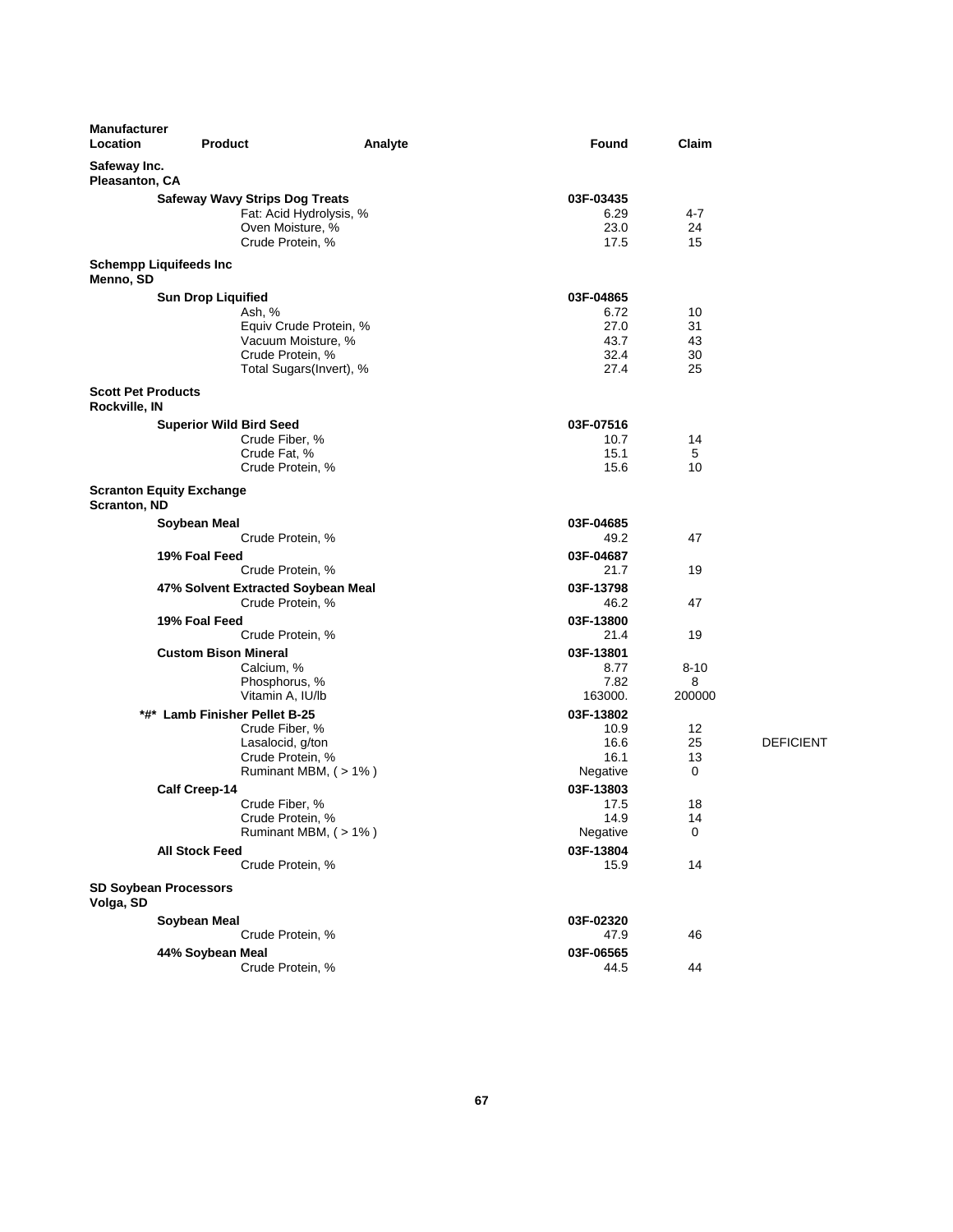| <b>Manufacturer</b><br>Location                         | <b>Product</b>                                                                                                                                      | Analyte                                          | Found                                                      | Claim                                                    |                                      |
|---------------------------------------------------------|-----------------------------------------------------------------------------------------------------------------------------------------------------|--------------------------------------------------|------------------------------------------------------------|----------------------------------------------------------|--------------------------------------|
| <b>Smokehouse Dog Treats</b><br>Burbank, CA             |                                                                                                                                                     |                                                  |                                                            |                                                          |                                      |
|                                                         | <b>Smokehouse Dog Treats Beef Rolls</b><br>Ash, %<br>Crude Fat, %<br>Oven Moisture, %<br>Crude Protein, %                                           |                                                  | 03F-15695<br>5.01<br>18.4<br>5.59<br>31.9                  | 5.6<br>12.9<br>11.6<br>27.3                              |                                      |
| <b>Sterling Technology</b><br><b>Brookings, SD</b>      |                                                                                                                                                     |                                                  |                                                            |                                                          |                                      |
|                                                         | <b>Nursemate ASAP Colostrum Supplement</b><br>Crude Protein, %                                                                                      |                                                  | 03F-02800<br>26.0                                          | 22                                                       |                                      |
| <b>Sterling Technology</b><br>Toronto, SD               |                                                                                                                                                     |                                                  |                                                            |                                                          |                                      |
|                                                         | *#* Nurse Mate ASAP Capsules<br>Fat: Roese Gottlieb, %<br>Crude Protein, %<br>Vitamin A, I.U./capsule<br>Zinc, %                                    |                                                  | 03F-05814<br>20.8<br>48.6<br>16300.<br>0.11                | 20<br>40<br>20000<br>2                                   | <b>DEFICIENT</b><br><b>DEFICIENT</b> |
| Stewart Pet Products, Ltd.<br>South Bend, IN            |                                                                                                                                                     |                                                  |                                                            |                                                          |                                      |
|                                                         | <b>Fiber Formula Cat Treats (Stewart)</b><br>Ash, %<br>Crude Fiber, %<br>Crude Fat, %<br>Oven Moisture, %<br>Crude Protein, %<br>Taurine - Total, % |                                                  | 03F-01037<br>4.52<br>7.09<br>8.87<br>6.55<br>21.7<br>0.292 | 4<br>12<br>$8.5 - 10$<br>$12 \overline{ }$<br>18<br>0.12 |                                      |
| <b>Sun Seed Company Inc</b><br><b>Bowling Green, OH</b> |                                                                                                                                                     |                                                  |                                                            |                                                          |                                      |
|                                                         | <b>Hutch Klub Ferret Food</b><br>Crude Fat, %<br>Oven Moisture, %<br>Crude Protein, %                                                               |                                                  | 03F-02332<br>17.4<br>7.12<br>38.2                          | 18<br>12<br>35                                           |                                      |
| <b>Swift &amp; Company</b><br>Greeley, CO               |                                                                                                                                                     |                                                  |                                                            |                                                          |                                      |
|                                                         | 85% Blood Meal<br>Crude Protein, %<br>*#* 50% Meat & Bone Meal<br>Calcium, %                                                                        |                                                  | 03F-02307<br>95.8<br>03F-02308<br>7.54                     | 85<br>$8.7 - 10.3$                                       | <b>DEFICIENT</b>                     |
|                                                         | Crude Fat, %<br>Phosphorus, %<br>Crude Protein, %                                                                                                   |                                                  | 10.6<br>4.13<br>58.1                                       | 8<br>4<br>50                                             |                                      |
| Texas Quality Products, Inc.<br>Houston, TX             |                                                                                                                                                     |                                                  |                                                            |                                                          |                                      |
|                                                         | <b>Oyster Shell</b><br>Calcium, %                                                                                                                   |                                                  | 03F-07271<br>34.8                                          | 38                                                       |                                      |
| <b>The lams Company</b><br>Dayton, OH                   |                                                                                                                                                     |                                                  |                                                            |                                                          |                                      |
|                                                         | Eukanuba Adult 1+<br>Crude Fat, %<br>Oven Moisture, %<br>Crude Protein, %                                                                           | Omega-3 Fatty Acids, %<br>Omega-6 Fatty Acids, % | 03F-01435<br>4.32<br>76.3<br>0.207<br>0.751<br>8.26        | $3.5 - 5.5$<br>78<br>0.1<br>0.65<br>7                    |                                      |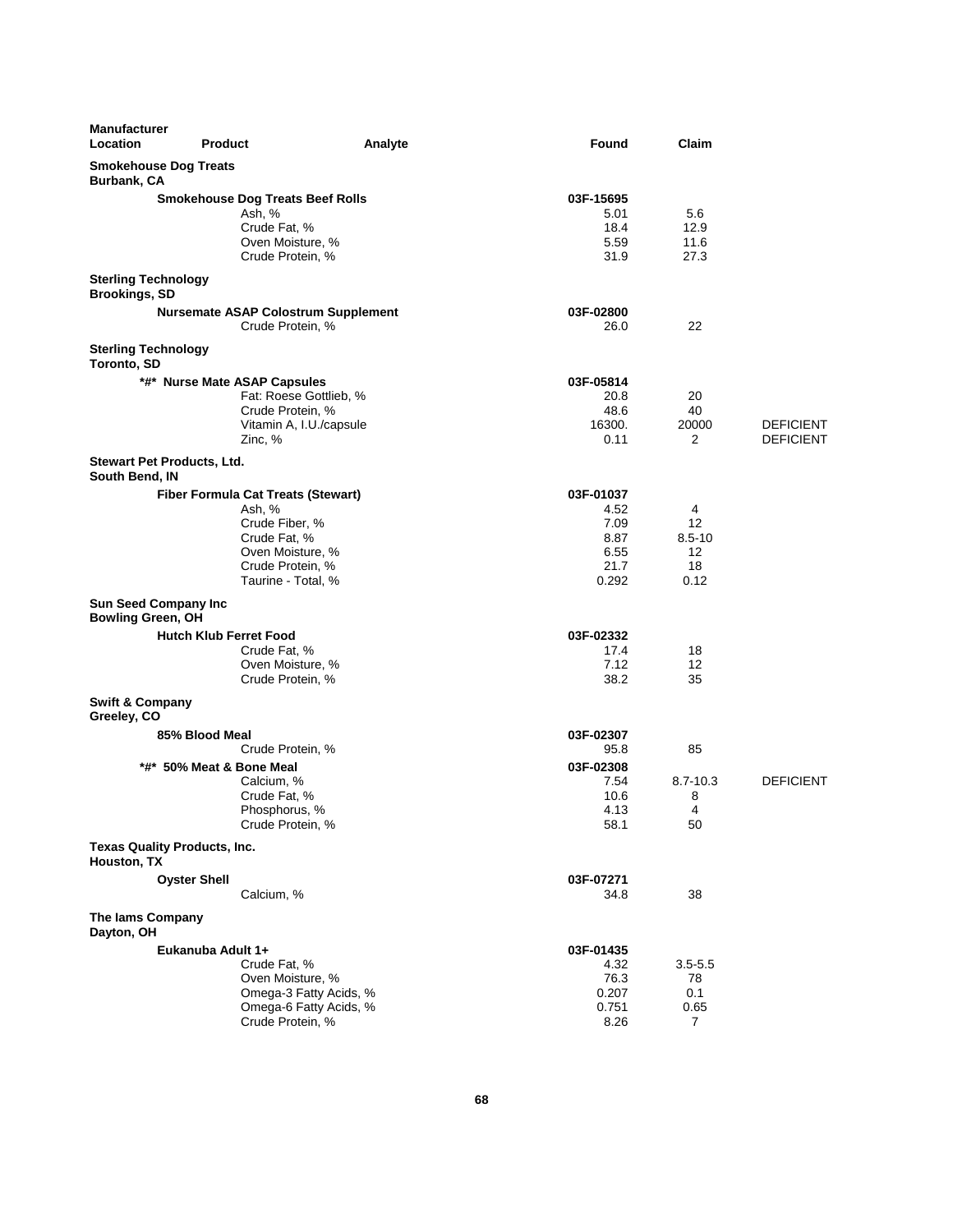| <b>Manufacturer</b>                                 |                                                 |         |           |             |                  |
|-----------------------------------------------------|-------------------------------------------------|---------|-----------|-------------|------------------|
| Location                                            | <b>Product</b>                                  | Analyte | Found     | Claim       |                  |
|                                                     | <b>IAMS Premium Puppy Food</b>                  |         | 03F-02011 |             |                  |
|                                                     | Crude Fat, %                                    |         | 9.38      | 9           |                  |
|                                                     | Oven Moisture, %                                |         | 68.7      | 71          |                  |
|                                                     | Crude Protein, %                                |         | 14.6      | 13          |                  |
|                                                     | <b>IAMS Adult Hairball Care</b>                 |         | 03F-02774 |             |                  |
|                                                     | Fat: Acid Hydrolysis, %                         |         | 11.4      | $11 - 13.5$ |                  |
|                                                     | Crude Protein, %                                |         | 29.7      | 28          |                  |
| <b>IAMS Original</b>                                |                                                 |         | 03F-02776 |             |                  |
|                                                     | Fat: Acid Hydrolysis, %                         |         | 15.5      | 17          |                  |
|                                                     | Crude Protein, %                                |         | 29.2      | 28          |                  |
| <b>IAMS Mini Chunks</b>                             |                                                 |         | 03F-02777 |             |                  |
|                                                     | Fat: Acid Hydrolysis, %                         |         | 15.2      | 15          |                  |
|                                                     | Oven Moisture, %                                |         | 7.48      | 10          |                  |
|                                                     | Crude Protein, %                                |         | 27.1      | 26          |                  |
|                                                     | *#* IAMS Salmon Formula Cat Food                |         | 03F-03433 |             |                  |
|                                                     | Ash, %                                          |         | 2.00      | 1.9         |                  |
|                                                     | Crude Fat, %                                    |         | 8.74      | 6.5         |                  |
|                                                     | Oven Moisture, %                                |         | 74.4      | 78          |                  |
|                                                     | Crude Protein, %                                |         | 11.4      | 10          |                  |
|                                                     | Taurine - Total, %                              |         | 0.054     | 0.07        | <b>DEFICIENT</b> |
| <b>Triology Pet Nutrition</b><br>Salt Lake City, UT |                                                 |         |           |             |                  |
|                                                     | <b>Best Friends Adult Dog</b>                   |         | 03F-00527 |             |                  |
|                                                     | Crude Fat, %                                    |         | 15.8      | 16          |                  |
|                                                     | Oven Moisture, %                                |         | 6.90      | 10          |                  |
|                                                     | Crude Protein, %                                |         | 28.5      | 26          |                  |
| <b>TROUW Nutrition, USA</b><br>Willmar, MN          |                                                 |         |           |             |                  |
| <b>Mueller A&amp;D</b>                              |                                                 |         | 03F-06092 |             |                  |
|                                                     | Calcium, %                                      |         | 25.0      | $25 - 28$   |                  |
|                                                     | Vitamin A, IU/lb                                |         | 20700000. | 20000000    |                  |
| <b>Tuffys Pet Products</b><br>Perham, MN            |                                                 |         |           |             |                  |
|                                                     | *#* Gold Premium Dog Food                       |         | 03F-04866 |             |                  |
|                                                     | Fat: Acid Hydrolysis, %                         |         | 19.2      | 18          |                  |
|                                                     | Omega-3 Fatty Acids, %                          |         | 0.303     | 0.6         | <b>DEFICIENT</b> |
|                                                     | Omega-6 Fatty Acids, %                          |         | 4.41      | 3.7         |                  |
|                                                     | Crude Protein, %                                |         | 27.0      | 26          |                  |
|                                                     | *#* Dinnertime Cat (Chicken liver, Tuna Flavor) |         | 03F-04868 |             |                  |
|                                                     | Fat: Acid Hydrolysis, %                         |         | 9.46      | 9           |                  |
|                                                     | Crude Protein, %                                |         | 33.2      | 31          |                  |
|                                                     | Taurine - Total, %                              |         | 0.102     | 0.5         | <b>DEFICIENT</b> |
|                                                     | <b>Golden Chunks Dog Food</b>                   |         | 03F-04874 |             |                  |
|                                                     | Fat: Acid Hydrolysis, %                         |         | 9.63      | 10          |                  |
|                                                     | Crude Protein, %                                |         | 21.8      | 21          |                  |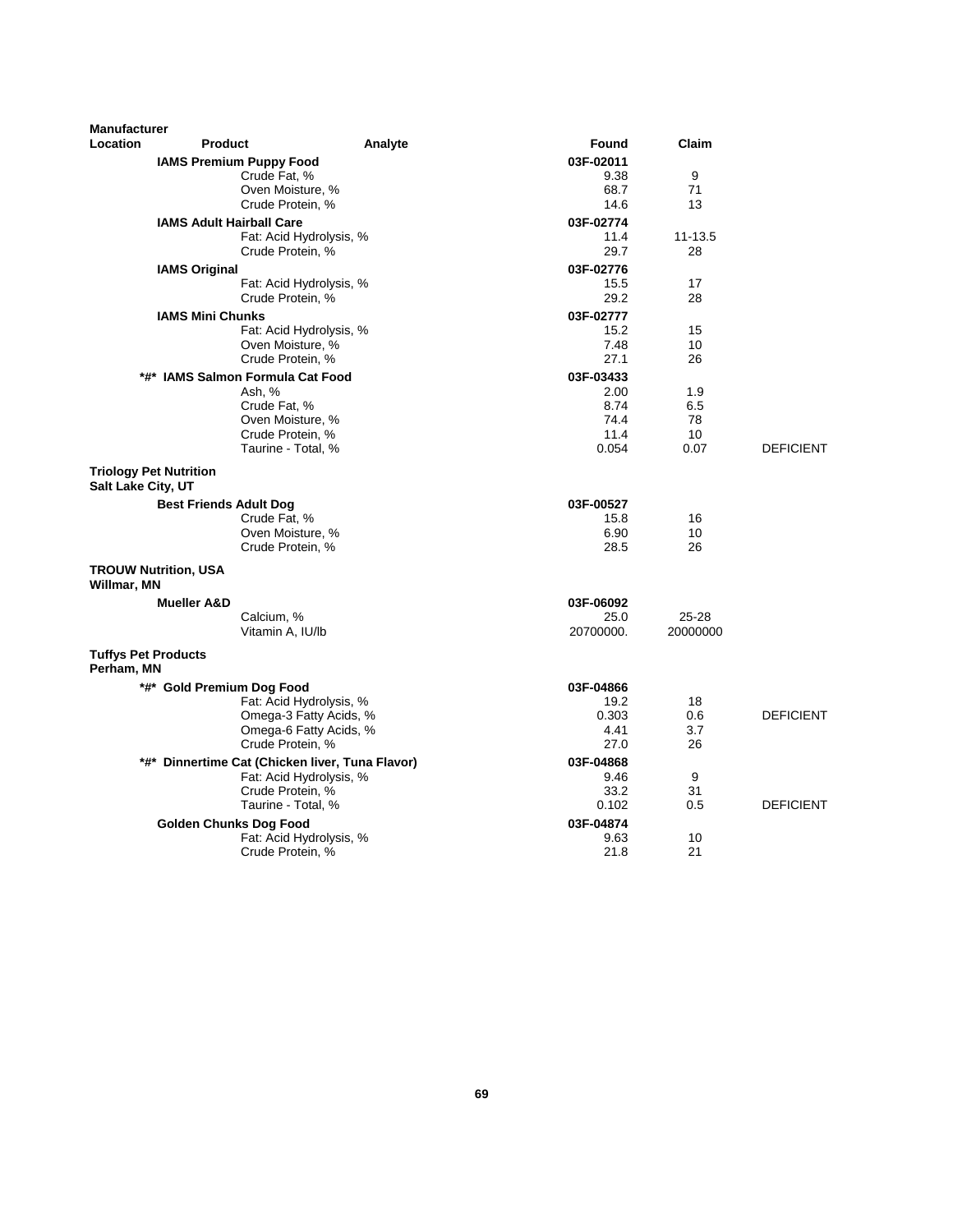| <b>Manufacturer</b><br>Location           | <b>Product</b>                             | Analyte                      | Found          | Claim               |                                      |
|-------------------------------------------|--------------------------------------------|------------------------------|----------------|---------------------|--------------------------------------|
| <b>Tuttles Horse Products</b><br>Cody, WY |                                            |                              |                |                     |                                      |
| *#* Liquid 747                            |                                            |                              | 03F-17232      |                     |                                      |
|                                           | Arginine - Total, %                        |                              | 0.060          | 0.0712              |                                      |
|                                           | Cystine - Total, %                         |                              | 0.028          | 0.0293              |                                      |
|                                           | Histidine - Total, %                       |                              | 0.030          | 0.0451              | <b>DEFICIENT</b>                     |
|                                           | Isoleucine - Total, %                      |                              | 0.082          | 0.079               |                                      |
|                                           | Leucine - Total, %                         |                              | 0.119          | 0.128               |                                      |
|                                           | Lysine - Total, %<br>Methionine - Total, % |                              | 0.079<br>0.023 | 0.1158<br>0.032     | <b>DEFICIENT</b><br><b>DEFICIENT</b> |
|                                           | Vacuum Moisture, %                         |                              | 35.2           | 40.7                |                                      |
|                                           | Phenylalanine-Total, %                     |                              | 0.075          | 0.0562              |                                      |
|                                           | Crude Protein, %                           |                              | 6.36           | 5.8                 |                                      |
|                                           | Threonine - Total, %                       |                              | 0.112          | 0.0834              |                                      |
|                                           | Valine - Total, %                          |                              | 0.145          | 0.0935              |                                      |
|                                           | Vitamin A, IU/lb                           |                              | 74100.         | 240000              | <b>DEFICIENT</b>                     |
| <b>United Salt Corp</b><br>Houston, TX    |                                            |                              |                |                     |                                      |
|                                           |                                            |                              |                |                     |                                      |
|                                           | *#* Ranch House Apple Deer Block           |                              | 03F-14999      | $1.8 - 2.8$         |                                      |
|                                           | Calcium, %<br>Salt (Sodium X 2.54), %      |                              | 0.679<br>83.7  | $90 - 95$           | <b>DEFICIENT</b>                     |
|                                           | Selenium, ug/g (ppm)                       |                              | 8.91           | 10                  |                                      |
|                                           | Sulfur, %                                  |                              | 0.840          | 1                   |                                      |
| <b>VALDAR</b><br><b>Chesterfield, MO</b>  |                                            |                              |                |                     |                                      |
|                                           | <b>Deliver with Dialine</b>                |                              | 03F-05825      |                     |                                      |
|                                           | Potassium, %                               |                              | 1.81           | 1.4                 |                                      |
|                                           | Salt (ChlorideX1.65), %                    |                              | 7.94           | $4.6 - 5.5$         | <b>EXCESSIVE</b>                     |
|                                           | Salt (Sodium X 2.54), %                    |                              | 12.0           | $4.6 - 5.5$         | <b>EXCESSIVE</b>                     |
|                                           | Sodium, %<br>Sodium Chloride, %            |                              | 4.73<br>5.23   | 4.5<br>$4.6 - 5.5$  |                                      |
| <b>Valley Splendor</b>                    |                                            |                              |                |                     |                                      |
| Fargo, ND                                 |                                            |                              |                |                     |                                      |
|                                           | *#* Valley Splendor Wild Bird Food         |                              | 03F-04917      |                     |                                      |
|                                           | Crude Fat, %                               |                              | 4.62           | 7                   | <b>DEFICIENT</b>                     |
|                                           | Crude Protein, %                           |                              | 10.6           | $\overline{7}$      |                                      |
|                                           | Valley Splendor Wild Bird Food Finch Mix   |                              | 03F-06199      |                     |                                      |
|                                           | Crude Fiber, %                             |                              | 8.72           | 15                  |                                      |
|                                           | Crude Fat, %<br>Crude Protein, %           |                              | 13.1<br>14.7   | 12<br>10            |                                      |
|                                           |                                            |                              |                |                     |                                      |
|                                           | <b>Valley Splendor Cracked Corn</b>        |                              | 03F-06200      |                     |                                      |
|                                           | Crude Protein, %                           |                              | 7.67           | 8                   |                                      |
| *#*                                       | <b>Valley Splendor Sunrise Blend</b>       |                              | 03F-06201      |                     |                                      |
|                                           | Crude Fat, %<br>Crude Protein, %           |                              | 5.18<br>10.7   | 7<br>$\overline{7}$ | <b>DEFICIENT</b>                     |
| Vet-A-Mix Inc                             |                                            |                              |                |                     |                                      |
| Shenandoah, IA                            |                                            |                              |                |                     |                                      |
| <b>Hydralyte</b>                          |                                            |                              | 03F-04862      |                     |                                      |
|                                           | Dextrose, g/packet                         |                              | 125.           | 138                 |                                      |
|                                           | Glycine, g/packet                          |                              | 2.44           | $2.2\,$             |                                      |
|                                           |                                            | Potassium Chloride, g/packet | 4.26           | 4.2                 |                                      |
|                                           | Sodium Chloride, g/packet                  |                              | 2.35           | 1.65                |                                      |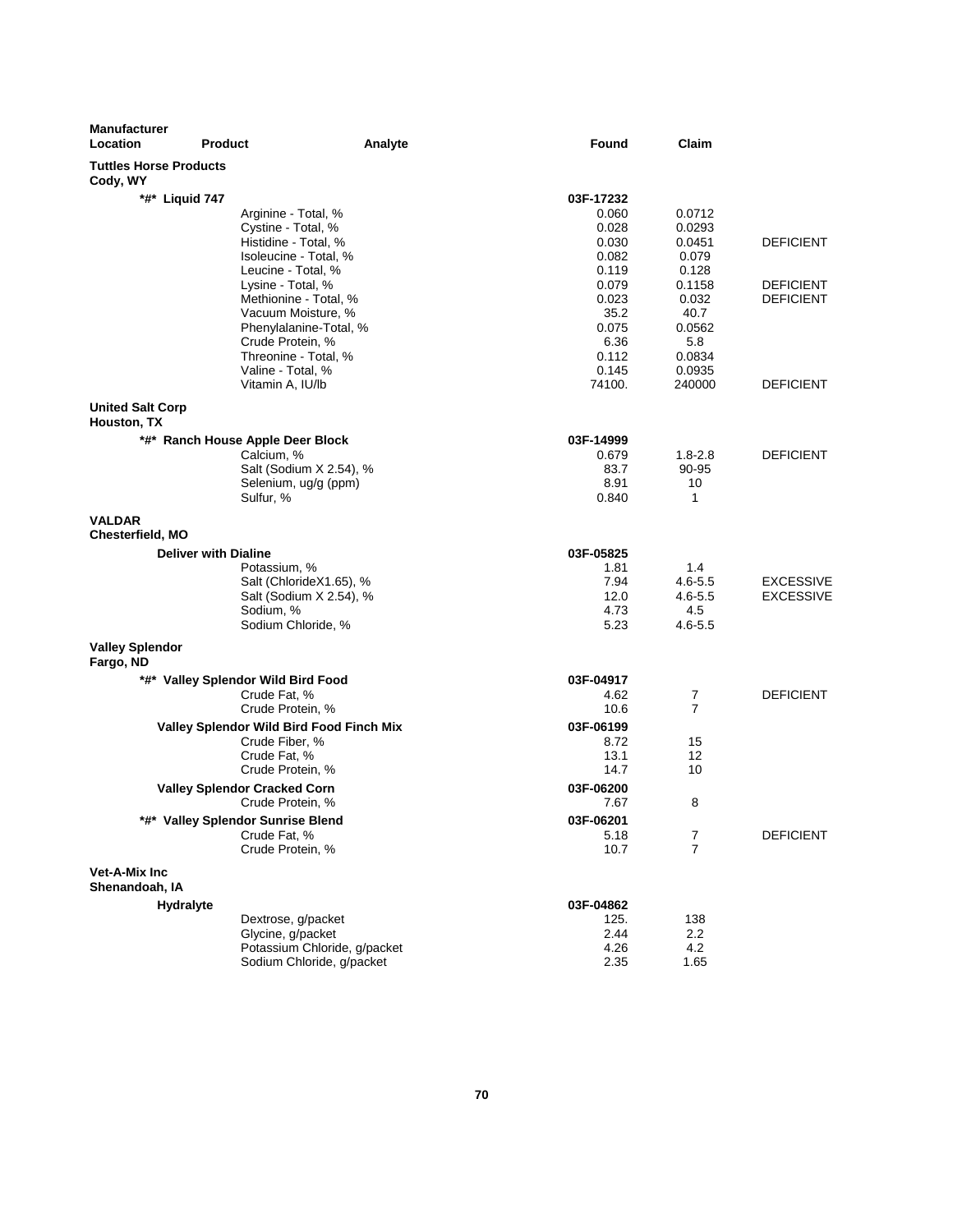| <b>Manufacturer</b><br><b>Location</b><br><b>Product</b> |                                                                                                                            | Analyte | Found                                                | Claim                                            |
|----------------------------------------------------------|----------------------------------------------------------------------------------------------------------------------------|---------|------------------------------------------------------|--------------------------------------------------|
| Vigortone Ag Products Inc<br>Cedar Rapids, IA            |                                                                                                                            |         |                                                      |                                                  |
|                                                          | Western Range Custom Mineral #39-2509<br>Calcium, %<br>Phosphorus, %<br>Salt (Sodium X 2.54), %                            |         | 03F-03745<br>13.8<br>7.15<br>19.0                    | 13.2-15.3<br>7<br>18.2-21.3                      |
|                                                          | Vitamin A, IU/lb                                                                                                           |         | 456000.                                              | 300000                                           |
| Vigortone FCN032 Plus                                    | Calcium, %<br>Phosphorus, %<br>Salt (Sodium X 2.54), %<br>Selenium, ug/g (ppm)<br>Vitamin A, IU/lb                         |         | 03F-07656<br>19.1<br>10.3<br>5.69<br>24.0<br>322000. | 19.8-23.7<br>10<br>$4.8 - 5.8$<br>26.4<br>350000 |
| <b>Vigortone Rumatone 2.5</b>                            | Calcium, %<br>Monensin, g/lb<br>Ruminant MBM, (>1%)                                                                        |         | 03F-07657<br>22.4<br>$2.2^{\circ}$<br>Negative       | 20.7-24.7<br>2.5<br>0                            |
| <b>VitaKraft Pet Products</b><br><b>Bound Brook, NJ</b>  |                                                                                                                            |         |                                                      |                                                  |
| VitaKraft Fruit Sticks                                   | Oven Moisture, %<br>Crude Protein, %                                                                                       |         | 03F-02008<br>9.30<br>10.8                            | 12<br>10                                         |
| <b>Wagner Bros Feed Corp</b><br>Farmingdale, NY          |                                                                                                                            |         |                                                      |                                                  |
|                                                          | <b>Wagners Wild Berry Bird Food</b><br>Crude Fat, %<br>Oven Moisture, %<br>Crude Protein, %                                |         | 03F-02775<br>19.5<br>8.75<br>16.4                    | 10<br>12<br>12                                   |
| <b>Wal Mart Stores Inc.</b><br>Bentonville, AR           |                                                                                                                            |         |                                                      |                                                  |
| OI' Roy Dog Treats                                       | Crude Fat, %<br>Oven Moisture, %<br>Crude Protein, %                                                                       |         | 03F-03138<br>6.79<br>8.50<br>18.0                    | 5<br>12<br>15                                    |
|                                                          | <b>Special Kitty- Tuna Banquet</b><br>Ash. %<br>Crude Fat, %<br>Oven Moisture, %<br>Crude Protein, %<br>Taurine - Total, % |         | 03F-03139<br>2.81<br>6.60<br>76.5<br>12.6<br>0.090   | 3.5<br>6<br>78<br>10<br>0.05                     |
| <b>West Central Coop</b><br>Ralston, IA                  |                                                                                                                            |         |                                                      |                                                  |
| <b>Soy Plus</b>                                          | Ash, %<br>Crude Fiber, %<br>Crude Protein, %                                                                               |         | 03F-02310<br>5.84<br>5.66<br>44.8                    | 7<br>$\overline{7}$<br>42.5                      |
| <b>Westway Feed Products</b><br><b>New Orleans, LA</b>   |                                                                                                                            |         |                                                      |                                                  |
|                                                          | Westway EZ FLO 62 Feed Mill Ing. 6225<br>Vacuum Moisture, %<br>WesLas 79-S Brix Cane Molasses                              |         | 03F-00400<br>38.8<br>03F-02323                       | 38                                               |
|                                                          | Vacuum Moisture, %<br>Total Sugars(Invert), %                                                                              |         | 28.1<br>45.6                                         | 27<br>43                                         |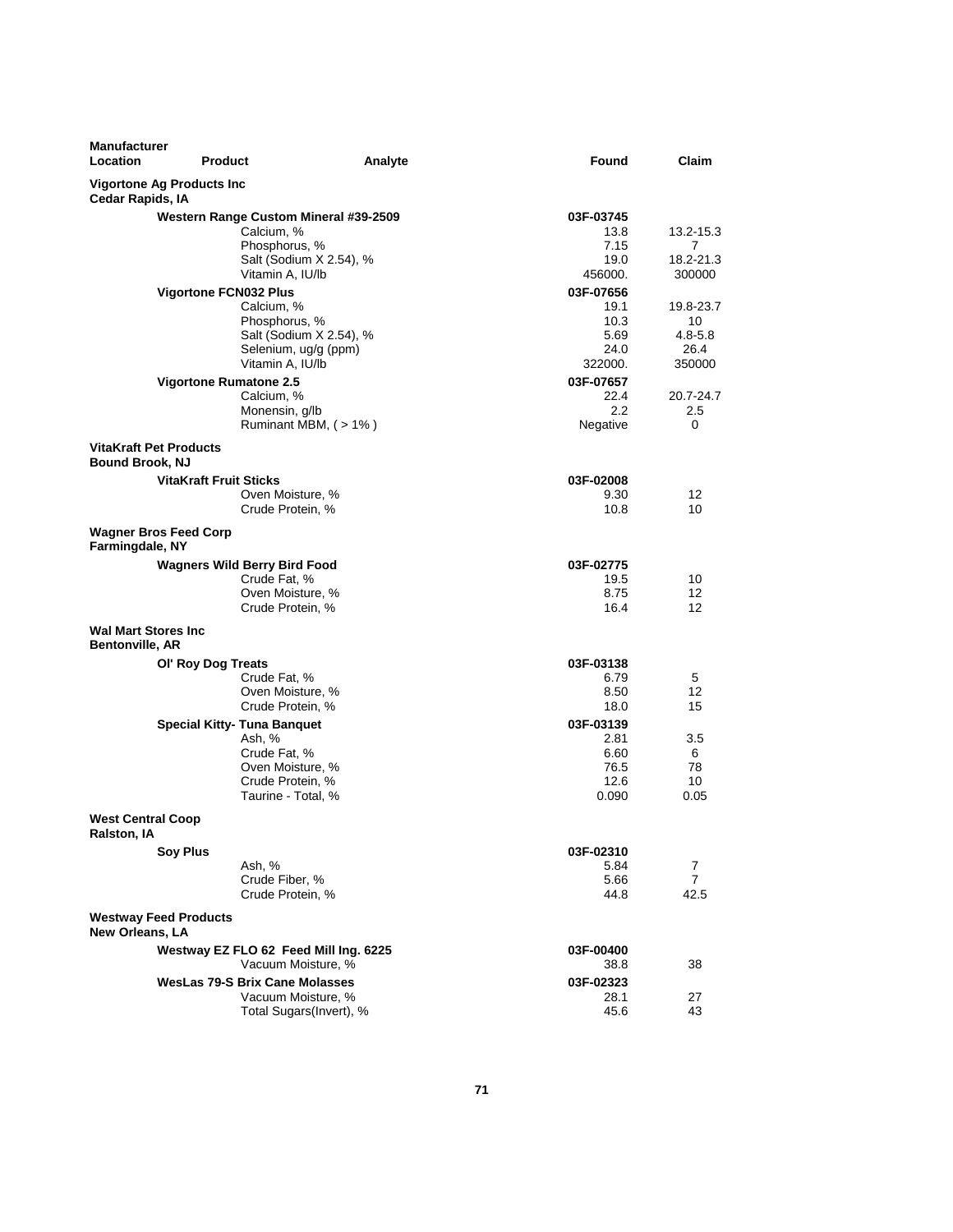| <b>Manufacturer</b><br>Location      | <b>Product</b>                                 | Analyte                                                                                                                                                                                                                                                                                                                    | Found                                                                                                                      | Claim                                                                                                                            |                                                                                                                                                                                                                                              |
|--------------------------------------|------------------------------------------------|----------------------------------------------------------------------------------------------------------------------------------------------------------------------------------------------------------------------------------------------------------------------------------------------------------------------------|----------------------------------------------------------------------------------------------------------------------------|----------------------------------------------------------------------------------------------------------------------------------|----------------------------------------------------------------------------------------------------------------------------------------------------------------------------------------------------------------------------------------------|
| Dickinson, ND                        | <b>Woody's Performance Horse Feed Products</b> |                                                                                                                                                                                                                                                                                                                            |                                                                                                                            |                                                                                                                                  |                                                                                                                                                                                                                                              |
|                                      | <b>Steamed Crimped Oats</b>                    | Crude Protein, %                                                                                                                                                                                                                                                                                                           | 03F-02797<br>11.2                                                                                                          | 10.5                                                                                                                             |                                                                                                                                                                                                                                              |
|                                      | <b>Crago Custom Horse Cake</b>                 | Phosphorus, %<br>Crude Protein, %                                                                                                                                                                                                                                                                                          | 03F-03744<br>1.96<br>14.4                                                                                                  | 2<br>11.5                                                                                                                        |                                                                                                                                                                                                                                              |
|                                      |                                                | Vitamin A, IU/lb                                                                                                                                                                                                                                                                                                           | 32100.                                                                                                                     | 30000                                                                                                                            |                                                                                                                                                                                                                                              |
|                                      | <b>Horsemans Complete</b>                      | Crude Fiber, %<br>Crude Protein, %                                                                                                                                                                                                                                                                                         | 03F-03746<br>15.3<br>14.8                                                                                                  | 24<br>12                                                                                                                         |                                                                                                                                                                                                                                              |
|                                      | 17% Alfalfa Pellets                            |                                                                                                                                                                                                                                                                                                                            | 03F-03748                                                                                                                  |                                                                                                                                  |                                                                                                                                                                                                                                              |
|                                      |                                                | Oven Moisture, %<br>Crude Protein, %                                                                                                                                                                                                                                                                                       | 8.92<br>17.5                                                                                                               | 10<br>17                                                                                                                         |                                                                                                                                                                                                                                              |
|                                      | C.O.B.                                         | Crude Protein, %                                                                                                                                                                                                                                                                                                           | 03F-03749<br>11.2                                                                                                          | 10                                                                                                                               |                                                                                                                                                                                                                                              |
|                                      | <b>Hen Scratch</b>                             |                                                                                                                                                                                                                                                                                                                            | 03F-03750                                                                                                                  |                                                                                                                                  |                                                                                                                                                                                                                                              |
|                                      | <b>Futurity Blend 16</b>                       | Crude Protein, %                                                                                                                                                                                                                                                                                                           | 10.2<br>03F-03751                                                                                                          | 9.5                                                                                                                              |                                                                                                                                                                                                                                              |
|                                      |                                                | Lysine - Total, %                                                                                                                                                                                                                                                                                                          | 0.739                                                                                                                      | 0.76                                                                                                                             |                                                                                                                                                                                                                                              |
|                                      |                                                | Methionine - Total, %<br>Crude Protein, %                                                                                                                                                                                                                                                                                  | 0.271<br>18.1                                                                                                              | 0.23<br>16                                                                                                                       |                                                                                                                                                                                                                                              |
|                                      | <b>Woody's Senior</b>                          |                                                                                                                                                                                                                                                                                                                            | 03F-03753                                                                                                                  |                                                                                                                                  |                                                                                                                                                                                                                                              |
|                                      |                                                | Crude Fiber, %<br>Crude Protein, %                                                                                                                                                                                                                                                                                         | 19.5<br>14.1                                                                                                               | 20<br>12                                                                                                                         |                                                                                                                                                                                                                                              |
|                                      | <b>Woody's Hen Scratch</b>                     | Crude Protein, %                                                                                                                                                                                                                                                                                                           | 03F-16618<br>11.2                                                                                                          | 9.5                                                                                                                              |                                                                                                                                                                                                                                              |
|                                      | <b>Woody's Crimped Energized Oats</b>          | Crude Fat, %                                                                                                                                                                                                                                                                                                               | 03F-16619<br>8.29<br>11.6                                                                                                  | 8<br>10                                                                                                                          |                                                                                                                                                                                                                                              |
|                                      | <b>Woody's Bloom 'N Groom</b>                  | Crude Protein, %                                                                                                                                                                                                                                                                                                           | 03F-16620                                                                                                                  |                                                                                                                                  |                                                                                                                                                                                                                                              |
|                                      |                                                | Lysine - Total, %<br>Methionine - Total, %<br>Crude Protein, %<br>Vitamin A, IU/lb                                                                                                                                                                                                                                         | 1.09<br>0.430<br>26.2<br>49700.                                                                                            | 0.6<br>0.45<br>25<br>40000                                                                                                       |                                                                                                                                                                                                                                              |
| <b>Y-Tex Corporation</b><br>Cody, WY |                                                |                                                                                                                                                                                                                                                                                                                            |                                                                                                                            |                                                                                                                                  |                                                                                                                                                                                                                                              |
|                                      | $**$ Liquid 747                                |                                                                                                                                                                                                                                                                                                                            | 03F-06192                                                                                                                  |                                                                                                                                  |                                                                                                                                                                                                                                              |
|                                      |                                                | Arginine - Total, %<br>Cystine - Total, %<br>Histidine - Total, %<br>Isoleucine - Total, %<br>Leucine - Total, %<br>Lysine - Total, %<br>Methionine - Total, %<br>Vacuum Moisture, %<br>Phenylalanine-Total, %<br>Crude Protein, %<br>Threonine - Total, %<br>Tyrosine - Total, %<br>Valine - Total, %<br>Vitamin A, IU/lb | 0.015<br>0.014<br>0.012<br>0.038<br>0.049<br>0.024<br>0.009<br>36.9<br>0.030<br>5.02<br>0.052<br>0.021<br>0.079<br>102000. | 0.0712<br>0.0293<br>0.0451<br>0.079<br>0.128<br>0.1158<br>0.032<br>40.7<br>0.0562<br>5.8<br>0.0834<br>0.0682<br>0.0935<br>240000 | <b>DEFICIENT</b><br><b>DEFICIENT</b><br><b>DEFICIENT</b><br><b>DEFICIENT</b><br><b>DEFICIENT</b><br><b>DEFICIENT</b><br><b>DEFICIENT</b><br><b>DEFICIENT</b><br><b>DEFICIENT</b><br><b>DEFICIENT</b><br><b>DEFICIENT</b><br><b>DEFICIENT</b> |
| Yaggies Inc<br>Yankton, SD           |                                                |                                                                                                                                                                                                                                                                                                                            |                                                                                                                            |                                                                                                                                  |                                                                                                                                                                                                                                              |
|                                      | <b>TRITECH CTC 10 gm Crumbles</b>              | Chlortetracycline, g/lb                                                                                                                                                                                                                                                                                                    | 03F-03233<br>10.4                                                                                                          | 10                                                                                                                               |                                                                                                                                                                                                                                              |
|                                      |                                                |                                                                                                                                                                                                                                                                                                                            |                                                                                                                            |                                                                                                                                  |                                                                                                                                                                                                                                              |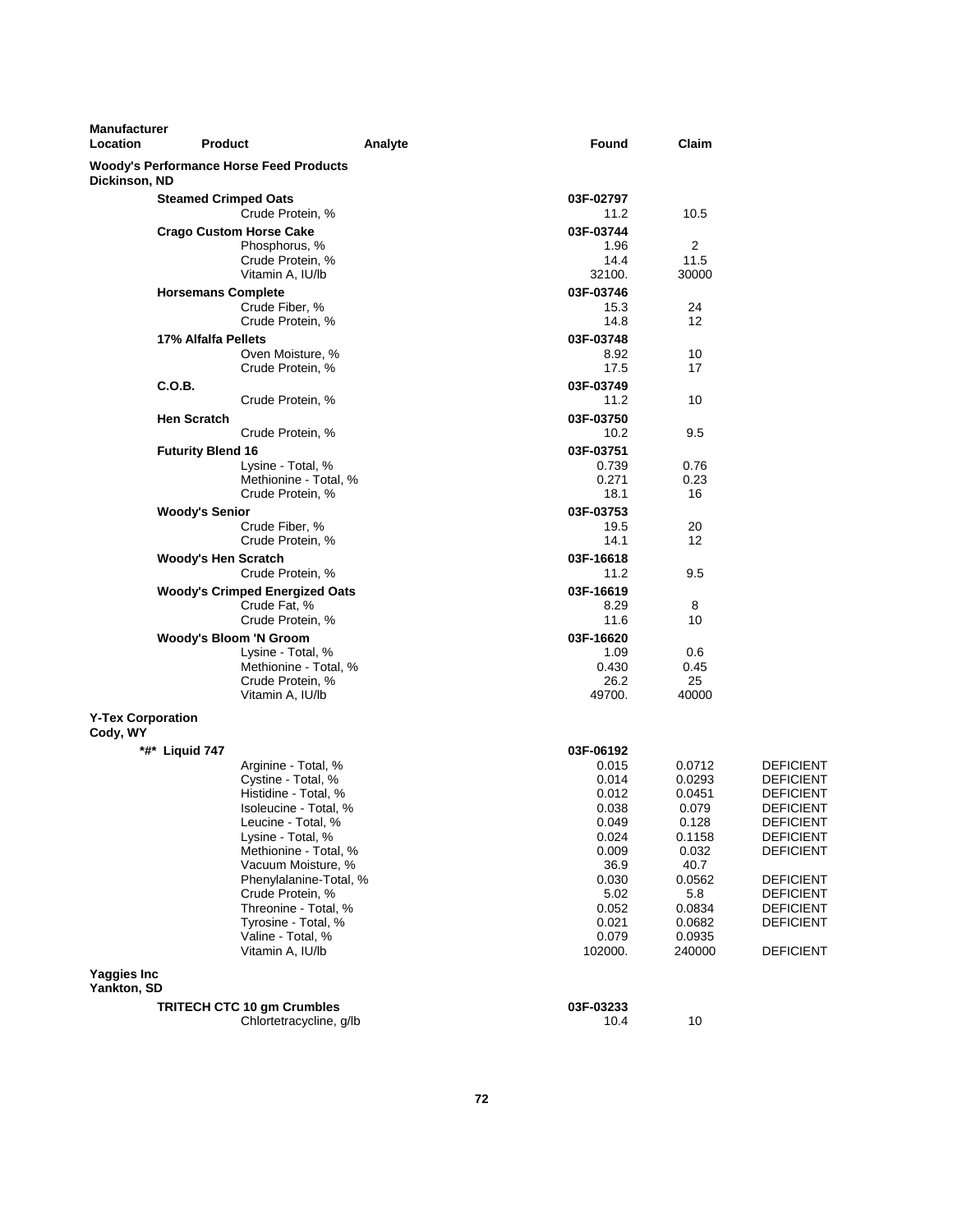| <b>Manufacturer</b> |                              |         |           |        |
|---------------------|------------------------------|---------|-----------|--------|
| Location            | <b>Product</b>               | Analyte | Found     | Claim  |
|                     | <b>Yaggies Chick Starter</b> |         | 03F-05810 |        |
|                     | Amprolium, %                 |         | 0.0113    | 0.0125 |
|                     | Crude Protein, %             |         | 19.7      | 20     |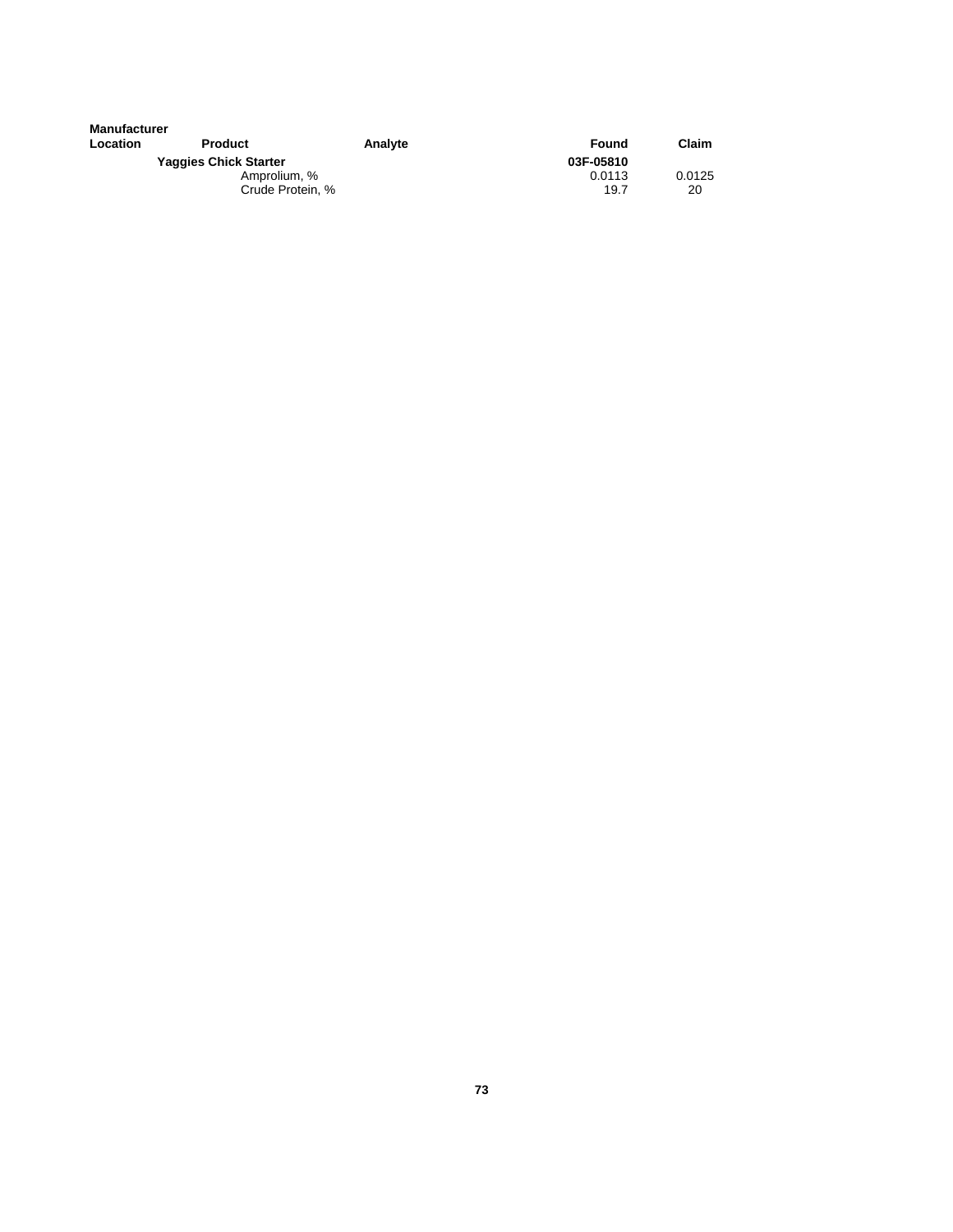# **Regulatory Analyte Totals**

| <b>Remedies Samples</b>         | <b>Units</b> | Received From 1/1/2003 To 12/31/2003 |
|---------------------------------|--------------|--------------------------------------|
| <b>Amprolium</b>                | %            | 3                                    |
| <b>Arginine HCl</b>             | %            | $\mathbf{1}$                         |
| Ash                             | %            | $\mathbf{1}$                         |
| <b>Chloride</b>                 | %            | 3                                    |
| <b>Chlortetracycline</b>        | g/ton        | $\overline{2}$                       |
| <b>Chlortetracycline</b>        | g/lb         | 2                                    |
| <b>Cysteine HCl H2O</b>         | %            | $\mathbf{1}$                         |
| <b>Dextrose Monohydrate</b>     | g/ml         | $\mathbf{1}$                         |
| <b>Dichlorvos</b>               | gm/packet    | $\mathbf{1}$                         |
| <b>Fat: Roese Gottlieb</b>      | $\%$         | 1                                    |
| <b>Glutamic Acid-Total</b>      | $\%$         | $\mathbf{1}$                         |
| <b>Glucose</b>                  | ppm          | $\mathbf{1}$                         |
| <b>Glycine</b>                  | %            | $\mathfrak{Z}$                       |
| <b>Histidine HCl H2O</b>        | %            | $\mathbf{1}$                         |
| <b>Isoleucine - Total</b>       | %            | $\mathbf{1}$                         |
| <b>Titratable Iodine</b>        | $\%$         | $\overline{2}$                       |
| <b>Iron</b>                     | mg/mL        | 3                                    |
| <b>Ivermectin</b>               | %            | $\mathbf{1}$                         |
| <b>Leucine - Total</b>          | %            | $\mathbf{1}$                         |
| <b>Lysine MonoHydrochloride</b> | $\%$         | $\mathbf{1}$                         |
| <b>Methionine - Total</b>       | %            | $\mathbf{1}$                         |
| <b>Nitrofurazone</b>            | %            | $\mathbf{1}$                         |
| Oxytetracycline                 | g/ton        | 13                                   |
| Oxytetracycline                 | g/lb         | 5                                    |
| <b>Penicillin</b>               | g/ton        | 3                                    |
| <b>Phenylalanine-Total</b>      | %            | $\mathbf{1}$                         |
| <b>Piperazine</b>               | %            | 8                                    |
| <b>Potassium Phosphate</b>      | %            | $\mathbf{1}$                         |
| <b>Potassium</b>                | $\%$         | 6                                    |
| Praziquantel                    | mg/tablet    | $\mathbf{1}$                         |
| <b>Protein</b>                  | $\%$         | $\boldsymbol{2}$                     |
| <b>Crude Protein</b>            | $\%$         | $\overline{4}$                       |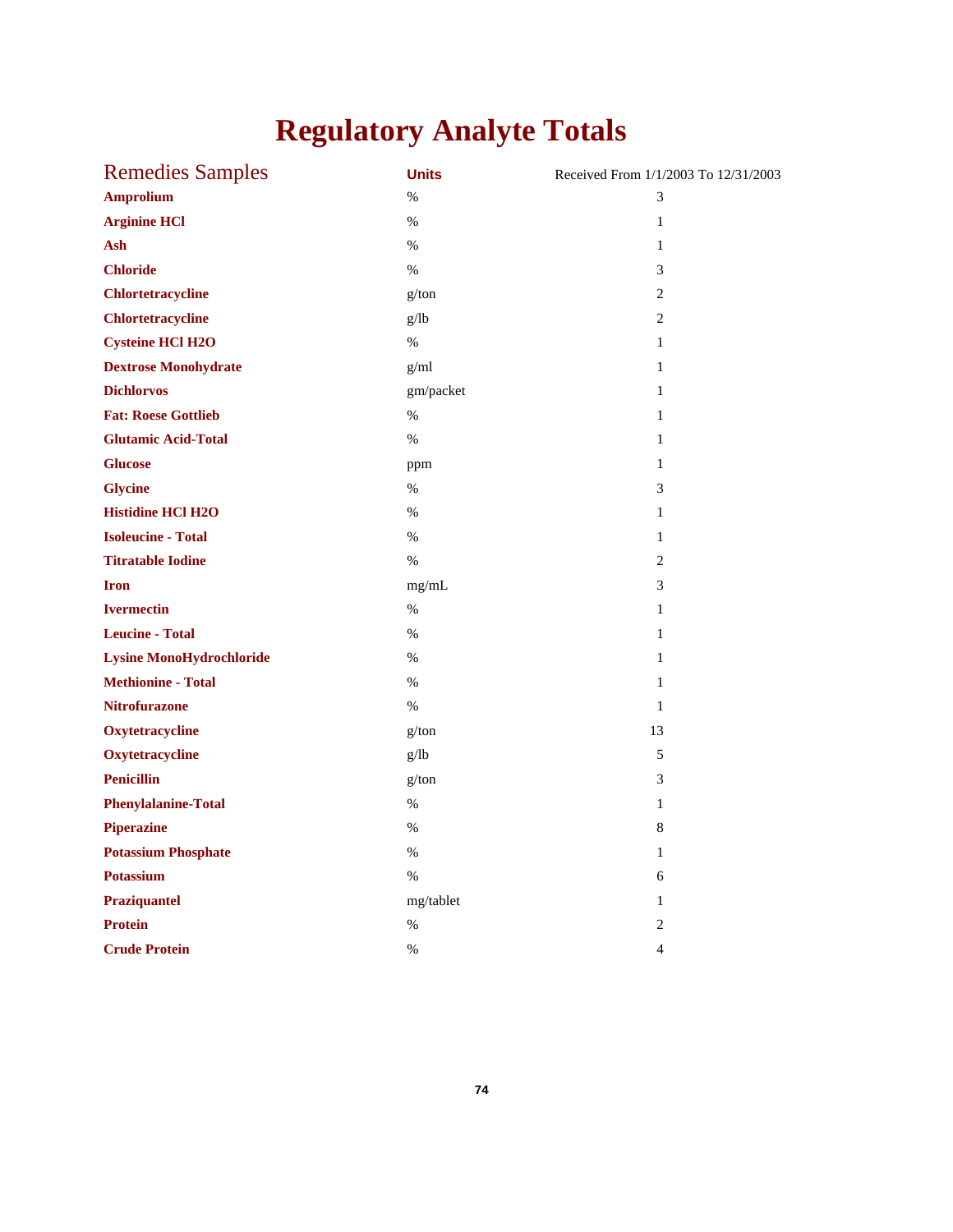| <b>Remedies Samples</b>           | <b>Units</b> | Received From 1/1/2003 To 12/31/2003 |
|-----------------------------------|--------------|--------------------------------------|
| <b>Pyrantel Base</b>              | mg/mL        | 8                                    |
| <b>Roxarsone</b>                  | g/ton        |                                      |
| Salt (Chloride X 1.65)            | %            | 4                                    |
| Salt (Sodium X 2.54)              | $\%$         | 7                                    |
| <b>Sodium</b>                     | $\%$         | 6                                    |
| <b>Sodium Chloride</b>            | $\%$         | 2                                    |
| <b>Sulfadimethoxine</b>           | oz/pkg       | 6                                    |
| <b>Sulfamethazine</b>             | $\%$         | 2                                    |
| <b>Tetracycline Hydrochloride</b> | g/ton        | 3                                    |
| <b>Threonine - Total</b>          | $\%$         | 1                                    |
| <b>Tryptophan - Total</b>         | $\%$         | 2                                    |
| <b>Tylosin</b>                    | g/ton        | 5                                    |
| <b>Valine - Total</b>             | $\%$         |                                      |
| <b>Vitamin A</b>                  | IU/lb        | 3                                    |
| <b>Vitamin A</b>                  | I.U./mL      | 8                                    |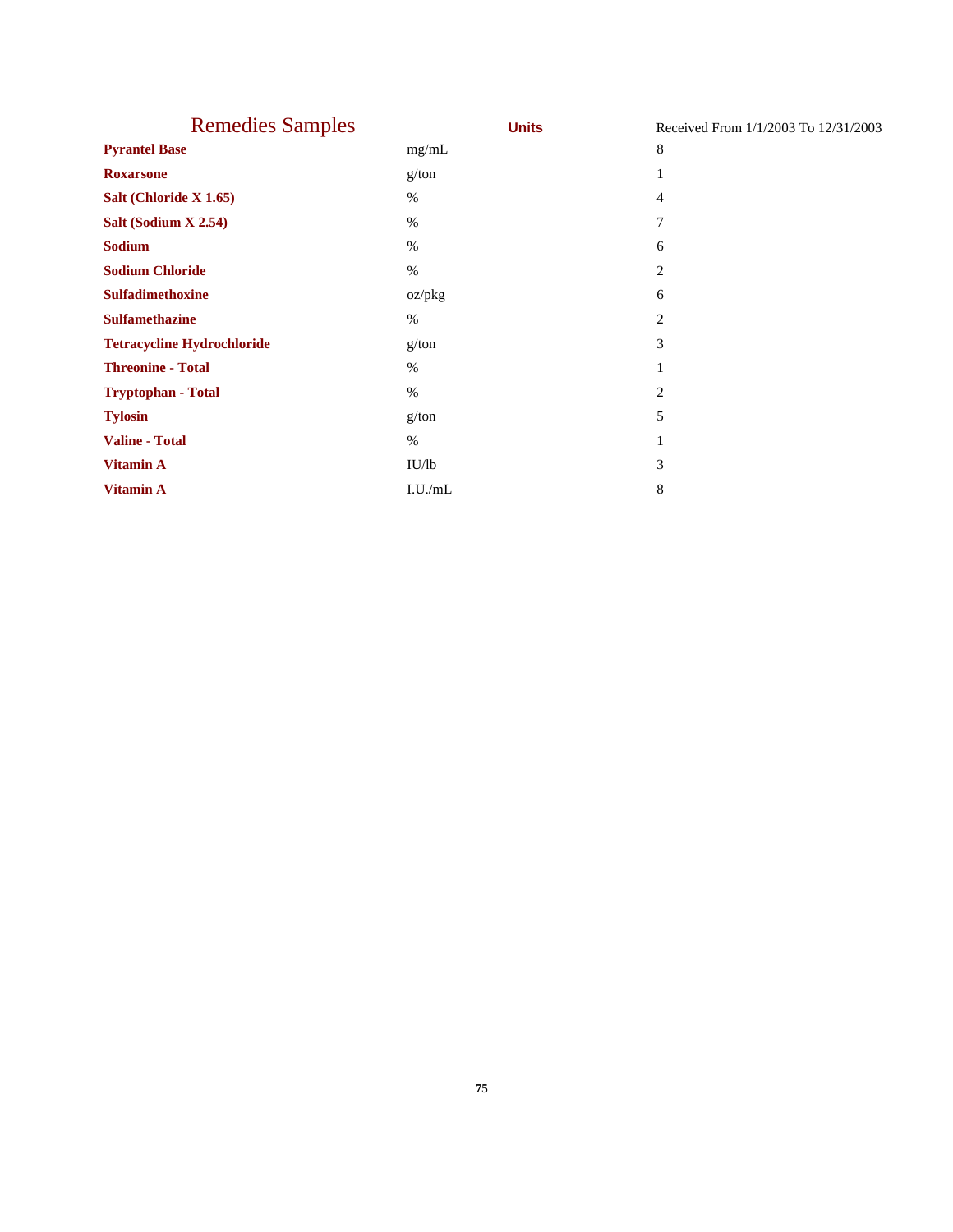# **Sample Count Report**

## **Remedies Sampled From 1/1/2003 To 12/31/2003**

| <b>Manufacturer and Location</b>             |                      |                | <b>Sample</b> | <b>Passed</b> | <b>Not Passed</b> |
|----------------------------------------------|----------------------|----------------|---------------|---------------|-------------------|
| Agri Laboratories LTD                        | St. Joseph           | <b>MO</b>      | 8             | 7             |                   |
| AgriPharm                                    | Grapevine            | TX             |               |               | 0                 |
| Anthony Products Co.                         | Irwindale            | CA.            |               |               | 0                 |
| <b>Aspen Veterinary Resources</b>            | <b>Kansas City</b>   | M <sub>O</sub> | 3             | 3             | 0                 |
| Boehringer Ingelheim Animal Health St Joseph |                      | MO             | 4             | 4             | 0                 |
| Dealer Distribution of America               | Grapevine            | <b>TX</b>      | 2             | 2             | 0                 |
| Durvet Inc.                                  | <b>Blue Springs</b>  | MO             | 7             | 7             | 0                 |
| Elanco Animal Health                         | Indianapolis         | IN             | 4             | 4             | 0                 |
| <b>Farnam Companies</b>                      | Phoenix              | AZ             |               | 7             | 0                 |
| <b>Fleming Laboratories</b>                  | Charlotte            | NC             |               |               | 0                 |
| Fort Dodge Animal Health                     | Fort Dodge           | IA             | 8             | 8             | 0                 |
| G. C. Hanford Mfg. Co.                       | Syracuse             | <b>NY</b>      |               |               | 0                 |
| Hartz Mountain Corp                          | Secaucus             | N <sub>J</sub> | 2             | 2             | 0                 |
| Loveland Industries Inc.                     | Greeley              | CO             | 2             | 0             | 2                 |
| Merial Limited                               | Iselin               | N <sub>J</sub> | 4             | 4             | 0                 |
| Oralyx                                       | Ogden                | UT             |               |               | 0                 |
| <b>Pfizer Animal Health</b>                  | Exton                | <b>PA</b>      | 21            | 21            | 0                 |
| <b>Pfizer Animal Health</b>                  | New York City        | <b>NY</b>      | 1             | 1             | 0                 |
| Phoenix Scientific                           | St. Joseph           | M <sub>O</sub> |               |               | 0                 |
| $Sav-A-Caf$                                  | Chilton              | WI             |               | 0             |                   |
| <b>Squire Laboratories</b>                   | Revere               | <b>MA</b>      |               |               | 0                 |
| Tech Mix Inc                                 | <b>Eden Prairie</b>  | <b>MN</b>      |               |               | 0                 |
| TradeWinds, Inc.                             | St. Joseph           | MO             |               |               | 0                 |
| Vedco Inc                                    | St Joseph            | MO             |               |               | 0                 |
| Virbac AH Inc.                               | Ft. Worth            | TX             |               |               | 0                 |
| Virboc Alt Inc.                              | Fort Worth           | TX             |               |               | 0                 |
| Zema Corp.                                   | Research Triangle NC |                |               |               | 0                 |
|                                              |                      | <b>Totals:</b> | 87            | 83            | 4                 |

**Percent Passed:** 95.4% **Percent Not**  $4.6\%$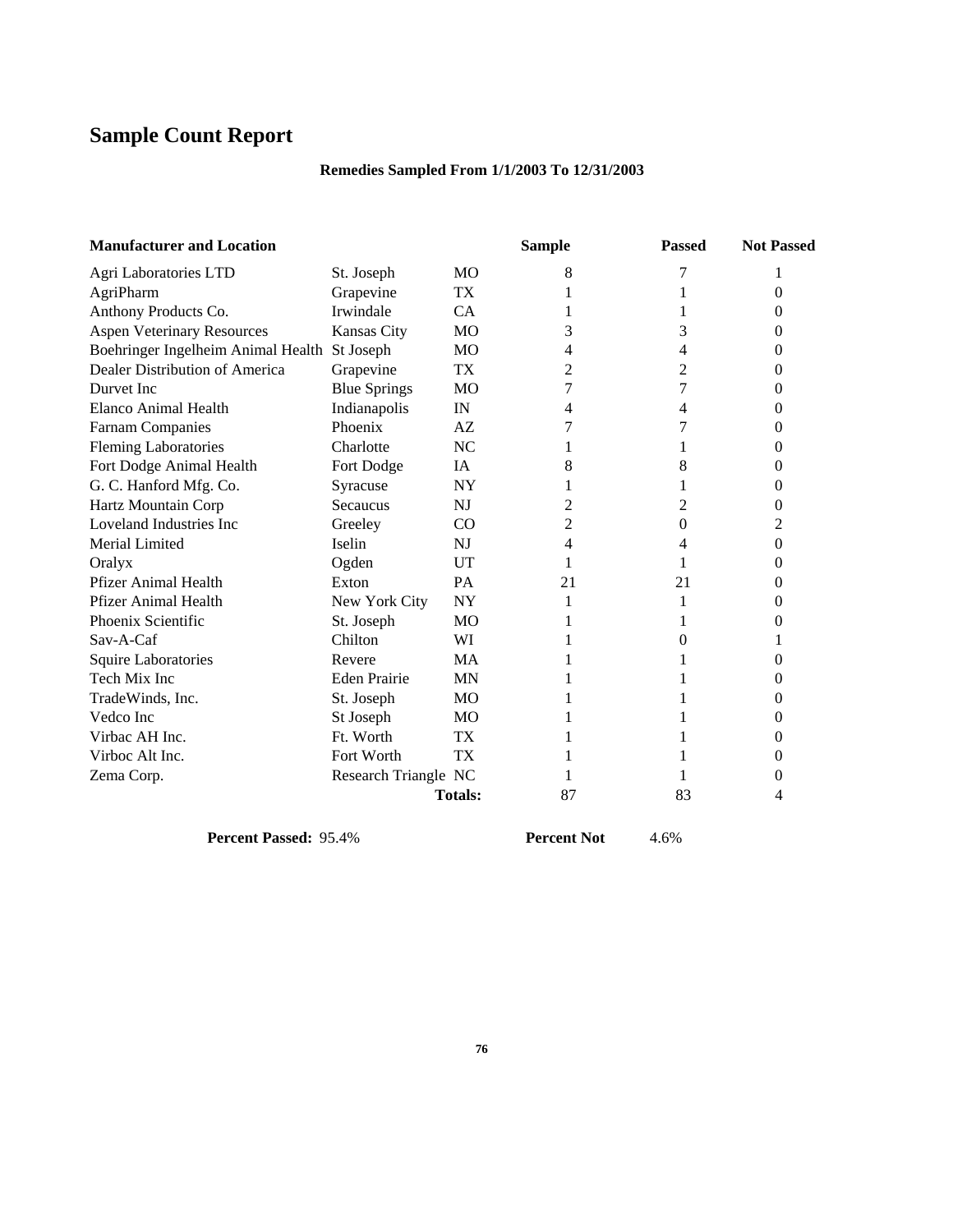| <b>Manufacturer</b><br>Location | <b>Product</b>                     | Analyte                                                                  | Found             | Claim  |                                      |
|---------------------------------|------------------------------------|--------------------------------------------------------------------------|-------------------|--------|--------------------------------------|
| St. Joseph, MO                  | <b>Agri Laboratories LTD</b>       |                                                                          |                   |        |                                      |
|                                 |                                    | Agrimycin 343 (Oxytetracycline Hyrdrochloride)<br>Oxytetracycline, g/pkg | 03D-04918<br>100. | 102.4  |                                      |
|                                 |                                    | Tetra-Bac 324 Tetracycline Hydrochloride<br>Tetracycline HCI, g/pkg      | 03D-04919<br>106. | 101.2  |                                      |
|                                 | <b>Iodine Wound Spray</b>          | Titratable Iodine, %                                                     | 03D-04921<br>0.96 | 1      |                                      |
|                                 | *#* Amino Acid Solution            |                                                                          | 03D-05681         |        |                                      |
|                                 |                                    | Arginine HCI, mg/100 mL                                                  | 2.38              | 2.5    |                                      |
|                                 |                                    | Cysteine HCl H2O, mg/100 mL                                              | 1.70              | 1      |                                      |
|                                 |                                    | Dextrose Monohydrate, g/ml                                               | 5.4               | 5      |                                      |
|                                 |                                    | Glutamic Acid-Total, mg/100mL                                            | 2.72<br>0.70      | 4<br>1 | <b>DEFICIENT</b><br><b>DEFICIENT</b> |
|                                 |                                    | Histidine HCI H2O, mg/100 mL<br>Isoleucine - Total, mg/100mL             | 1.51              | 2      | <b>DEFICIENT</b>                     |
|                                 |                                    | Leucine - Total, mg/100mL                                                | 3.24              | 4      |                                      |
|                                 |                                    | Lysine HCl, mg/100 mL                                                    | 2.61              | 3      |                                      |
|                                 |                                    | Methionine - Total, mg/100mL                                             | 0.717             | 1      | <b>DEFICIENT</b>                     |
|                                 |                                    | Phenylalanine-Total, mg/100mL                                            | 2.28              | 3      | <b>DEFICIENT</b>                     |
|                                 |                                    | Threonine - Total, mg/100mL                                              | 1.59              | 2      | <b>DEFICIENT</b>                     |
|                                 |                                    | Valine - Total, mg/100mL                                                 | 4.32              | 5      |                                      |
|                                 | <b>Iodine Wound Spray</b>          |                                                                          | 03D-05682         |        |                                      |
|                                 |                                    | Titratable Iodine, %                                                     | 1.00              | 1      |                                      |
|                                 | Ferrodex 100                       | Iron, mg/mL                                                              | 03D-05686<br>97.5 | 100    |                                      |
|                                 | Agrimycin 200                      |                                                                          | 03D-05812         |        |                                      |
|                                 |                                    | Oxytetracycline, mg/ml                                                   | 206.              | 200    |                                      |
|                                 | Terra Bac 324                      |                                                                          | 03D-05813         |        |                                      |
|                                 |                                    | Tetracycline HCI, g/pkt                                                  | 106.              | 101.2  |                                      |
| AgriPharm<br>Grapevine, TX      |                                    |                                                                          |                   |        |                                      |
|                                 | <b>Sulfadimethoxine</b>            |                                                                          | 03D-02823         |        |                                      |
|                                 |                                    | Sulfadimethoxine, oz/pkg                                                 | 3.20              | 3.34   |                                      |
| Irwindale, CA                   | <b>Anthony Products Co.</b>        |                                                                          |                   |        |                                      |
|                                 | Dura-Pen                           |                                                                          | 03D-01437         |        |                                      |
|                                 |                                    | Penicillin, units/ml                                                     | 288000.           | 300000 |                                      |
| Kansas City, MO                 | <b>Aspen Veterinary Resources</b>  |                                                                          |                   |        |                                      |
|                                 | Injectable iron                    |                                                                          | 03D-05975         |        |                                      |
|                                 |                                    | Iron, mg/mL                                                              | 92.2              | 100    |                                      |
|                                 | Sulfadimethoxine                   |                                                                          | 03D-05986         |        |                                      |
|                                 |                                    | Sulfadimethoxine, g/pkt                                                  | 96.3              | 94.6   |                                      |
|                                 | <b>Penicillin G</b>                |                                                                          | 03D-06713         |        |                                      |
|                                 |                                    | Penicillin, units/ml                                                     | 294000.           | 300000 |                                      |
| St Joseph, MO                   | Boehringer Ingelheim Animal Health |                                                                          |                   |        |                                      |
|                                 |                                    | Bio-Mycin 200 (oxytetracycline)                                          | 03D-00534         |        |                                      |
|                                 |                                    | Oxytetracycline, mg/ml                                                   | 198.              | 200    |                                      |
|                                 | Oxy500 Calf Bolus                  |                                                                          | 03D-02799         |        |                                      |
|                                 |                                    | Oxytetracycline, mg/bolus                                                | 516.              | 500    |                                      |
|                                 |                                    | <b>Atgard Swine Wormer (Dichlorvos)</b>                                  | 03D-04920         |        |                                      |
|                                 |                                    | Dichlorvos, gm/packet                                                    | 11.4              | 11.5   |                                      |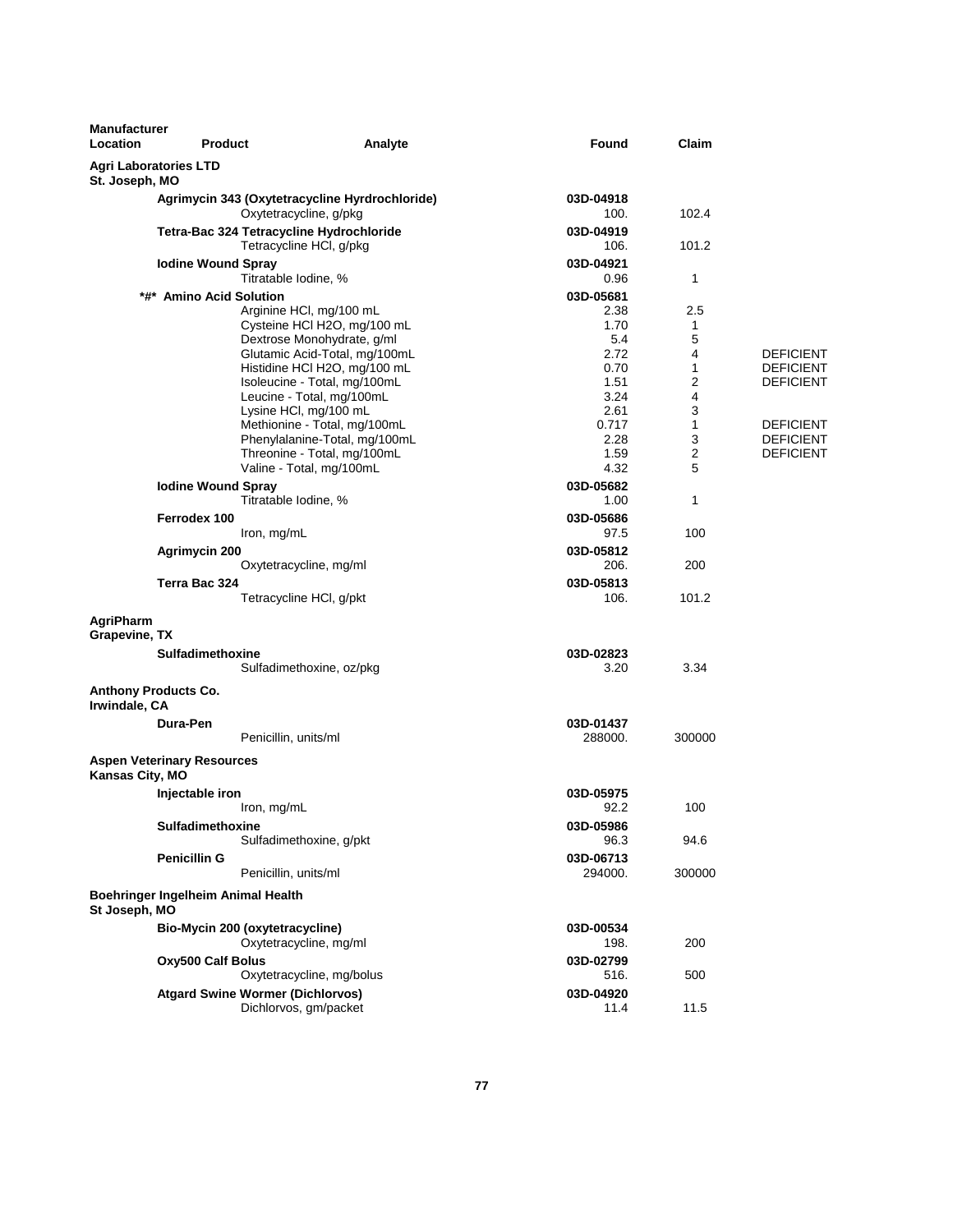| <b>Manufacturer</b><br>Location               | <b>Product</b>                        |                                                                 | Analyte | Found                             | Claim                           |                  |
|-----------------------------------------------|---------------------------------------|-----------------------------------------------------------------|---------|-----------------------------------|---------------------------------|------------------|
|                                               | <b>Tylosin</b>                        |                                                                 |         | 03D-05688                         |                                 |                  |
|                                               |                                       | Tylosin, mg/ml                                                  |         | 187.                              | 200                             |                  |
| Grapevine, TX                                 | <b>Dealer Distribution of America</b> |                                                                 |         |                                   |                                 |                  |
|                                               | Vita-Jec A&D 500                      | Vitamin A, I.U./mL                                              |         | 03D-02014<br>652000.              | 500000                          |                  |
|                                               |                                       | <b>Agripharm Sulfadimethoxine</b><br>Sulfadimethoxine, oz/pkg   |         | 03D-03585<br>3.33                 | 3.34                            |                  |
| <b>Durvet Inc.</b><br><b>Blue Springs, MO</b> |                                       |                                                                 |         |                                   |                                 |                  |
|                                               | <b>Vitamins and Electrolytes</b>      |                                                                 |         | 03D-01434                         |                                 |                  |
|                                               |                                       | Potassium, %<br>Salt (Sodium X 2.54), %<br>Vitamin A, I.U./lb   |         | 2.70<br>85.0<br>4940000.          | 2.4<br>84-88<br>5000000         |                  |
|                                               |                                       | <b>Durvet Vitamins and Electrolytes</b><br>Potassium, %         |         | 03D-02313<br>2.14                 | 2.4                             |                  |
|                                               |                                       | Salt (Sodium X 2.54), %<br>Vitamin A, I.U./lb                   |         | 84.2<br>4340000.                  | 84-88<br>5000000                |                  |
|                                               |                                       | Iron Hydrogenated Dextran Injection<br>Iron, mg/mL              |         | 03D-03651<br>97.8                 | 100                             |                  |
|                                               | Sulfadimethoxine                      | Sulfadimethoxine, mg/ml                                         |         | 03D-05097<br>387.                 | 400                             |                  |
|                                               | Vitamin A-D                           | Vitamin A, I.U./mL                                              |         | 03D-05826<br>502000.              | 500000                          |                  |
|                                               | <b>Durvet Vitamin A D</b>             | Vitamin A, I.U./mL                                              |         | 03D-17225<br>596000.              | 500000                          |                  |
|                                               |                                       | <b>Durvet Vitamins &amp; Electrolytes</b><br>Potassium, %       |         | 03D-17228<br>2.43                 | 2.4                             |                  |
|                                               |                                       | Salt (Sodium X 2.54), %<br>Vitamin A, I.U./lb                   |         | 83.0<br>4360000.                  | 84-88<br>5000000                |                  |
| Indianapolis, IN                              | <b>Elanco Animal Health</b>           |                                                                 |         |                                   |                                 |                  |
|                                               | Tylan 50                              | Tylosin, mg/ml                                                  |         | 03D-05822<br>44.9                 | 50                              |                  |
|                                               | Tylan 50                              | Tylosin, mg/ml                                                  |         | 03D-06202<br>43.8                 | 50                              |                  |
|                                               | <b>Tylan 50 Injection</b>             | Tylosin, mg/ml                                                  |         | 03D-06540<br>44.0                 | 50                              |                  |
|                                               | Tylan 50                              | Tylosin, mg/ml                                                  |         | 03D-17230<br>53.0                 | 50                              |                  |
| <b>Farnam Companies</b><br>Phoenix, AZ        |                                       |                                                                 |         |                                   |                                 |                  |
|                                               | <b>Tasty Paste</b>                    | Piperazine, %                                                   |         | 03D-00498<br>19.5                 | 20.8                            |                  |
|                                               | <b>B-Kalm</b>                         | Crude Protein, %<br>Tryptophan - Total, %                       |         | 03D-02452<br>28.4<br>30.7         | 25<br>29.4                      |                  |
|                                               | One Day Response                      | Salt (ChlorideX1.65), %<br>Salt (Sodium X 2.54), %<br>Sodium, % |         | 03D-02820<br>5.38<br>10.9<br>4.29 | $4.5 - 5.5$<br>$4.5 - 5.5$<br>4 | <b>EXCESSIVE</b> |
|                                               | D-worm                                | Piperazine, g/100ml                                             |         | 03D-04406<br>4.78                 | 4.25                            |                  |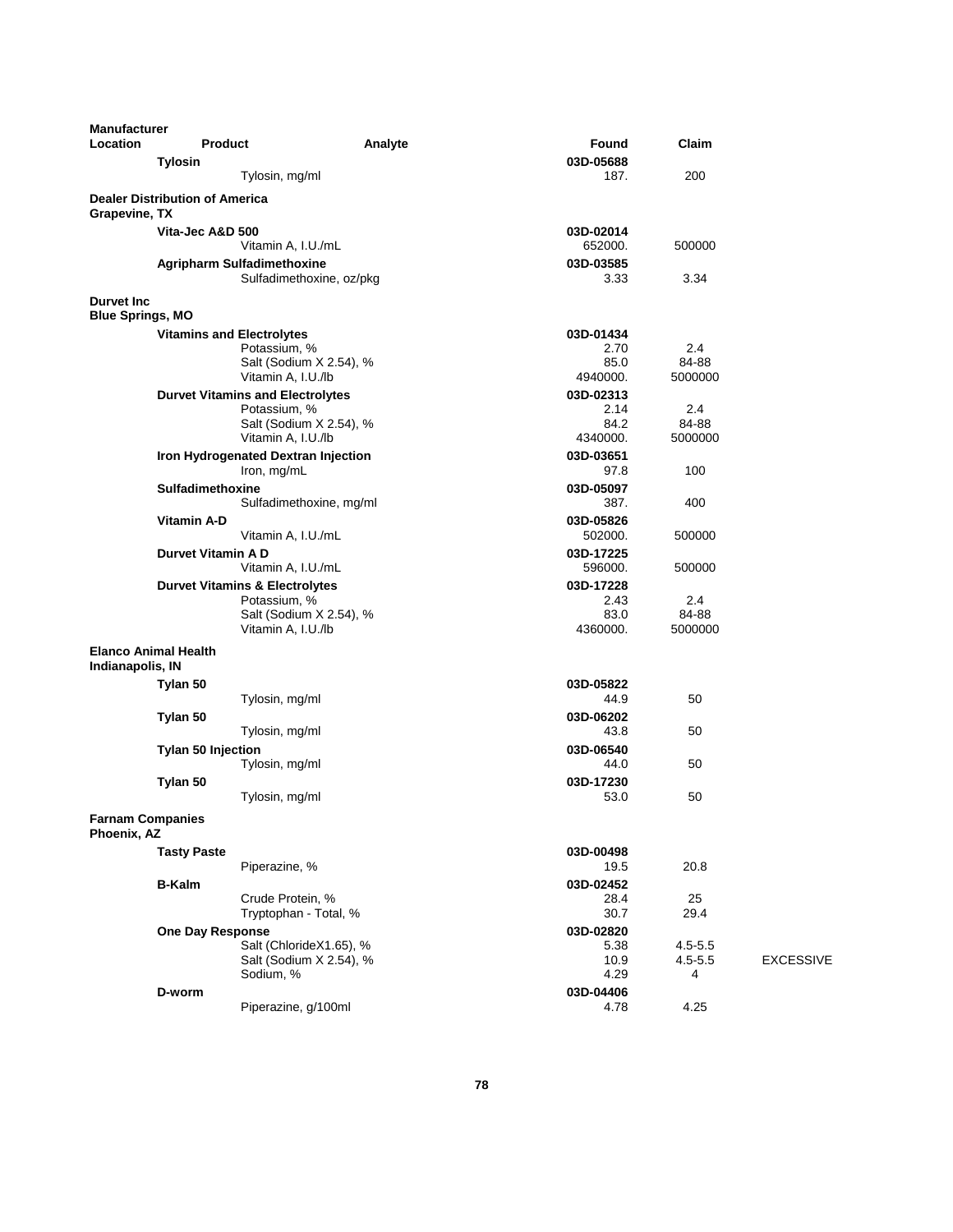| <b>Manufacturer</b> |                                      |                                                                        |                   |                        |                                      |
|---------------------|--------------------------------------|------------------------------------------------------------------------|-------------------|------------------------|--------------------------------------|
| Location            | <b>Product</b>                       | Analyte                                                                | Found             | Claim                  |                                      |
|                     | <b>Rotation 2 Paste</b>              |                                                                        | 03D-04410         |                        |                                      |
|                     |                                      | Pyrantel Base, g/23.6 g paste                                          | 3.61              | 3.6                    |                                      |
|                     | <b>Alfalfa Pellet Horse Wormer</b>   |                                                                        | 03D-06203         |                        |                                      |
|                     |                                      | Piperazine, %                                                          | 20.5              | 21                     |                                      |
|                     | <b>Alfalfa Pellet Horse Wormer</b>   | Piperazine, %                                                          | 03D-17224<br>19.7 | 21                     |                                      |
| Charlotte, NC       | <b>Fleming Laboratories</b>          |                                                                        |                   |                        |                                      |
|                     | <b>Wazine 17</b>                     |                                                                        | 03D-05683         |                        |                                      |
|                     |                                      | Piperazine, g/100mL                                                    | 14.5              | 17                     |                                      |
|                     | Fort Dodge Animal Health             |                                                                        |                   |                        |                                      |
| Fort Dodge, IA      |                                      |                                                                        |                   |                        |                                      |
|                     | Hog & Cattle Vitamins & Electrolytes |                                                                        | 03D-00524         |                        |                                      |
|                     |                                      | Vitamin A, IU/lb                                                       | 4360000.          |                        |                                      |
|                     |                                      | Aureomycin Chlortetracycline Soluble Powder<br>Chlortetracycline, g/lb | 03D-00525<br>26.5 |                        |                                      |
|                     | <b>Polyotic</b>                      |                                                                        | 03D-02017         |                        |                                      |
|                     |                                      | Tetracycline HCI, g/lb                                                 | 25.9              | 25                     |                                      |
|                     | Aureomycin Soluble Powder Antibiotic |                                                                        | 03D-02314         |                        |                                      |
|                     |                                      | Chlortetracycline, g/lb                                                | 26.9              | 25                     |                                      |
|                     | <b>Ren-O-Sal Tablets</b>             |                                                                        | 03D-03581         |                        |                                      |
|                     |                                      | Roxarsone, mg/tablet                                                   | 35.0              | 36                     |                                      |
|                     | <b>Aureomycin Chloretetracycline</b> |                                                                        | 03D-04680         |                        |                                      |
|                     |                                      | Chlortetracycline, g/pkg                                               | 10.9              | 10                     |                                      |
|                     | <b>Aureomycin Soluble Powder</b>     |                                                                        | 03D-17222         |                        |                                      |
|                     |                                      | Chlortetracycline, g/lb                                                | 27.3              | 25                     |                                      |
|                     | Sulmet Oblets 5 g                    | Sulfamethazine, g/tablet                                               | 03D-17229<br>5.11 | 5                      |                                      |
|                     | G. C. Hanford Mfg. Co.               |                                                                        |                   |                        |                                      |
| Syracuse, NY        |                                      |                                                                        |                   |                        |                                      |
|                     | <b>HAN-PenB</b>                      |                                                                        | 03D-05076         |                        |                                      |
|                     |                                      | Penicillin, units/ml.                                                  | 300000.           | 300000                 |                                      |
| Secaucus, NJ        | <b>Hartz Mountain Corp</b>           |                                                                        |                   |                        |                                      |
|                     | <b>Hartz Cat Wormer</b>              |                                                                        | 03D-00398         |                        |                                      |
|                     |                                      | Piperazine, mg/capsule                                                 | 86.5              | 80                     |                                      |
|                     | <b>Hartz Once a Month Wormer</b>     |                                                                        | 03D-15700         |                        |                                      |
|                     |                                      | Piperazine, mg/capsule                                                 | 83.0              | 80                     |                                      |
| Greeley, CO         | <b>Loveland Industries Inc.</b>      |                                                                        |                   |                        |                                      |
|                     | *#* Vi-tal                           |                                                                        | 03D-03140         |                        |                                      |
|                     |                                      | Potassium, %                                                           | 10.2              | 10                     |                                      |
|                     |                                      | Salt (ChlorideX1.65), %<br>Salt (Sodium X 2.54), %                     | 61.7<br>62.7      | 47.1-51.8<br>47.1-51.8 | <b>EXCESSIVE</b><br><b>EXCESSIVE</b> |
|                     | Sodium, %                            |                                                                        | 24.7              | 23.6-26                |                                      |
|                     |                                      | Vitamin A, I.U./lb                                                     | 6120000.          | 6933000                |                                      |
|                     |                                      | *#* Vi-Tal (H2O Vitamin, Electrolyte & Mineral Supplement)             | 03D-03645         |                        |                                      |
|                     |                                      | Potassium, %                                                           | 9.87              | 10                     |                                      |
|                     |                                      | Salt (ChlorideX1.65), %                                                | 59.7              | 41.7-51.8              | <b>EXCESSIVE</b>                     |
|                     |                                      | Salt (Sodium X 2.54), %                                                | 61.2              | 41.7-51.8              | <b>EXCESSIVE</b>                     |
|                     | Sodium, %                            | Vitamin A, I.U./lb                                                     | 24.1<br>5380000.  | 23.6-26<br>6933000     | <b>DEFICIENT</b>                     |
|                     |                                      |                                                                        |                   |                        |                                      |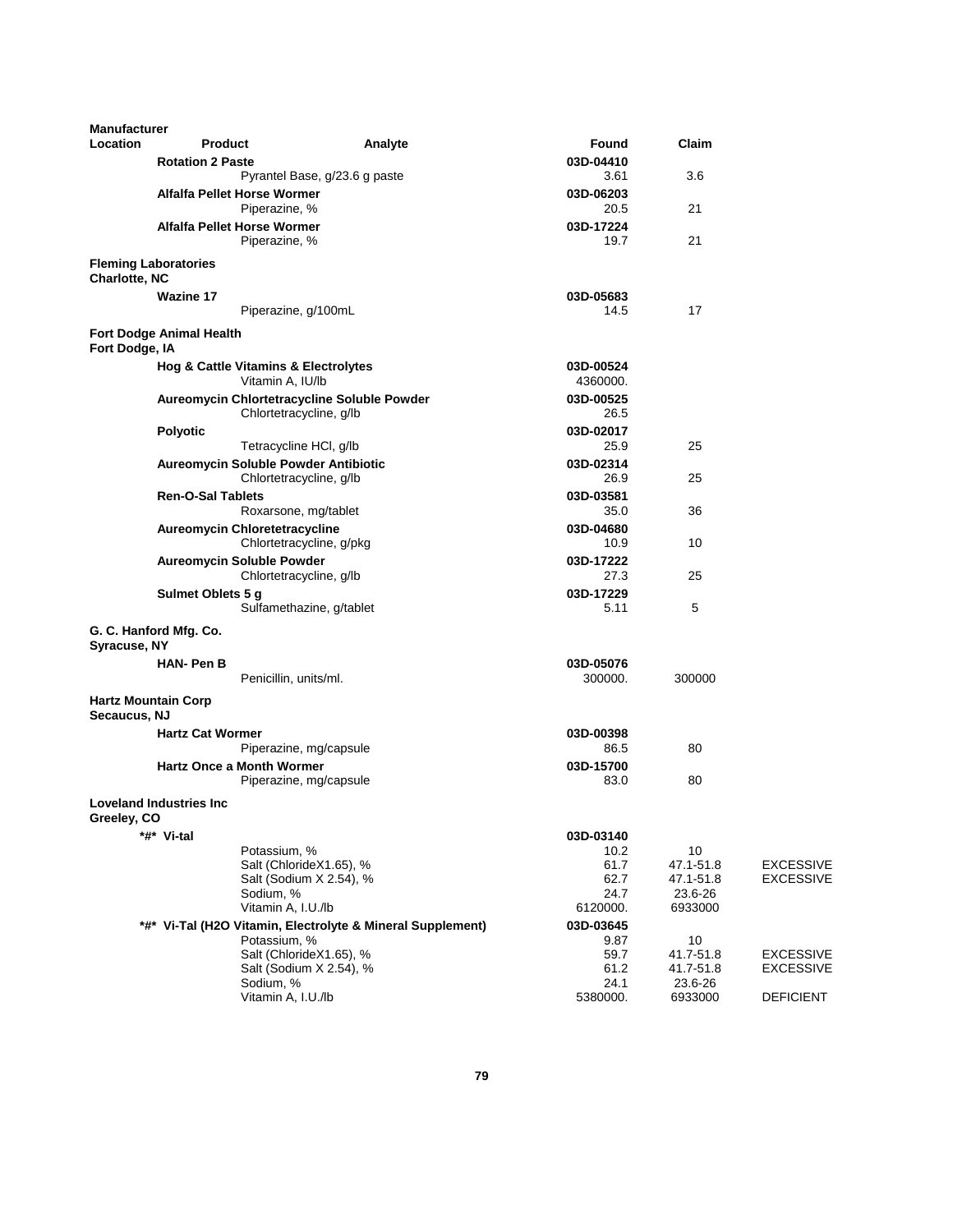| <b>Manufacturer</b><br>Location          | <b>Product</b>                      |                                                                                                                                                                                                 | Analyte | Found                                             | Claim                                     |                                      |
|------------------------------------------|-------------------------------------|-------------------------------------------------------------------------------------------------------------------------------------------------------------------------------------------------|---------|---------------------------------------------------|-------------------------------------------|--------------------------------------|
| <b>Merial Limited</b><br>Iselin, NJ      |                                     |                                                                                                                                                                                                 |         |                                                   |                                           |                                      |
|                                          |                                     | Corid-20% Soluble Powder Coccidiostat (amprolium)<br>Amprolium, %                                                                                                                               |         | 03D-00536<br>21.5                                 | 20                                        |                                      |
|                                          |                                     | Heartgard Plus (Dogs 51-100#)<br>Ivermectin, mcg/tab                                                                                                                                            |         | 03D-01035<br>263.                                 | 272                                       |                                      |
|                                          |                                     | Pyrantel Base, mg/tab<br>Corid Soluble 20% Powder                                                                                                                                               |         | 240.<br>03D-02315                                 | 227                                       |                                      |
|                                          |                                     | Amprolium, %<br>20% Soluble Powder Coccidiostat                                                                                                                                                 |         | 21.2<br>03D-05085                                 | 20                                        |                                      |
| Oralyx                                   |                                     | Amprolium, %                                                                                                                                                                                    |         | 21.8                                              | 20                                        |                                      |
| Ogden, UT                                | <b>Calm &amp; Cool Wormer</b>       |                                                                                                                                                                                                 |         | 03D-05818                                         |                                           |                                      |
|                                          |                                     | Tryptophan - Total, %                                                                                                                                                                           |         | 5.71                                              | 5                                         |                                      |
| <b>Pfizer Animal Health</b><br>Exton, PA |                                     |                                                                                                                                                                                                 |         |                                                   |                                           |                                      |
|                                          | <b>Albon Sulfadimethoxine</b>       | Sulfadimethoxine, gm/bolus                                                                                                                                                                      |         | 03D-00530<br>15.0                                 |                                           |                                      |
|                                          |                                     | <b>Pfizer-Entrolyte Oral Nutrient Powder for Calves</b><br>Chloride, %<br>Protein, %                                                                                                            |         | 03D-00533<br>3.30<br>16.73                        |                                           |                                      |
|                                          |                                     | Sodium, %<br>Liquamycin LA-200 oxytetracycline injection<br>Oxytetracycline, mg/ml                                                                                                              |         | 4.72<br>03D-02015<br>198.                         | 200                                       |                                      |
|                                          | Terramycin                          | Oxytetracycline, g/packet                                                                                                                                                                       |         | 03D-02018<br>10.7                                 | 10                                        |                                      |
|                                          | Entrolyte H.E.                      | Chloride, %<br>Glycine, %<br>Protein, %                                                                                                                                                         |         | 03D-02801<br>1.95<br>2.73<br>20.76                | 1.7<br>2.3<br>19                          |                                      |
|                                          |                                     | Salt (ChlorideX1.65), %<br>Salt (Sodium X 2.54), %<br>Sodium, %                                                                                                                                 |         | 3.21<br>6.19<br>2.43                              | $1.2 - 1.7$<br>$1.2 - 1.7$<br>$2.2 - 2.7$ | <b>EXCESSIVE</b><br><b>EXCESSIVE</b> |
|                                          | <b>Strongid Paste</b><br>Terramycin | Pyrantel Base, g/23.6g paste                                                                                                                                                                    |         | 03D-03579<br>3.93<br>03D-03580                    | 3.6                                       |                                      |
|                                          | Liquamycin LA-200                   | Oxytetracycline, mg/tablet                                                                                                                                                                      |         | 240.<br>03D-03582                                 | 250                                       |                                      |
|                                          | Terramycin                          | Oxytetracycline, mg/ml                                                                                                                                                                          |         | 203.<br>03D-03584                                 | 200                                       |                                      |
|                                          |                                     | Oxytetracycline, g/PKG<br><b>Resorb Oral Hydration Electrolyte Product for Scouring</b><br>Glucose, g/packet<br>Glycine, g/packet<br>Potassium Phosphate, g/packet<br>Sodium Chloride, g/packet |         | 11.2<br>03D-03646<br>42.0<br>6.21<br>5.08<br>9.89 | 10<br>44<br>6.36<br>4.2<br>8.82           |                                      |
|                                          | <b>Liquamycin LA200</b>             | Oxytetracycline, mg/ml                                                                                                                                                                          |         | 03D-04407<br>211.                                 | 200                                       |                                      |
|                                          | Terramycin-343                      | Oxytetracycline, g/pkg                                                                                                                                                                          |         | 03D-04408<br>104.                                 | 102.4                                     |                                      |
|                                          | Terramycin                          | Oxytetracycline, g/pkg                                                                                                                                                                          |         | 03D-04409<br>10.5                                 | 10                                        |                                      |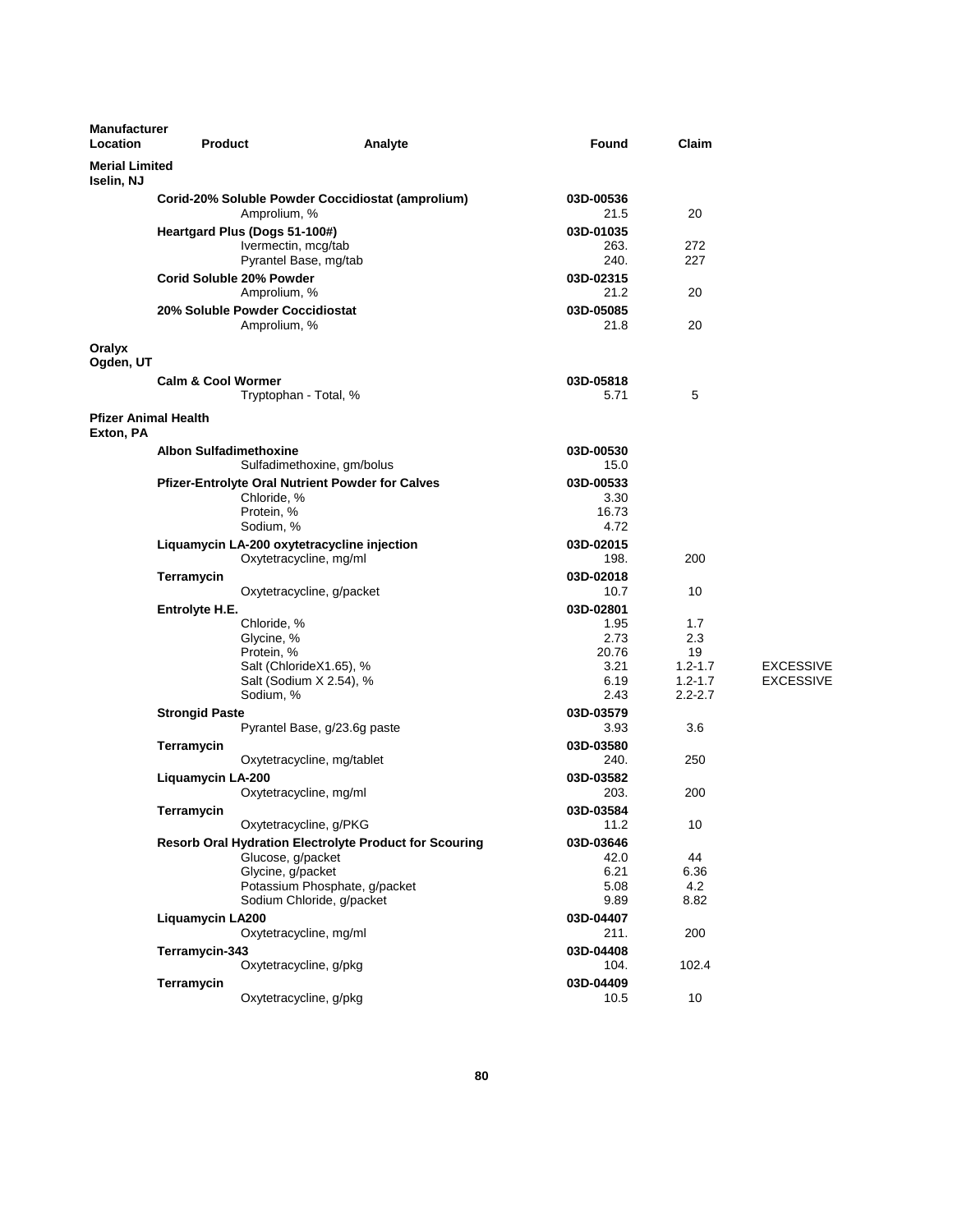| <b>Manufacturer</b>                            |                                      |                               |                   |              |                  |
|------------------------------------------------|--------------------------------------|-------------------------------|-------------------|--------------|------------------|
| Location                                       | <b>Product</b>                       | Analyte                       | Found             | Claim        |                  |
|                                                | <b>Strongid Paste</b>                |                               | 03D-04411         |              |                  |
|                                                |                                      | Pyrantel Base, g/23.6 g paste | 3.68              | 3.6          |                  |
|                                                | Terramycin                           |                               | 03D-05086         |              |                  |
|                                                |                                      | Oxytetracycline, g/pkg        | 10.3              | 10           |                  |
|                                                | Liquamycin LA-200                    |                               | 03D-05684         |              |                  |
|                                                |                                      | Oxytetracycline, mg/ml        | 202.              | 200          |                  |
|                                                | <b>RFD Liquid Wormer</b>             |                               | 03D-05685         |              |                  |
|                                                |                                      | Pyrantel Base, mg/mL          | 2.09              | 2.27         |                  |
|                                                | Terramycin                           |                               | 03D-05970         |              |                  |
|                                                |                                      | Oxytetracycline, mg/tablet    | 252.              | 250          |                  |
|                                                | Terramycin                           |                               | 03D-06193<br>5.18 | 5            |                  |
|                                                |                                      | Oxytetracycline, mg/g         |                   |              |                  |
|                                                | <b>Strongid Paste</b>                | Pyrantel Base, gm/tube        | 03D-17226<br>3.67 | 3.6          |                  |
|                                                | <b>Terramycin Tablets</b>            |                               | 03D-17227         |              |                  |
|                                                |                                      | Oxytetracycline, mg/tablet    | 263.              | 250          |                  |
|                                                |                                      |                               |                   |              |                  |
| <b>New York City, NY</b>                       | <b>Pfizer Animal Health</b>          |                               |                   |              |                  |
|                                                |                                      |                               |                   |              |                  |
|                                                | Entrolyte H.E.<br>Chloride, %        |                               | 03D-05823<br>1.92 | 1.7          |                  |
|                                                | Glycine, %                           |                               | 3.16              | 2.3          |                  |
|                                                | Potassium, %                         |                               | 0.990             | 0.95         |                  |
|                                                | Crude Protein, %                     |                               | 20.7              | 19           |                  |
|                                                | Sodium, %                            |                               | 2.34              | $2.2 - 2.7$  |                  |
|                                                |                                      | Sodium Chloride, %            | 1.69              | $1.2 - 1.7$  |                  |
| <b>Phoenix Scientific</b><br>St. Joseph, MO    |                                      |                               |                   |              |                  |
|                                                | Sulfadimethoxine                     |                               | 03D-02016         |              |                  |
|                                                |                                      | Sulfadimethoxine, oz/pkg      | 3.38              | 3.34         |                  |
| Sav-A-Caf                                      |                                      |                               |                   |              |                  |
| Chilton, WI                                    |                                      |                               |                   |              |                  |
|                                                | *#* Scours Control 2                 |                               | 03D-03583         |              |                  |
|                                                | Ash, %                               |                               | 8.96              | 11           |                  |
|                                                |                                      | Fat: Roese Gottlieb, %        | 23.9              | 24           |                  |
|                                                |                                      | Oxytetracycline, gm/T         | 540.              | 800          | <b>DEFICIENT</b> |
|                                                | Crude Protein, %<br>Vitamin A, IU/lb |                               | 19.3<br>92300.    | 18<br>100000 |                  |
|                                                |                                      |                               |                   |              |                  |
| <b>Squire Laboratories</b><br>Revere, MA       |                                      |                               |                   |              |                  |
|                                                | Vedco Equi-Phar Nitrofurazone        |                               | 03D-00535         |              |                  |
|                                                | Nitrofurazone, %                     |                               | 0.190             | 0.2          |                  |
| <b>Tech Mix Inc</b><br><b>Eden Prairie, MN</b> |                                      |                               |                   |              |                  |
|                                                | <b>Calf Restart One-4</b>            |                               | 03D-02451         |              |                  |
|                                                | Crude Protein, %                     |                               | 11.1              | 10           |                  |
|                                                | Vitamin A, IU/lb                     |                               | 275000.           | 50000        |                  |
| TradeWinds, Inc.<br>St. Joseph, MO             |                                      |                               |                   |              |                  |
|                                                | <b>Tapeworm Tabs</b>                 |                               | 03D-02450         |              |                  |
|                                                |                                      | Praziquantel, mg/tablet       | 34.0              | 34           |                  |
|                                                |                                      |                               |                   |              |                  |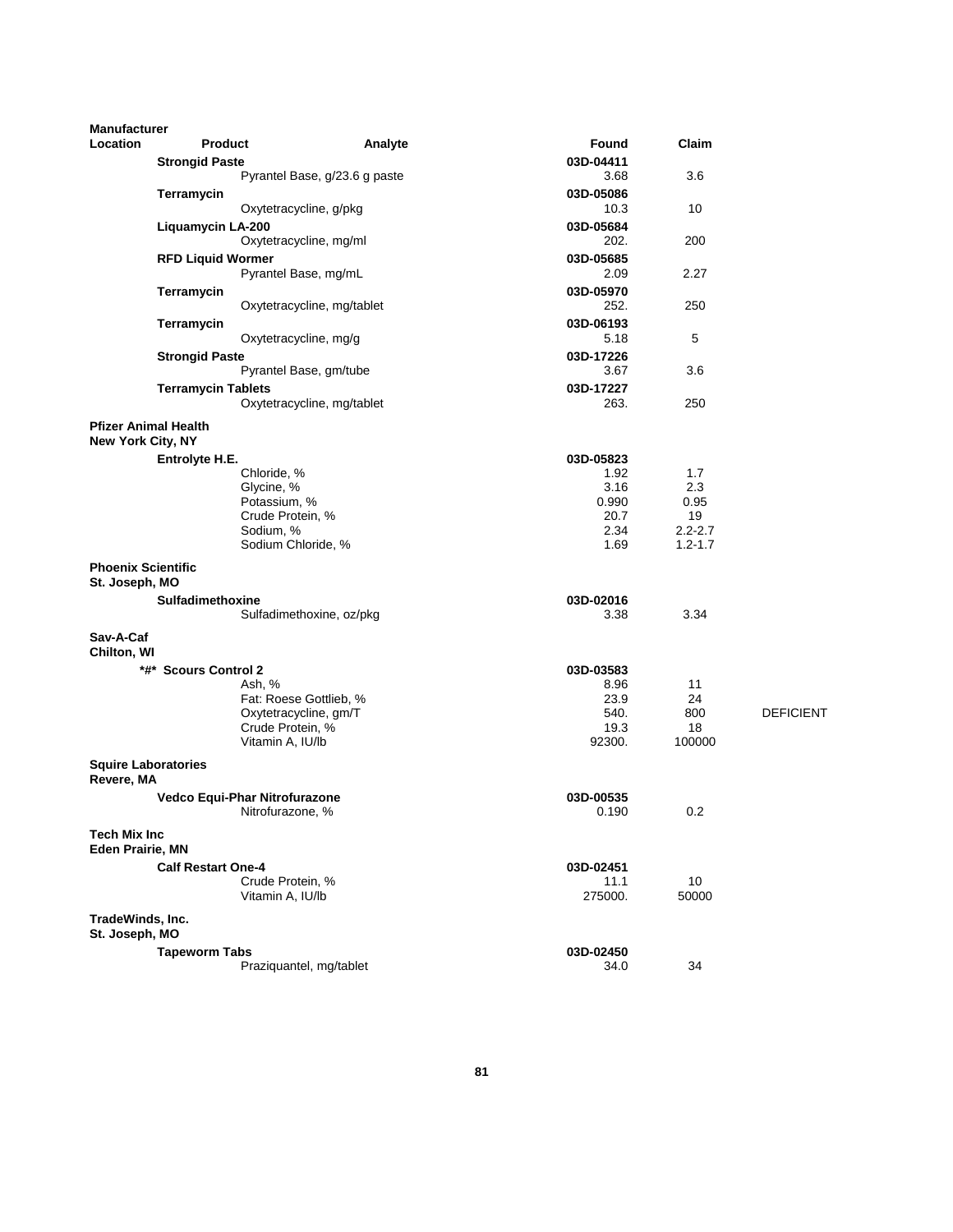| <b>Manufacturer</b><br>Location | <b>Product</b>              | Analyte                                                                  | Found             | Claim |
|---------------------------------|-----------------------------|--------------------------------------------------------------------------|-------------------|-------|
| <b>Vedco Inc</b>                |                             |                                                                          |                   |       |
| St Joseph, MO                   |                             |                                                                          |                   |       |
|                                 |                             | Vedco Bovazine SR Sulfamethazine SMSR 6-80-8<br>Sulfamethazine, gm/bolus | 03D-00531<br>29.2 |       |
| Virbac AH Inc.<br>Ft. Worth, TX |                             |                                                                          |                   |       |
|                                 | <b>WormX for Large Dogs</b> |                                                                          | 03D-15699         |       |
|                                 |                             | Pyrantel Base, mg/tablet                                                 | 122.              | 113.5 |
| Virboc Alt Inc.                 |                             |                                                                          |                   |       |
| Fort Worth, TX                  |                             |                                                                          |                   |       |
|                                 | <b>Wormx For Large Dogs</b> |                                                                          | 03D-06197         |       |
|                                 |                             | Pyrantel Base, mg/tablet                                                 | 121.              | 113.5 |
| Zema Corp.                      |                             |                                                                          |                   |       |
| Research Triangle Pa, NC        |                             |                                                                          |                   |       |
|                                 | <b>Pulvex Liquid Wormer</b> |                                                                          | 03D-06196         |       |
|                                 | Piperazine, %               |                                                                          | 3.39              | 3.35  |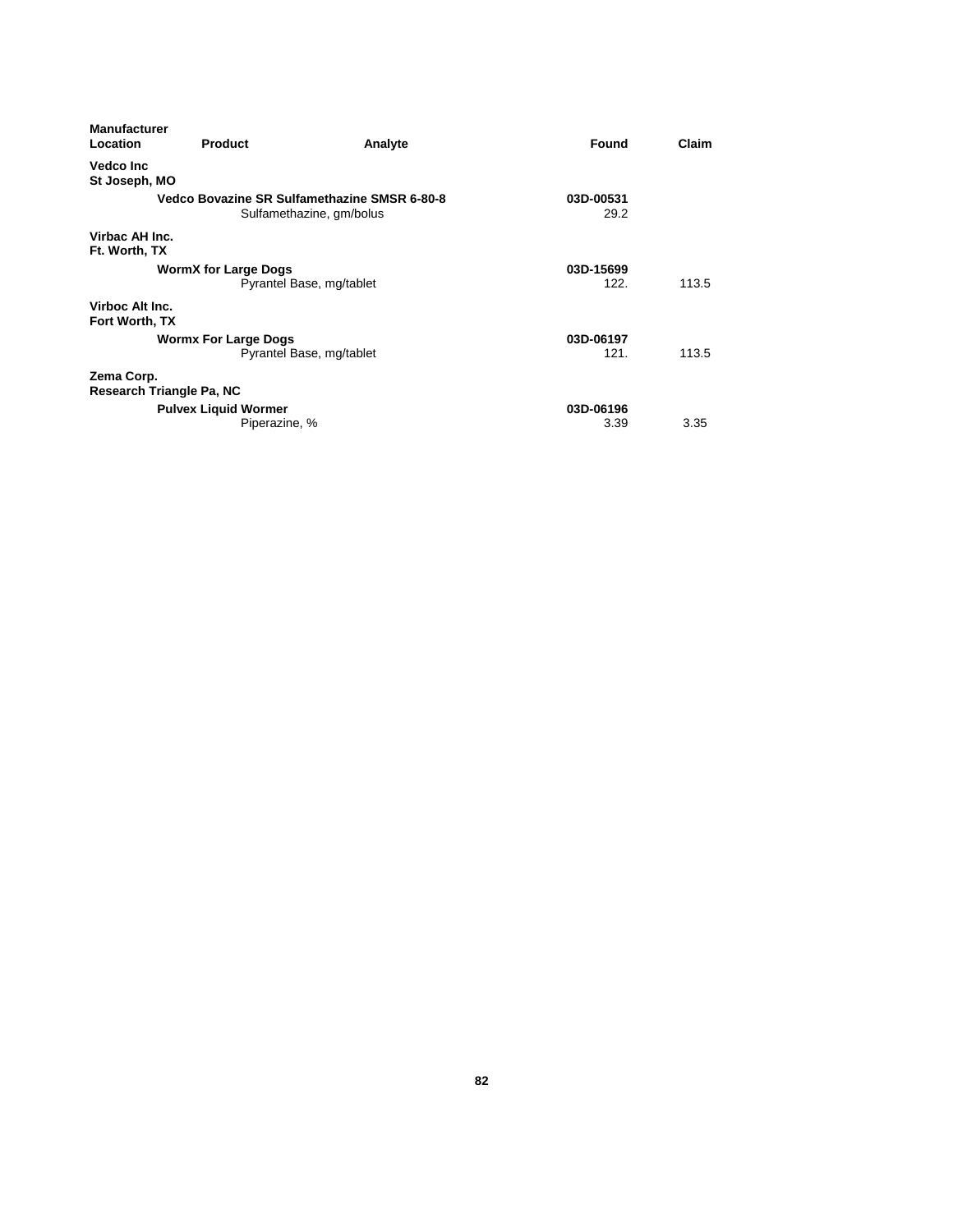### ANIMAL FEED & DRUG CONTAMINANTS MONITORING PROGRAM

#### Adulteration by Noxious Weed Seeds

Noxious weeds are a problem in South Dakota. One method being used to try to control the distribution of noxious weed in the state is to reduce or eliminate them from animal feeds. Several sections of the South Dakota Commercial Feed Law and Regulations address the issue of commercial feeds containing noxious weed seeds.

Section 39-14-53 of the South Dakota Commercial Feed Law States that "a commercial feed shall be deemed to be adulterated if it contains vialble weed seeds in amounts exceeding the limits which the Secretary of Agriculture shall establish by rule pursuant to the provisions of Chapter 1-26."

These rules are further addressed in the Administrative Rules of South Dakota (ARSD), Chapter 12:53:01:10, which states:

All screenings or by-products of grains and seeds containing prohibited or restricted weed seeds, as defined in chapter 12:36:03, when used in commercial feed or sold as such to the ultimate consumer, must be ground fine enough or otherwise treated to destroy the viability of weed seeds. The finished product may contain no viable prohibited weed seeds per pound and not more than 4.5 viable restricted weed seeds per pound.

Regulation 9(b) of the commercial feed regulations (and the Uniform Feed Bill and Regulations) essentially repeats this.

Chapter 12:36:03:02 of the South Dakota Seed Law, SDCL 38-12A, defines those noxious weed seeds that are prohibited and restricted. They are listed as follows:

#### 12:36:03:01 Prohibited noxious weed seeds.

- 
- 
- (3) Hoary cress (7) Quackgrass
- (4) Russian knapweed (8) Horse nettle
- 12:36:03:02 Restricted noxious weed seeds.
	-
	-
	-
	- $(4)$  Hedge bindweed
	-
- (1) Field bindweed (5) Perennial sowthistle
- (2) Leafy spurge (6) Canada thistle
	-
	-
- (1) Wild oats (7) Annual bluegrass (2) Dodder (8) Spotted knapweed<br>
(3) Wild mustard (9) Giant foxtail (3) Wild mustard (9) Giant foxtail<br>
(4) Hedge bindweed (10) Musk thistle (5) Wild carrott (11) Plumeless thistle

Based on our test results, we find feed samples containing noxious weed seeds. We are not analyzing a representative cross-section of the commercial feed supply, however, we are only analyzing those products which appear to contain noxious weed seeds. Additionally, the weed seeds need to be **viable** in order for the product to violative. From 1989 through 2002 the South Dakota Department of Agriculture analyzed 520 feed samples for noxious weed seeds. 96 of those samples (18%) were reported NOT PASSED, because they contained viable noxious weed seeds in excess of the standards specified above. AS-FS-102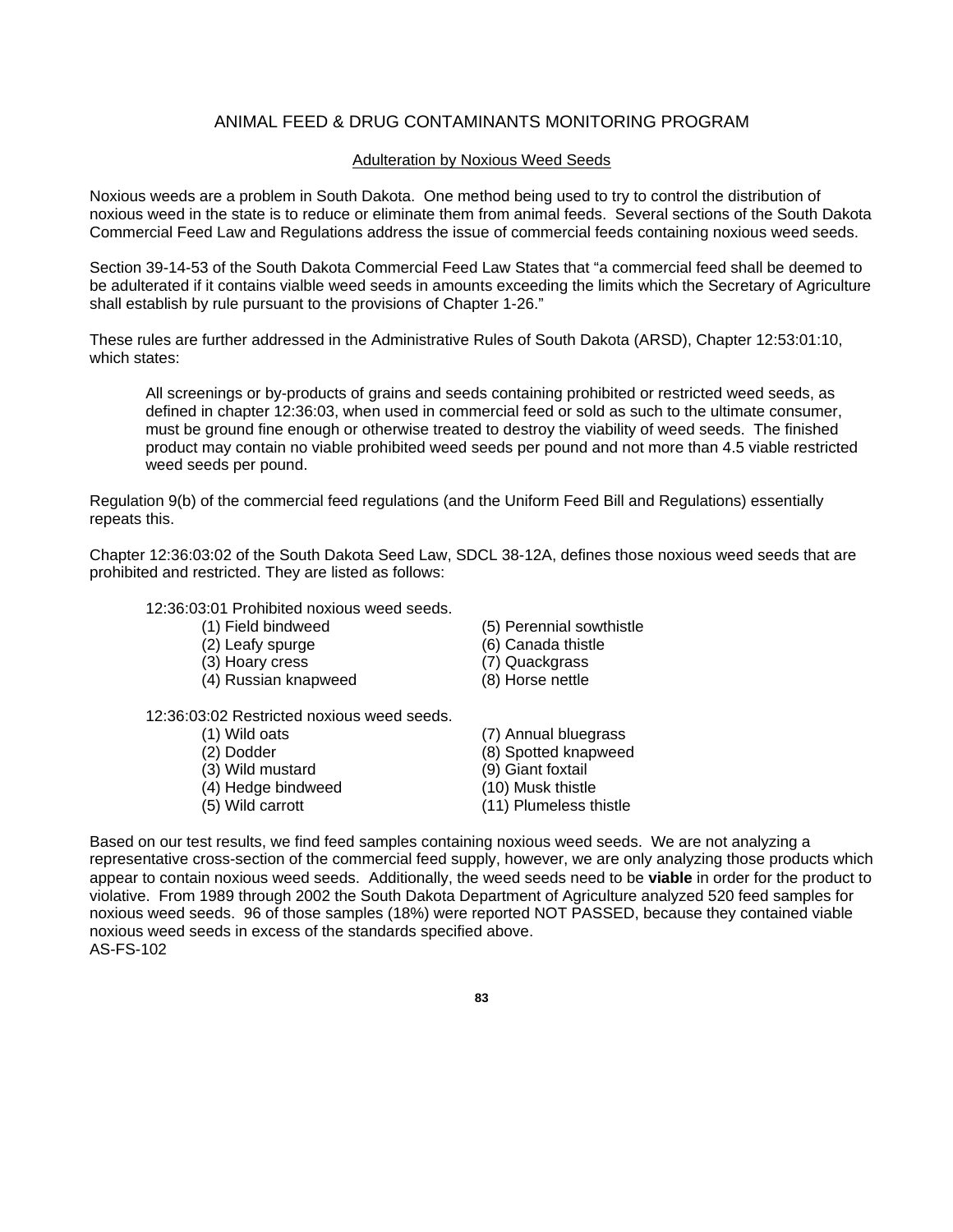#### SAMPLING PROGRAM

While many feeds and feed ingredients have little or no contamination by weed seeds, other feeds and ingredients have a higher probability of containing noxious wedd seeds. By concentrating our sampling and analysis on those feeds and feeed ingredients that have a higher chance of containing noxious weed seeds, we may get better compliance with the regulations and decrease the amount of contaminated feed distributed. Grain screenings, custom formula feeds, texturized feeds, and wild bird food are products of primary concern at this time.

Rather than collect extra samples for weed seed analysis, we will analyze a number of our routine samples for weed seeds, in addition to the routine analytes. We will continue monitoring commercial feeds for contamination by viable noxious weed seeds.

Specific instructions to field staff for our weed seed monitoring program are as follows:

- 1. The lab will only analyze for weed seeds when requested by the Inspector or the Office of Agronomy Services.
- 2. Visually inspect each sample collected
- 3. Determine if the product sampled fits into one of the priority catagories. These catagories are:
	- Grain screeenings
		- Custom formula feeds, especially those containing whole grains or screenings,
	- Texturized and other feeds containing whole grains, and
	- Wild bird food.
- 4. Other products may be submitted for analysis if there appears to be a high probability of weed seed contamination.
- 5. When collecting a samle for weed seed analysis and label analysis, please collect an additional pound of feed for the weed seed analysis.
- 6. Make a note in the "Remarks" section of the Report of Sample form requesting analysis for weed seed.

If the sample is reported NOT PASSED after analysis, it will be handled like any other violative sample. Any product remaining of the lot sampled will be placed under Stop Sale Order as an adulterated product. The product can be released from Stop Sale only for remanufacturing to render the weed seeds non-viable or disposal.

> Issuing Office: South Dakota Department of Agriculture Office of Agronomy Services Issue Date: October 21, 1991 Review Date: October 21, 1999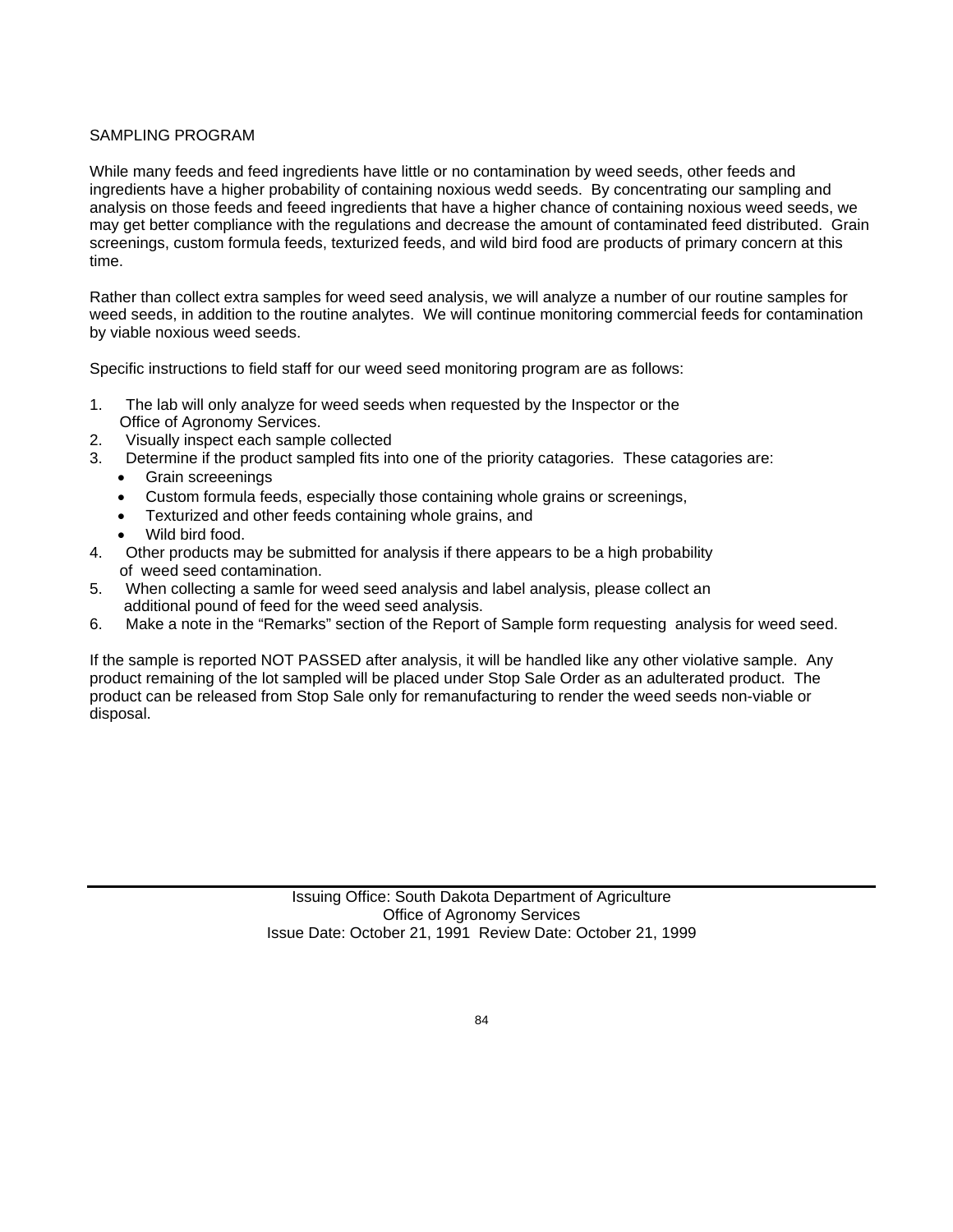#### **SUMMARY OF WEED SEED OCCURRENCE IN COMMERCIAL FEEDS**

Commercial Feeds Sampled January 1, 2003- December 31, 2003

| Total samples analyzed for weed seed contamination: | 30      |
|-----------------------------------------------------|---------|
| Number of samples analyzed reported as PASSED:      | 28      |
| Number of samples analyzed reported NOT PASSED:     | 2       |
| Percent of samples reported NOT PASSED:             | $6.7\%$ |
| Number of samples actually containing weed seeds:   | 10      |
| Number of samples containing no weed seeds:         | 20      |

Sampling was confined to products that looked like they may contain noxious weed seeds. Some of the samples that passed did contain some weed seeds. However, the factor that determines if a sample passes or not is seed viability. The weed seeds need to be viable to be violative. Samples containing noxious weed seeds but reported as PASSED contained less than 4.5 viable *restricted* weed seeds per pound or no viable *prohibited* weed seeds. In some cases, there were no viable weed seeds in the sample.

| Type of feed analyzed for weed seeds         | Number analyzed | Number<br><b>NOT PASSED</b> | Percent<br><b>NOT</b><br><b>PASSED</b> |
|----------------------------------------------|-----------------|-----------------------------|----------------------------------------|
| Texturized feed, scratch feeds, poultry feed |                 |                             | --                                     |
| Customer formula feeds                       | 10              |                             | 10%                                    |
| Grain, grain screenings                      |                 |                             | $- -$                                  |
| Wild bird feeds                              |                 |                             | 11%                                    |

In 2002 we analyzed 25 samples for weed seed contamination and reported 1 sample as NOT PASSED, an 4% noncompliance rate. Since 1989 we have analyzed approximately 550 samples for weed seeds, reporting about 98 of them as NOT PASSED, for a non-compliance rate of about 18% during that time period.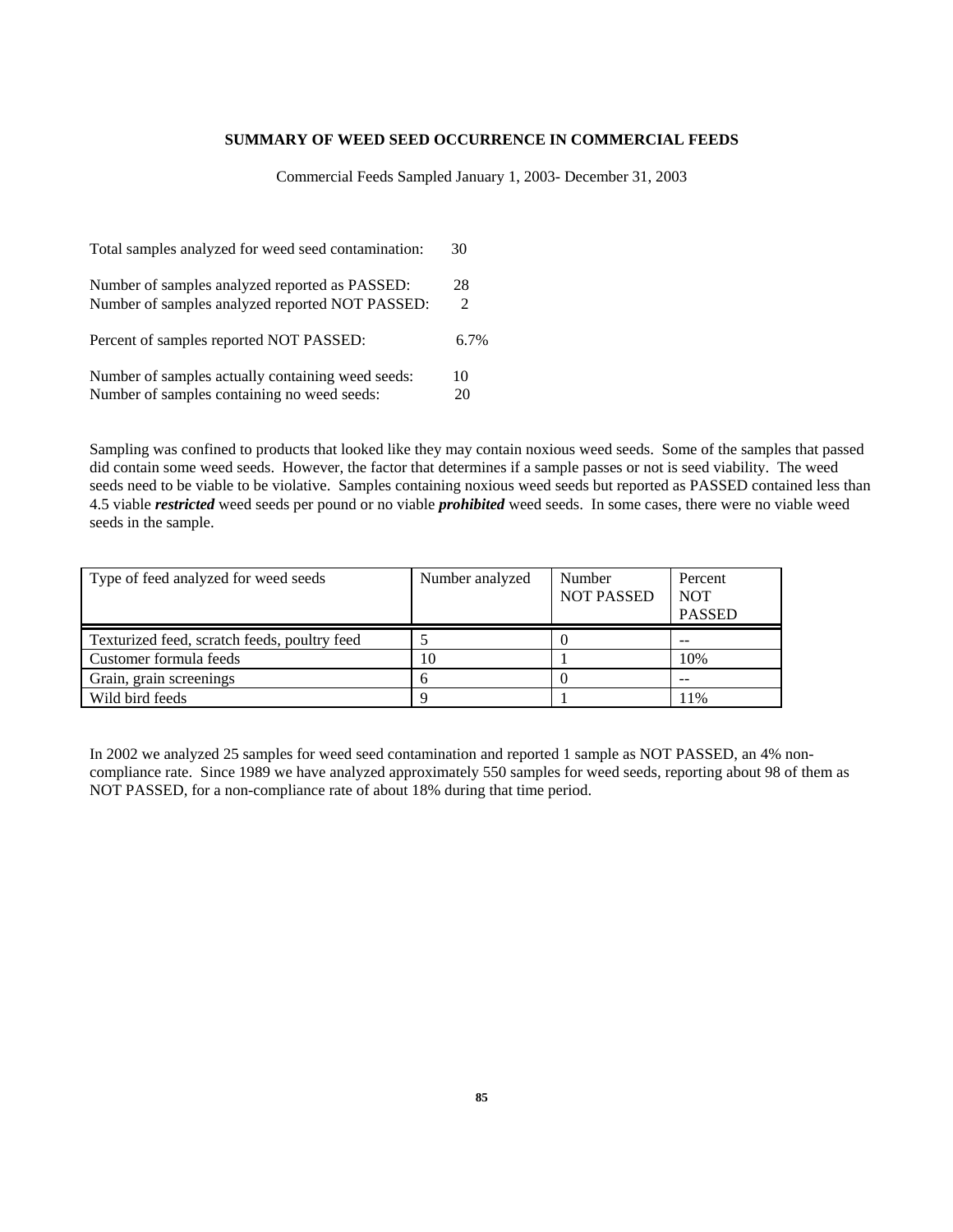#### **WEED SEED ANALYSIS OF COMMERCIAL FEEDS**

Commercial Feeds Sampled Jan. 1, 2003 - Dec. 31, 2003

\* Results marked by an asterisk indicate that the number of restricted noxious weed seeds found in that sample was below the tolerance of 4.5 restricted noxious weed seeds per pound. In these instances, viability was not determined.

| <b>Burke Feed Mill</b>                                          |                   |
|-----------------------------------------------------------------|-------------------|
| Burke, SD<br><b>Cracked Corn</b>                                | Passed            |
| None found                                                      |                   |
| <b>Cargill-Nutrena Feed</b>                                     |                   |
| Sioux City, IA                                                  |                   |
| Soybean Meal<br>None found                                      | Passed            |
| <b>Consumer Supply Dist</b>                                     |                   |
| Sioux City, IA                                                  |                   |
| Wild Bird Food Elite Bird Mix<br>86 Wild Mustard, 27 germinated | <b>Not Passed</b> |
| Dakota Mill & Grain                                             |                   |
| Sturgis, SD<br><b>Custom Mix</b>                                | Passed            |
| 2 Field Bindweed, 67 Wild Oats, none germinated                 |                   |
| <b>Douglas Feed Mill</b>                                        |                   |
| Armour, SD<br><b>Custom Swine Finisher</b>                      | Passed            |
| None Found                                                      |                   |
| <b>Farmers Coop</b>                                             |                   |
| Gordon, NE<br>Hen Scratch                                       | Passed            |
| None Found                                                      |                   |
| *Hen Scratch                                                    | Passed            |
| 2 Wild Oats                                                     |                   |
| Pro Choice Sweet Mix<br>None Found                              | Passed            |
|                                                                 |                   |
| Gutwein & Co.<br>Lafayette, IN                                  |                   |
| Morning Song Black Oil Sunflower                                | Passed            |
| None Found                                                      |                   |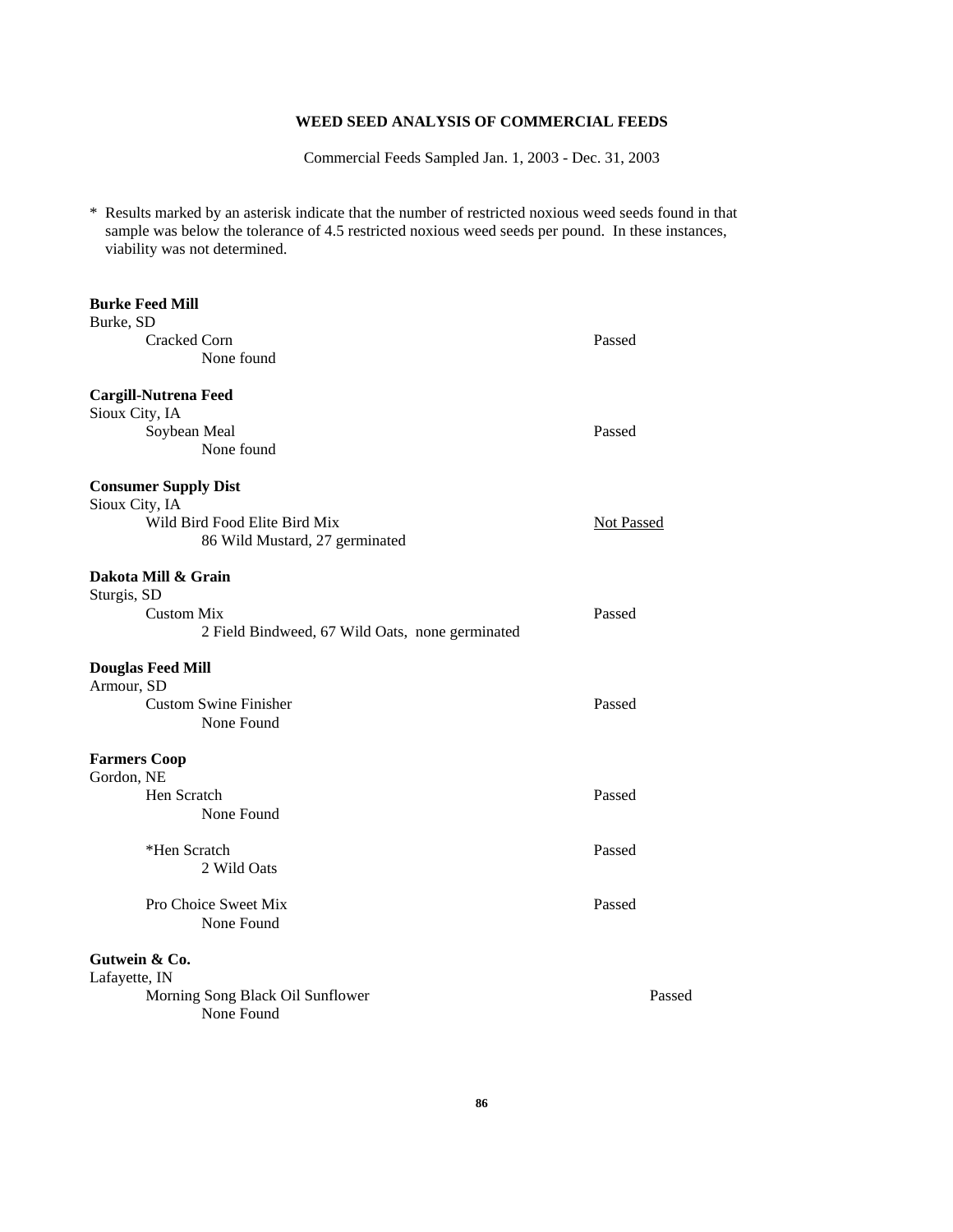| Hartford, SD                             |                      | <b>Hartford Farmers Elevator</b>                                                                                       |                   |
|------------------------------------------|----------------------|------------------------------------------------------------------------------------------------------------------------|-------------------|
|                                          |                      | Custom Formula Pig Feed<br>None Fund                                                                                   | Passed            |
| <b>Harvest States</b>                    |                      |                                                                                                                        |                   |
| Sioux Falls, SD                          |                      |                                                                                                                        |                   |
|                                          | Cracked Corn         |                                                                                                                        | Passed            |
|                                          |                      | None Found                                                                                                             |                   |
|                                          | Oats                 |                                                                                                                        | Passed            |
|                                          |                      | None Found                                                                                                             |                   |
| <b>Kaytee Products</b><br>Chilton, WI    |                      |                                                                                                                        |                   |
|                                          |                      | Kaytee Thistle Seed                                                                                                    | Passed            |
|                                          |                      | None Found                                                                                                             |                   |
|                                          |                      | Forti-Diet Gerbil                                                                                                      | Passed            |
|                                          |                      | None Found                                                                                                             |                   |
|                                          |                      | Kaytee Wild Bird Food                                                                                                  | Passed            |
|                                          |                      | None Found                                                                                                             |                   |
| Waubay, SD                               |                      | <b>LaBolt Farmers Elevator</b>                                                                                         |                   |
|                                          | <b>Custom Feed</b>   |                                                                                                                        | Passed            |
|                                          |                      | None Found                                                                                                             |                   |
|                                          | <b>Custom Feed</b>   |                                                                                                                        | Passed            |
|                                          |                      | None Found                                                                                                             |                   |
|                                          | <b>Custom Feed</b>   |                                                                                                                        | <b>Not Passed</b> |
|                                          |                      | Found 5 Wild Oats, 3 Field Bindweed, 1 Wild Mustard, 22 Canada Thistle; 1 Canada Thistle and 1 Wild<br>Oats germinated |                   |
| <b>Mueller Feed Mill</b>                 |                      |                                                                                                                        |                   |
| Martin, SD                               |                      |                                                                                                                        |                   |
|                                          |                      | Muellers Chick Scratch<br>Found 4 Pennycress 2 germinated                                                              | Passed            |
| <b>Pranger's Feed Mill</b><br>Platte, SD |                      |                                                                                                                        |                   |
|                                          | <b>Cattle Grower</b> |                                                                                                                        | Passed            |
|                                          |                      | None Found                                                                                                             |                   |
| <b>Ranchers Feed &amp; Seed</b>          |                      |                                                                                                                        |                   |
| Buffalo Gap, SD                          |                      |                                                                                                                        |                   |
|                                          | <b>Custom Mix</b>    |                                                                                                                        | Passed            |
|                                          |                      | None Found                                                                                                             |                   |